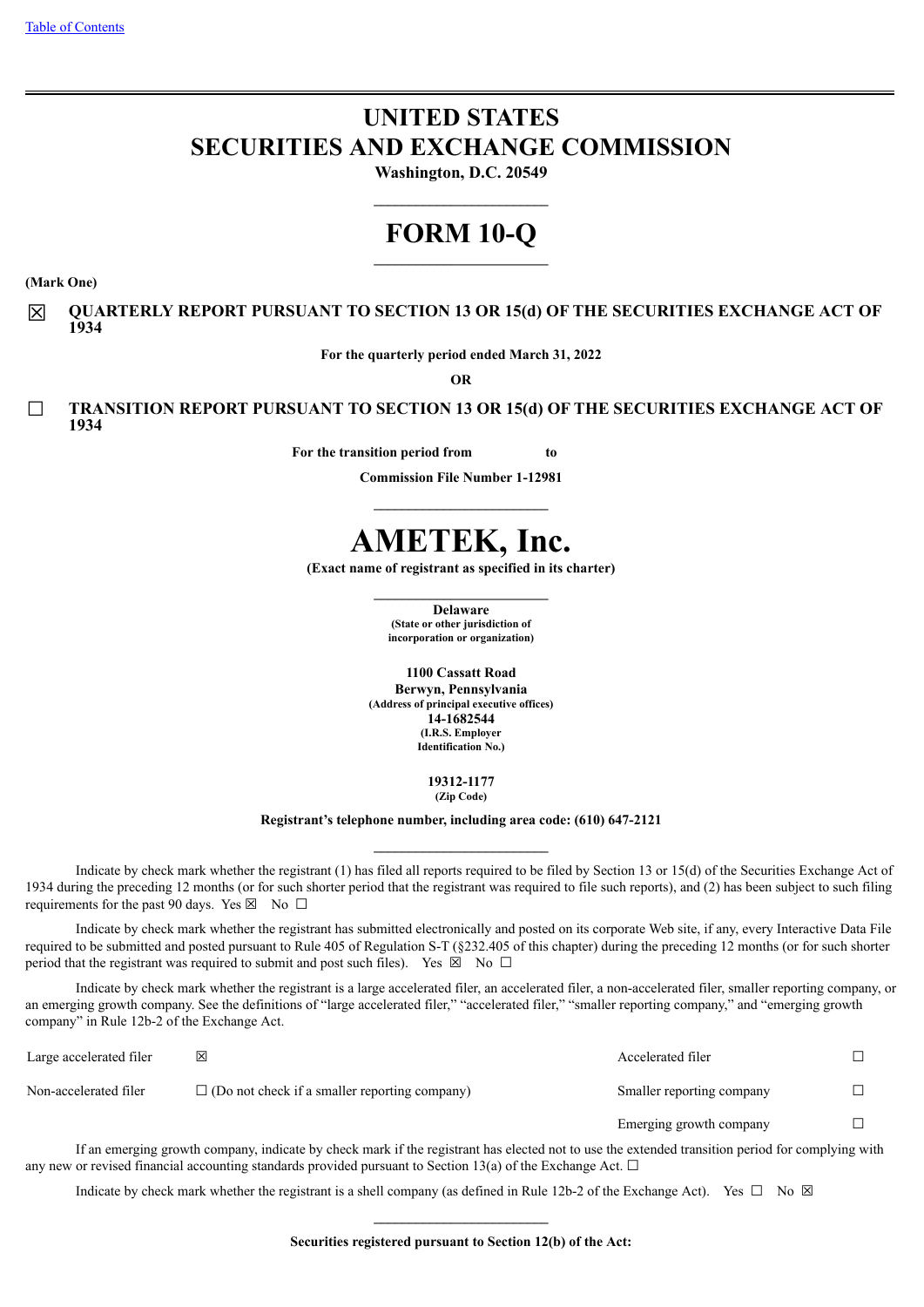| Title of each class | Trading<br>Symbol(s) | Name of each exchange<br>on which registered |
|---------------------|----------------------|----------------------------------------------|
| :<br>Common Stock   | AME                  | <b>New York Stock Exchange</b>               |

<span id="page-1-0"></span>The number of shares of the registrant's common stock outstanding as of the latest practicable date was: Common Stock, \$0.01 Par Value, outstanding at April 29, 2022 was 230,910,009 shares.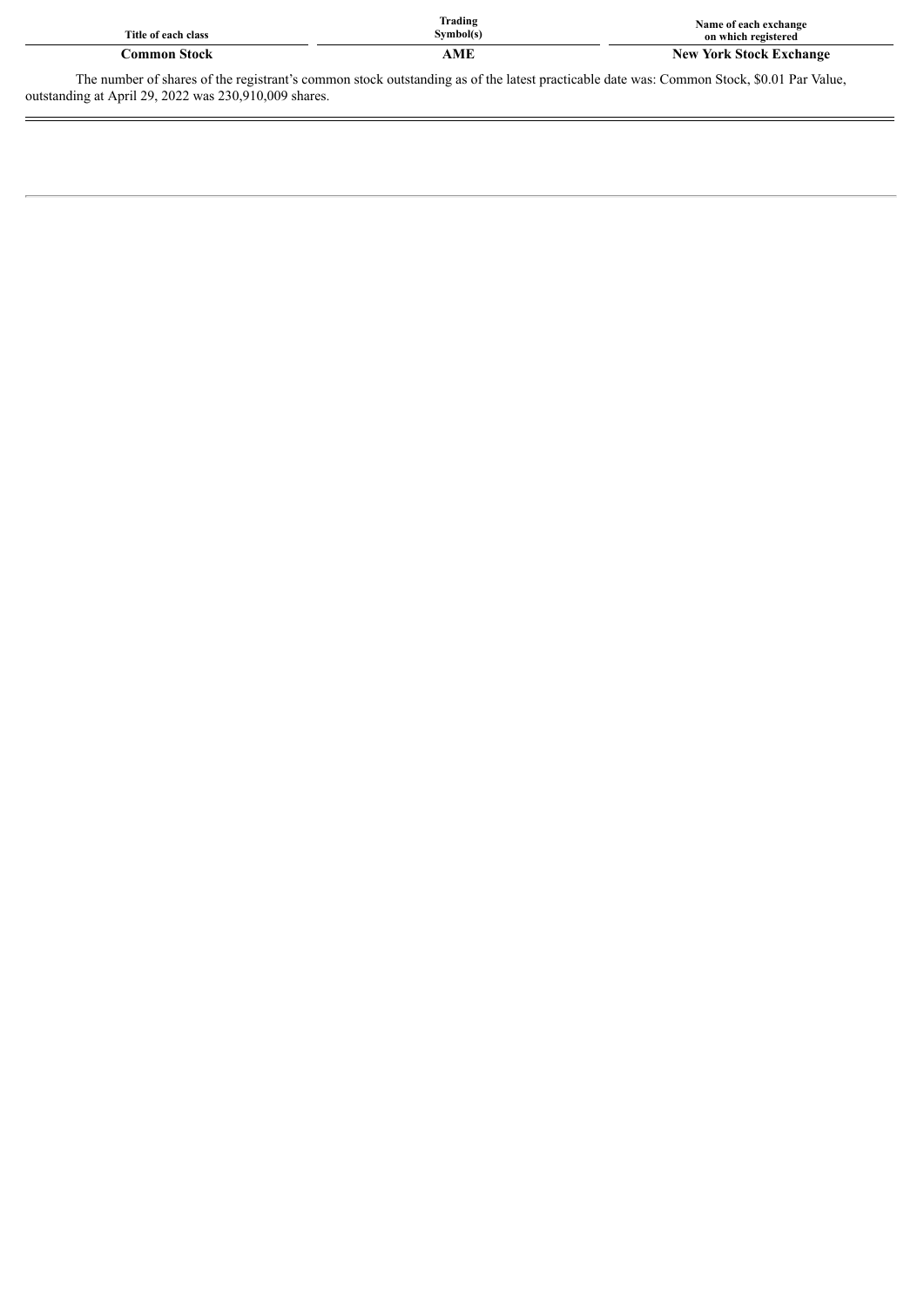## **AMETEK, Inc. Form 10-Q Table of Contents**

<span id="page-2-0"></span>

|                                                                                                             | Page |
|-------------------------------------------------------------------------------------------------------------|------|
| <b>PART I. FINANCIAL INFORMATION</b>                                                                        |      |
| <b>Item 1. Financial Statements</b>                                                                         |      |
| Consolidated Statement of Income for the three months ended March 31, 2022 and 2021                         | 3    |
| Condensed Consolidated Statement of Comprehensive Income for the three months ended March 31, 2022 and 2021 |      |
| Consolidated Balance Sheet at March 31, 2022 and December 31, 2021                                          |      |
| Consolidated Statement of Stockholders' Equity for the three months ended March 31, 2022 and 2021           | 6    |
| Condensed Consolidated Statement of Cash Flows for the three months ended March 31, 2022 and 2021           |      |
| <b>Notes to Consolidated Financial Statements</b>                                                           | 8    |
| <u>Item 2. Management's Discussion and Analysis of Financial Condition and Results of Operations</u>        | 19   |
| <b>Item 4. Controls and Procedures</b>                                                                      | 22   |
| <b>PART II. OTHER INFORMATION</b>                                                                           |      |
| <u>Item 2. Unregistered Sales of Equity Securities and Use of Proceeds</u>                                  | 23   |
| Item 6. Exhibits                                                                                            | 24   |
| <b>SIGNATURES</b>                                                                                           | 25   |
|                                                                                                             |      |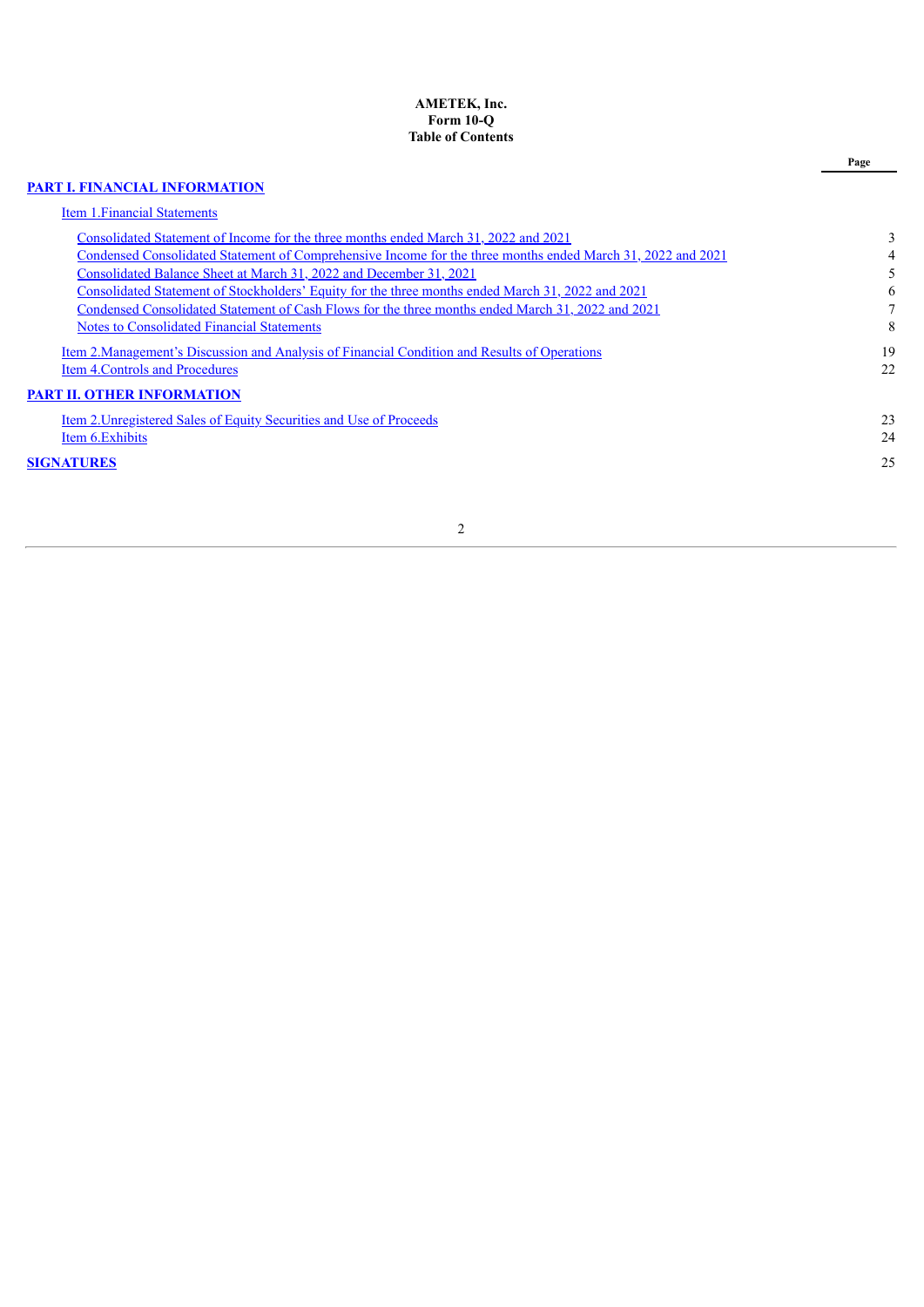## **PART I. FINANCIAL INFORMATION**

## <span id="page-3-1"></span><span id="page-3-0"></span>**Item 1. Financial Statements**

## **AMETEK, Inc. Consolidated Statement of Income (In thousands, except per share amounts) (Unaudited)**

|                                             |     | <b>Three Months Ended</b><br>March 31, |           |
|---------------------------------------------|-----|----------------------------------------|-----------|
|                                             |     | 2022                                   | 2021      |
| <b>Net sales</b>                            | SS. | 1,458,525<br><sup>S</sup>              | 1,215,742 |
| Cost of sales                               |     | 948,833                                | 789,392   |
| Selling, general and administrative         |     | 156,452                                | 133,005   |
| Total operating expenses                    |     | 1,105,285                              | 922,397   |
| <b>Operating income</b>                     |     | 353,240                                | 293,345   |
| Interest expense                            |     | (19,570)                               | (18, 947) |
| Other income (expense), net                 |     | 2,552                                  | (1,942)   |
| Income before income taxes                  |     | 336,222                                | 272,456   |
| Provision for income taxes                  |     | 63,775                                 | 53,223    |
| Net income                                  |     | 272,447                                | 219,233   |
| Basic earnings per share                    |     | 1.18                                   | 0.95      |
| Diluted earnings per share                  |     | 1.17                                   | 0.94      |
| Weighted average common shares outstanding: |     |                                        |           |
| Basic shares                                |     | 231,481                                | 230,435   |
| Diluted shares                              |     | 233,065                                | 232,296   |
| Dividends declared and paid per share       |     | 0.22                                   | 0.20      |

<span id="page-3-2"></span>See accompanying notes.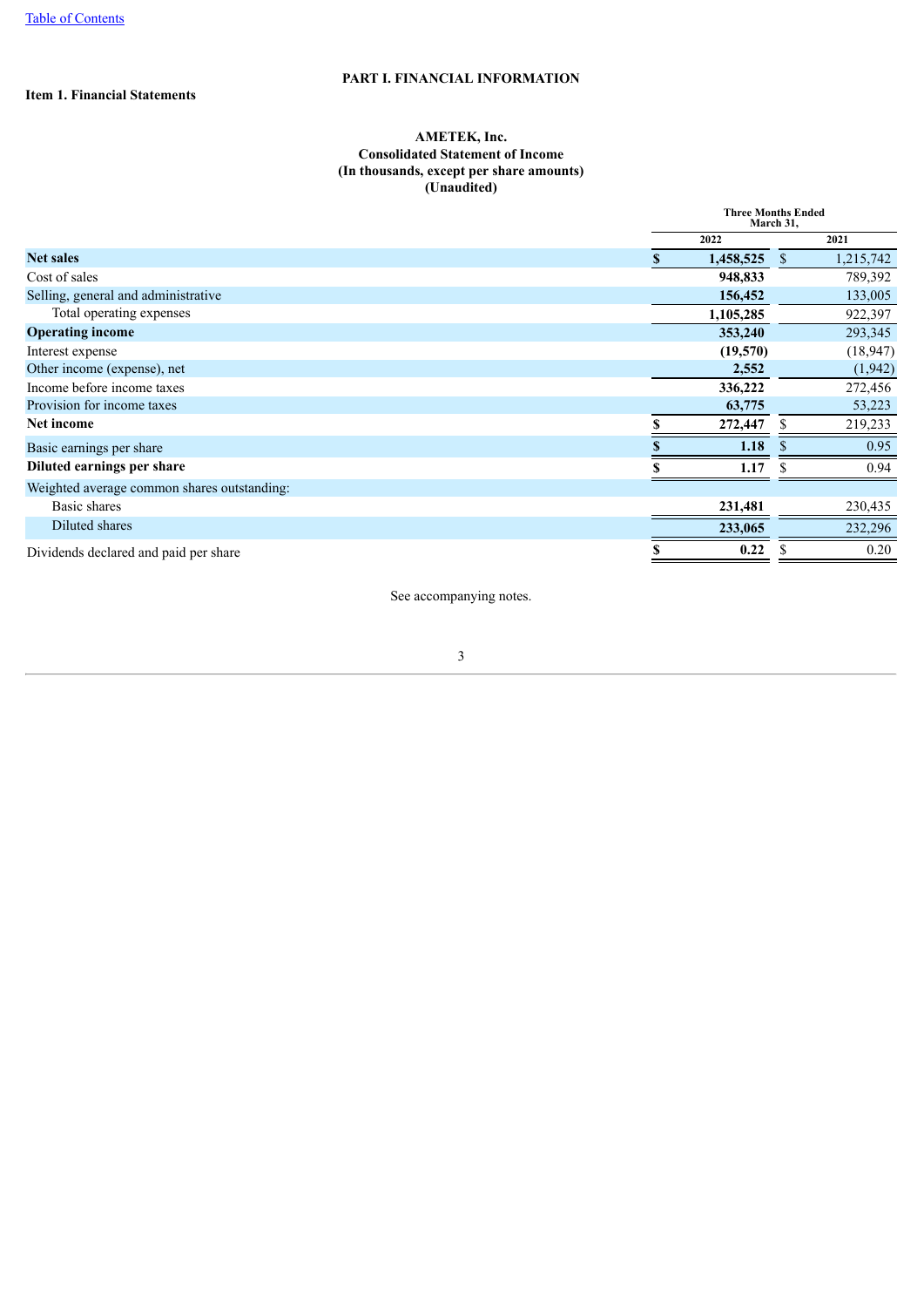## **AMETEK, Inc. Condensed Consolidated Statement of Comprehensive Income (In thousands) (Unaudited)**

<span id="page-4-0"></span>

|                                   | <b>Three Months Ended</b><br>March 31. |         |
|-----------------------------------|----------------------------------------|---------|
|                                   | 2022                                   | 2021    |
| <b>Total comprehensive income</b> | 257,301                                | 210,826 |
|                                   |                                        |         |

See accompanying notes.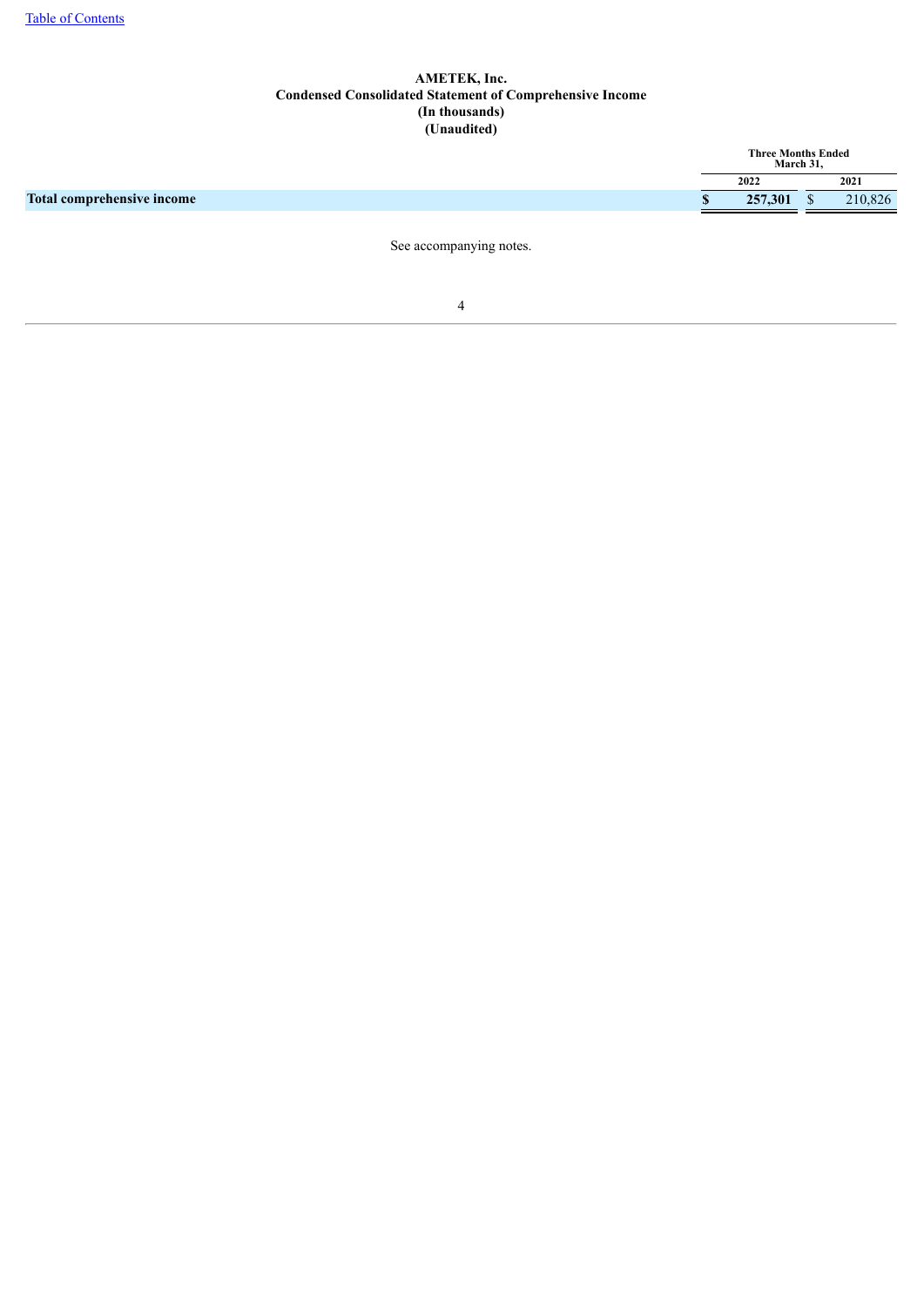## **AMETEK, Inc. Consolidated Balance Sheet (In thousands)**

|                                                                  |             | March 31.<br>2022 |              | December 31,<br>2021 |
|------------------------------------------------------------------|-------------|-------------------|--------------|----------------------|
|                                                                  |             | (Unaudited)       |              |                      |
| <b>ASSETS</b>                                                    |             |                   |              |                      |
| Current assets:                                                  |             |                   |              |                      |
| Cash and cash equivalents                                        | S           | 340,304           | $\mathbf{s}$ | 346,772              |
| Receivables, net                                                 |             | 854,457           |              | 829,213              |
| Inventories, net                                                 |             | 866,472           |              | 769,175              |
| Other current assets                                             |             | 211,582           |              | 183,605              |
| Total current assets                                             |             | 2,272,815         |              | 2,128,765            |
| Property, plant and equipment, net                               |             | 611,010           |              | 617,138              |
| Right of use assets, net                                         |             | 169,279           |              | 169,924              |
| Goodwill                                                         |             | 5,218,920         |              | 5,238,726            |
| Other intangibles, net                                           |             | 3,312,384         |              | 3,368,629            |
| Investments and other assets                                     |             | 387,621           |              | 375,005              |
| <b>Total</b> assets                                              | $\mathbb S$ | 11,972,029        | $\mathbb{S}$ | 11,898,187           |
|                                                                  |             |                   |              |                      |
| <b>LIABILITIES AND STOCKHOLDERS' EQUITY</b>                      |             |                   |              |                      |
| Current liabilities:                                             |             |                   |              |                      |
| Short-term borrowings and current portion of long-term debt, net | $\mathbf S$ | 331,426 \$        |              | 315,093              |
| Accounts payable                                                 |             | 504,249           |              | 470,252              |
| Customer advanced payments                                       |             | 322,887           |              | 298,728              |
| Income taxes payable                                             |             | 74,055            |              | 35,904               |
| Accrued liabilities and other                                    |             | 358,118           |              | 443,337              |
| Total current liabilities                                        |             | 1,590,735         |              | 1,563,314            |
| Long-term debt, net                                              |             | 2,204,592         |              | 2,229,148            |
| Deferred income taxes                                            |             | 715,645           |              | 719,675              |
| Other long-term liabilities                                      |             | 529,369           |              | 514,166              |
| <b>Total liabilities</b>                                         |             | 5,040,341         |              | 5,026,303            |
| Stockholders' equity:                                            |             |                   |              |                      |
| Common stock                                                     |             | 2,693             |              | 2,689                |
| Capital in excess of par value                                   |             | 1,018,433         |              | 1,012,526            |
| Retained earnings                                                |             | 8,121,781         |              | 7,900,113            |
| Accumulated other comprehensive loss                             |             | (485,590)         |              | (470, 444)           |
| Treasury stock                                                   |             | (1,725,629)       |              | (1,573,000)          |
| Total stockholders' equity                                       |             | 6,931,688         |              | 6,871,884            |
| Total liabilities and stockholders' equity                       | \$          | 11,972,029        | \$           | 11,898,187           |

<span id="page-5-0"></span>See accompanying notes.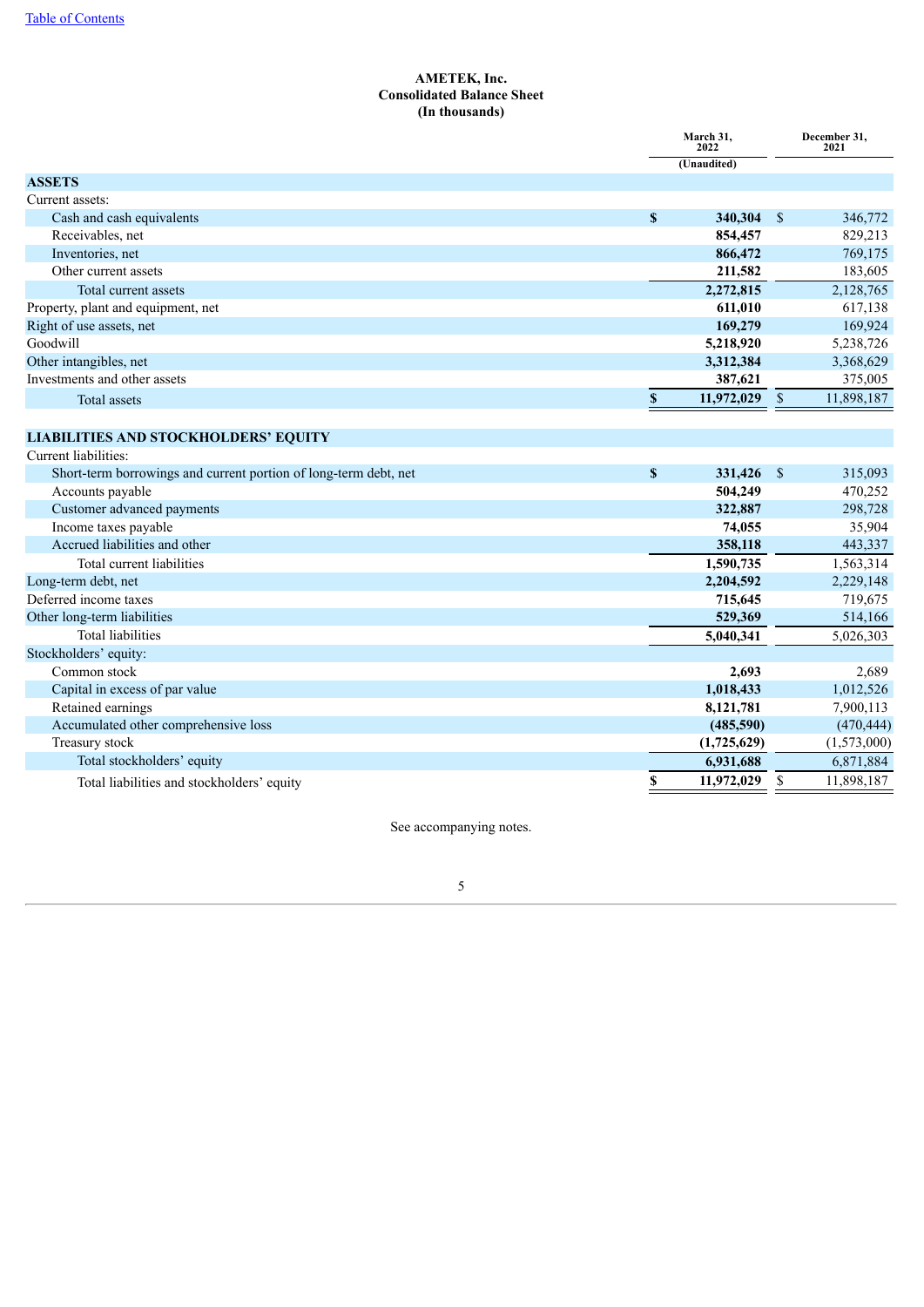## **AMETEK, Inc. Consolidated Statement of Stockholders' Equity (In thousands) (Unaudited)**

|                                                                                                                                                    |                 | Three months ended March 31. |
|----------------------------------------------------------------------------------------------------------------------------------------------------|-----------------|------------------------------|
|                                                                                                                                                    | 2022            | 2021                         |
| <b>Capital stock</b>                                                                                                                               |                 |                              |
| Common stock, \$0.01 par value                                                                                                                     |                 |                              |
| Balance at the beginning of the period                                                                                                             | \$<br>2,689     | $\sqrt{3}$<br>2,676          |
| Shares issued                                                                                                                                      | 4               | 2                            |
| Balance at the end of the period                                                                                                                   | 2,693           | 2,678                        |
| Capital in excess of par value                                                                                                                     |                 |                              |
| Balance at the beginning of the period                                                                                                             | 1,012,526       | 921,752                      |
| Issuance of common stock under employee stock plans                                                                                                | (3,664)         | (4,780)                      |
| Share-based compensation expense                                                                                                                   | 9,571           | 11,440                       |
| Balance at the end of the period                                                                                                                   | 1,018,433       | 928,412                      |
| <b>Retained earnings</b>                                                                                                                           |                 |                              |
| Balance at the beginning of the period                                                                                                             | 7,900,113       | 7,094,656                    |
| Net income                                                                                                                                         | 272,447         | 219,233                      |
| Cash dividends paid                                                                                                                                | (50, 778)       | (46, 033)                    |
| Other                                                                                                                                              | (1)             |                              |
| Balance at the end of the period                                                                                                                   | 8,121,781       | 7,267,856                    |
| Accumulated other comprehensive (loss) income                                                                                                      |                 |                              |
| Foreign currency translation:                                                                                                                      |                 |                              |
| Balance at the beginning of the period                                                                                                             | (275, 365)      | (250,748)                    |
| Translation adjustments                                                                                                                            | (27, 185)       | (21,500)                     |
| Change in long-term intercompany notes                                                                                                             | (6, 867)        | (6,895)                      |
| Net investment hedge instruments gain, net of tax of $\$(5,831)$ and $\$(5,938)$ for the quarter ended March 31,<br>2022 and 2021, respectively    | 17,906          | 18,358                       |
| Balance at the end of the period                                                                                                                   | (291, 511)      | (260, 785)                   |
| Defined benefit pension plans:                                                                                                                     |                 |                              |
| Balance at the beginning of the period                                                                                                             | (195,079)       | (253,720)                    |
| Amortization of net actuarial loss and other, net of tax of $\S(326)$ and $\S(527)$ for the quarter ended March 31,<br>2022 and 2021, respectively | 1,000           | 1,630                        |
| Balance at the end of the period                                                                                                                   | (194, 079)      | (252,090)                    |
| Accumulated other comprehensive loss at the end of the period                                                                                      | (485,590)       | (512, 875)                   |
| <b>Treasury stock</b>                                                                                                                              |                 |                              |
| Balance at the beginning of the period                                                                                                             | (1,573,000)     | (1, 565, 270)                |
| Issuance of common stock under employee stock plans                                                                                                | 4,095           | 7,944                        |
| Purchase of treasury stock                                                                                                                         | (156, 724)      | (7,997)                      |
| Balance at the end of the period                                                                                                                   | (1,725,629)     | (1, 565, 323)                |
| Total stockholders' equity                                                                                                                         | \$<br>6,931,688 | 6,120,748<br>S               |
|                                                                                                                                                    |                 |                              |

<span id="page-6-0"></span>See accompanying notes.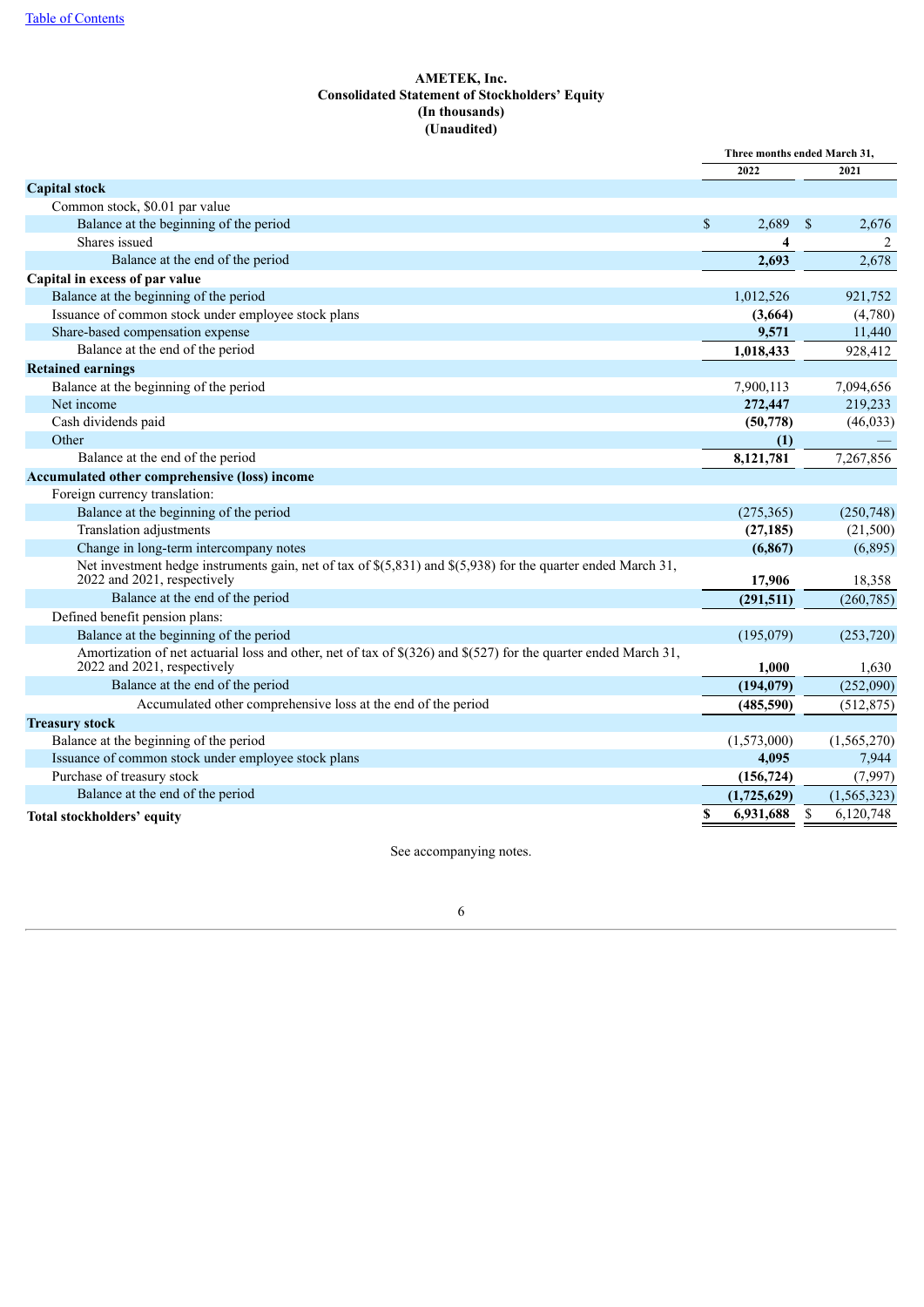## **AMETEK, Inc. Condensed Consolidated Statement of Cash Flows (In thousands) (Unaudited)**

|                                                                    | Three months ended March 31, |            |               |            |
|--------------------------------------------------------------------|------------------------------|------------|---------------|------------|
|                                                                    |                              | 2022       |               | 2021       |
| Cash provided by (used for):                                       |                              |            |               |            |
| <b>Operating activities:</b>                                       |                              |            |               |            |
| Net income                                                         | $\mathbf{s}$                 | 272,447    | -\$           | 219,233    |
| Adjustments to reconcile net income to total operating activities: |                              |            |               |            |
| Depreciation and amortization                                      |                              | 78,121     |               | 64,617     |
| Deferred income taxes                                              |                              | (497)      |               | 8,095      |
| Share-based compensation expense                                   |                              | 9,571      |               | 11,440     |
| Gain on sale of facilities                                         |                              | (7,054)    |               |            |
| Net change in assets and liabilities, net of acquisitions          |                              | (138, 897) |               | (13, 275)  |
| Pension contributions                                              |                              | (2,137)    |               | (2,038)    |
| Other, net                                                         |                              | (10,213)   |               | (3,665)    |
| Total operating activities                                         |                              | 201,341    |               | 284,407    |
| <b>Investing activities:</b>                                       |                              |            |               |            |
| Additions to property, plant and equipment                         |                              | (26, 389)  |               | (17, 537)  |
| Purchases of businesses, net of cash acquired                      |                              |            |               | (263,948)  |
| Proceeds from sale of facilities                                   |                              | 11,754     |               |            |
| Other, net                                                         |                              | (246)      |               | (3,017)    |
| Total investing activities                                         |                              | (14, 881)  |               | (284, 502) |
| <b>Financing activities:</b>                                       |                              |            |               |            |
| Net change in short-term borrowings                                |                              | 19,977     |               | (32,950)   |
| Repurchases of common stock                                        |                              | (156, 724) |               | (7,997)    |
| Cash dividends paid                                                |                              | (50, 778)  |               | (46, 033)  |
| Proceeds from stock option exercises                               |                              | 8,262      |               | 6,925      |
| Other, net                                                         |                              | (8,180)    |               | (3,951)    |
| Total financing activities                                         |                              | (187, 443) |               | (84,006)   |
| Effect of exchange rate changes on cash and cash equivalents       |                              | (5, 485)   |               | (5,061)    |
| Decrease in cash and cash equivalents                              |                              | (6, 468)   |               | (89,162)   |
| Cash and cash equivalents:                                         |                              |            |               |            |
| Beginning of period                                                |                              | 346,772    |               | 1,212,822  |
| End of period                                                      | \$                           | 340,304    | <sup>\$</sup> | 1,123,660  |

<span id="page-7-0"></span>See accompanying notes.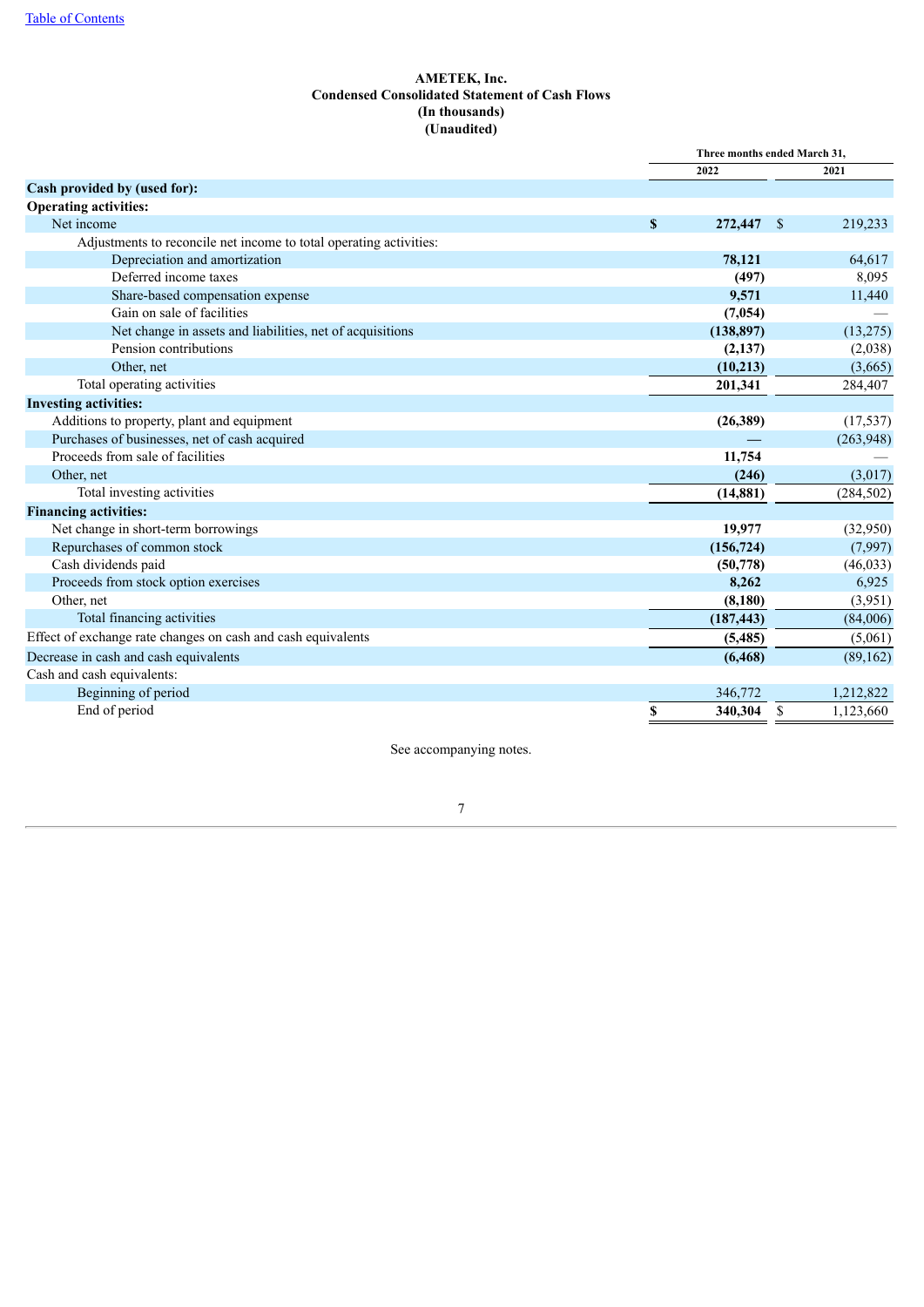#### **1. Basis of Presentation**

The accompanying consolidated financial statements are unaudited. AMETEK, Inc. (the "Company") believes that all adjustments (which primarily consist of normal recurring accruals) necessary for a fair presentation of the consolidated financial position of the Company at March 31, 2022, the consolidated results of its operations for the three months ended March 31, 2022 and 2021 and its cash flows for the three months ended March 31, 2022 and 2021 have been included. Quarterly results of operations are not necessarily indicative of results for the full year. The accompanying consolidated financial statements should be read in conjunction with the audited consolidated financial statements and related notes presented in the Company's Annual Report on Form 10-K for the year ended December 31, 2021 as filed with the U.S. Securities and Exchange Commission.

#### **2. Recent Accounting Pronouncements**

#### *Recently Adopted Accounting Pronouncement*

In October 2021, the FASB issued ASU No. 2021-08, Business Combinations (Topic 805): Accounting for Contract Assets and Contract Liabilities from Contracts with Customers ("ASU 2021-08"), which provides a single comprehensive accounting model for the acquisition of contract balances under ASC 805. ASU 2021-08 is effective for fiscal years beginning after December 15, 2022. Early adoption is permitted. The Company early adopted the ASU on January 1, 2022, and the amendments in this ASU were applied on a prospective basis to all periods presented. The adoption of ASU 2021-08 did not impact the Company's consolidated results of operations, financial position, cash flows, or financial statement disclosures.

#### **3. Revenues**

The outstanding contract asset and liability accounts were as follows:

| (In thousands)<br>68,971<br>95,274<br>\$<br>Contract assets—January 1<br>Contract assets – March 31<br>71,415<br>102,703<br>Change in contract assets – increase (decrease)<br>2,444<br>7.429<br>Contract liabilities - January 1<br>215.093<br>328,816<br>Contract liabilities – March 31<br>253,047<br>351,053<br>Change in contract liabilities – (increase) decrease<br>(37, 954)<br>(22, 237)<br>(35,510)<br>(14,808)<br>Net change |  | 2022 | 2021 |
|------------------------------------------------------------------------------------------------------------------------------------------------------------------------------------------------------------------------------------------------------------------------------------------------------------------------------------------------------------------------------------------------------------------------------------------|--|------|------|
|                                                                                                                                                                                                                                                                                                                                                                                                                                          |  |      |      |
|                                                                                                                                                                                                                                                                                                                                                                                                                                          |  |      |      |
|                                                                                                                                                                                                                                                                                                                                                                                                                                          |  |      |      |
|                                                                                                                                                                                                                                                                                                                                                                                                                                          |  |      |      |
|                                                                                                                                                                                                                                                                                                                                                                                                                                          |  |      |      |
|                                                                                                                                                                                                                                                                                                                                                                                                                                          |  |      |      |
|                                                                                                                                                                                                                                                                                                                                                                                                                                          |  |      |      |
|                                                                                                                                                                                                                                                                                                                                                                                                                                          |  |      |      |

The net change for the three months ended March 31, 2022 was primarily driven by contract liabilities, specifically broad-based growth in advance payments from customers. For the three months ended March 31, 2022 and 2021, the Company recognized revenue of \$181.6 million and \$132.0 million, respectively, that was previously included in the beginning balance of contract liabilities.

Contract assets are reported as a component of Other current assets in the consolidated balance sheet. At March 31, 2022 and December 31, 2021, \$28.3 million and \$30.1 million of Customer advanced payments (contract liabilities), respectively, were recorded in Other long-term liabilities in the consolidated balance sheets.

The remaining performance obligations not expected to be completed within one year as of March 31, 2022 and December 31, 2021 were \$305.9 million and \$342.5 million, respectively. Remaining performance obligations represent the transaction price of firm, non-cancelable orders, with expected delivery dates to customers greater than one year from the balance sheet date, for which the performance obligation is unsatisfied or partially unsatisfied. These performance obligations will be substantially satisfied within two to three years.

*Geographic Areas*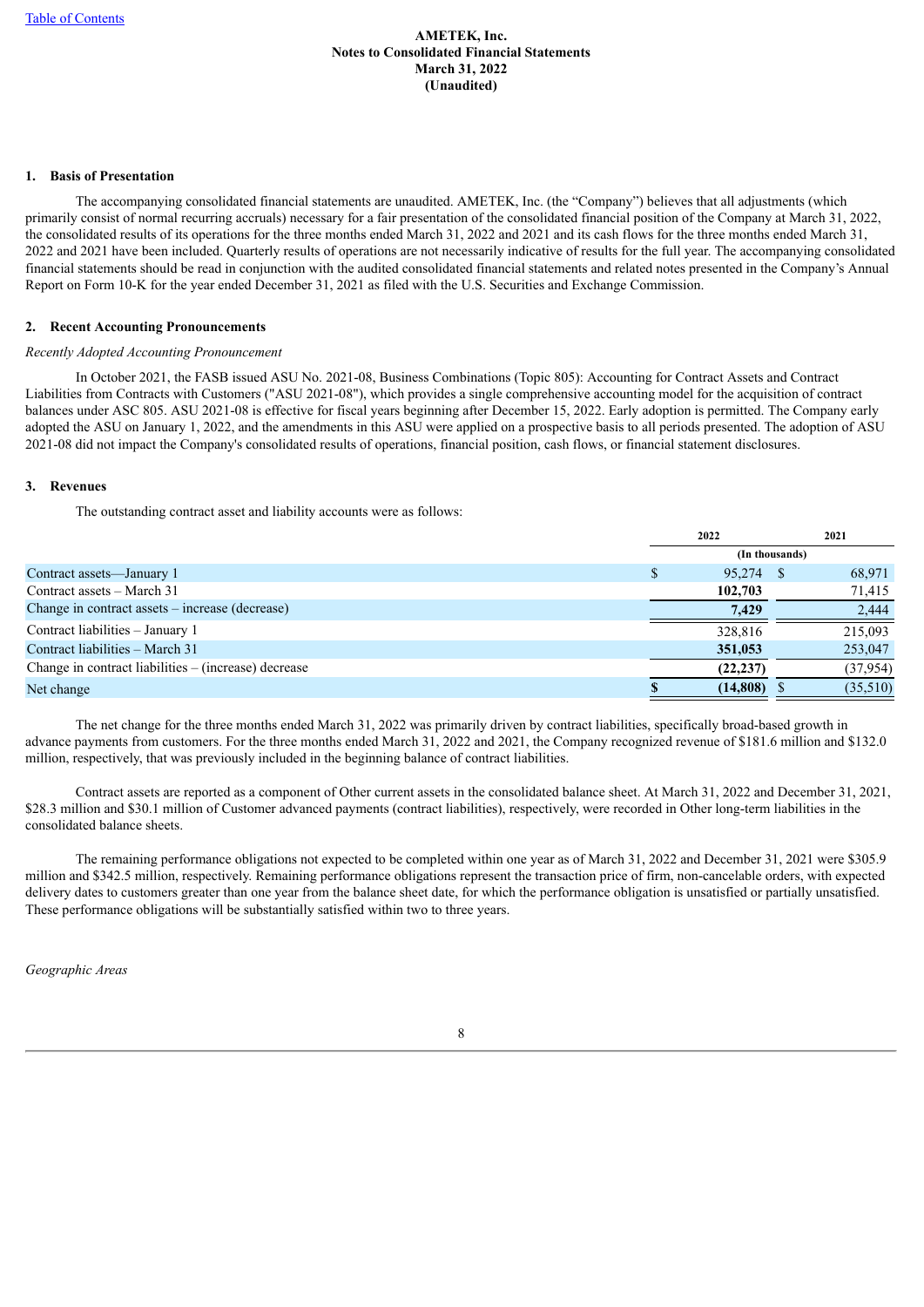Net sales were attributed to geographic areas based on the location of the customer. Information about the Company's operations in different geographic areas was as follows for the three months ended March 31:

|                                             | Three months ended March 31, 2022 |         |    |                |     |              |  |
|---------------------------------------------|-----------------------------------|---------|----|----------------|-----|--------------|--|
|                                             | EIG<br><b>EMG</b>                 |         |    |                |     | <b>Total</b> |  |
|                                             |                                   |         |    | (In thousands) |     |              |  |
| <b>United States</b>                        |                                   | 483,626 | -S | 230,641        | - 8 | 714,267      |  |
| International <sup><math>(1)</math></sup> : |                                   |         |    |                |     |              |  |
| United Kingdom                              |                                   | 27,955  |    | 28,757         |     | 56,712       |  |
| European Union countries                    |                                   | 120,714 |    | 114,149        |     | 234,863      |  |
| Asia                                        |                                   | 256,420 |    | 63,406         |     | 319,826      |  |
| Other foreign countries                     |                                   | 99,044  |    | 33,813         |     | 132,857      |  |
| Total international                         |                                   | 504,133 |    | 240,125        |     | 744,258      |  |
| Consolidated net sales                      |                                   | 987,759 |    | 470,766        |     | 1,458,525    |  |
|                                             |                                   |         |    |                |     |              |  |

(1) Includes U.S. export sales of \$409.2 million for the three months ended March 31, 2022.

|                                             | Three months ended March 31, 2021 |         |  |           |  |  |  |
|---------------------------------------------|-----------------------------------|---------|--|-----------|--|--|--|
|                                             | <b>EMG</b><br><b>EIG</b>          |         |  |           |  |  |  |
|                                             | (In thousands)                    |         |  |           |  |  |  |
| <b>United States</b>                        | 388,901                           | 210,182 |  | 599,083   |  |  |  |
| International <sup><math>(1)</math></sup> : |                                   |         |  |           |  |  |  |
| United Kingdom                              | 21,947                            | 30,051  |  | 51,998    |  |  |  |
| European Union countries                    | 103,665                           | 95,297  |  | 198,962   |  |  |  |
| Asia                                        | 197,561                           | 61,194  |  | 258,755   |  |  |  |
| Other foreign countries                     | 78,850                            | 28,094  |  | 106,944   |  |  |  |
| Total international                         | 402.023                           | 214,636 |  | 616,659   |  |  |  |
| Consolidated net sales                      | 790,924                           | 424,818 |  | 1,215,742 |  |  |  |

 $\mathcal{L}_\text{max}$ (1) Includes U.S. export sales of \$331.2 million for the three months ended March 31, 2021.

#### *Major Products and Services*

The Company's major products and services in the reportable segments were as follows:

| Three months ended March 31, 2022 |         |  |           |  |                          |  |
|-----------------------------------|---------|--|-----------|--|--------------------------|--|
| <b>EIG</b><br><b>EMG</b>          |         |  | Total     |  |                          |  |
| (In thousands)                    |         |  |           |  |                          |  |
|                                   |         |  |           |  | 692.692                  |  |
|                                   | 295,067 |  | 126,742   |  | 421,809                  |  |
|                                   |         |  | 344,024   |  | 344,024                  |  |
|                                   | 987,759 |  | 470,766   |  | 1.458.525                |  |
|                                   |         |  | 692.692 S |  | $\overline{\phantom{a}}$ |  |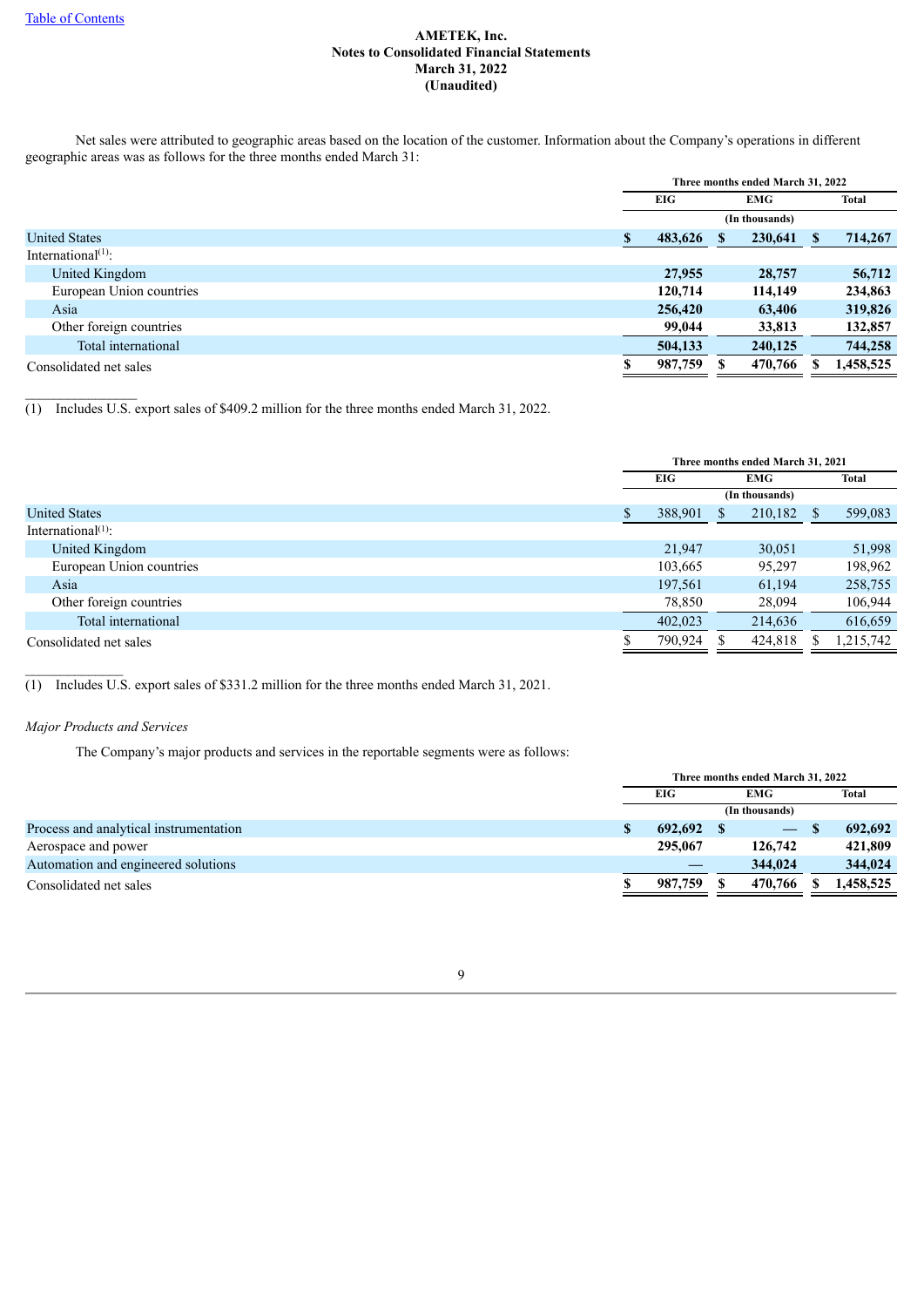|                                        | Three months ended March 31, 2021 |  |                          |  |              |  |  |
|----------------------------------------|-----------------------------------|--|--------------------------|--|--------------|--|--|
|                                        | <b>EIG</b><br><b>EMG</b>          |  |                          |  | <b>Total</b> |  |  |
|                                        | (In thousands)                    |  |                          |  |              |  |  |
| Process and analytical instrumentation | 576,559 \$                        |  | $\overline{\phantom{0}}$ |  | 576,559      |  |  |
| Aerospace and power                    | 214.365                           |  | 122.173                  |  | 336,538      |  |  |
| Automation and engineered solutions    |                                   |  | 302.645                  |  | 302,645      |  |  |
| Consolidated net sales                 | 790.924                           |  | 424.818                  |  | 1,215,742    |  |  |

#### *Timing of Revenue Recognition*

|                                             | Three months ended March 31, 2022 |            |            |         |  |              |  |  |
|---------------------------------------------|-----------------------------------|------------|------------|---------|--|--------------|--|--|
|                                             |                                   | <b>EIG</b> | <b>EMG</b> |         |  | <b>Total</b> |  |  |
|                                             | (In thousands)                    |            |            |         |  |              |  |  |
| Products transferred at a point in time     |                                   | 812.948    |            | 412.654 |  | 1,225,602    |  |  |
| Products and services transferred over time |                                   | 174.811    |            | 58,112  |  | 232,923      |  |  |
| Consolidated net sales                      |                                   | 987,759    |            | 470,766 |  | 1.458.525    |  |  |

|                                             | Three months ended March 31, 2021 |            |  |            |  |              |  |  |
|---------------------------------------------|-----------------------------------|------------|--|------------|--|--------------|--|--|
|                                             | <b>EIG</b>                        |            |  | <b>EMG</b> |  | <b>Total</b> |  |  |
|                                             | (In thousands)                    |            |  |            |  |              |  |  |
| Products transferred at a point in time     |                                   | 647,252 \$ |  | 383,031    |  | .030.283     |  |  |
| Products and services transferred over time |                                   | 143,672    |  | 41.787     |  | 185,459      |  |  |
| Consolidated net sales                      |                                   | 790.924    |  | 424.818    |  | .215.742     |  |  |

#### *Product Warranties*

The Company provides limited warranties in connection with the sale of its products. The warranty periods for products sold vary among the Company's operations, but the majority do not exceed one year. The Company calculates its warranty expense provision based on its historical warranty experience and adjustments are made periodically to reflect actual warranty expenses. Product warranty obligations are reported as a component of Accrued liabilities and other in the consolidated balance sheet.

Changes in the accrued product warranty obligation were as follows:

|                                                                              | Three Months Ended March 31. |         |  |  |  |
|------------------------------------------------------------------------------|------------------------------|---------|--|--|--|
|                                                                              | 2022                         | 2021    |  |  |  |
|                                                                              | (In thousands)               |         |  |  |  |
| Balance at the beginning of the period                                       | 27,478 \$                    | 27,839  |  |  |  |
| Accruals for warranties issued during the period                             | 2.753                        | 2,780   |  |  |  |
| Settlements made during the period                                           | (3,023)                      | (3,292) |  |  |  |
| Warranty accruals related to acquired businesses and other during the period | (166)                        | (99)    |  |  |  |
| Balance at the end of the period                                             | 27,042                       | 27.228  |  |  |  |

#### *Accounts Receivable*

The Company maintains allowances for estimated losses resulting from the inability of customers to meet their financial obligations to the Company. The Company recognizes an allowance for credit losses, on all accounts receivable and contract assets, which considers risk of future credit losses based on factors such as historical experience, contract terms, as well as general and market business conditions, country, and political risk. Balances are written off when determined to be uncollectible.

At March 31, 2022, the Company had \$854.5 million of accounts receivable, net of allowances of \$10.9 million. Changes in the allowance were not material for the three months ended March 31, 2022.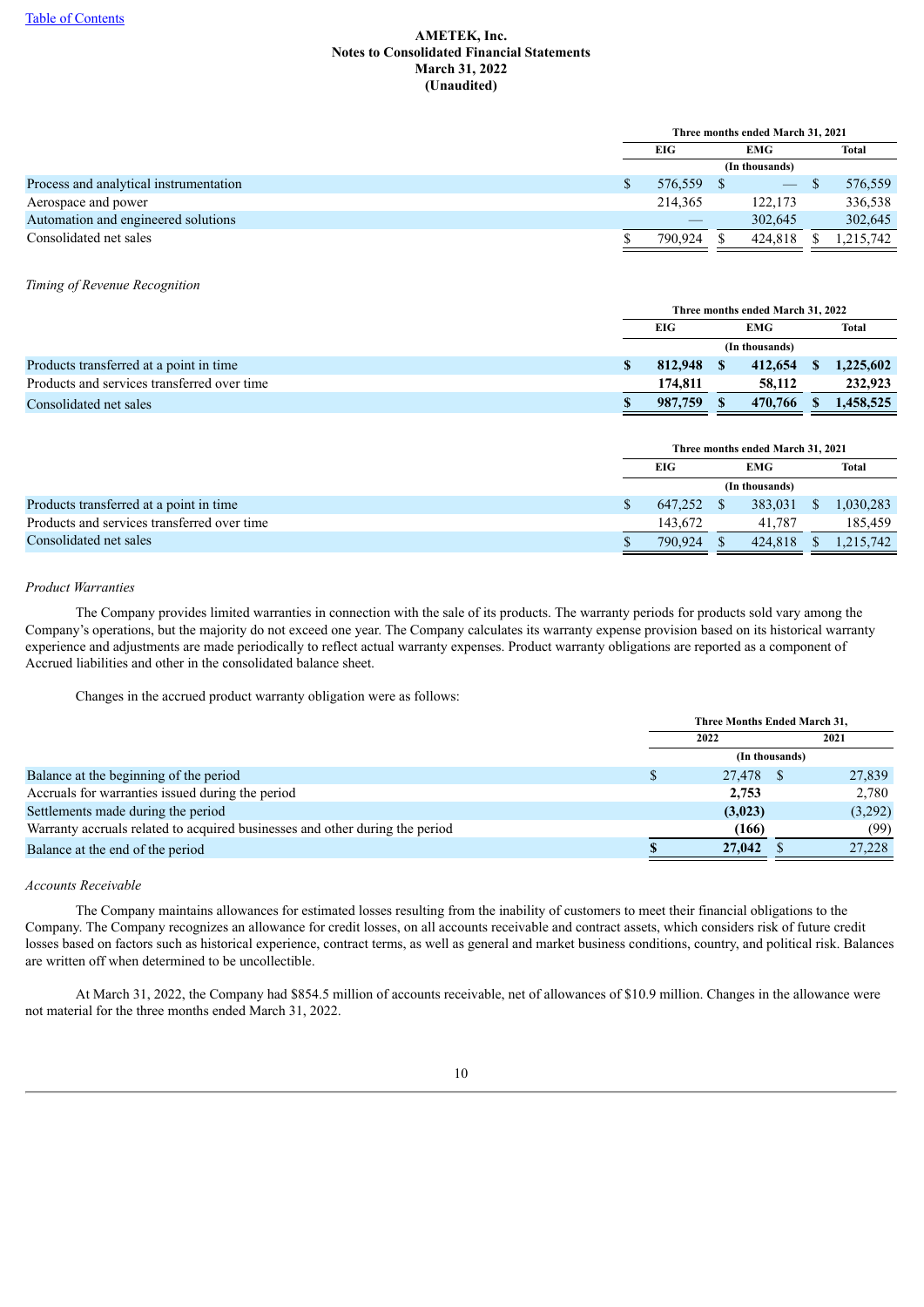## **4. Earnings Per Share**

The calculation of basic earnings per share is based on the weighted average number of common shares considered outstanding during the periods. The calculation of diluted earnings per share reflects the effect of all potentially dilutive securities (principally outstanding stock options and restricted stock grants). Securities that are anti-dilutive have been excluded and are not significant. The number of weighted average shares used in the calculation of basic earnings per share and diluted earnings per share was as follows:

|                                 |         | Three Months Ended March 31, |
|---------------------------------|---------|------------------------------|
|                                 | 2022    | 2021                         |
|                                 |         | (In thousands)               |
| Weighted average shares:        |         |                              |
| Basic shares                    | 231,481 | 230,435                      |
| Equity-based compensation plans | 1.584   | 1,861                        |
| Diluted shares                  | 233,065 | 232,296                      |
|                                 |         |                              |

#### **5. Fair Value Measurements**

Fair value is defined as the exchange price that would be received for an asset or paid to transfer a liability (an exit price) in the principal or most advantageous market for the asset or liability in an orderly transaction between market participants on the measurement date.

The Company utilizes a valuation hierarchy for disclosure of the inputs to the valuations used to measure fair value. This hierarchy prioritizes the inputs into three broad levels as follows. Level 1 inputs are quoted prices (unadjusted) in active markets for identical assets or liabilities. Level 2 inputs are quoted prices for similar assets and liabilities in active markets or inputs that are observable for the asset or liability, either directly or indirectly through market corroboration, for substantially the full term of the financial instrument. Level 3 inputs are unobservable inputs based on the Company's own assumptions used to measure assets and liabilities at fair value. A financial asset or liability's classification within the hierarchy is determined based on the lowest level input that is significant to the fair value measurement.

The following table provides the Company's assets that are measured at fair value on a recurring basis, consistent with the fair value hierarchy, at March 31, 2022 and December 31, 2021:

|                         |                | <b>March 31, 2022</b> |  | December 31, 2021 |
|-------------------------|----------------|-----------------------|--|-------------------|
|                         |                | <b>Fair Value</b>     |  | <b>Fair Value</b> |
|                         | (In thousands) |                       |  |                   |
| Mutual fund investments |                | 11.283                |  | 10,703            |

The fair value of mutual fund investments, which are valued as level 1 investments, was based on quoted market prices. The mutual fund investments are shown as a component of investments and other assets on the consolidated balance sheet.

For the three months ended March 31, 2022 and 2021, gains and losses on the investments noted above were not significant. No transfers between level 1 and level 2 investments occurred during the three months ended March 31, 2022 and 2021.

#### *Financial Instruments*

Cash, cash equivalents and mutual fund investments are recorded at fair value at March 31, 2022 and December 31, 2021 in the accompanying consolidated balance sheet.

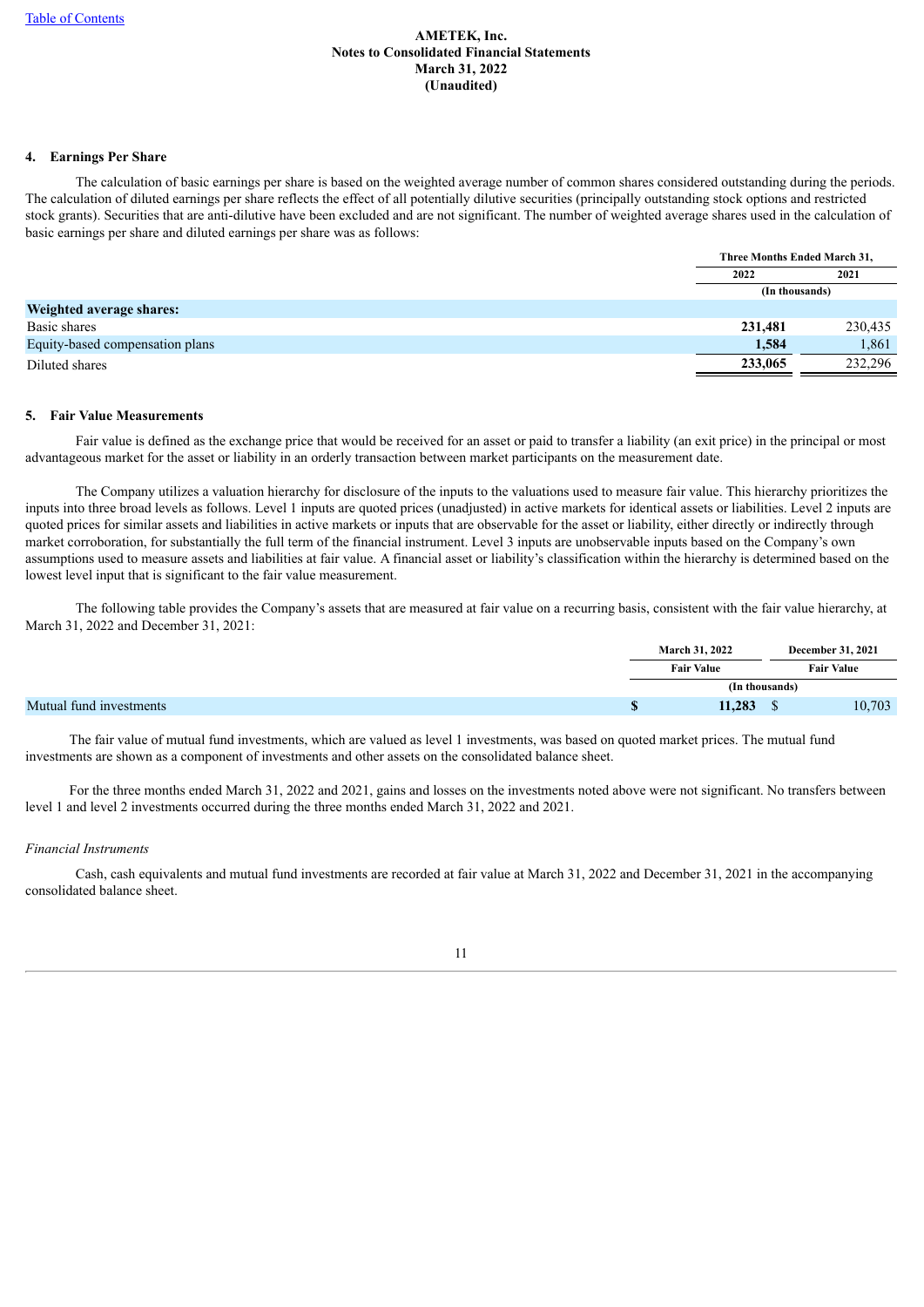The following table provides the estimated fair values of the Company's financial instrument liabilities, for which fair value is measured for disclosure purposes only, compared to the recorded amounts at March 31, 2022 and December 31, 2021:

|                                            | <b>March 31, 2022</b> |  |                   | <b>December 31, 2021</b> |                   |
|--------------------------------------------|-----------------------|--|-------------------|--------------------------|-------------------|
|                                            | Recorded<br>Amount    |  | <b>Fair Value</b> | Recorded<br>Amount       | <b>Fair Value</b> |
|                                            |                       |  | (In thousands)    |                          |                   |
| Long-term debt (including current portion) | (2,208,928)           |  | (2,243,340)       | (2,233,705)              | (2,378,930)       |

The fair value of net short-term borrowings approximates the carrying value. Net short-term borrowings are valued as level 2 liabilities as they are corroborated by observable market data. The Company's net long-term debt is all privately held with no public market for this debt, therefore, the fair value of net long-term debt was computed based on comparable current market data for similar debt instruments and is considered a level 3 liability.

#### **6. Hedging Activities**

The Company has designated certain foreign-currency-denominated long-term borrowings as hedges of the net investment in certain foreign operations. As of March 31, 2022, these net investment hedges included British-pound-and Euro-denominated long-term debt. These borrowings were designed to create net investment hedges in certain designated foreign subsidiaries. The Company designated the British-pound- and Euro-denominated loans referred to above as hedging instruments to offset translation gains or losses on the net investment due to changes in the British pound and Euro exchange rates. These net investment hedges are evidenced by management's contemporaneous documentation supporting the hedge designation. Any gain or loss on the hedging instruments (the debt) following hedge designation is reported in accumulated other comprehensive income in the same manner as the translation adjustment on the hedged investment based on changes in the spot rate, which is used to measure hedge effectiveness.

At March 31, 2022, the Company had \$295.9 million of British-pound-denominated loans, which were designated as a hedge against the net investment in British pound functional currency foreign subsidiaries. At March 31, 2022, the Company had \$596.2 million in Euro-denominated loans, which were designated as a hedge against the net investment in Euro functional currency foreign subsidiaries. As a result of the British-pound- and Eurodenominated loans designated and 100% effective as net investment hedges, \$23.7 million of pre-tax currency remeasurement gains have been included in the foreign currency translation component of other comprehensive income for the three months ended March 31, 2022.

#### **7. Inventories, net**

|                                   |   | March 31,<br>2022 |                | December 31,<br>2021 |
|-----------------------------------|---|-------------------|----------------|----------------------|
|                                   |   |                   | (In thousands) |                      |
| Finished goods and parts          | S | 106,667           |                | 89,985               |
| Work in process                   |   | 142,472           |                | 122,356              |
| Raw materials and purchased parts |   | 617.333           |                | 556,834              |
| Total inventories, net            |   | 866,472           |                | 769,175              |
|                                   |   |                   |                |                      |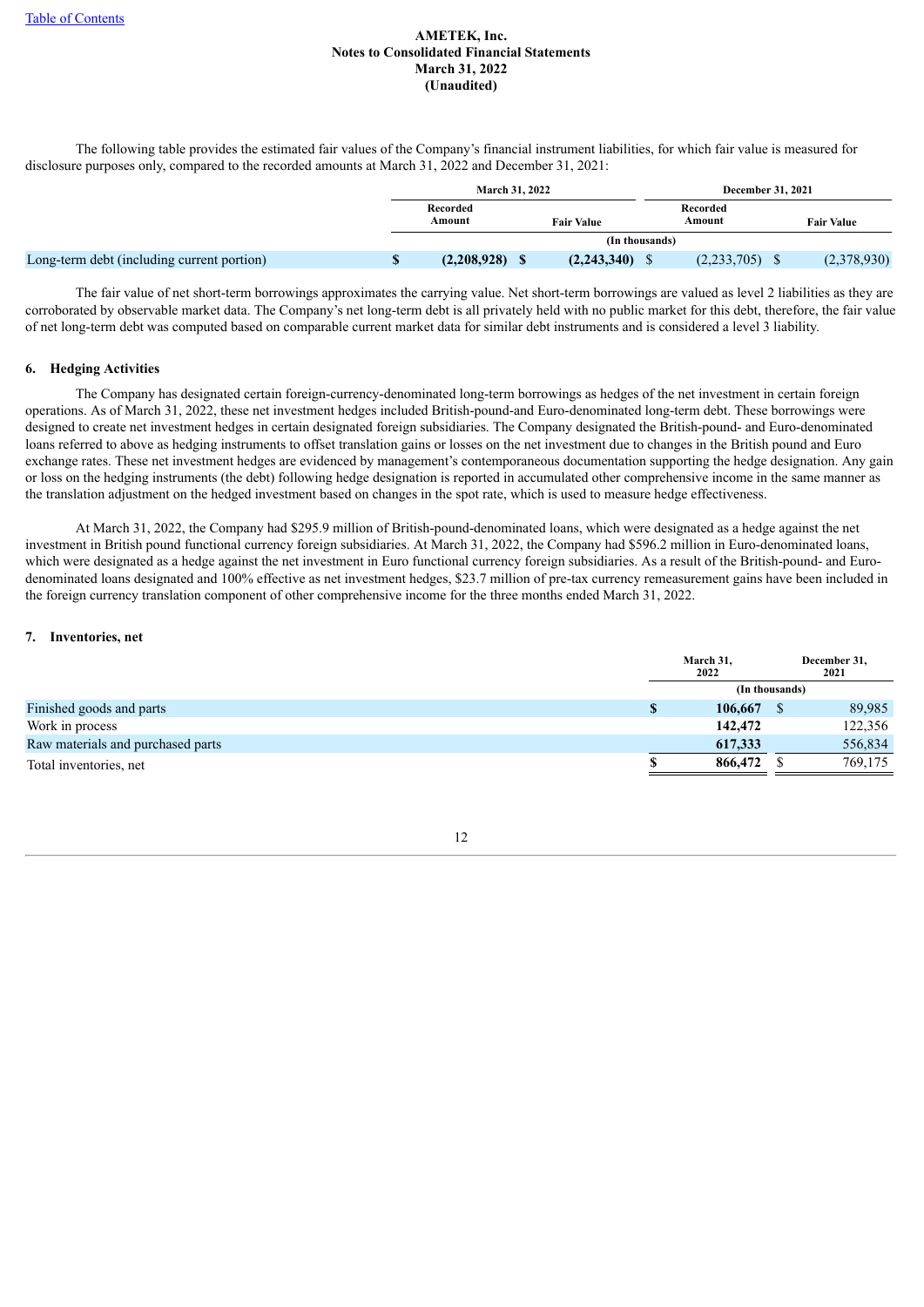#### **8. Leases**

The Company has commitments under operating leases for certain facilities, vehicles and equipment used in its operations. Cash used in operations for operating leases was not materially different from operating lease expense for the three months ended March 31, 2022 and 2021. The Company's leases have initial lease terms ranging from one month to 16 years. Certain lease agreements contain provisions for future rent increases.

The components of lease expense were as follows:

|                      |   |      |        | <b>Three Months Ended</b><br>March 31, |        |
|----------------------|---|------|--------|----------------------------------------|--------|
|                      |   | 2022 |        |                                        | 2021   |
|                      |   |      |        | (In thousands)                         |        |
| Operating lease cost | S |      | 15,378 |                                        | 11,517 |
| Variable lease cost  |   |      | 2,253  |                                        | 1.470  |
| Total lease cost     |   |      | 17,631 |                                        | 12,987 |

Supplemental balance sheet information related to leases was as follows:

|                                                             | March 31,<br>2022 |         |  | December 31,<br>2021 |  |  |  |
|-------------------------------------------------------------|-------------------|---------|--|----------------------|--|--|--|
|                                                             | (In thousands)    |         |  |                      |  |  |  |
| Right of use assets, net                                    |                   | 169,279 |  | 169.924              |  |  |  |
| Lease liabilities included in Accrued Liabilities and other |                   | 47,473  |  | 47,353               |  |  |  |
| Lease liabilities included in Other long-term liabilities   |                   | 127,620 |  | 129.101              |  |  |  |
| Total lease liabilities                                     |                   | 175,093 |  | 176.454              |  |  |  |

Maturities of lease liabilities as of March 31, 2022 were as follows:

## **Lease Liability Maturity Analysis Operating Leases**

|                        |   | (In thousands) |
|------------------------|---|----------------|
| Remaining 2022         | D | 39,105         |
| 2023                   |   | 44,048         |
| 2024                   |   | 32,276         |
| 2025                   |   | 23,317         |
| 2026                   |   | 16,712         |
| Thereafter             |   | 27,232         |
| Total lease payments   |   | 182,690        |
| Less: imputed interest |   | 7,597          |
|                        |   | 175,093        |

The Company does not have any significant leases that have not yet commenced.

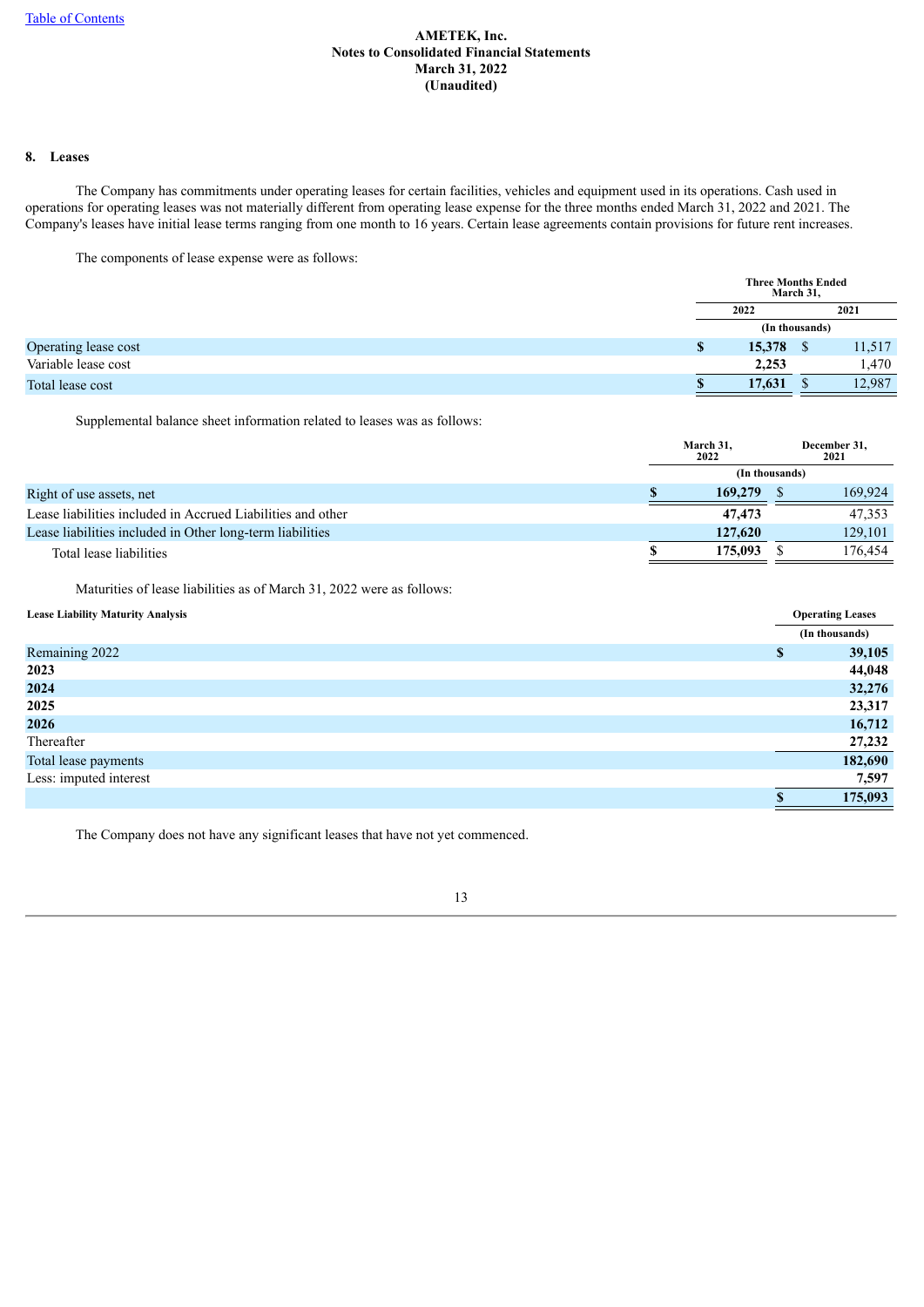## **9. Goodwill**

The changes in the carrying amounts of goodwill by segment were as follows:

|                                                 | EIG |         | <b>EMG</b> |               | Total   |
|-------------------------------------------------|-----|---------|------------|---------------|---------|
|                                                 |     |         |            | (In millions) |         |
| Balance at December 31, 2021                    |     | 4.073.8 |            | 1.164.9       | 5,238.7 |
| Purchase price allocation adjustments and other |     | (1.2)   |            |               | (1.2)   |
| Foreign currency translation adjustments        |     | (9.6)   |            | (9.0)         | (18.6)  |
| Balance at March 31, 2022                       |     | 4.063.0 |            | 1,155.9       | 5,218.9 |

The Company is in the process of finalizing its measurements of certain tangible and intangible assets and liabilities for its November 2021 acquisition of Alphasense.

#### **10. Income Taxes**

At March 31, 2022, the Company had gross uncertain tax benefits of \$154.1 million, of which \$113.8 million, if recognized, would impact the effective tax rate.

The following is a reconciliation of the liability for uncertain tax positions (in millions):

| Balance at December 31, 2021 | 147.0 |
|------------------------------|-------|
| Additions for tax positions  |       |
| Reductions for tax positions |       |
| Balance at March 31, 2022    | 154.1 |

The additions above primarily reflect the tax positions for foreign tax planning initiatives. The Company recognizes interest and penalties accrued related to uncertain tax positions in income tax expense. The amounts recognized in income tax expense for interest and penalties during the three months ended March 31, 2022 and 2021 were not significant.

The effective tax rate for the three months ended March 31, 2022 was 19.0%, compared with 19.5% for the three months ended March 31, 2021. The lower effective tax rate in 2022 is primarily due to a favorable foreign tax rate differential.

## **11. Debt**

On April 26, 2021, the Company along with certain of its foreign subsidiaries amended and restated its credit agreement dated as of September 22, 2011, as amended and restated as of March 10, 2016 and as further amended and restated as of October 30, 2018, with the lenders, JPMorgan Chase Bank, N.A., as Administrative Agent and Bank of America, N.A., PNC Bank, National Association, Trust Bank and Wells Fargo Bank, National Association, as Co-Syndication Agents. The credit agreement amends and restates the Company's existing revolving credit facility to add a new five-year, delayed draw, term loan for up to \$800 million. The credit agreement places certain restrictions on allowable additional indebtedness. At March 31, 2022, the Company had \$150.0 million outstanding on the term loan with a maturity date of June 2026. The Company's ability to draw on the term loan expired on April 26, 2022, with no additional borrowings.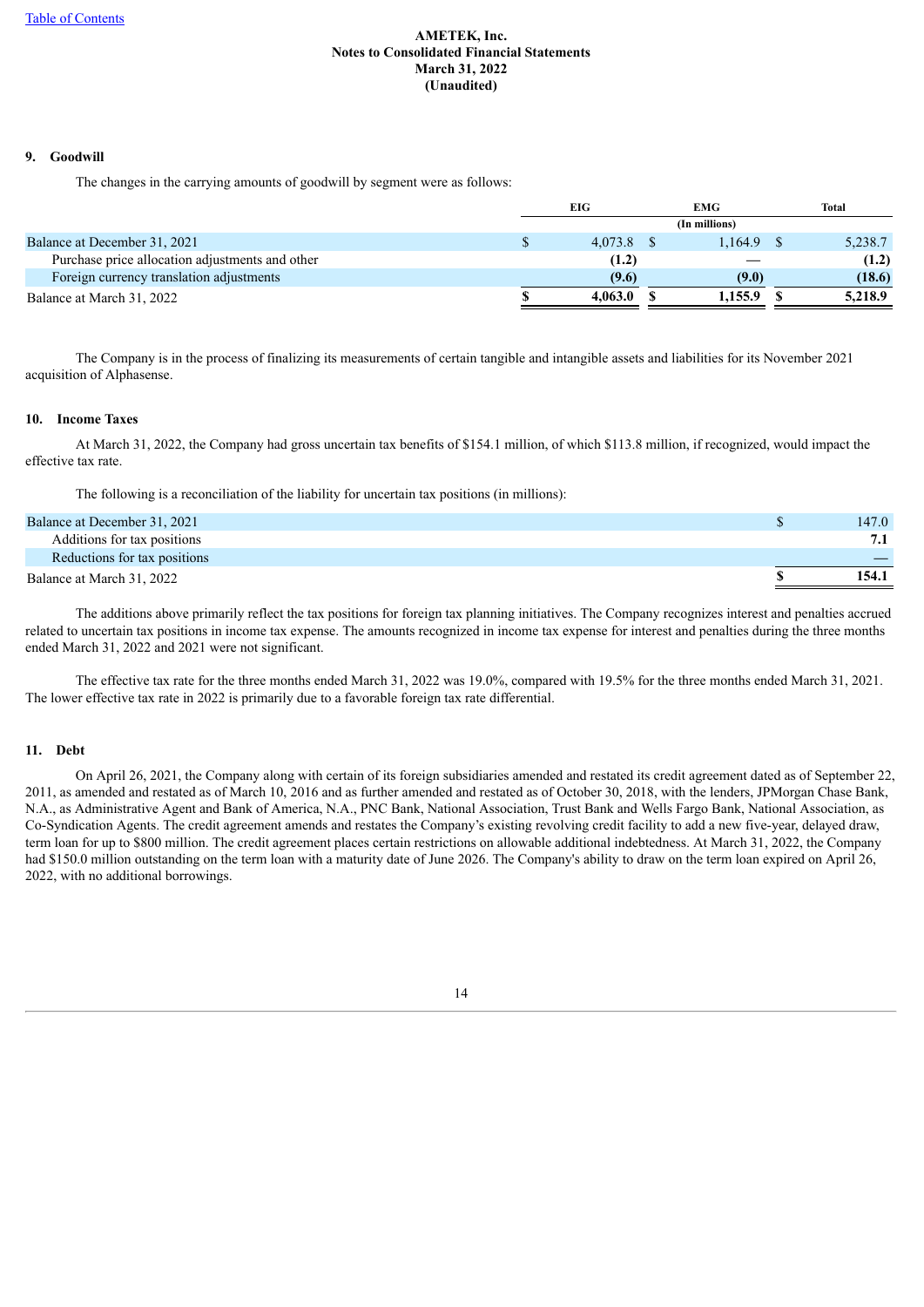#### **12. Share-Based Compensation**

The Company's share-based compensation plans are described in Note 11, Share-Based Compensation, to the consolidated financial statements in Part II, Item 8, filed on the Company's Annual Report on Form 10-K for the year ended December 31, 2021.

#### *Share Based Compensation Expense*

Total share-based compensation expense was as follows:

|                                           |      | <b>Three Months Ended</b><br>March 31, |        |  |
|-------------------------------------------|------|----------------------------------------|--------|--|
|                                           | 2022 | 2021                                   |        |  |
|                                           |      | (In thousands)                         |        |  |
| Stock option expense                      | \$   | 3,440                                  | 3,923  |  |
| Restricted stock expense                  |      | 4,778                                  | 6,227  |  |
| Performance restricted stock unit expense |      | 1,353                                  | 1,290  |  |
| Total pre-tax expense                     |      | 9.571                                  | 11,440 |  |
|                                           |      |                                        |        |  |

Pre-tax share-based compensation expense is included in the consolidated statement of income in either Cost of sales or Selling, general and administrative expenses, depending on where the recipient's cash compensation is reported.

#### *Stock Options*

The fair value of each stock option grant is estimated on the grant date using a Black-Scholes-Merton option pricing model. The following weighted average assumptions were used in the Black-Scholes-Merton model to estimate the fair values of stock options granted during the periods indicated:

|                                                          | <b>Three Months Ended</b><br><b>March 31, 2022</b> | <b>Year Ended December 31,</b><br>2021 |
|----------------------------------------------------------|----------------------------------------------------|----------------------------------------|
| Expected volatility                                      | $24.5\%$                                           | $24.2\%$                               |
| Expected term (years)                                    | 5.0                                                | 5.0                                    |
| Risk-free interest rate                                  | $2.33\%$                                           | $0.85\%$                               |
| Expected dividend yield                                  | $0.65 \%$                                          | $0.66\%$                               |
| Black-Scholes-Merton fair value per stock option granted | 32.54                                              | 25.63                                  |

## The following is a summary of the Company's stock option activity and related information:

|                                  | <b>Shares</b>  |    | Weighted<br>Average<br><b>Exercise</b><br>Price | Weighted<br>Average<br>Remaining<br>Contractual<br>Life |   | Aggregate<br>Intrinsic<br>Value |
|----------------------------------|----------------|----|-------------------------------------------------|---------------------------------------------------------|---|---------------------------------|
|                                  | (In thousands) |    |                                                 | (Years)                                                 |   | (In millions)                   |
| Outstanding at December 31, 2021 | 3,352          | -S | 76.08                                           |                                                         |   |                                 |
| Granted                          | 608            |    | 134.69                                          |                                                         |   |                                 |
| Exercised                        | (142)          |    | 62.75                                           |                                                         |   |                                 |
| Forfeited                        | (24)           |    | 91.75                                           |                                                         |   |                                 |
| Outstanding at March 31, 2022    | 3.794          |    | 76.56                                           | 6.7 \$                                                  |   | 180.4                           |
| Exercisable at March 31, 2022    | 2,361          |    | 70.86                                           | 5.3                                                     | D | 147.1                           |

The aggregate intrinsic value of stock options exercised during the three months ended March 31, 2022 was \$8.9 million. The total fair value of stock options vested during the three months ended March 31, 2022 was \$7.3 million. As of March 31, 2022, there was approximately \$28.0 million of expected future pre-tax compensation expense related to the 1.4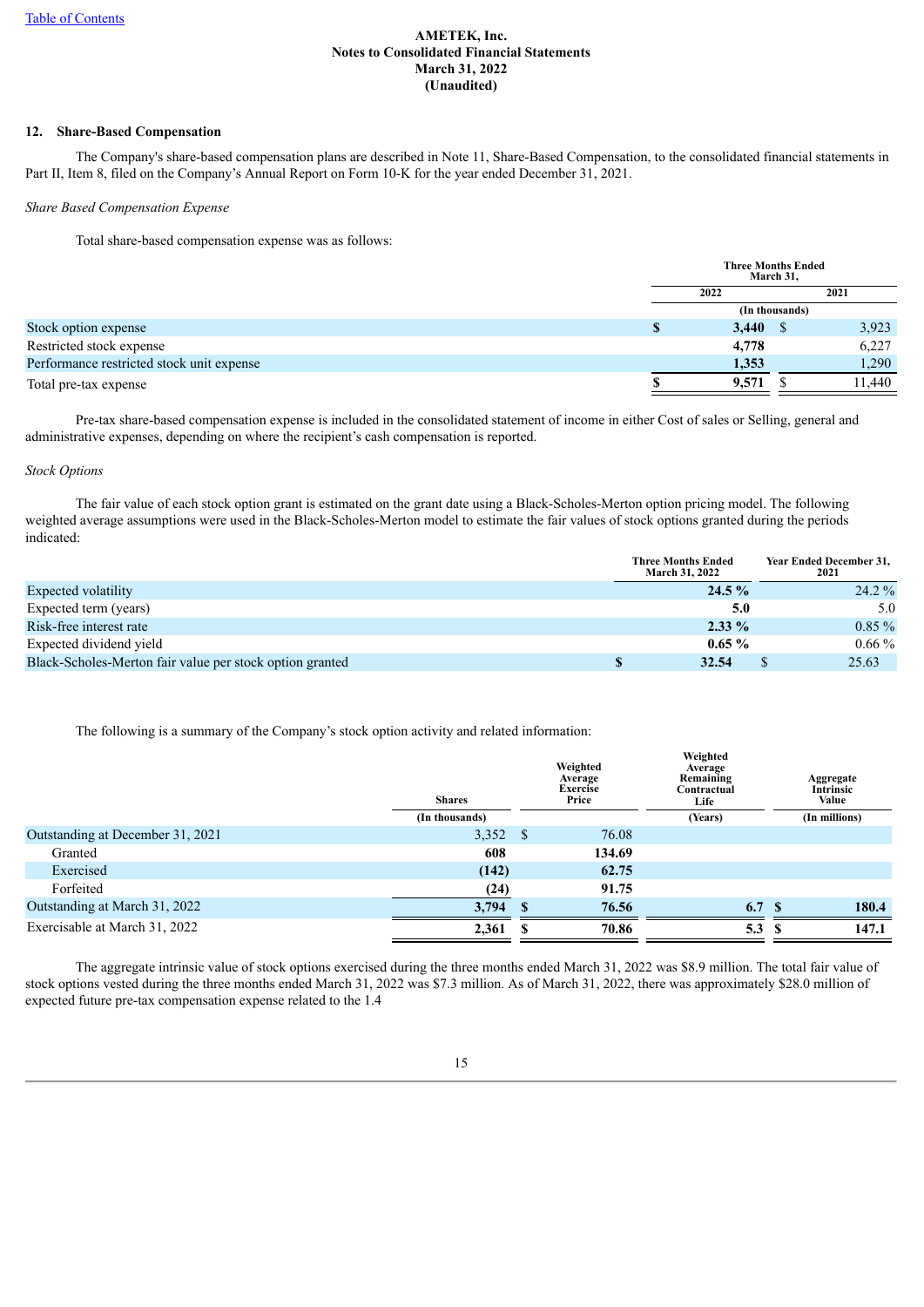million non-vested stock options outstanding, which is expected to be recognized over a weighted average period of approximately two years.

## *Restricted Stock*

The following is a summary of the Company's non-vested restricted stock activity and related information:

|                                                              | <b>Shares</b>  | Weighted<br>Average<br><b>Grant Date</b><br><b>Fair Value</b> |
|--------------------------------------------------------------|----------------|---------------------------------------------------------------|
|                                                              | (In thousands) |                                                               |
| Non-vested restricted stock outstanding at December 31, 2021 | 413            | 96.07                                                         |
| Granted                                                      | 179            | 134.71                                                        |
| Vested                                                       | (107)          | 86.05                                                         |
| Forfeited                                                    | (10)           | 100.34                                                        |
| Non-vested restricted stock outstanding at March 31, 2022    | 475            | 112.85                                                        |
|                                                              |                |                                                               |

The total fair value of restricted stock vested during the three months ended March 31, 2022 was \$9.3 million. As of March 31, 2022, there was approximately \$44.2 million of expected future pre-tax compensation expense related to the 0.5 million non-vested restricted shares outstanding, which is expected to be recognized over a weighted average period of approximately two years.

#### *Performance Restricted Stock Units*

In March 2022, the Company granted performance restricted stock units ("PRSU") to officers and certain key management-level employees. The PRSUs vest over a period up to three years from the grant date based on continuous service, with the number of shares earned (0% to 200% of the target award) depending upon the extent to which the Company achieves certain financial and market performance targets measured over the period from January 1 of the year of grant to December 31 of the third year. Half of the PRSUs were valued in a manner similar to restricted stock as the financial targets are based on the Company's operating results, which represents a performance condition. The grant date fair value of these PRSUs are recognized as compensation expense over the vesting period based on the probable number of awards to vest at each reporting date.

The other half of the PRSUs were valued using a Monte Carlo model as the performance target is related to the Company's total shareholder return compared to a group of peer companies, which represents a market condition. The Company recognizes the grant date fair value of these awards as compensation expense ratably over the vesting period.

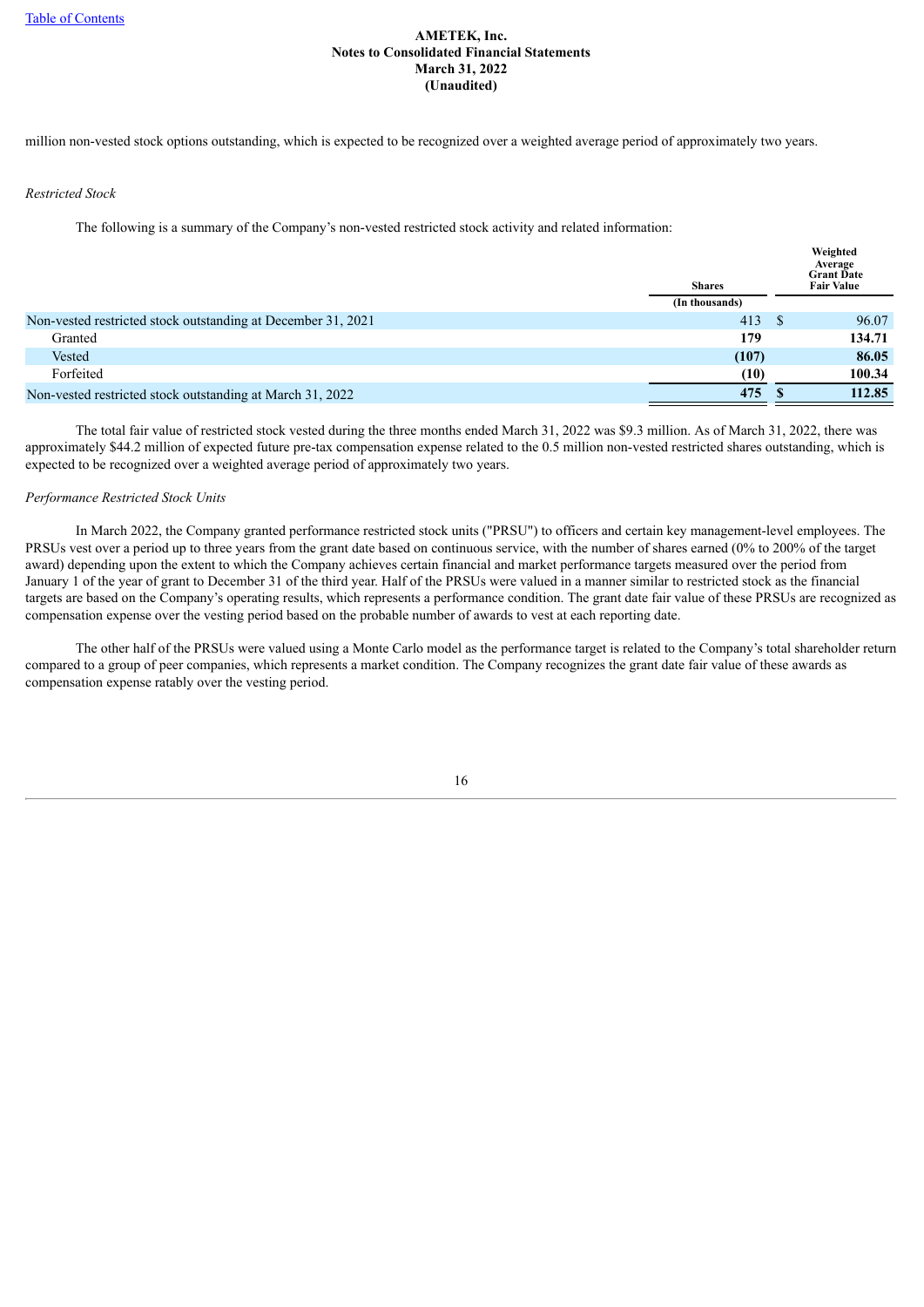The following is a summary of the Company's non-vested performance restricted stock activity and related information:

|                                                                          | <b>Shares</b>  |    | Weighted<br>Average<br><b>Grant Date</b><br><b>Fair Value</b> |
|--------------------------------------------------------------------------|----------------|----|---------------------------------------------------------------|
|                                                                          | (In thousands) |    |                                                               |
| Non-vested performance restricted stock outstanding at December 31, 2021 | 289            | -S | 85.29                                                         |
| Granted                                                                  | 87             |    | 134.69                                                        |
| Performance assumption change <sup>1</sup>                               | 66             |    | 81.76                                                         |
| Vested                                                                   | (161)          |    | 81.76                                                         |
| Forfeited                                                                | (2)            |    | 89.73                                                         |
| Non-vested performance restricted stock outstanding at March 31, 2022    | 279            |    | 101.97                                                        |
|                                                                          |                |    |                                                               |

 $<sup>1</sup>$  Reflects the number of PRSUs above target levels based on performance metrics.</sup>

As of March 31, 2022, there was approximately \$17.3 million of expected future pre-tax compensation expense related to the 0.3 million nonvested restricted shares outstanding, which is expected to be recognized over a weighted average period of less than one year.

## **13. Retirement and Pension Plans**

The components of net periodic pension benefit expense (income) were as follows:

|                                              |          | <b>Three Months Ended</b><br>March 31, |  |  |
|----------------------------------------------|----------|----------------------------------------|--|--|
|                                              | 2022     | 2021                                   |  |  |
|                                              |          | (In thousands)                         |  |  |
| Defined benefit plans:                       |          |                                        |  |  |
| Service cost                                 | \$       | 1,374<br>2,021<br>-S                   |  |  |
| Interest cost                                | 5,120    | 4,567                                  |  |  |
| Expected return on plan assets               | (15,268) | (14, 174)                              |  |  |
| Amortization of net actuarial loss and other | 2,174    | 4,353                                  |  |  |
| Pension income                               | (6,600)  | (3,233)                                |  |  |
| Other plans:                                 |          |                                        |  |  |
| Defined contribution plans                   | 13,261   | 8,455                                  |  |  |
| Foreign plans and other                      | 2,318    | 2,234                                  |  |  |
| Total other plans                            | 15,579   | 10,689                                 |  |  |
| Total net pension expense                    | 8,979    | 7,456                                  |  |  |
|                                              |          |                                        |  |  |

For defined benefit plans, the net periodic benefit income, other than the service cost component, is included in "Other (expense) income, net" in the consolidated statement of income.

For the three months ended March 31, 2022 and 2021, contributions to the Company's defined benefit pension plans were \$2.1 million and \$2.0 million, respectively. The Company's current estimate of 2022 contributions to its worldwide defined benefit pension plans is in line with the range disclosed in Note 12 of the Company's Annual Report on Form 10-K for the year ended December 31, 2021.

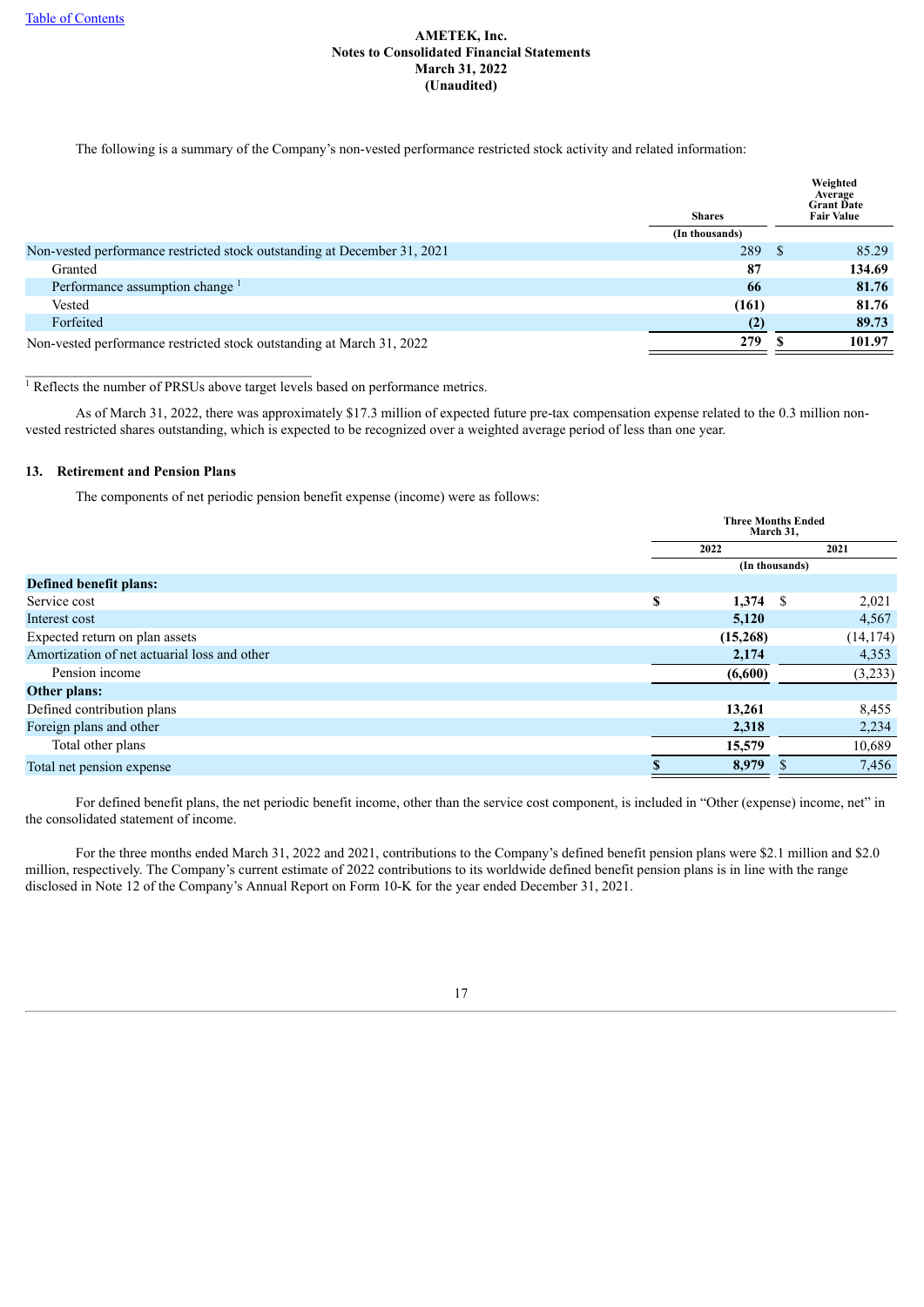#### **14. Contingencies**

#### *Asbestos Litigation*

The Company (including its subsidiaries) has been named as a defendant in a number of asbestos-related lawsuits. Certain of these lawsuits relate to a business which was acquired by the Company and do not involve products which were manufactured or sold by the Company. In connection with these lawsuits, the seller of such business has agreed to indemnify the Company against these claims (the "Indemnified Claims"). The Indemnified Claims have been tendered to, and are being defended by, such seller. The seller has met its obligations, in all respects, and the Company does not have any reason to believe such party would fail to fulfill its obligations in the future. To date, no judgments have been rendered against the Company as a result of any asbestos-related lawsuit. The Company believes that it has good and valid defenses to each of these claims and intends to defend them vigorously.

#### *Environmental Matters*

Certain historic processes in the manufacture of products have resulted in environmentally hazardous waste by-products as defined by federal and state laws and regulations. At March 31, 2022, the Company is named a Potentially Responsible Party ("PRP") at 13 non-AMETEK-owned former waste disposal or treatment sites (the "non-owned" sites). The Company is identified as a "de minimis" party in 12 of these sites based on the low volume of waste attributed to the Company relative to the amounts attributed to other named PRPs. In eight of these sites, the Company has reached a tentative agreement on the cost of the de minimis settlement to satisfy its obligation and is awaiting executed agreements. The tentatively agreed-to settlement amounts are fully reserved. In the other four sites, the Company is continuing to investigate the accuracy of the alleged volume attributed to the Company as estimated by the parties primarily responsible for remedial activity at the sites to establish an appropriate settlement amount. At the remaining site where the Company is a non-de minimis PRP, the Company is participating in the investigation and/or related required remediation as part of a PRP Group and reserves have been established to satisfy the Company's expected obligations. The Company historically has resolved these issues within established reserve levels and reasonably expects this result will continue. In addition to these non-owned sites, the Company has an ongoing practice of providing reserves for probable remediation activities at certain of its current or previously owned manufacturing locations (the "owned" sites). For claims and proceedings against the Company with respect to other environmental matters, reserves are established once the Company has determined that a loss is probable and estimable. This estimate is refined as the Company moves through the various stages of investigation, risk assessment, feasibility study and corrective action processes. In certain instances, the Company has developed a range of estimates for such costs and has recorded a liability based on the best estimate. It is reasonably possible that the actual cost of remediation of the individual sites could vary from the current estimates and the amounts accrued in the consolidated financial statements; however, the amounts of such variances are not expected to result in a material change to the consolidated financial statements. In estimating the Company's liability for remediation, the Company also considers the likely proportionate share of the anticipated remediation expense and the ability of the other PRPs to fulfill their obligations.

Total environmental reserves at March 31, 2022 and December 31, 2021 were \$36.9 million and \$37.2 million, respectively, for both nonowned and owned sites. For the three months ended March 31, 2022, the Company recorded \$2.3 million in reserves. Additionally, the Company spent \$2.6 million on environmental matters for the three months ended March 31, 2022.

The Company has agreements with other former owners of certain of its acquired businesses, as well as new owners of previously owned businesses. Under certain of the agreements, the former or new owners retained, or assumed and agreed to indemnify the Company against, certain environmental and other liabilities under certain circumstances. The Company and some of these other parties also carry insurance coverage for some environmental matters.

<span id="page-18-0"></span>The Company believes it has established reserves for the environmental matters described above, which are sufficient to perform all known responsibilities under existing claims and consent orders. In the opinion of management, based on presently available information and the Company's historical experience related to such matters, an adequate provision for probable costs has been made and the ultimate cost resulting from these actions is not expected to materially affect the consolidated results of operations, financial position or cash flows of the Company.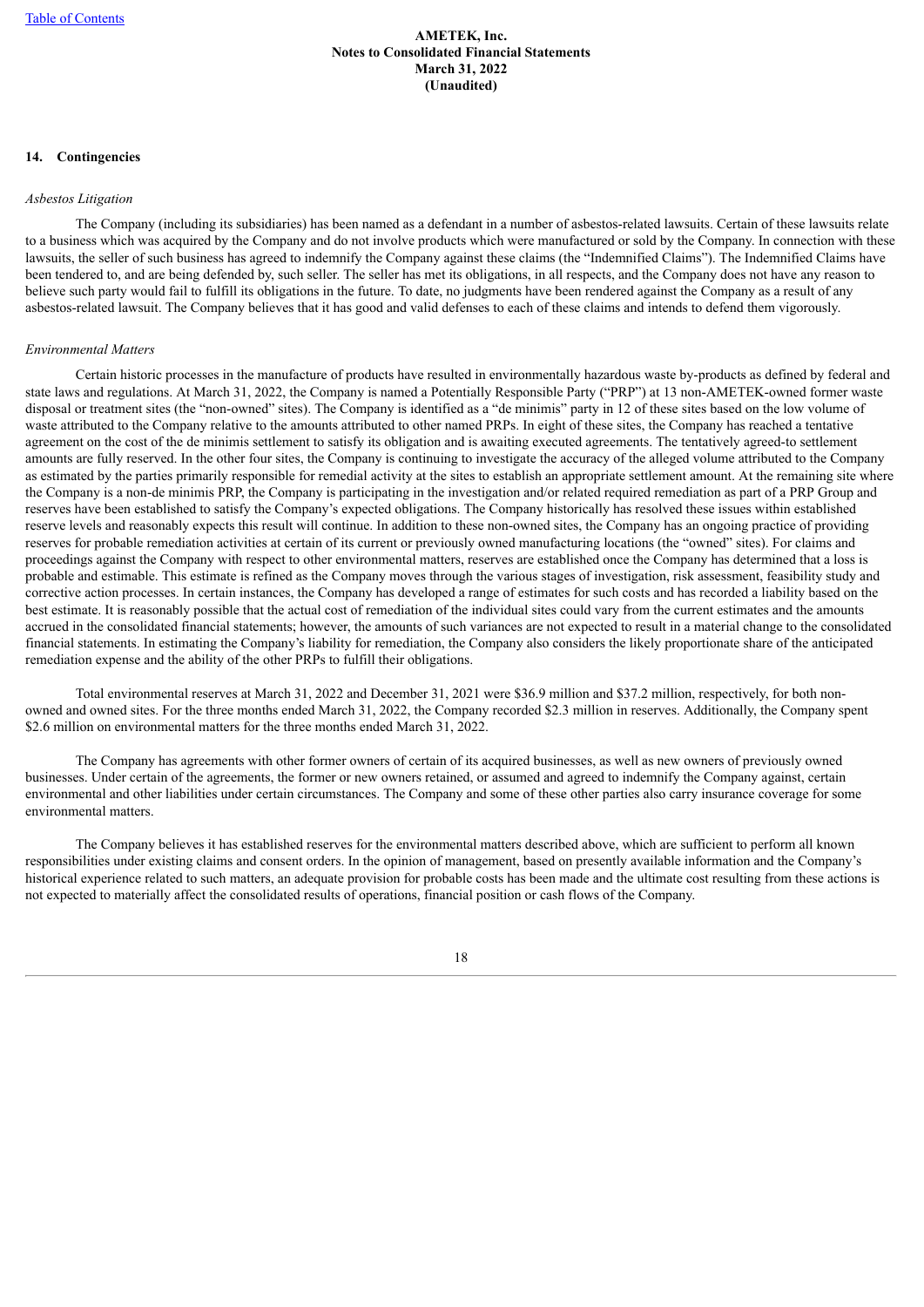## **Item 2. Management's Discussion and Analysis of Financial Condition and Results of Operations**

#### **Results of Operations**

The following table sets forth net sales and income by reportable segment and on a consolidated basis:

|                                                  |    | <b>Three Months Ended</b><br>March 31, |           |
|--------------------------------------------------|----|----------------------------------------|-----------|
|                                                  |    | 2022<br>2021                           |           |
|                                                  |    | (In thousands)                         |           |
| <b>Net sales:</b>                                |    |                                        |           |
| Electronic Instruments                           | \$ | 987,759<br>S.                          | 790,924   |
| Electromechanical                                |    | 470,766                                | 424,818   |
| Consolidated net sales                           |    | 1,458,525<br>\$                        | 1,215,742 |
| Operating income and income before income taxes: |    |                                        |           |
| Segment operating income:                        |    |                                        |           |
| Electronic Instruments                           | \$ | 244,774 \$                             | 206,897   |
| Electromechanical                                |    | 128,209                                | 105,033   |
| Total segment operating income                   |    | 372,983                                | 311,930   |
| Corporate administrative expenses                |    | (19,743)                               | (18, 585) |
| Consolidated operating income                    |    | 353,240                                | 293,345   |
| Interest expense                                 |    | (19,570)                               | (18, 947) |
| Other income (expense), net                      |    | 2,552                                  | (1,942)   |
| Consolidated income before income taxes          | S  | 336,222                                | 272,456   |

#### *Recent Events and Market Conditions*

Recent events and market conditions impacting our business include the COVID-19 pandemic, increased material and transportation cost inflation, supply chain constraints, and Russia's invasion of Ukraine. As a result of these events and conditions, we anticipate a challenging global economic environment for the remainder of 2022. There still remains uncertainty around the COVID-19 pandemic, its effect on labor, government mandated lockdowns and other restrictive measures, and the pandemic's ultimate duration. The recent lockdowns in China have limited our ability to access customer sites, operate certain facilities, and place additional constraints on our supply chain. Beginning in 2021, we experienced inflationary cost increases in material and transportation costs and we expect elevated levels of cost inflation to persist throughout 2022. We have taken steps to mitigate the impacts of inflation by implementing pricing actions. The invasion of Ukraine by Russia and the sanctions imposed in response to this conflict have increased global economic and political uncertainty. Russia and Ukraine represent an insignificant portion of our business, but a significant expansion of the conflict's current scope could further complicate the economic environment. While the ultimate impact of these events remains uncertain, we will continue to evaluate the extent to which these factors will impact our business, financial condition, or results of operations.

#### *Results of operations for the first quarter of 2022 compared with the first quarter of 2021*

For the quarter ended March 31, 2022, the Company posted a record backlog as well as strong sales, operating income, net income, and orders. The Company achieved these results from organic sales growth in both EIG and EMG, contributions from the 2021 acquisitions of Abaco Systems, Inc., Magnetrol International, and NSI-MI Technologies, as well as the Company's Operational Excellence initiatives.

Net sales for the first quarter of 2022 were \$1,458.5 million, an increase of \$242.8 million or 20.0%, compared with net sales of \$1,215.7 million for the first quarter of 2021. The increase in net sales for the first quarter of 2022 was due to a 14% increase in organic sales, a 7% increase from acquisitions, partially offset by an unfavorable 1% effect of foreign currency translation.

Total international sales for the first quarter of 2022 were \$744.4 million or 51.0% of net sales, an increase of \$127.7 million or 20.7%, compared with international sales of \$616.7 million or 50.7% of net sales for the first quarter of 2021. The increase in international sales was primarily driven by strong demand in Europe and Asia during the quarter as well as contributions from recent acquisitions.

Orders for the first quarter of 2022 were \$1,702.8 million, an increase of \$305.2 million or 21.8%, compared with \$1,397.6 million for the first quarter of 2021. The increase in orders for the first quarter of 2022 was due to an 18% increase in

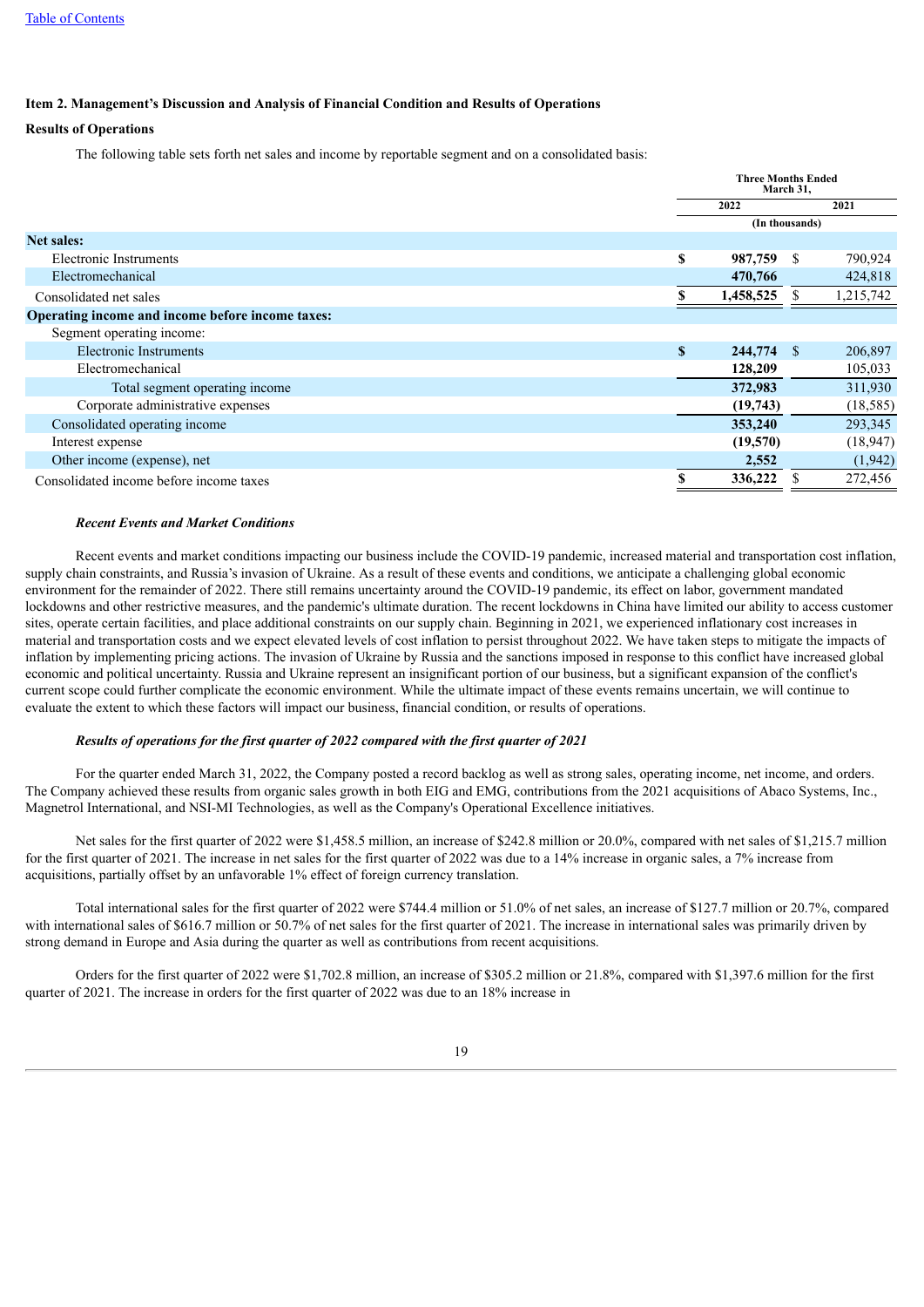organic orders, a 5% increase from acquisitions, partially offset by an unfavorable 1% effect of foreign currency translation. As a result, the Company's backlog of unfilled orders at March 31, 2022 was a record \$2,974.4 million, an increase of \$244.3 million or 8.9% compared with \$2,730.1 million at December 31, 2021.

Segment operating income for the first quarter of 2022 was \$373.0 million, an increase of \$61.1 million or 19.6%, compared with segment operating income of \$311.9 million for the first quarter of 2021. Segment operating income was positively impacted in 2022 by the increase in sales discussed above, as well as a \$7.1 million gain on the sale of a facility. Segment operating margins, as a percentage of net sales, decreased slightly at 25.6% for the first quarter of 2022, compared with 25.7% for the first quarter of 2021. Segment operating margins were negatively impacted in the first quarter of 2022 by the dilutive impact of the 2021 acquisitions. Excluding the dilutive impact of recent acquisitions and the gain on sale of a facility, segment operating margins for the core businesses increased 120 basis points compared to the first quarter of 2021, due to benefits from the Company's Operational Excellence initiatives.

Cost of sales for the first quarter of 2022 was \$948.8 million or 65.1% of net sales, an increase of \$159.4 million or 20.2%, compared with \$789.4 million or 64.9% of net sales for the first quarter of 2021. The cost of sales increase was primarily due to the net sales increase discussed above.

Selling, general and administrative expenses for the first quarter of 2022 were \$156.5 million or 10.7% of net sales, an increase of \$23.5 million or 17.6%, compared with \$133.0 million or 10.9% of net sales for the first quarter of 2021. Selling, general and administrative expenses increased primarily due to the net sales increase discussed above.

Consolidated operating income was \$353.2 million or 24.2% of net sales for the first quarter of 2022, an increase of \$59.9 million or 20.4%, compared with \$293.3 million or 24.1% of net sales for the first quarter of 2021.

Other income, net was \$2.6 million for the first quarter of 2022, compared with \$1.9 million of other expense, net for the first quarter of 2021, a change of \$4.5 million. The first quarter of 2022 includes higher pension income of \$2.5 million and lower due diligence expense compared to the first quarter of 2021.

The effective tax rate for the first quarter of 2022 was 19.0%, compared with 19.5% for the first quarter of 2021. The lower effective tax rate in 2022 is primarily due to a favorable foreign tax rate differential.

Net income for the first quarter of 2022 was \$272.4 million, an increase of \$53.2 million or 24.3%, compared with \$219.2 million for the first quarter of 2021.

Diluted earnings per share for the first quarter of 2022 were \$1.17, an increase of \$0.23 or 24.5%, compared with \$0.94 per diluted share for the first quarter of 2021.

## *Segment Results*

**EIG***'*s net sales totaled \$987.8 million for the first quarter of 2022, an increase of \$196.8 million or 24.9%, compared with \$790.9 million for the first quarter of 2021. The net sales increase was due to a 15% increase in organic sales, and an 11% increase from acquisitions, partially offset by an unfavorable 1% effect of foreign currency translation.

EIG's operating income was \$244.8 million for the first quarter of 2022, an increase of \$37.9 million or 18.3%, compared with \$206.9 million for the first quarter of 2021. EIG's operating margins were 24.8% of net sales for the first quarter of 2022, compared with 26.2% for the first quarter of 2021. EIG's operating margins were negatively impacted in the first quarter of 2022 by the dilutive impact of the 2021 acquisitions. Excluding the dilutive impact of recent acquisitions, EIG operating margins for the core business increased 130 basis points compared to the first quarter of 2021, due to benefits from the Company's Operational Excellence initiatives.

**EMG's** net sales totaled \$470.8 million for the first quarter of 2022, an increase of \$46.0 million or 10.8%, compared with \$424.8 million for the first quarter of 2021. The net sales increase was due to a 12% organic sales increase, partially offset by an unfavorable 1% effect of foreign currency translation.

EMG's operating income was a record \$128.2 million for the first quarter of 2022, an increase of \$23.2 million or 22.1%, compared with \$105.0 million for the first quarter of 2021. EMG's operating income included a \$7.1 million gain on the sale of a facility during the first quarter of 2022. EMG's operating margins were a record 27.2% of net sales for the first quarter of 2022, compared with 24.7% for the first quarter of 2021. Excluding the gain on the sale of a facility, EMG operating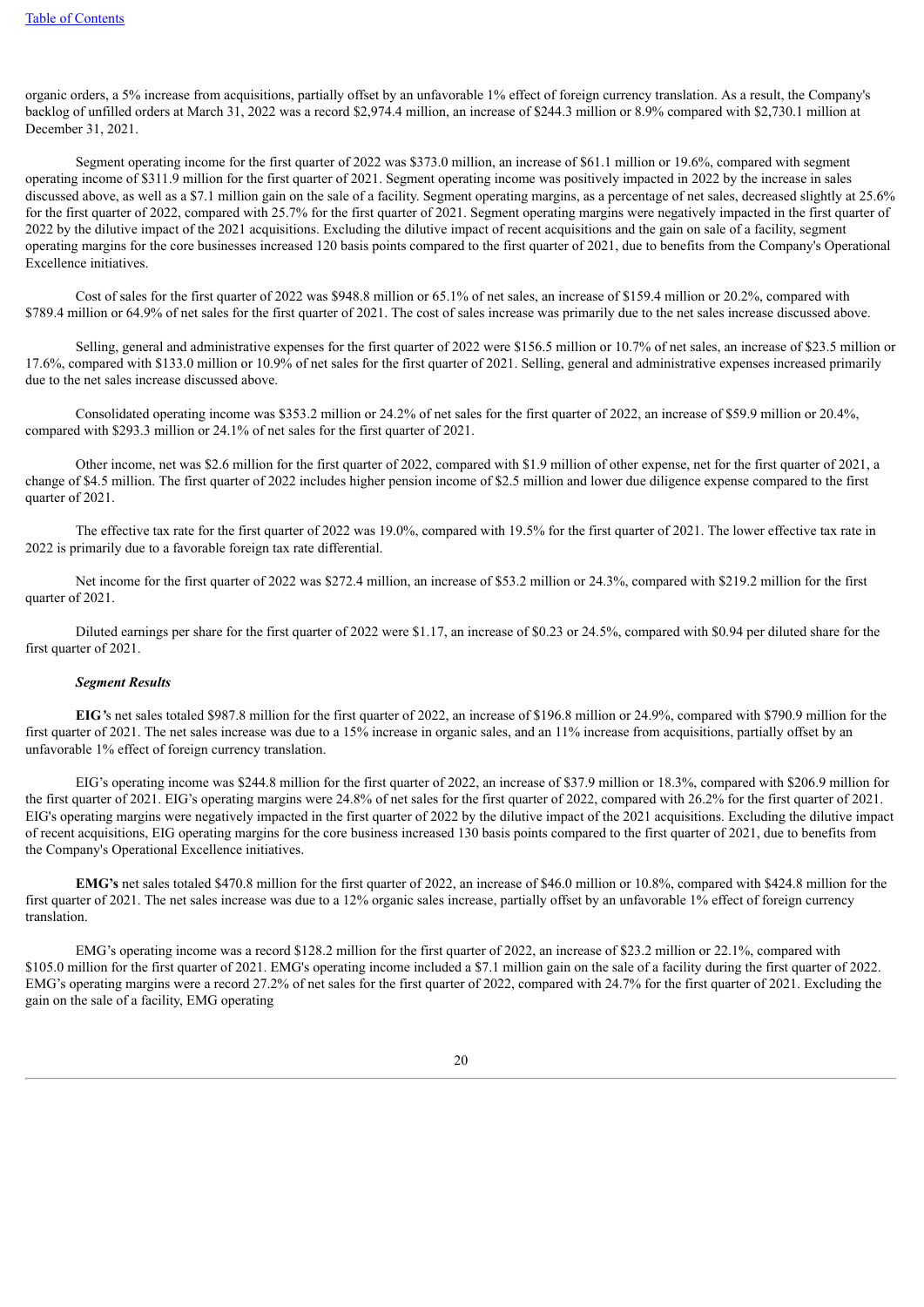margins increased 100 basis points compared to the first quarter of 2021, due to benefits from the Company's Operational Excellence initiatives.

## **Financial Condition**

#### *Liquidity and Capital Resources*

Cash provided by operating activities totaled \$201.3 million for the first three months of 2022, a decrease of \$83.1 million or 29.2%, compared with \$284.4 million for the first three months of 2021. The decrease in cash provided by operating activities for the first three months of 2022 was primarily due to higher investments in inventory to support sales and backlog growth, and also to mitigate inventory supply chain constraints.

Free cash flow (cash flow provided by operating activities less capital expenditures) was \$175.0 million for the first three months of 2022, compared with \$266.9 million for the first three months of 2021. EBITDA (earnings before interest, income taxes, depreciation and amortization) was \$433.6 million for the first three months of 2022, compared with \$355.5 million for the first three months of 2021. Free cash flow and EBITDA are presented because the Company is aware that they are measures used by third parties in evaluating the Company.

Cash used by investing activities totaled \$14.9 million for the first three months of 2022, compared with cash used by investing activities of \$284.5 million for the first three months of 2021. For the first three months of 2022, the Company received proceeds of \$11.8 million from the sale of a facility. For the first three months of 2021, the Company paid \$263.9 million, net of cash acquired, to purchase Magnetrol International, Crank Software, and EGS Automation. Additions to property, plant and equipment totaled \$26.4 million for the first three months of 2022, compared with \$17.5 million for the first three months of 2021.

Cash used by financing activities totaled \$187.4 million for the first three months of 2022, compared with cash used by financing activities of \$84.0 million for the first three months of 2021. At March 31, 2022, total debt, net was \$2,536.0 million, compared with \$2,544.2 million at December 31, 2021. For the first three months of 2022, total borrowings increased by \$20.0 million compared with a \$33.0 million decrease for the first three months of 2021. At March 31, 2022, the Company had available borrowing capacity of \$2,431.3 million under its revolving credit facility and term loan, including the \$500 million accordion feature.

On April 26, 2021, the Company along with certain of its foreign subsidiaries amended and restated its credit agreement dated as of September 22, 2011, as amended and restated as of March 10, 2016 and as further amended and restated as of October 30, 2018, with the lenders, JPMorgan Chase Bank, N.A., as Administrative Agent and Bank of America, N.A., PNC Bank, National Association, Trust Bank and Wells Fargo Bank, National Association, as Co-Syndication Agents. The credit agreement amends and restates the Company's existing revolving credit facility to add a new five-year, delayed draw, term loan for up to \$800 million. The credit agreement places certain restrictions on allowable additional indebtedness. At March 31, 2022, the Company had \$150.0 million outstanding on the term loan with a maturity date of June 2026. The Company's ability to draw on the term loan expired on April 26, 2022, with no additional borrowings.

The debt-to-capital ratio was 26.8% at March 31, 2022, compared with 27.0% at December 31, 2021. The net debt-to-capital ratio (total debt, net less cash and cash equivalents divided by the sum of net debt and stockholders' equity) was 24.1% at March 31, 2022, compared with 24.2% at December 31, 2021. The net debt-to-capital ratio is presented because the Company is aware that this measure is used by third parties in evaluating the Company.

Additional financing activities for the first three months of 2022 included cash dividends paid of \$50.8 million, compared with \$46.0 million for the first three months of 2021. Effective February 9, 2022, the Company's Board of Directors approved a 10% increase in the quarterly cash dividend on the Company's common stock to \$0.22 per common share from \$0.20 per common share. The Company repurchased \$156.7 million of its common stock for the first three months of 2022, compared with \$8.0 million for the first three months of 2021. Proceeds from stock option exercises were \$8.3 million for the first three months of 2022, compared with \$6.9 million for the first three months of 2021.

As a result of all of the Company's cash flow activities for the first three months of 2022, cash and cash equivalents at March 31, 2022 totaled \$340.3 million, compared with \$346.8 million at December 31, 2021. At March 31, 2022, the Company had \$326.4 million in cash outside the United States, compared with \$334.0 million at December 31, 2021. The Company utilizes this cash to fund its international operations, as well as to acquire international businesses. The Company is in compliance with all covenants, including financial covenants, for all of its debt agreements. The Company believes it has

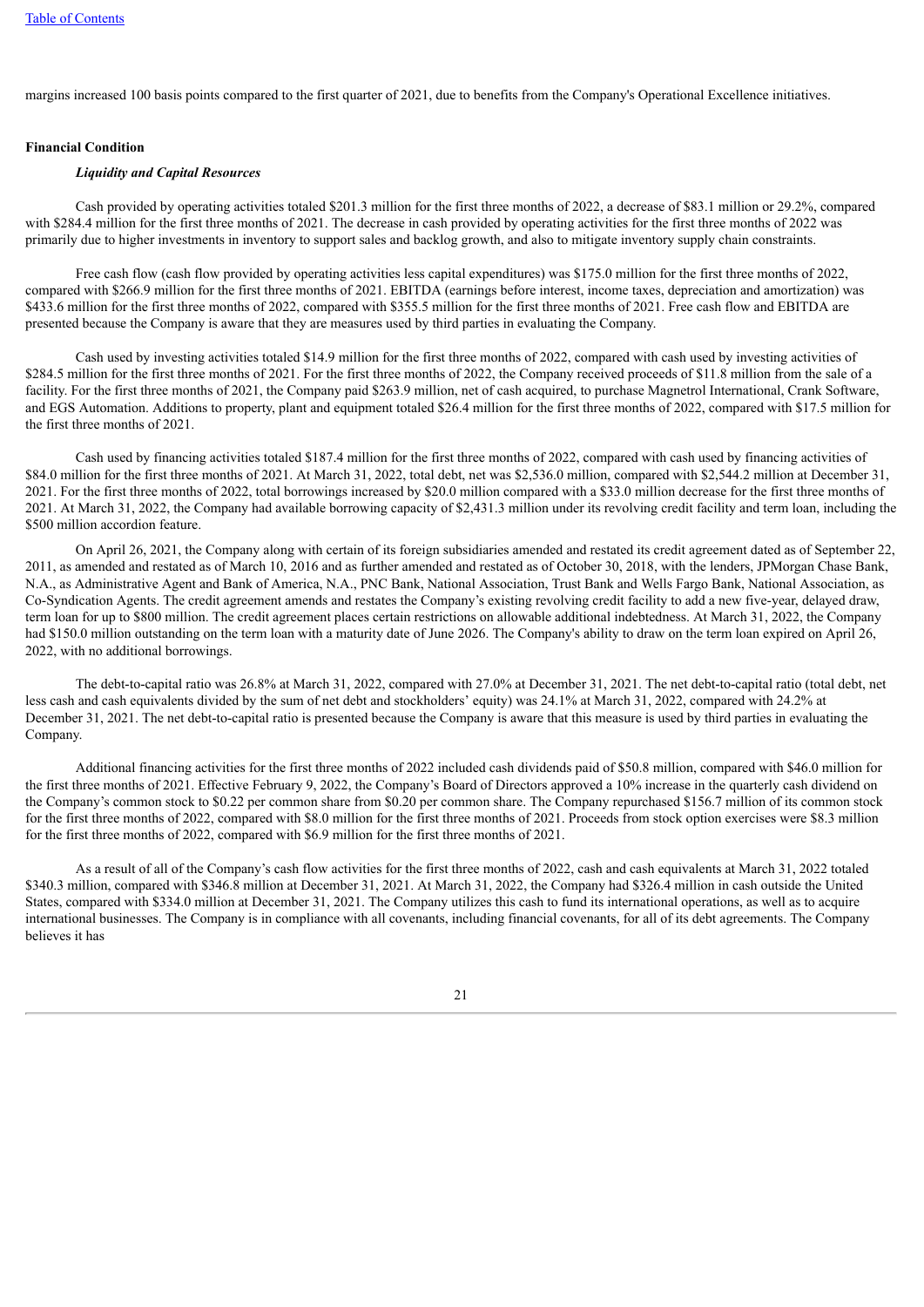sufficient cash-generating capabilities from domestic and unrestricted foreign sources, available credit facilities and access to long-term capital funds to enable it to meet its operating needs and contractual obligations in the foreseeable future.

## **Critical Accounting Policies**

The Company's critical accounting policies are detailed in Part II, Item 7, Management's Discussion and Analysis of Financial Condition of its Annual Report on Form 10-K for the year ended December 31, 2021. Primary disclosure of the Company's significant accounting policies is also included in Note 1 to the Consolidated Financial Statements included in Part II, Item 8 of its Annual Report on Form 10-K.

#### **Forward-Looking Information**

Information contained in this discussion, other than historical information, is considered "forward-looking statements" and is subject to various factors and uncertainties that may cause actual results to differ significantly from expectations. These factors and uncertainties include risks related to the COVID-19 pandemic and its potential impact on AMETEK's operations, supply chain, and demand across key end markets; general economic conditions affecting the industries the Company serves; changes in the competitive environment or the effects of competition in the Company's markets; risks associated with international sales and operations; the Company's ability to consummate and successfully integrate future acquisitions; the Company's ability to successfully develop new products, open new facilities or transfer product lines; the price and availability of raw materials; compliance with government regulations, including environmental regulations; and the ability to maintain adequate liquidity and financing sources. A detailed discussion of these and other factors that may affect the Company's future results is contained in AMETEK's filings with the U.S. Securities and Exchange Commission, including its most recent reports on Form 10-K, 10-Q, and 8-K. AMETEK disclaims any intention or obligation to update or revise any forward-looking statements, unless required by the securities laws to do so.

#### <span id="page-22-0"></span>**Item 4. Controls and Procedures**

The Company maintains a system of disclosure controls and procedures that is designed to provide reasonable assurance that information, which is required to be disclosed, is accumulated and communicated to management in a timely manner. Under the supervision and with the participation of our management, including the Company's principal executive officer and principal financial officer, we have evaluated the effectiveness of our system of disclosure controls and procedures as required by Exchange Act Rule 13a-15(b) as of March 31, 2022. Based on that evaluation, the Company's principal executive officer and principal financial officer concluded that the Company's disclosure controls and procedures are effective at the reasonable assurance level.

<span id="page-22-1"></span>Such evaluation did not identify any change in the Company's internal control over financial reporting during the quarter ended March 31, 2022 that has materially affected, or is reasonably likely to materially affect, the Company's internal control over financial reporting.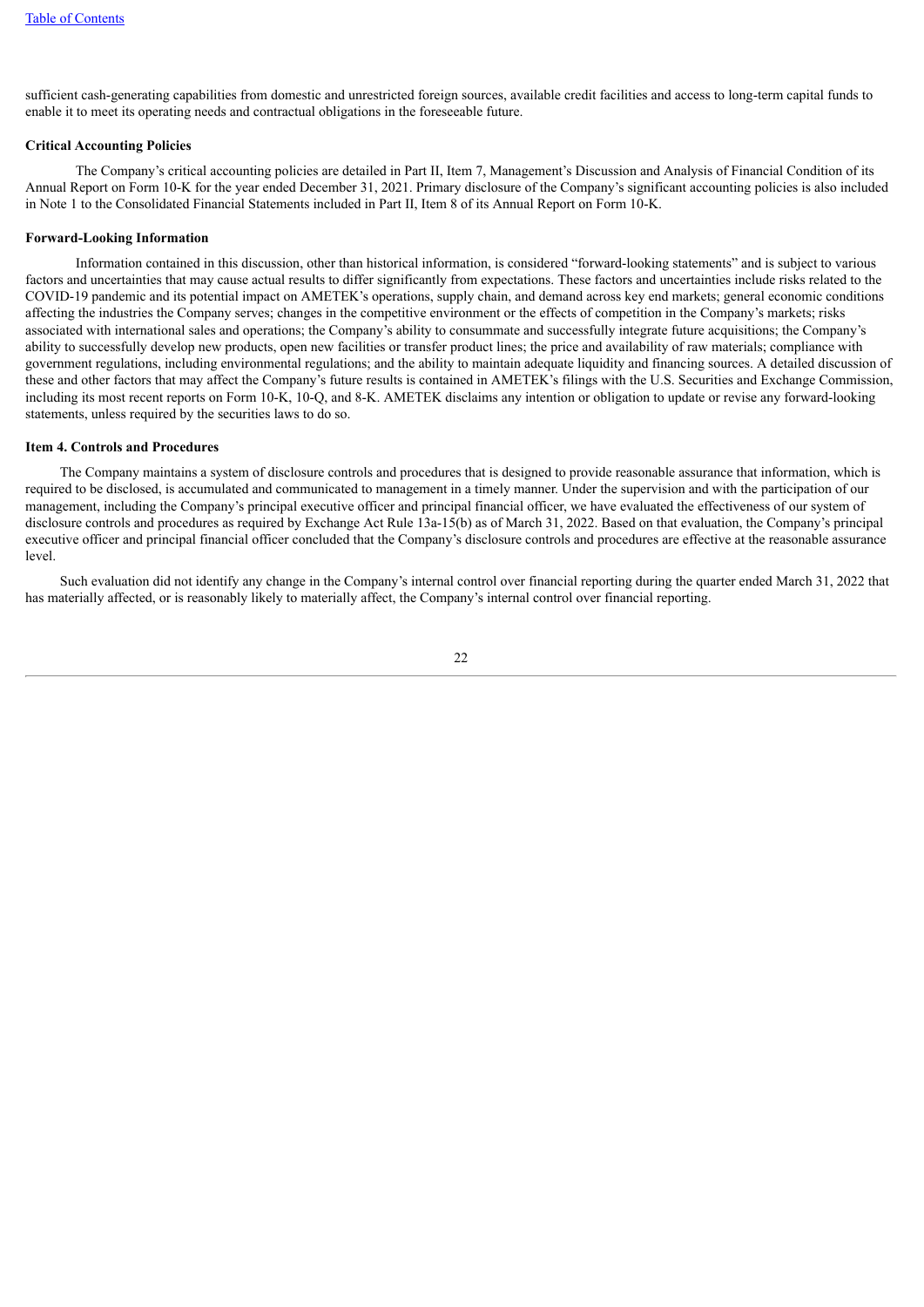$\mathcal{L}_\text{max}$ 

## **PART II. OTHER INFORMATION**

## <span id="page-23-0"></span>**Item 2. Unregistered Sales of Equity Securities and Use of Proceeds**

(c) Purchase of equity securities by the issuer and affiliated purchasers.

The following table reflects purchases of AMETEK, Inc. common stock by the Company during the three months ended March 31, 2022:

| Period                                | <b>Total Number</b><br>of Shares<br>Purchased $(1)(2)$ | <b>Average Price</b><br>Paid per Share | <b>Total Number</b><br>of Shares<br>Purchased as<br><b>Part of Publicly</b><br>Announced<br>Plan $(2)$ | Approximate<br><b>Dollar Value of</b><br><b>Shares that</b><br><b>May Yet Be</b><br><b>Purchased Under</b><br>the Plan |
|---------------------------------------|--------------------------------------------------------|----------------------------------------|--------------------------------------------------------------------------------------------------------|------------------------------------------------------------------------------------------------------------------------|
| January 1, 2022 to January 31, 2022   |                                                        |                                        | $\overline{\phantom{a}}$                                                                               | 469,729,729                                                                                                            |
| February 1, 2022 to February 28, 2022 | 143.528                                                | 128.85                                 | 143.528                                                                                                | 451,235,513                                                                                                            |
| March 1, 2022 to March 31, 2022       | 1.074.423                                              | 128.65                                 | 1,074,423                                                                                              | 313,006,100                                                                                                            |
| Total                                 | 1,217,951                                              | 128.68                                 | 1,217,951                                                                                              |                                                                                                                        |

 $\overline{(1)}$  Includes 34,205 shares surrendered to the Company to satisfy tax withholding obligations in connection with employees' share-based compensation awards.

<span id="page-23-1"></span>(2) Consists of the number of shares purchased pursuant to the Company's Board of Directors \$500 million authorization for the repurchase of its common stock announced in February 2019. Such purchases may be effected from time to time in the open market or in private transactions, subject to market conditions and at management's discretion.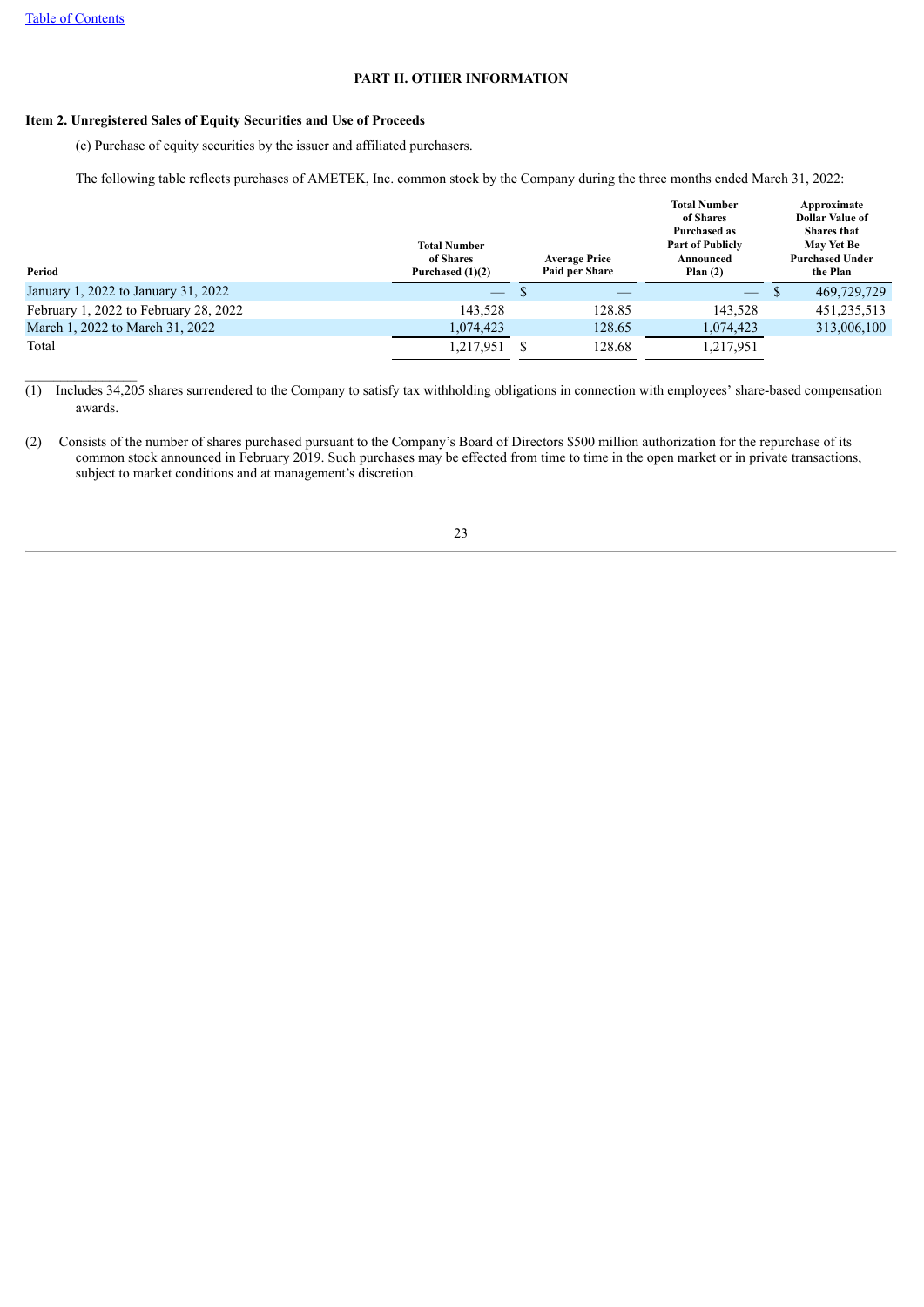## **Item 6. Exhibits**

| Exhibit<br>Number | <b>Description</b>                                                                                                                             |
|-------------------|------------------------------------------------------------------------------------------------------------------------------------------------|
| $10.1*$           | <b>AMETEK, Inc. 2020 Omnibus Incentive Compensation Plan Form of Global Non-Qualified Stock Option Award Agreement for</b><br>non-US Employees |
| $10.2*$           | AMETEK, Inc. 2020 Omnibus Incentive Compensation Plan Form of Restricted Stock Unit Award Agreement for non-US<br><b>Employees</b>             |
| $10.3*$           | AMETEK, Inc. 2020 Omnibus Incentive Compensation Plan Form of Performance Restricted Stock Unit Award Agreement for<br>non-US Employees        |
| $31.1*$           | <u>Certification of Chief Executive Officer, Pursuant to Section 302 of the Sarbanes-Oxley Act of 2002.</u>                                    |
| $31.2*$           | Certification of Chief Financial Officer, Pursuant to Section 302 of the Sarbanes-Oxley Act of 2002.                                           |
| $32.1*$           | Certification of Chief Executive Officer, Pursuant to Section 906 of the Sarbanes-Oxley Act of 2002.                                           |
| $32.2*$           | Certification of Chief Financial Officer, Pursuant to Section 906 of the Sarbanes-Oxley Act of 2002.                                           |
| $101$ . INS*      | <b>XBRL</b> Instance Document.                                                                                                                 |
| $101.SCH*$        | XBRL Taxonomy Extension Schema Document.                                                                                                       |
| $101.CAL*$        | XBRL Taxonomy Extension Calculation Linkbase Document.                                                                                         |
| $101.$ DEF*       | XBRL Taxonomy Extension Definition Linkbase Document.                                                                                          |
| $101.LAB*$        | XBRL Taxonomy Extension Label Linkbase Document.                                                                                               |
| 101.PRE*          | XBRL Taxonomy Extension Presentation Linkbase Document.                                                                                        |
| 104               | Cover Page Interactive Data File (formatted as inline XBRL with applicable taxonomy extension information contained in<br>Exhibits 101).       |

<span id="page-24-0"></span>\* Filed electronically herewith.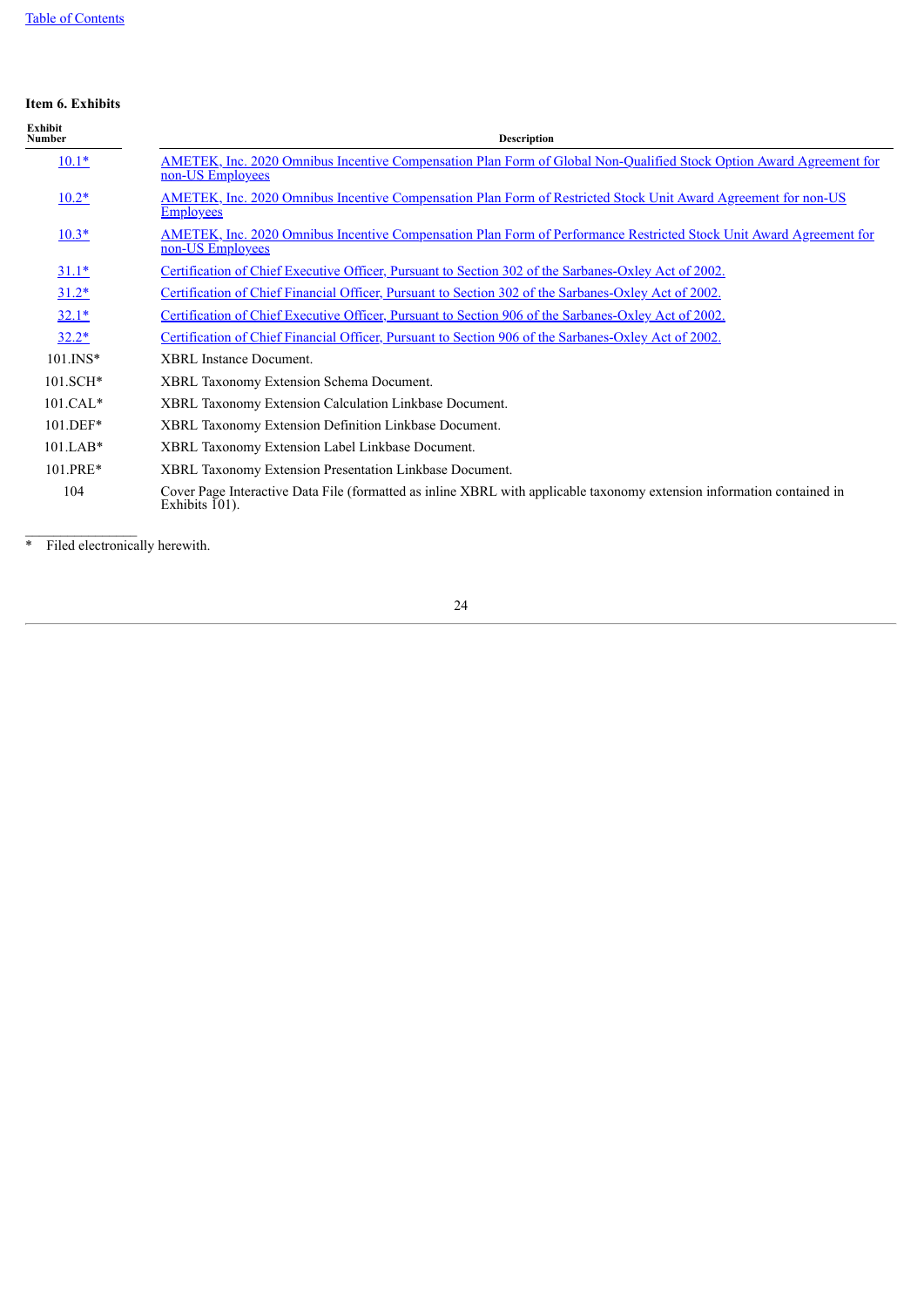## **SIGNATURES**

Pursuant to the requirements of the Securities Exchange Act of 1934, the registrant has duly caused this report to be signed on its behalf by the undersigned thereunto duly authorized.

> AMETEK, Inc. (Registrant)

By: /s/ THOMAS M. MONTGOMERY

Thomas M. Montgomery Senior Vice President – Comptroller (Principal Accounting Officer)

May 3, 2022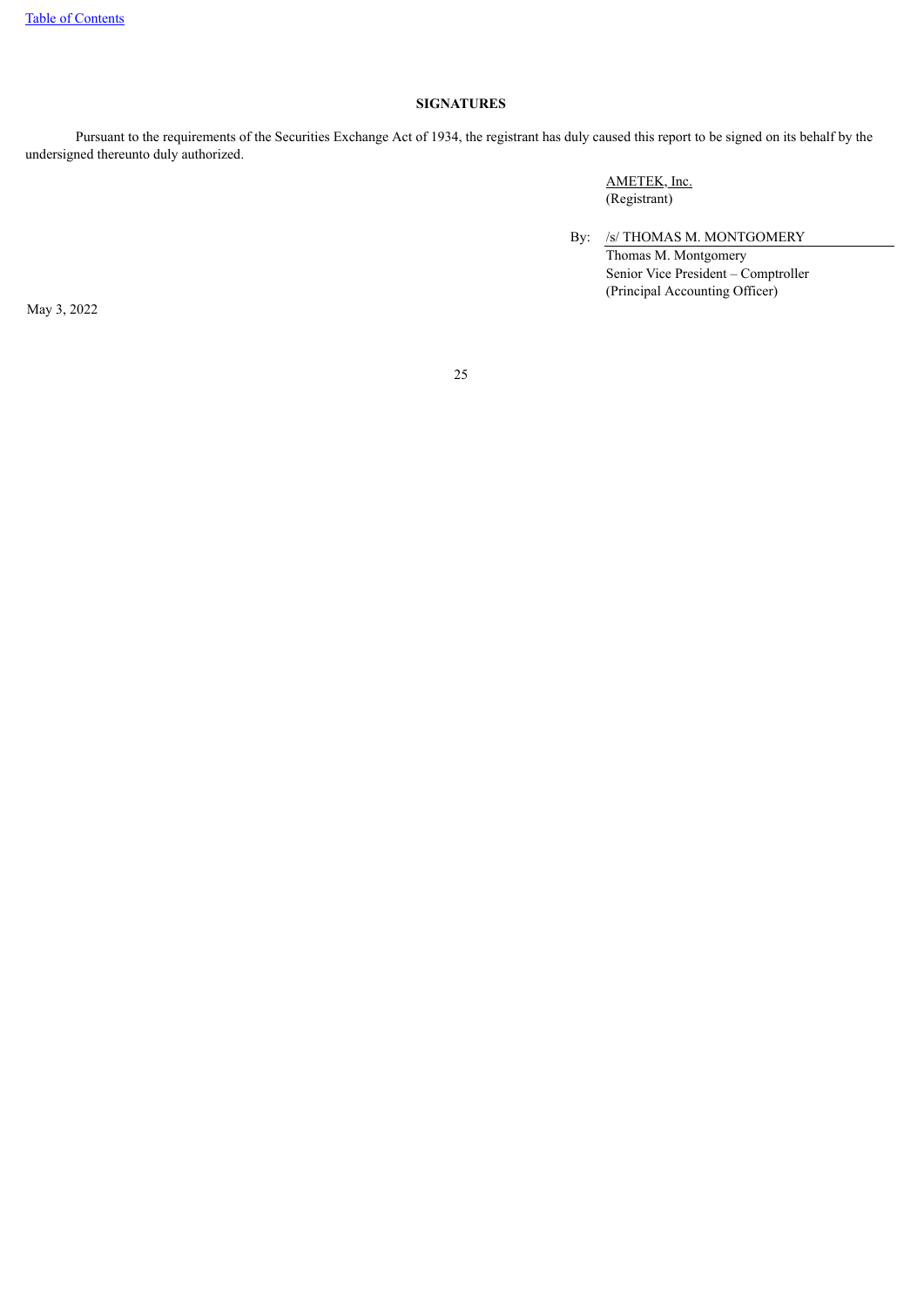Exhibit 10.1

## **AMETEK, INC.**

## **2020 OMNIBUS INCENTIVE COMPENSATION PLAN AND 2020 FRANCE OPTION SUB-PLAN OPTION**

#### **AGREEMENT**

<span id="page-26-0"></span>**THIS CERTIFIES THAT** the French Participant as defined in the 2020 France Option Sub-Plan is hereby granted the option ("Option") under the 2020 Omnibus Incentive Compensation Plan of AMETEK, Inc. (the "Plan") and the 2020 France Option Sub-Plan to purchase shares of the common stock, \$.01 par value, (the "Common Stock") of AMETEK, Inc., a Delaware corporation (the "Company"), upon and subject to the Plan, the 2020 France Option Sub-Plan and the following terms and conditions, being specified that capitalized terms not otherwise defined in this Option agreement (the "Agreement") shall have the same meanings as defined in the Plan and the 2020 France Option Sub-Plan.

1. The Options granted pursuant to this Agreement are intended to qualify for special tax and social security treatment in France applicable to rights to shares granted for no consideration under Sections L. 225-177 to

L. 225-186-1 of the French Commercial Code, as amended. However, certain event may affect the qualified status of the Options and the Company does not make any undertaking or representation to maintain the qualified status of the Options. If the Options do not retain their qualified status, the special tax and social security treatment will not apply and the French Participant will be required to pay the French Participant's portion of social security contributions resulting from the Options as well as any income and other taxes that may be due pursuant to other rules for non-qualified Options.

2. The number of shares granted under this Option, the date of grant and exercise price are as set out on the Company's stock administrator's system.

3. This Option shall expire not later than ten (10) years from the date hereof (hereinafter called the "Expiration Date").

4. This Option shall not be transferable except in case of death to the extent hereinafter set forth and may be exercised or surrendered during the French Participant's lifetime only by the French Participant hereof.

Except as set forth in Paragraph 9 below, this Option shall vest in three equal installments on the first three anniversaries from the Grant Date hereof, as to one-third of the total number Options granted on each such anniversary.

6. To the extent vested and exercisable in accordance with Paragraph 5 above, this Option may be exercised from time to time in accordance with the procedures of the Company's stock plan administrator; provided, however, that this Option may not be exercised at any time when this Option or the granting or exercise thereof violates any law or governmental order or regulation, and in no event may the Option be exercised after the Expiration Date or such earlier expiration pursuant to Paragraph 9 below.

7. Payment for the stock purchased pursuant to any exercise of this Option shall be made in full at the time of the exercise of the Option by any one or more of the following methods: (a) by check payable to the order of the Company's stock plan administrator, (b) by wire transfer of funds to the Company's stock plan administrator, (c) by cashless exercise, or (d) by the delivery to the Company of shares of Common Stock of the Company which shall be valued at their Fair Market Value on the date of exercise of the Option.

8. To the extent that this Option is not exercised in full prior to its Expiration Date or earlier expiration pursuant to Paragraph 9 below, it shall terminate and become void and of no effect. The French Participant is solely responsible for any election to exercise the Option, and the Company has no obligation to provide notice to the French Participant of any matter, including, but not limited to, the date the Option expires. Neither the Company nor any

| France Appr Options 2020                                    |             |
|-------------------------------------------------------------|-------------|
| Grant Plan: 20KFR3 APPRVD Options-FRANCE-2020 Legal Plan NS | Page 1 of 7 |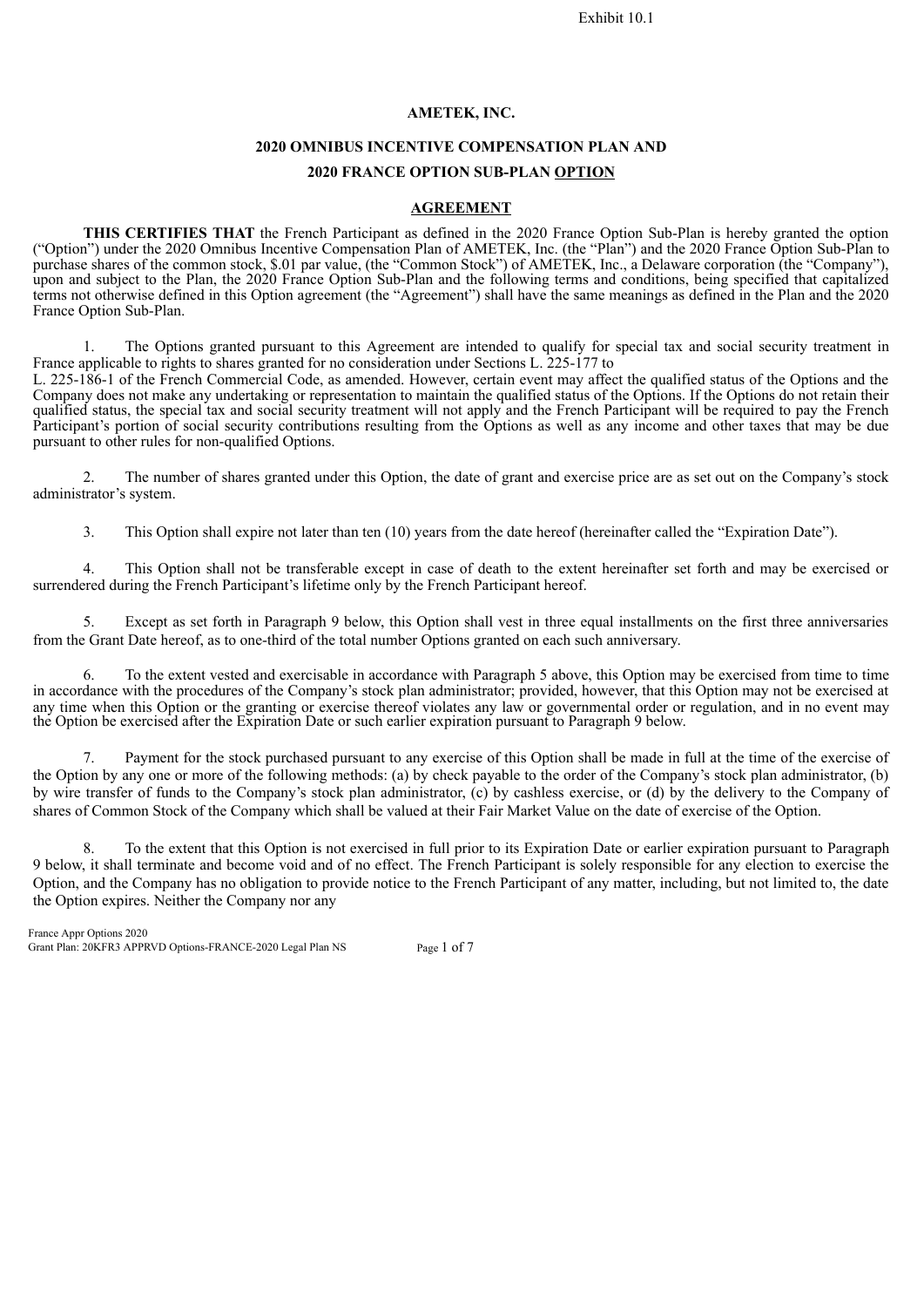Subsidiary has any liability in the event of the French Participant's failure to timely exercise any vested Option prior to its expiration.

9. If the French Participant shall voluntarily or involuntary leave the employ or service of the Company or the French Affiliate, this option shall terminate forthwith, except the Option shall have until the end of the three (3)-month period following the cessation of the French Participant's employment with or service to the Company and its French Affiliate, and no longer, to exercise any vested but unexercised option the French Participant could have exercised on the day on which the French Participant left the employ or service of the Company and its French Affiliate. Notwithstanding the foregoing, any remaining unexercised option shall be exercisable:

(a) after the completion of at least two (2) full years of employment or service with the French Affiliate and the attainment of age sixty-five (65), provided that such exercise is accomplished prior to the Expiration Date; or

(b) in the case of death within six (6) months after the French Participant's death, and this even after the Expiration Date; or

(c) if the French Participant's termination of employment or service occurs in connection with a Change in Control provided that such exercise is accomplished (i) prior to the Expiration Date and (ii) within one (1) year after the Change in Control; or

(d) if the French Participant is disabled (as defined by Article L. 341-4 of the French *Code de la Sécurité Sociale)*) at the date of the French Participant's termination of employment or service, provided that such exercise is accomplished prior to the Expiration Date.

If the Company receives a legal opinion that there has been a legal judgment and/or legal development that in France or any applicable jurisdiction that likely would result in the favorable treatment that applies to Options under the Plan being deemed unlawful or discriminatory, the Company, in its sole discretion, shall have the power and authority to revise or strike certain provisions of the Agreement, including this Paragraph 9, to the minimum extent necessary to make it valid and enforceable to the full extent permitted under the law.

10. The French Participant acknowledges and agrees that regardless of any action taken by the Company, or if different, the subsidiary or Affiliate for which the French Participant provides services (the "Employer") with respect to any or all income tax (including U.S. federal, state and local tax and/or non-U.S. tax), social insurance, payroll tax, fringe benefits tax, payment on account or other taxrelated items related to the French Participant's participation in the Plan and legally applicable under applicable legislation to the French Participant ("Tax-Related Items"), the ultimate liability for all Tax-Related Items is and remains the French Participant's responsibility and may exceed the amount actually withheld by the Company and/or the Employer. The French Participant further acknowledges that the Company and/or the Employer (i) make no representations or undertakings regarding the treatment of any Tax-Related Items in connection with any aspect of the Options, including but not limited to, the grant, vesting or settlement of the awards, or the subsequent sale of shares acquired under the Plan; and (ii) do not commit to and are under no obligation to structure the terms of the grant or any aspect of the award to reduce or eliminate the French Participant's liability for Tax-Related Items or achieve a particular tax result. Further, if the French Participant is subject to Tax-Related Items in more than one jurisdiction, the French Participant acknowledges and agrees that the Company or Employer may be required to withhold or account for Tax-Related Items in more than one jurisdiction.

Prior to any relevant taxable or tax withholding event, as applicable, the French Participant agrees to make adequate arrangements satisfactory to the Company and/or the Employer to satisfy all Tax-Related Items. In this regard, the French Participant authorizes the Company and/or the Employer, or their respective agents, at their discretion, to satisfy any applicable withholding obligations about Tax-Related Items by one or a combination of the following:

- (a) withholding from the French Participant's wages or other cash compensation paid to the French Participant by the Company, the Employer or any other subsidiary;
- (b) withholding from the proceeds of the sale of share of Common Stock acquired at exercise either through a voluntary sale or through a mandatory sale arranged by the Company (on the French Participant's behalf pursuant to this authorization) without further consent;

France Appr Options 2020 Grant Plan: 20KFR3 APPRVD Options-FRANCE-2020 Legal Plan NS Page 2 of 7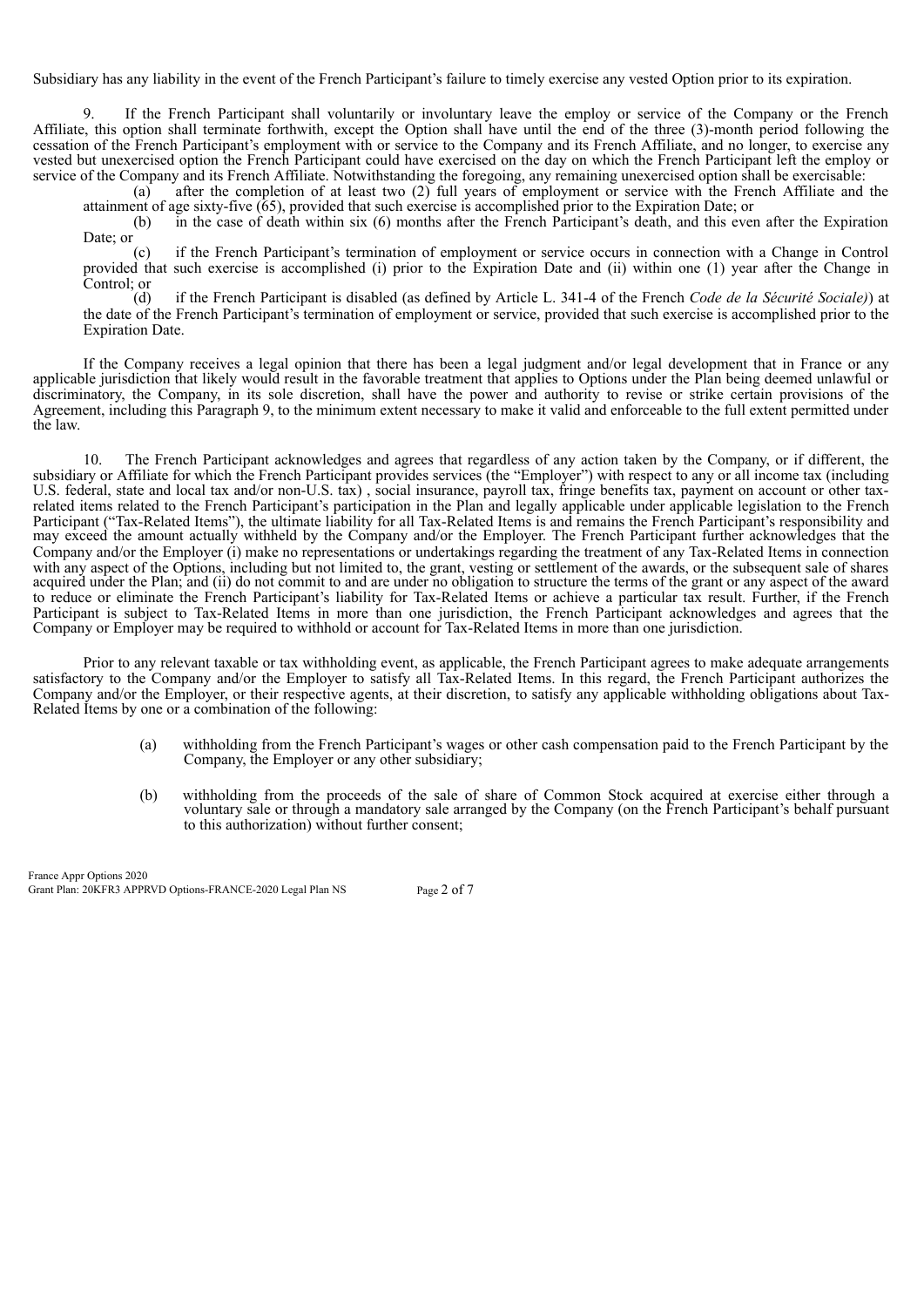- (c) withholding shares of Common Stock to be issued upon exercise of the Option, provided the Company only withholds the amount of shares of Common Stock necessary to satisfy no more than the maximum statutory withholding amounts; or
- (d) any other method approved by the Committee and permitted by applicable laws.

Depending on the withholding method, the Company may withhold or account for Tax-Related Items by considering applicable minimum statutory withholding amounts or other applicable withholding rates, including maximum applicable rates, in which case the French Participant may receive a refund of any over-withheld amount in cash (with no entitlement to the Common Stock equivalent) or, if not refunded, the French Participant may seek a refund from the local tax authorities. If the obligation for Tax-Related Items is satisfied by withholding shares of Common Stock, for tax purposes, the French Participant is deemed to have been issued the full number of shares of Common Stock, notwithstanding that Common Stock is held back solely for purposes of paying the Tax-Related Items.

Finally, the French Participant agrees to pay to the Company or the Employer any amount of Tax-Related Items that the Company or the Employer may be required to withhold or account for as a result of the French Participant's participation in the Plan that cannot be satisfied by the means previously described. The Company may refuse to issue or deliver the shares of Common Stock or the proceeds from the sale of shares of Common Stock, if the French Participant fails to comply with his or her obligations in connection with the Tax-Related Items.

11. In accepting the Option, the French Participant acknowledges, understands and agrees that: (i) the Plan is established voluntarily by the Company, it is discretionary in nature and it may be modified, amended, suspended or terminated by the Company at any time, to the extent permitted by the Plan and 2020 French Sub-Plan;

(ii) the grant of the Option is exceptional, voluntary and occasional and does not create any contractual or other right to receive future grants or benefits in lieu of Options, even if such awards have been granted in the past; (iii) all decisions with respect to future awards, if any, will be at the sole discretion of the Company; (iv) the grant of the Option and the French Participant's participation in the Plan shall not be construed as creating any contract of employment between the Company and the French Participant and does not entitle the French Participant to any benefit other than that granted under this Agreement; (v) the French Participant is voluntarily participating in the Plan; (vi) the Option and the shares of Common Stock subject to the Option, and the income from and value of same, are not intended to replace any pension rights or compensation; (vii) the Option and the shares of Common Stock subject to the Option, and the income from and value of same, are not part of normal or expected compensation for purposes of calculating any severance, resignation, termination, redundancy, dismissal, end-of-service payments, bonuses, long-service awards, pension or retirement or welfare benefits or similar payments; (viii) the future value of the shares of Common Stock is unknown, indeterminable and cannot be predicted with certainty; (ix) if the underling shares of Common Stock do not increase in value, the Option will have no value; (x) if the French Participant exercises the Option and acquires shares of Common Stock, the value of such shares of Common Stock may increase or decrease, even below the exercise price; (xi) no claim or entitlement to compensation or damages shall arise from forfeiture of the Options resulting from a termination from employment or service (for any reason whatsoever, whether or not later found to be invalid or in breach of employment or other laws in the jurisdiction where the French Participant is employed or otherwise rendering services or the terms of the French Participant's employment or service agreement, if any); (xii) unless otherwise agreed with the Company, the Option and shares of Common Stock subject to the Option, and the income from and value of same, are not granted as consideration for, or in connection with the service the French Participant may provide as a director of any subsidiary or Affiliate; and

(xiii) neither the Company, the Employer or any Parent Corporation or subsidiary shall be liable for any foreign exchange rate fluctuation between the French Participant's local currency and the U.S. Dollar that may affect the value of the Options or any amounts due to the French Participant pursuant to the exercise of the Option or subsequent sale of shares of Common Stock acquired upon exercise.

12. The grant of this Option shall not confer upon the French Participant the right to be retained by or in the employ or service of the Company or its subsidiaries and shall not interfere in any way with the right of the the French Affiliate to terminate the French Participant's employment or service at any time.

France Appr Options 2020 Grant Plan: 20KFR3 APPRVD Options-FRANCE-2020 Legal Plan NS Page 3 of 7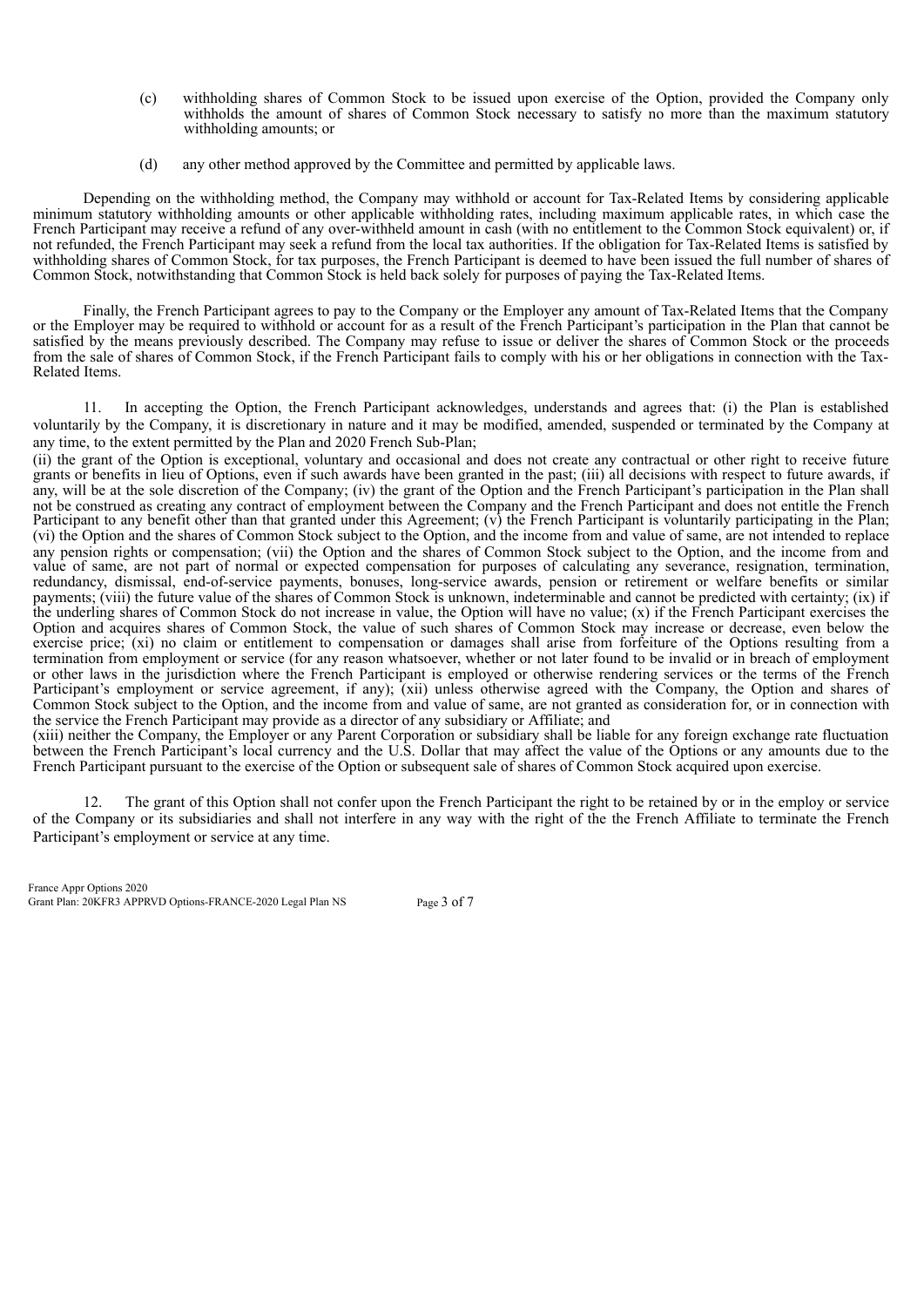13. The French Participant hereby explicitly, voluntarily and unambiguously consents to the collection, use, and transfer, in electronic or other form, of the French Participant's personal data as described in this Agreement and any other Plan materials by and among, as applicable, the Employer, the Company and any other subsidiary for the exclusive purposes of implementing, administering *and managing the French Participant's participation in the Plan.*

The French Participant understands that the Company and the Employer may hold certain personal information about the French Participant, including, but not limited to, the French Participant's name, home address, email address and telephone number, date of birth, social insurance number, passport or other identification number, salary, nationality, job title, any shares or directorships held in the Company, details of all Options or any other entitlement to Common Stock awarded, canceled, exercised, vested, unvested or outstanding in the French Participant's favor ("Data"), for the exclusive purpose of implementing, administering and managing the *French Participant's participation in the Plan.*

The French Participant understands that Data may be transferred to Schwab Stock Plan Services, which may assist the Company (presently or in the future) with the implementation, administration and management of the Plan. The French Participant understands that the recipients of the Data may be located in the United States or elsewhere, and that the recipient's country (e.g., the United States) may have different data privacy laws and protections than the French Participant's country. The French Participant understands that he or she may request a list with the names and addresses of any potential recipients of the Data by contacting his or her local human resources representative. The French Participant authorizes the Company, and any other possible recipients which may assist the Company (presently or in the future) with implementing, administering and managing the Plan to receive, possess, use, retain and transfer the Data, in electronic or other form, for the sole purposes of implementing, administering and managing the French Participant's participation in the Plan. The French Participant understands that Data will be held only as long as is necessary to implement, administer and manage the French Participant's participation in the Plan. The French Participant understands that he or she may, at any time, view Data, request additional information about the storage and processing of Data, require any necessary amendments to Data or refuse or withdraw the consents herein, in any case without cost, by contacting in writing his or her local human resources representative. Further, the French Participant understands that he or she is providing the consents herein on a purely voluntary basis. If the French Participant does not consent, or if the French Participant later seeks to revoke his or her consent, his or her employment or service relationship will not be affected; the only consequence of refusing or withdrawing the French Participant's consent is that the Company would not be able to grant the Options or other equity awards to the French Participant or administer or maintain such awards. Therefore, the French Participant understands that refusing or withdrawing his or her consent may affect the French Participant's ability to participate in the Plan. For more information on the consequences of the French Participant's refusal to consent or withdrawal of consent, the French Participant understands that he or she may contact his or her *local human resources representative.*

The French Participant understands that the Company may rely on a different legal basis for the processing and/or transfer of his/her personal information in the future and/or request the French Participant to provide a separate data privacy consent. If applicable and upon request of the Company, the French Participant agrees to provide an executed acknowledgment or data privacy consent form to the Company or Employer (or any other acknowledgements, agreements or consents) that the Company and/or the Employer may deem necessary to obtain under relevant data privacy laws, now or in the future. The French Participant understands that he/she will not be able to participate in the Plan and the 2020 France Option Sub-Plan if he/she fails to execute any such *acknowledgement, agreement or consent requested by the Company and/or the Employer.*

14. If the French Participant has received the Agreement or any other document related to the Option and/or the Plan translated into a language other than English, and if the meaning of the translated version is different than the English version, the English version will control.

15. The Company reserves the right to impose other requirements on the French Participant's participation in the Plan, on the Options, and on any shares of Common Stock acquired under the Plan, to the extent the Company determines it is necessary or advisable for legal or administrative reasons, and to require the French Participant to sign any additional agreements or undertakings that may be necessary to accomplish the foregoing.

France Appr Options 2020 Grant Plan: 20KFR3 APPRVD Options-FRANCE-2020 Legal Plan NS Page 4 of 7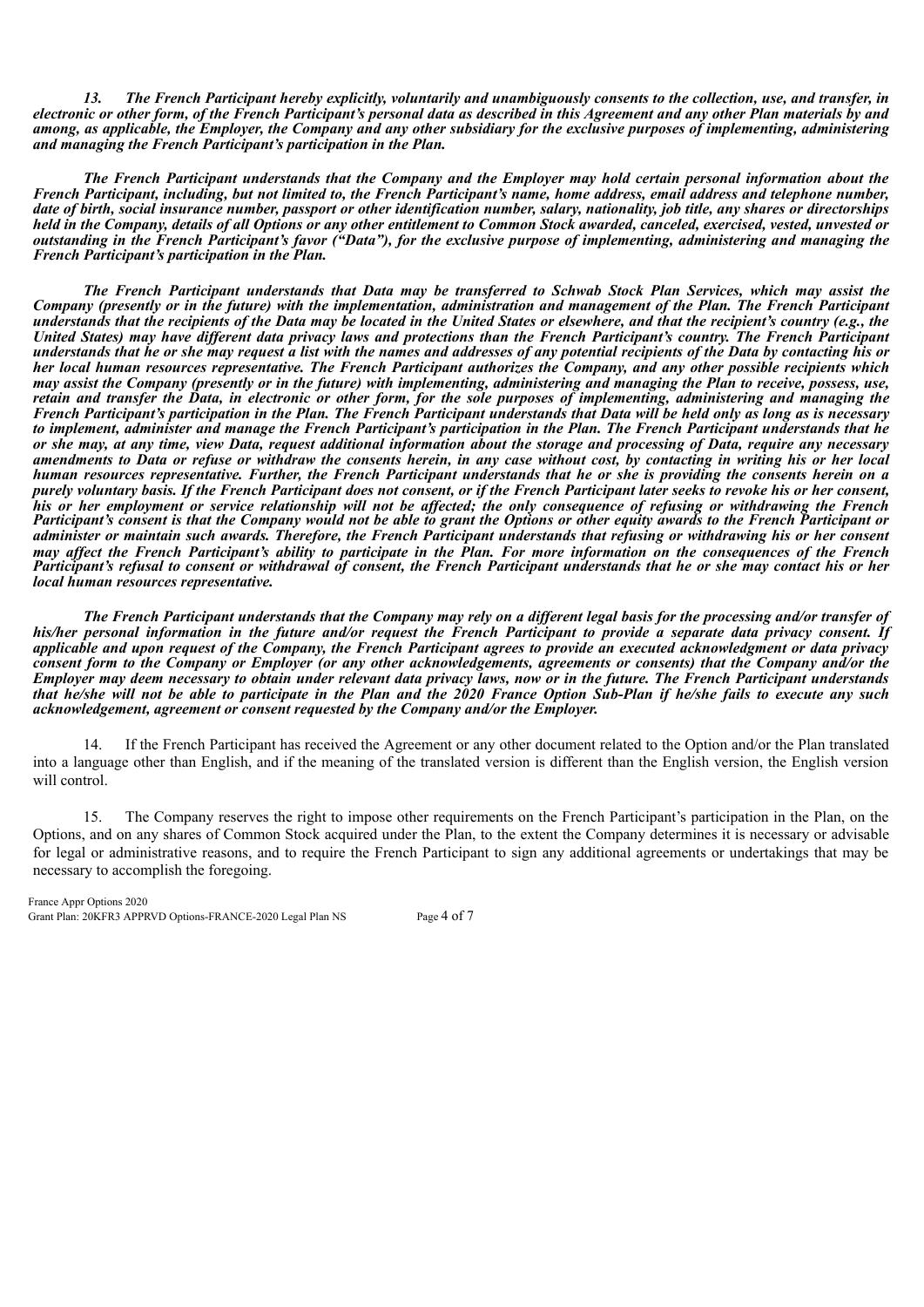1. This Option is granted subject and pursuant to the provisions of the Plan, of the 2020 France Option Sub-Plan the terms of which are incorporated herein by reference. The grant and exercise of this Option are subject to interpretations and determinations by the Committee in accordance with the terms of the Plan. The French Participant acknowledges by virtue of the acceptance, the provisions of the current prospectus which is available and accessible through the stock administrator's system, of the Company relating to the shares covered under the Plan. A determination of the Committee as to any questions which may arise with respect to the interpretation of the provisions of this Option, of the 2020 France Option Sub-Plan and of the Plan shall be final. The Committee may authorize and establish such rules, regulations and revisions thereof, not inconsistent with the provisions of the Plan and/or of the 2020 France Option Sub-Plan, as it may deem advisable.

2. The French Participant recognizes and acknowledges that, by reason of the French Participant's employment by and service to the Company or an Affiliate, the French Participant has had and will continue to have access to confidential information of the Company and its Affiliates, including, without limitation, information and knowledge pertaining to products and services offered, innovations, designs, ideas, plans, trade secrets, proprietary information, distribution and sales methods and systems, sales and profit figures, customer and client lists, and relationships between the Company and its Affiliates and other distributors, customers, clients, suppliers and others who have business dealings with the Company and its Affiliates ("Confidential Information"). The French Participant acknowledges that such Confidential Information is a valuable and unique asset and covenants that holder will not, either during or after the French Participant's employment by the Company, use or disclose any such Confidential Information except to authorized representatives of the Company or as required in the performance of the French Participant's duties and responsibilities. The French Participant shall not be required to keep confidential any Confidential Information which (i) is or becomes publicly available through no fault of the French Participant, (ii) is already in the French Participant's possession (unless obtained from the Company or an Affiliate or one of its customers) or (iii) is required to be disclosed by applicable law or regulation, or pursuant to the valid order of a court of competent jurisdiction or an authorized government agency, provided that the French Participant shall provide the Company written notice of any such order prior to such disclosure to the extent practicable under the circumstances and permitted by applicable law. Further, the French Participant shall be free to use and employ the French Participant's general skills, know-how and expertise, and to use, disclose and employ any contact information, generalized ideas, concepts, know-how, methods, techniques or skills, including, without limitation, those gained or learned during the course of the performance of the French Participant's duties and responsibilities hereunder, so long as the French Participant applies such information without disclosure or use of any Confidential Information. Upon the French Participant's termination of employment or service, the French Participant will return (or destroy, if requested by Company) all Confidential Information to the Company to the fullest extent possible.

3. During the French Participant's employment and at any time thereafter, the French Participant agrees not to at any time make statements or representations, orally or in writing, that disparage the commercial reputation, goodwill or interests of the Company (or an Affiliate), or any current or former employee, officer, or director of the Company (or an Affiliate). Nothing in this Agreement shall limit or otherwise prevent (i) any person from providing truthful testimony or information in any proceeding or in response to any request from any governmental agency or any judicial, arbitral or self-regulatory forum or as otherwise required by law; (ii) either party from enforcing the other terms of this Agreement; (iii) the Company (or an Affiliate) from reviewing the holder's performance, conducting investigations and otherwise acting in compliance with applicable law, including making statements or reports in connection therewith, or making any public filings or reports that may be required by law; (iv) the French Participant from the performance of the French Participant's duties while employed by the Company (or an Affiliate); or  $(v)$  the French Participant from making a report to any governmental agency or entity, including but not limited to, the Equal Employment Opportunity Commission, the National Labor Relations Board, the Department of Justice, the Securities and Exchange Commission, the Congress and any agency Inspector General, if the French Participant has a reasonable belief that there has been a potential violation of federal or state law or regulation or from making other disclosures that are protected under the whistleblower provisions of any applicable federal or state law or regulation. No prior authorization to make any such reports or disclosures is required and the French Participant is not required to notify the Company that holder has made such reports or disclosures. The French Participant, however, may not waive the Company's (or an Affiliate's) attorney-client privilege.

France Appr Options 2020 Grant Plan: 20KFR3 APPRVD Options-FRANCE-2020 Legal Plan NS Page 5 of 7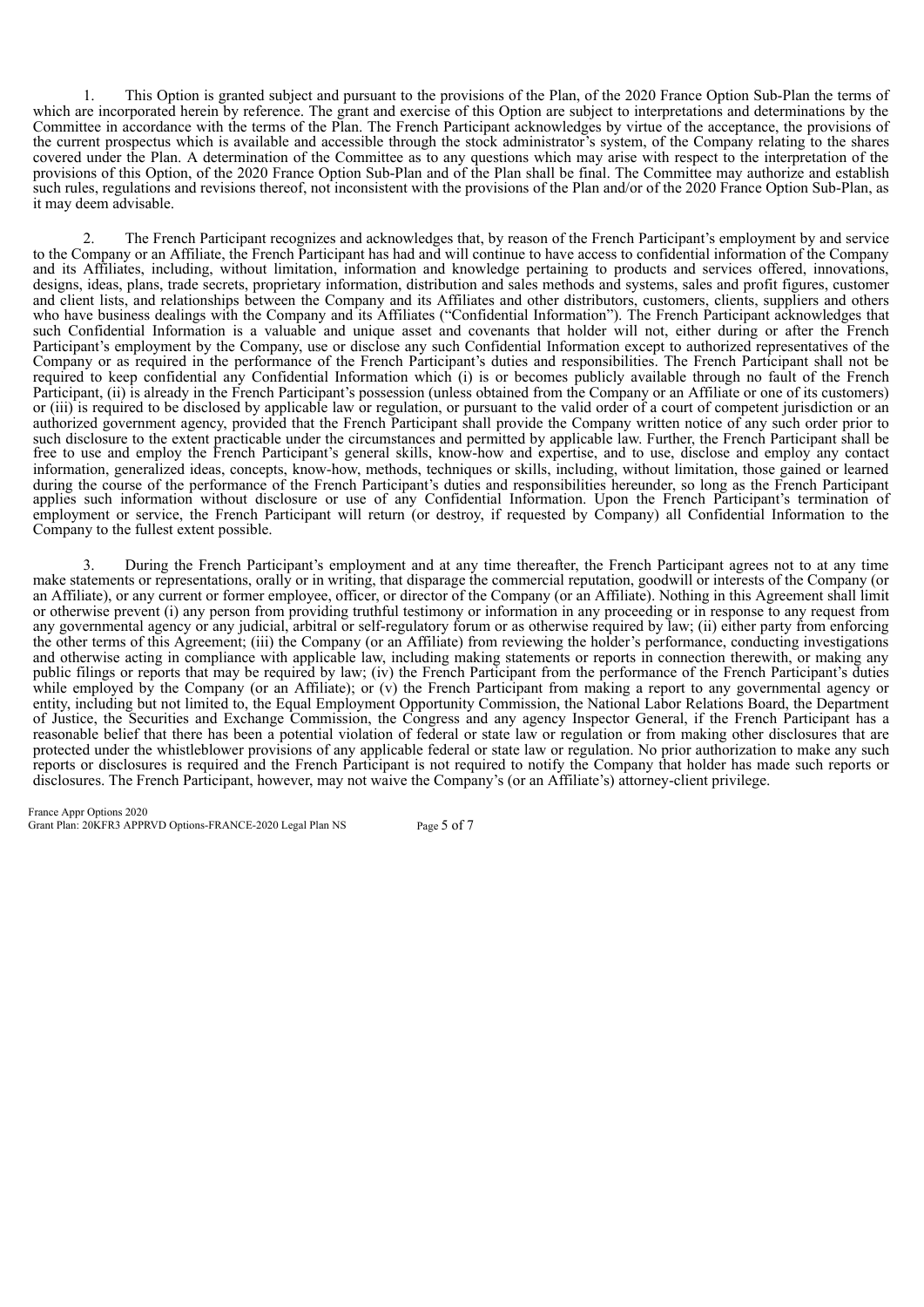19. The French Participant acknowledges that a waiver by the Company of any provision of the Agreement shall not operate or be construed as a waiver of any other provision of the Agreement, or of any subsequent breach by the French Participant or any other participant in the Plan.

20. The Company may, in its sole discretion, decide to deliver any documents related to current or future participation in the Plan by electronic means. The French Participant hereby consents to receive such documents by electronic delivery and agrees to participate in the Plan through an on-line electronic system established and maintained by the Company or a third party designated by the Company.

21. The provisions of this Agreement are severable and if any one or more of the provisions are determined to be illegal or otherwise enforceable, in whole or in part, then such provisions will be enforced to the maximum extent possible and other provisions will remain fully effective and enforceable.

22. Notwithstanding any other provision of the Plan or the Agreement, unless there is an exemption from any registration, qualification or other legal requirement applicable to the Common Stock, the Company shall not be required to deliver any shares of Common Stock upon settlement of the awards prior to the completion of any registration or qualification of the Common Stock under any local, state, federal or foreign securities or exchange control law or under rulings or regulations of the U.S. Securities and Exchange Commission ("SEC") or of any other governmental regulatory body, or prior to obtaining any approval or other clearance from any local, state, federal or foreign governmental agency, which registration, qualification or approval the Company shall, in its absolute discretion, deem necessary or advisable. The French Participant understands that the Company is under no obligations to register or qualify the Common Stock with the SEC or any state or foreign securities commission or to seek approval or clearance from any governmental authority for the issuance or sale of the Common Stock. Further, the French Participant agrees that the Company shall have unilateral authority to amend the Agreement without his or her consent, to the extent necessary to comply with securities or other laws applicable to the issuance of Common Stock.

23. The validity, construction, interpretation and effect of the terms and conditions of this Option shall be governed by and construed in accordance with the laws of the State of Delaware without giving effect to the conflicts of laws provisions thereof. For purposes of any action, lawsuit or other proceedings brought to enforce this Agreement, relating to it, or arising from it, the parties hereby submit and consent to the sole and exclusive jurisdiction of the State of Pennsylvania, United States of America and agree that such litigation will be conducted in Chester County, or the federal courts for the United States for the District of Pennsylvania and no other courts.

24. The French Participant acknowledges that French residents are required to report all foreign accounts (whether open, current or closed) to the French tax authorities on their annual tax returns. Failure to complete this reporting triggers penalties.

25. The French Participant acknowledges that he/she may be subject to insider trading restrictions and/or market abuse laws, which may affect his or her ability to accept, acquire, sell or attempt to sell or otherwise dispose of Common Stock, rights to Common Stock or rights linked to the value of Common Stock, during such times as the French Participant is considered to have "inside information" regarding the Company (as defined by the laws or regulations in the French Participant's country). Local insider trading laws and regulations may prohibit the cancellation or amendment of orders the French Participant places before possessing inside information. Furthermore, the French Participant may be prohibited from (i) disclosing the inside information to any third party (other than on a "need to know" basis) and (ii) "tipping" third parties or causing them to otherwise buy or sell securities (third parties include fellow employees). Any restrictions under these laws or regulations are separate from and in addition to any restrictions that may be imposed under any applicable Company insider trading policy. The French Participant acknowledges that it is his or her responsibility to comply with any applicable restrictions as well as any applicable Company insider trading policy, and the French Participant is advised to speak to his/her personal advisor on this matter.

26. The Company is not providing any tax, legal or financial advice, nor is the Company making any recommendations regarding the French Participant's participation in the Plan, or his or her acquisition of Common

France Appr Options 2020 Grant Plan: 20KFR3 APPRVD Options-FRANCE-2020 Legal Plan NS Page 6 of 7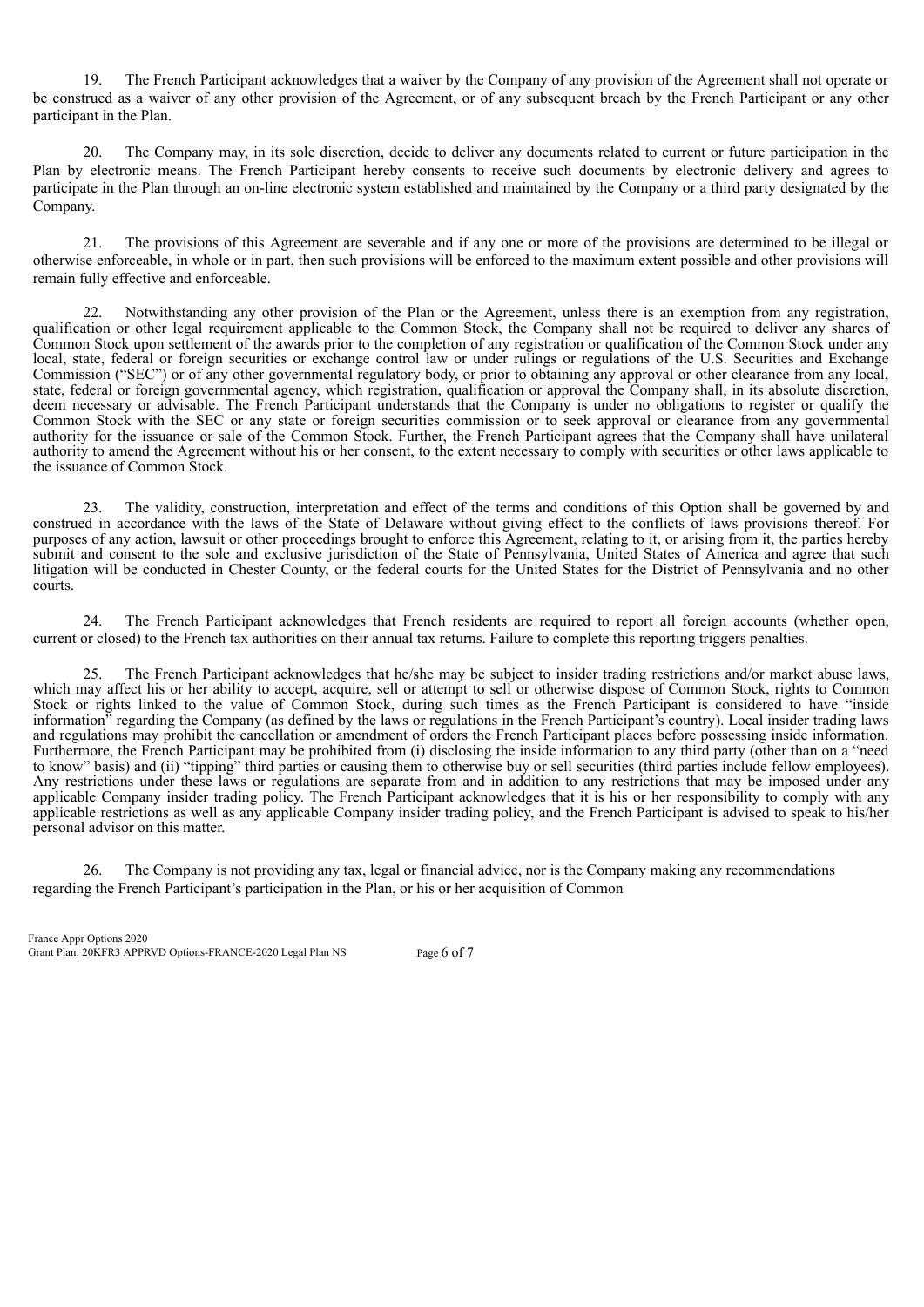Stock. The French Participant should consult with his or her own tax, legal and financial advisors regarding participation in the Plan before taking any action related to the Plan.

27. The French Participant hereby acknowledges receipt of the Option, with the number of shares and on the Grant Date as recorded in AMETEK's stock administrator's system, and that the Option has been issued under the terms and conditions of the Plan and of the 2020 France Option Sub-Plan. The French Participant further agrees to conform to all the terms and conditions of the Option, of the 2020 France Option Sub-Plan and the Plan, and that all decisions and determinations of the Committee shall be final and binding.

28. By accepting the grant of the Options, the French Participant confirms having read and understood the documents related to the grant (the Agreement, the Plan, and the 2011 France Option Sub-Plan) which were provided in the English language. The French Participant accepts the terms of those documents accordingly.

29. In exchange for the valuable considerations included in this Award, at all times during the Recipient's employment with the Company, and for a period of 24 months following the Recipient's termination of employment with the Company for any reason, whether voluntary or involuntary, with or without cause, the Recipient shall not, on his or her own behalf or on behalf of any other person, firm, partnership, organization, agency, corporation or other entity, either directly or indirectly, to the fullest extent permitted by applicable law:

- (a) solicit, recruit, hire, or engage in any manner, or facilitate the solicitation, recruitment, hire or engagement of any employee, consultant, or independent contractor of the Company or any of its Affiliates.
- (b) induce, encourage or assist any director, officer, employee, agent, consultant, sales agent, sales agent representative, customer, or supplier of the Company or any of its Affiliates to terminate or alter his/her/its relationship with the Company or any of its Affiliates, or to join another business organization.
- (c) solicit, accept or conduct, other than for the benefit of the Company, any business with any customer or prospective customer of the Company with whom or which the Recipient had contact or about which the Recipient learned Confidential Information during his or her employment with the Company that is competitive with the business of the Company in which the Recipient worked during his or her employment with the Company.

If a court determines that the non-solicitation provision, or any part thereof, is unenforceable because of the duration or scope of such provision, then the duration or scope of such provision, as the case may be, shall be reduced so that such provision becomes enforceable and, in its reduced form, such provision shall then be enforceable and shall be enforced. In the case that any one or more of the provisions contained in this Award shall, for any reason, be held to be invalid, illegal or unenforceable, such invalidity, illegality or unenforceability shall not affect the other provisions of this Award and this Award shall be construed as if such invalid, illegal or unenforceable provision had never been contained herein.

En acceptant l'attribution des options (stock-options), le bénéficiaire (« the French Participant ») confirme avoir lu et compris *l'ensemble des documents relatifs à l'attribution (le Contrat «* the Option Agreement »*, le Plan*

« the 2020 Omnibus Incentive Compensation Plan » et le Sous-Plan pour la France « the 2020 France Option Sub- Plan ») qui ont été fournis en langue anglaise. Le bénéficiaire accepte sans réserve l'ensemble des dispositions comprises dans ces documents et ce, en *connaissance de cause.*

France Appr Options 2020 Grant Plan: 20KFR3 APPRVD Options-FRANCE-2020 Legal Plan NS Page 7 of 7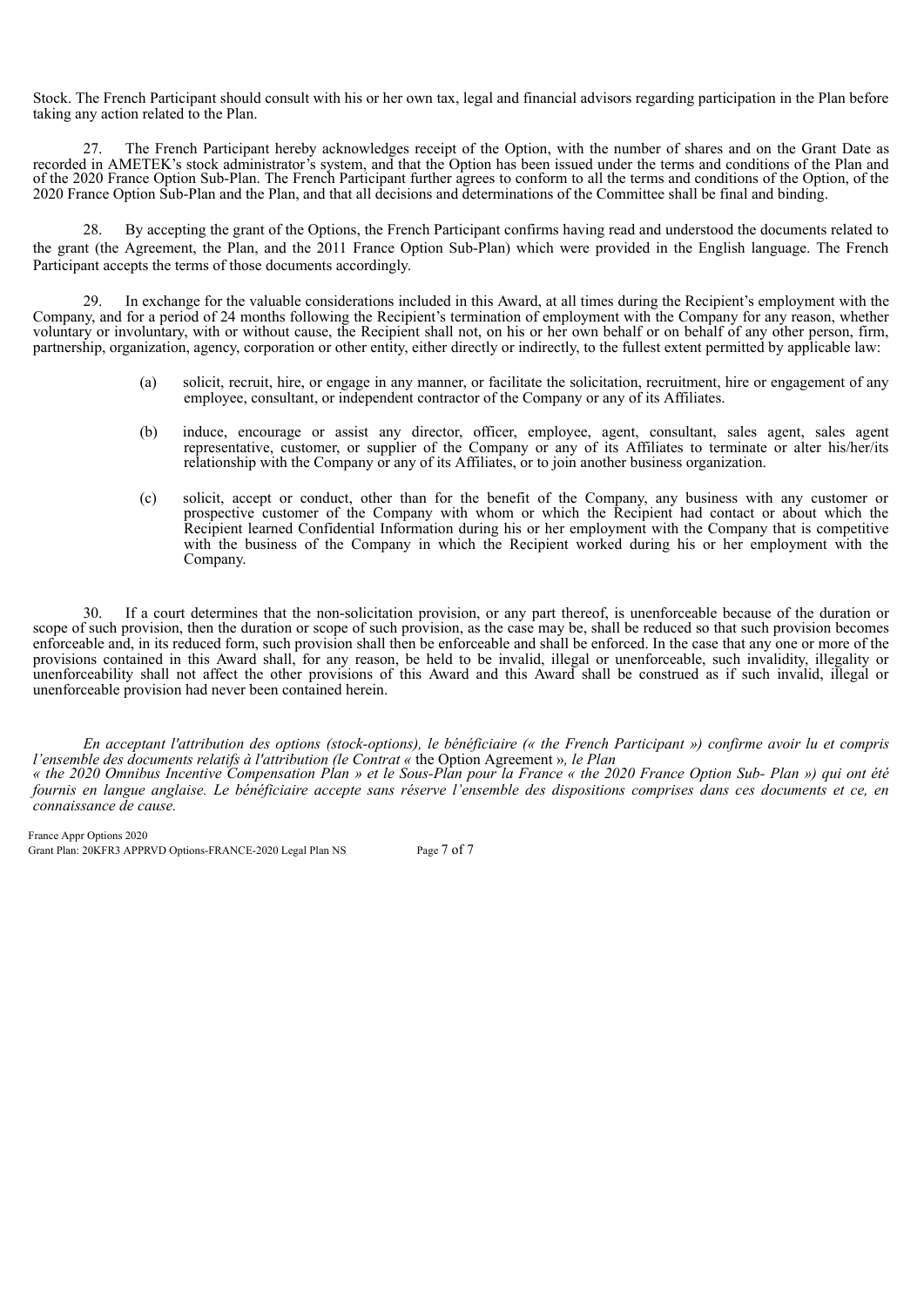Exhibit 10.2

## **AMETEK, INC.**

## <span id="page-33-0"></span>**2020 OMNIBUS INCENTIVE COMPENSATION PLAN and 2020 FRANCE RSU**

## **SUB-PLAN**

## **RESTRICTED STOCK UNIT AGREEMENT**

1. **THIS CERTIFIES THAT** the French Participant as defined in the 2020 France RSU Sub-Plan is hereby granted Restricted Stock Units ("RSUs") under the 2020 Omnibus Incentive Compensation Plan of AMETEK, Inc. (the "Plan") and the 2020 France RSU Sub-Plan to become the owner of the underlying shares of AMETEK, Inc., a Delaware corporation (the "Company"), upon and subject to the Plan, the 2020 France RSU Sub-Plan and the following terms and conditions, being specified that capitalized terms not otherwise defined in this Restricted Stock Unit agreement (the "Agreement") shall have the same meanings as defined in the Plan and the 2020 France RSU Sub-Plan.

2. The RSUs granted pursuant to this Agreement are intended to qualify for special tax and social security treatment in France applicable to rights to shares granted for no consideration under Sections L. 225-197-1 to L. 225-197-6 of the French Commercial Code, as amended. However, certain event may affect the qualified status of the RSUs and the Company does not make any undertaking or representation to maintain the qualified status of the RSUs. If the RSUs do not retain their qualified status, the special tax and social security treatment will not apply and the French Participant will be required to pay the French Participant's portion of social security contributions resulting from the RSUs as well as any income and other taxes that may be due pursuant to other rules for non-qualified RSUs.

3. The number of RSUs granted, the Grant Date and the Vesting Date are as set out on the Company's stock administrator's system. The RSUs are initially not vested and may become vested and non-forfeitable on the earliest of:

- a) With respect to two-thirds of the RSUs granted on the second anniversary of the Grant Date and one-third of the RSUs on the third anniversary of the Grant Date, subject to the French Participant's continuous employment with the Company (or any successor or French Affiliate) through each such date;
- b) the death of the French Participant; In this case, the person entitled to succeed to the rights of the participant may claim the settlement of any vested RSUs of the deceased participant within six (6) months following the date of death;
- c) the Disability of the French Participant (as defined in categories 2 and 3 under Section 341-4 of the French Social Security Code), if the Committee decides to accelerate the vesting;
- d) the French Participant's termination of employment or service with the Company (or any successor or French Affiliate) as a result of and concurrent with a Change in Control (as defined in the Plan).

France RSU 2020 Grant Plan: 20UFR3 APPRVD RSU-France-3Ratable-2020 Legal Plan NS Page 1 of 10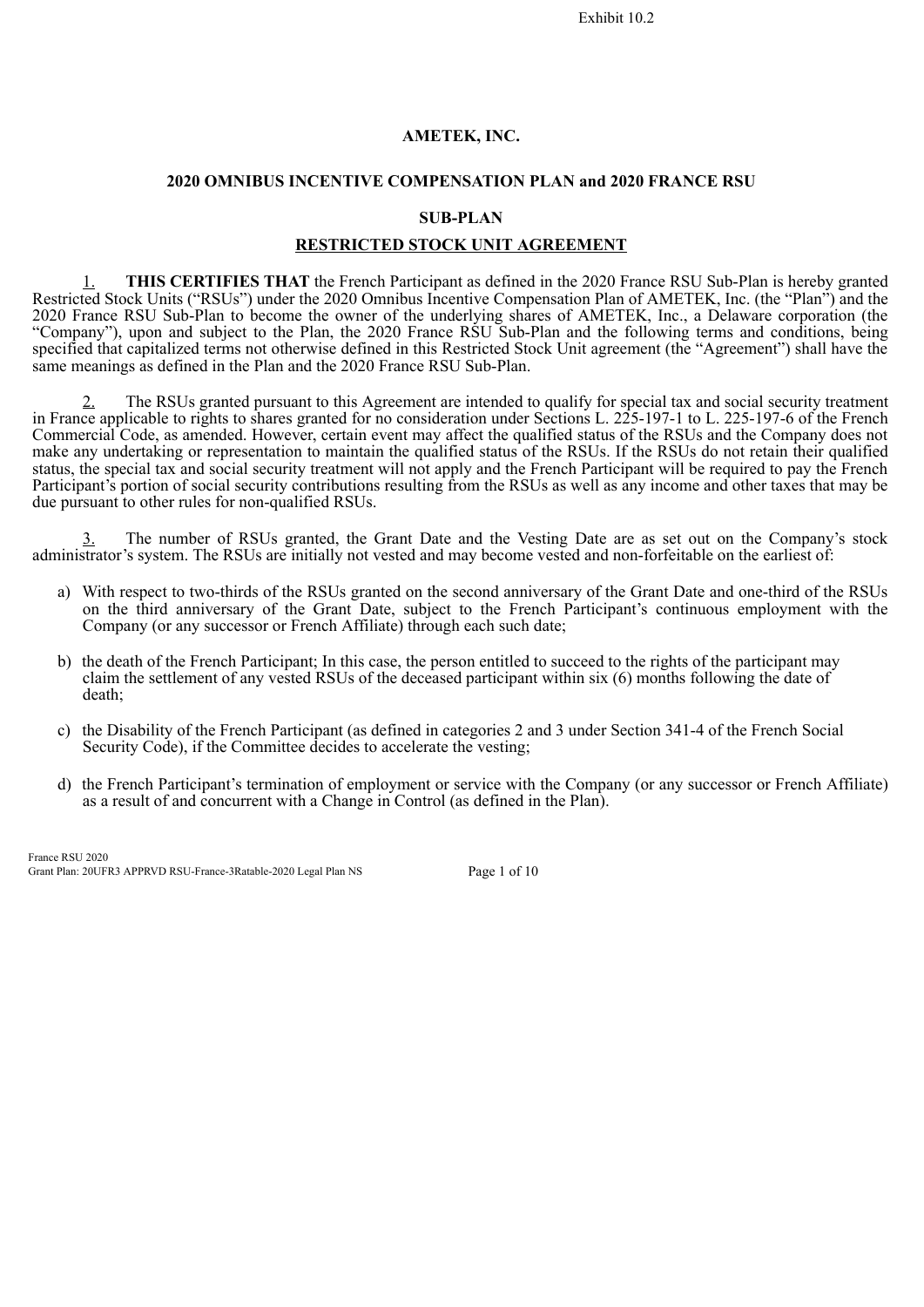In the case of death, the person entitled to succeed to the rights of the French Participant under French law may claim the settlement of any vested RSUs of the deceased French Participant within six (6) months following the date of death. Any such successor must furnish proof satisfactory to the Company of his or her right to receive the shares under the applicable laws of descent and distribution, else the shares become null and void.

Except to the extent, if any, that the RSUs shall have become non-forfeitable pursuant to the foregoing provisions of this paragraph 3, if the French Participant shall voluntarily or involuntarily leave the employ of the French Affiliate prior to the third anniversary of the Grant Date, the unvested RSUs shall be forfeited.

4. At such time the RSUs become non-forfeitable, the Company will deliver to the French Participant an unrestricted certificate for a number of shares of Company Stock equal to the number of RSUs that became vested. Notwithstanding any other provision of Plan, French Participant shall not be credited with any Dividend Equivalents during the Vesting Period or relating to the Vesting Period. The number of shares delivered at Vesting Date will not be increased by any potential Dividend Equivalents that could have accrued during the Vesting Period or relating to the Vesting Period. No Dividend Equivalents can be paid or credited to an account established in the name of the French Participant with respect to RSU granted further to the 2020 French RSU sub-plan.

In addition, notwithstanding any other provision of the Plan, and notably Section 8 (c) of the Plan, the RSUs granted shall not be settled in cash. RSUs granted to the French Participant will only be settled in Shares of Company Stock. The French Participant will not have to pay any economic consideration for the delivery of the Shares. Once the RSUs vested, the delivery of the Shares to the French Participant shall be definitive. The RSUs vested cannot be cancelled or rescinded and the French Participant shall not be required to return them even if a Holding Period is required.

The French Participant acknowledges and agrees that regardless of any action taken by the Company, or if different, the subsidiary or Affiliate for which the French Participant provides services (the "Employer") with respect to any or all income tax (including U.S. federal, state and local tax and/or non-U.S. tax) , social insurance, payroll tax, fringe benefits tax, payment on account or other tax-related items related to the French Participant's participation in the Plan and legally applicable under applicable legislation to the French Participant ("Tax-Related Items"), the ultimate liability for all Tax-Related Items is and remains the French Participant's responsibility and may exceed the amount actually withheld by the Company and/or the Employer. The French Participant further acknowledges that the Company and/or the Employer (i) make no representations or undertakings regarding the treatment of any Tax-Related Items in connection with any aspect of the RSUs, including but not limited to, the grant, vesting or settlement of the awards, or the subsequent sale of shares acquired under the Plan; and (ii) do not commit to and are under no obligation to structure the terms of the grant or any aspect of the award to reduce or eliminate the French Participant's liability for Tax-Related Items or achieve a particular tax result. Further, if the French Participant is subject to Tax-Related Items in more than one jurisdiction, the French Participant acknowledges and agrees that the Company or Employer may be required to withhold or account for Tax-Related Items in more than one jurisdiction.

France RSU 2020 Grant Plan: 20UFR3 APPRVD RSU-France-3Ratable-2020 Legal Plan NS Page 2 of 10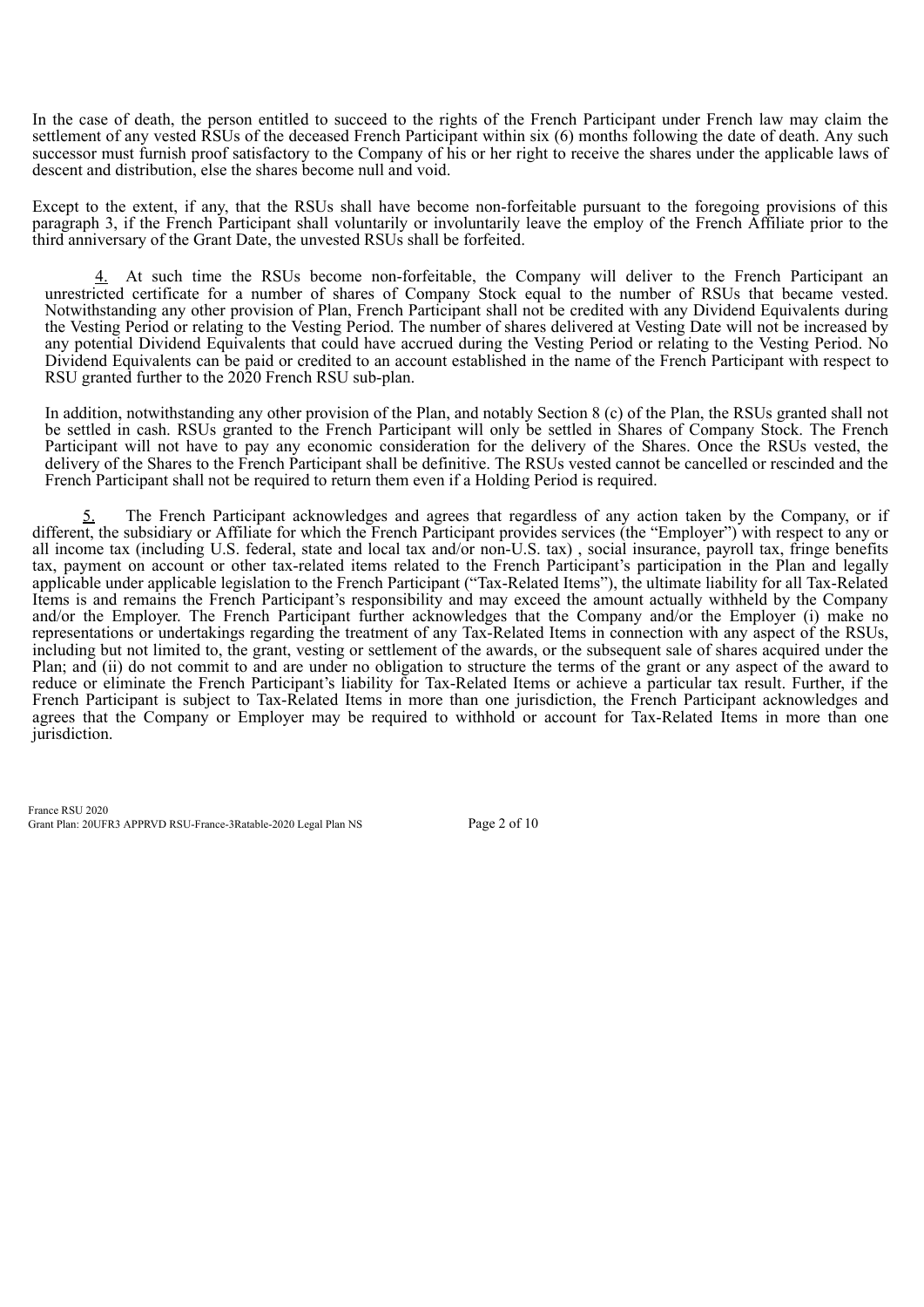Prior to any relevant taxable or tax withholding event, as applicable, the French Participant agrees to make adequate arrangements satisfactory to the Company and/or the Employer to satisfy all Tax-Related Items. In this regard, the French Participant authorizes the Company and/or the Employer, or their respective agents, at their discretion, to satisfy any applicable withholding obligations with regard to Tax-Related Items by one or a combination of the following:

- (a) withholding from the French Participant's wages or other cash compensation paid to the French Participant by the Company, the Employer or any other subsidiary;
- (b) withholding from the proceeds of the sale of share of Company Stock acquired at vesting of the RSUs either through a voluntary sale or through a mandatory sale arranged by the Company (on the French Participant's behalf pursuant to this authorization) without further consent;
- (c) withholding such number of shares of Company Stock (thus reducing the number of shares to be issued to the French Participant) as shall have a Fair Market Value, valued on the date on which Tax-Related Items are determined, equal to the amount required to be withheld to satisfy the Company (or successor or Affiliate's) withholding obligations; or
- (d) any other method approved by the Committee and permitted by applicable laws.

Depending on the withholding method, the Company may withhold or account for Tax- Related Items by considering applicable minimum statutory withholding amounts or other applicable withholding rates, including maximum applicable rates, in which case the French Participant may receive a refund of any over-withheld amount in cash (with no entitlement to the Company Stock equivalent) or, if not refunded, the French Participant may seek a refund from the local tax authorities. If the obligation for Tax-Related Items is satisfied by withholding shares of Company Stock, for tax purposes, the French Participant is deemed to have been issued the full number of shares of Company Stock, notwithstanding that Company Stock is held back solely for purposes of paying the Tax-Related Items.

Finally, the French Participant agrees to pay to the Company or the Employer any amount of Tax-Related Items that the Company or the Employer may be required to withhold or account for as a result of the French Participant's participation in the Plan that cannot be satisfied by the means previously described. The Company may refuse to issue or deliver the shares of Company Stock or the proceeds from the sale of shares of Company Stock, if the French Participant fails to comply with his or her obligations in connection with the Tax-Related Items.

6. The French Participant shall not sell, assign, transfer, pledge, hypothecate or otherwise dispose of, by operation of law or otherwise (collectively, "transfer") any RSUs, or any interest therein other than by death unless and until the RSUs have been settled as provided in this Agreement.

7. Prior to the issuance of a certificate for shares of Company Stock in settlement of RSUs, French Participant will have no rights as a shareholder of the Company with respect to the

France RSU 2020 Grant Plan: 20UFR3 APPRVD RSU-France-3Ratable-2020 Legal Plan NS Page 3 of 10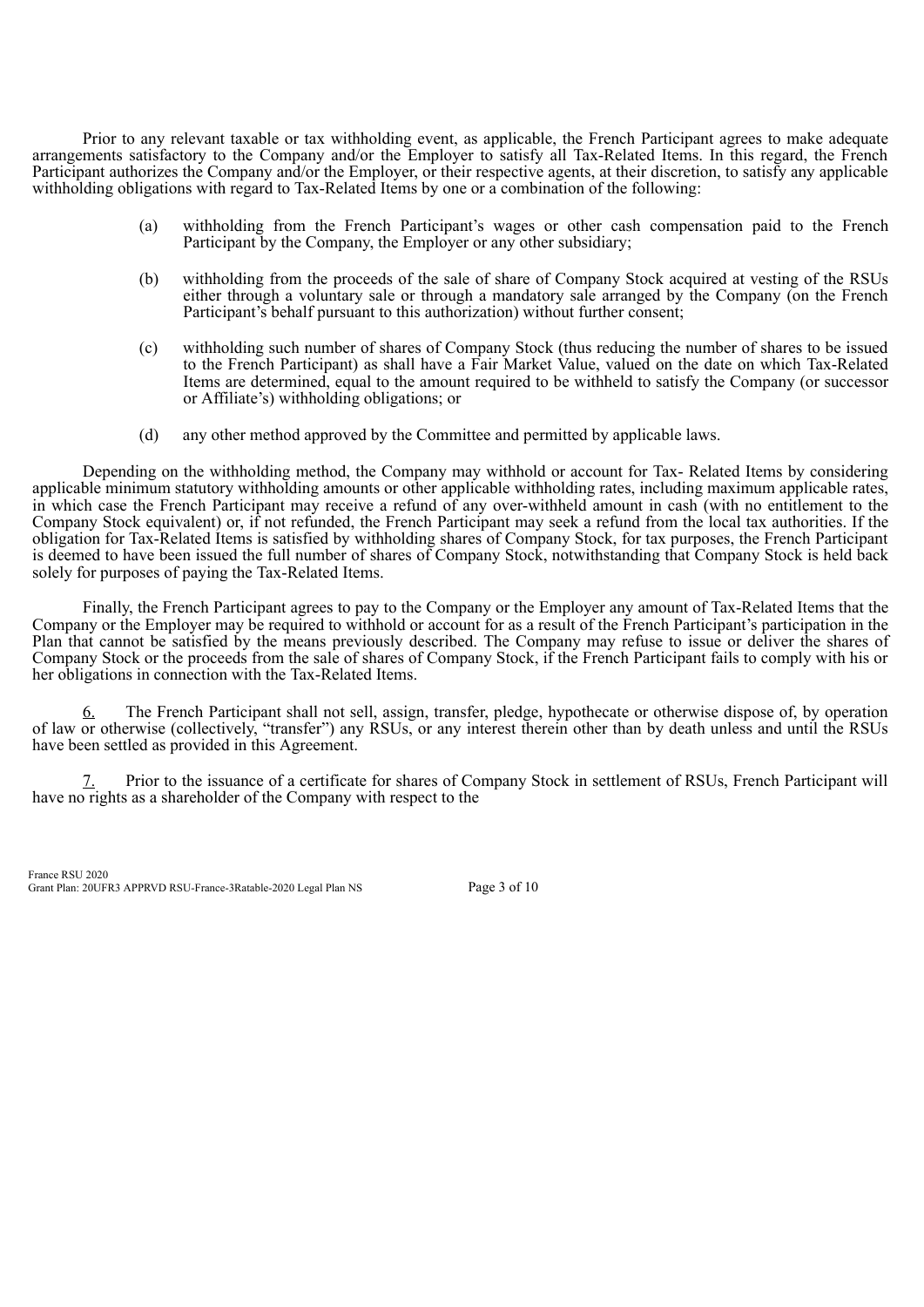RSUs, including the right to vote or to receive dividends, until the legal ownership of the Shares is transferred to the French Participant on the Vesting Date.

8. Shares of Company Stock issued pursuant to RSUs may not be sold or transferred during the following periods of time ("Blackout Periods" as defined in the 2020 France RSU SubPlan) (i) During the period of a period of thirty (30) calendar days before and after the disclosure to the public of the Company's consolidated financial statements or failing that the annual accounts; or (ii) By the board members (les membres du conseil d'administration ou de surveillance), the management board (les membres du directoire) or someone acting as chief executive officer (directeur general) or as deputy chief executive officer (directeur général délégué) or by employees who have inside information, in the meaning of the article 7 of the UE regulation n° 596/2014, which has not been disclosed to the public. The Blackout Period applies to the French Participant, even if the French Participant has had a termination of employment or service, as well as the French Participant's heirs in the case of death of the French Participant. The Company's earnings release and related information can be accessed by the French Participant through the Company's website. Any other blackout periods provided by the Plan or the local legislation shall be respected.

9. In the event of a Change of Control, Corporate Transaction or other event set forth in Section 11 and 19 of the Plan, adjustment to the terms and conditions of RSUs or the underlying Shares may be made only in accordance with the Plan and pursuant to applicable French legal and tax rules. Nevertheless, the Board or the Committee, at its discretion, may decide to adjust solely to the extent permitted under the Plan in the case of a transaction for which adjustments are not authorized under French law. In this event, the RSUs may no longer comply with the provisions of the French Commercial Code, and the favorable tax and social security treatment may be lost. Assumption, exchange or substitution of the RSUs in the case of a Change of Control, Corporate Transaction or other event set forth in Section 11 and 19 of the Plan as well as an acceleration of Vesting or any other treatment implemented upon a Change of Control, Corporate Transaction, or in any other event, may result in the RSUs no longer being eligible for favorable French tax and social security treatment.

10. In accepting the RSUs, the French Participant acknowledges, understands and agrees that: (i) the Plan is established voluntarily by the Company, it is discretionary in nature and it may be modified, amended, suspended or terminated by the Company at any time, to the extent permitted by the Plan and the 2020 French Sub-Plan; (ii) the grant of RSUs is exceptional, voluntary and occasional and does not create any contractual or other right to receive future grants or benefits in lieu of RSUs, even if such awards have been granted in the past; (iii) all decisions with respect to future awards, if any, will be at the sole discretion of the Company; (iv) the grant and the French Participant's participation in the Plan shall not be construed as creating any contract of employment between the Company and the French Participant and does not entitle the French Participant to any benefit other than that granted under this Agreement; (v) the French Participant is voluntarily participating in the Plan; (vi) the RSUs and the underlying shares of Company Stock are not intended to replace any pension rights or compensation; (vii) the RSUs and the underlying shares of Company Stock, and the income from and value of same, are not part of normal or expected compensation for purposes of calculating any severance, resignation, termination, redundancy, dismissal, end-of-service payments, bonuses, long-service awards, pension or retirement or welfare benefits or similar payments; (viii) the future value of the shares of Company

France RSU 2020 Grant Plan: 20UFR3 APPRVD RSU-France-3Ratable-2020 Legal Plan NS Page 4 of 10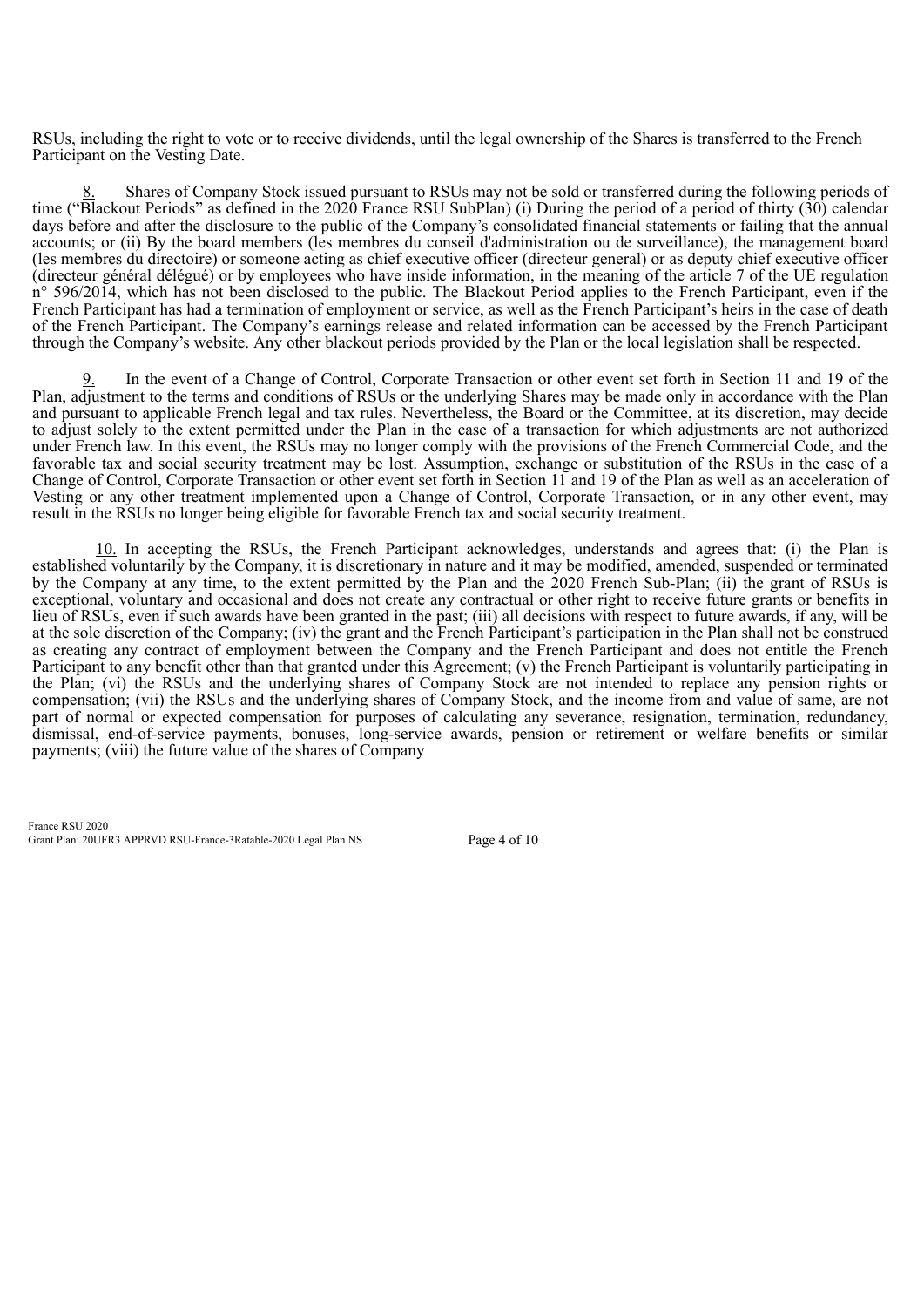Stock is unknown, indeterminable and cannot be predicted with certainty; (ix) no claim or entitlement to compensation or damages shall arise from forfeiture of the RSUs resulting from a termination of employment or service (for any reason whatsoever, whether or not later found to be invalid or in breach of employment or other laws in the jurisdiction where the French Participant is employed or otherwise rendering services or the terms of the French Participant's employment or service agreement, if any) Corporation; (x) unless otherwise agreed with the Company, the RSUs and shares of Company Stock, and the income from and value of same, are not granted as consideration for, or in connection with the service the French Participant may provide as a director of any subsidiary or Affiliate; and (x) neither the Company, the Employer or any Parent Corporation or subsidiary shall be liable for any foreign exchange rate fluctuation between the French Participant's local currency and the U.S. Dollar that may affect the value of the RSUs or any amounts due to the French Participant pursuant to the settlement of the awards or subsequent sale of shares of Company Stock acquired upon settlement.

11. The Company and the French Participant each hereby agrees to be bound by the terms and conditions set forth in the Plan, in the 2020 France RSU Sub-Plan and in this Agreement, which constitute the whole agreement between the parties hereto with respect to the RSUs awarded.

12. Any notices or other communications given in connection with this Agreement shall be sent either by registered or certified mail, return receipt requested, or by overnight mail, facsimile or electronic mail, to the Company and French Participant address or number of record or to such changed address or number as to which either party has given notice to the other party. All notices shall be deemed given when so mailed, or if sent by facsimile or electronic mail, when electronic confirmation of the transmission is received, except that a notice of change of address shall be deemed given when received.

13. This Agreement shall not be construed as creating any contract of employment between the Company and the French Participant and does not entitle the French Participant to any benefit other than that granted under this Agreement.

14. This Agreement shall inure to the benefit of, and be binding on, the Company and its successors determined according to French law, and shall inure to the benefit of, and be binding on, the French Participant and his successors. This Agreement shall not be assignable by the French Participant.

15. The French Participant hereby explicitly, voluntarily and unambiguously consents to the collection, use, and transfer, in electronic or other form, of the French Participant's personal data as described in this Agreement and any other Plan materials by and among, as applicable, the Employer, the Company and any other subsidiary for the exclusive purposes of implementing, administering *and managing the French Participant's participation in the Plan.*

The French Participant understands that the Company and the Employer may hold certain personal information about the French Participant, including, but not limited to, the French Participant's name, home address, email address and telephone number, date of birth, social insurance number, passport or other identification number, salary, nationality, job title, any shares or directorships held in the Company, details of all RSUs or any other entitlement to Company Stock awarded, canceled, exercised, vested, unvested or *outstanding in the French Participant's favor ("Data"), for the exclusive*

France RSU 2020 Grant Plan: 20UFR3 APPRVD RSU-France-3Ratable-2020 Legal Plan NS Page 5 of 10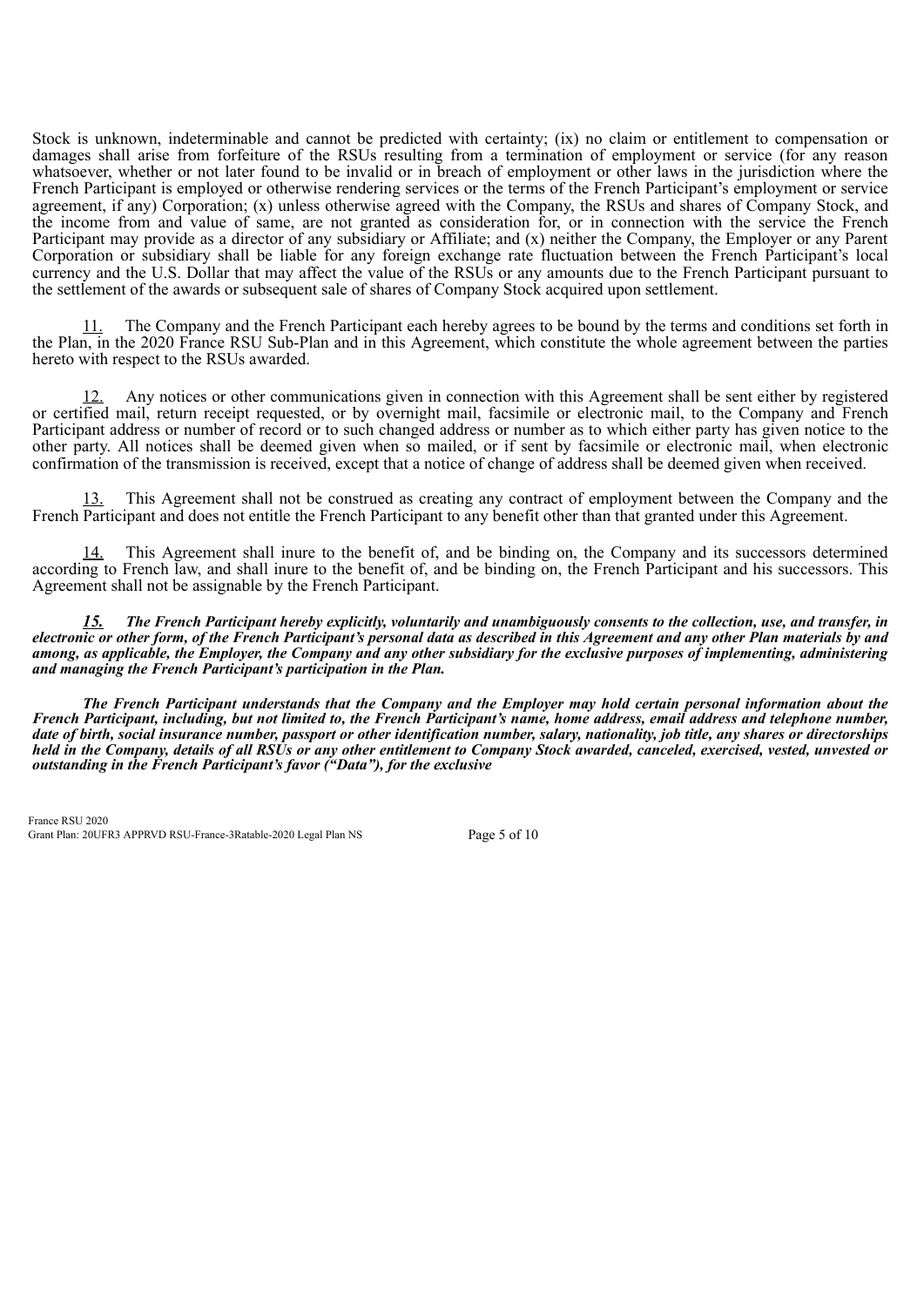*purpose of implementing, administering and managing the French Participant's participation in the Plan.*

The French Participant understands that Data may be transferred to Schwab Stock Plan Services, which may assist the Company (presently or in the future) with the implementation, administration and management of the Plan. The French Participant understands that the French Participants of the Data may be located in the United States or elsewhere, and that the French Participant's country (e.g., the United States) may have different data privacy laws and protections than the French Participant's country. The French Participant understands that he or she may request a list with the names and addresses of any potential French Participants of the Data by contacting his or her local human resources representative. The French Participant authorizes the Company, and any other possible French Participants which may assist the Company (presently or in the future) with implementing, administering and managing the Plan to receive, possess, use, retain and transfer the Data, in electronic or other form, for the sole purposes of implementing, administering and managing the French Participant's participation in the Plan. The French Participant understands that Data will be held only as long as is necessary to implement, administer and manage the French Participant's participation in the Plan. The French Participant understands that he or she may, at any time, view Data, request additional information about the storage and processing of Data, require any necessary amendments to Data or refuse or withdraw the consents herein, in any case without cost, by contacting in writing his or her local human resources representative. Further, the French Participant understands that he or she is providing the consents herein on a purely voluntary basis. If the French Participant does not consent, or if the French Participant later seeks to revoke his or her consent, his or her employment or service relationship will not be affected; the only consequence of refusing or withdrawing the French Participant's consent is that the Company would not be able to grant the RSUs or other equity awards to the French Participant or administer or maintain such awards. Therefore, the French Participant understands that refusing or withdrawing his or her consent may affect the French Participant's ability to participate in the Plan. For more information on the consequences of the French Participant's refusal to consent or withdrawal of consent, the French *Participant understands that he or she may contact his or her local human resources representative.*

*The French Participant understands that the Company may rely on a different legal basis for the processing and/or transfer of his/her personal information in the future and/or request the French Participant to provide a separate data privacy consent. If applicable and upon request of the Company, the French Participant agrees to provide an executed acknowledgment or data privacy consent form to the Company or Employer (or any other acknowledgements, agreements or consents) that the Company and/or the Employer may deem necessary to obtain under relevant data privacy laws, now or in the future. The French Participant understands that he/she will not be able to participate in the Plan and the 2020 France RSU Sub-Plan if he/she fails to execute any such acknowledgement, agreement or consent requested by the Company and/or the Employer.*

1. If the French Participant has received the Agreement or any other document related to the RSUs and/or the Plan translated into a language other than English, and if the meaning of the translated version is different than the English version, the English version will control.

2. The Company reserves the right to impose other requirements on the French Participant's participation in the Plan, on the RSUs and on any shares of Company Stock acquired under the Plan, to the extent the Company determines it is necessary or advisable for legal or

France RSU 2020 Grant Plan: 20UFR3 APPRVD RSU-France-3Ratable-2020 Legal Plan NS Page 6 of 10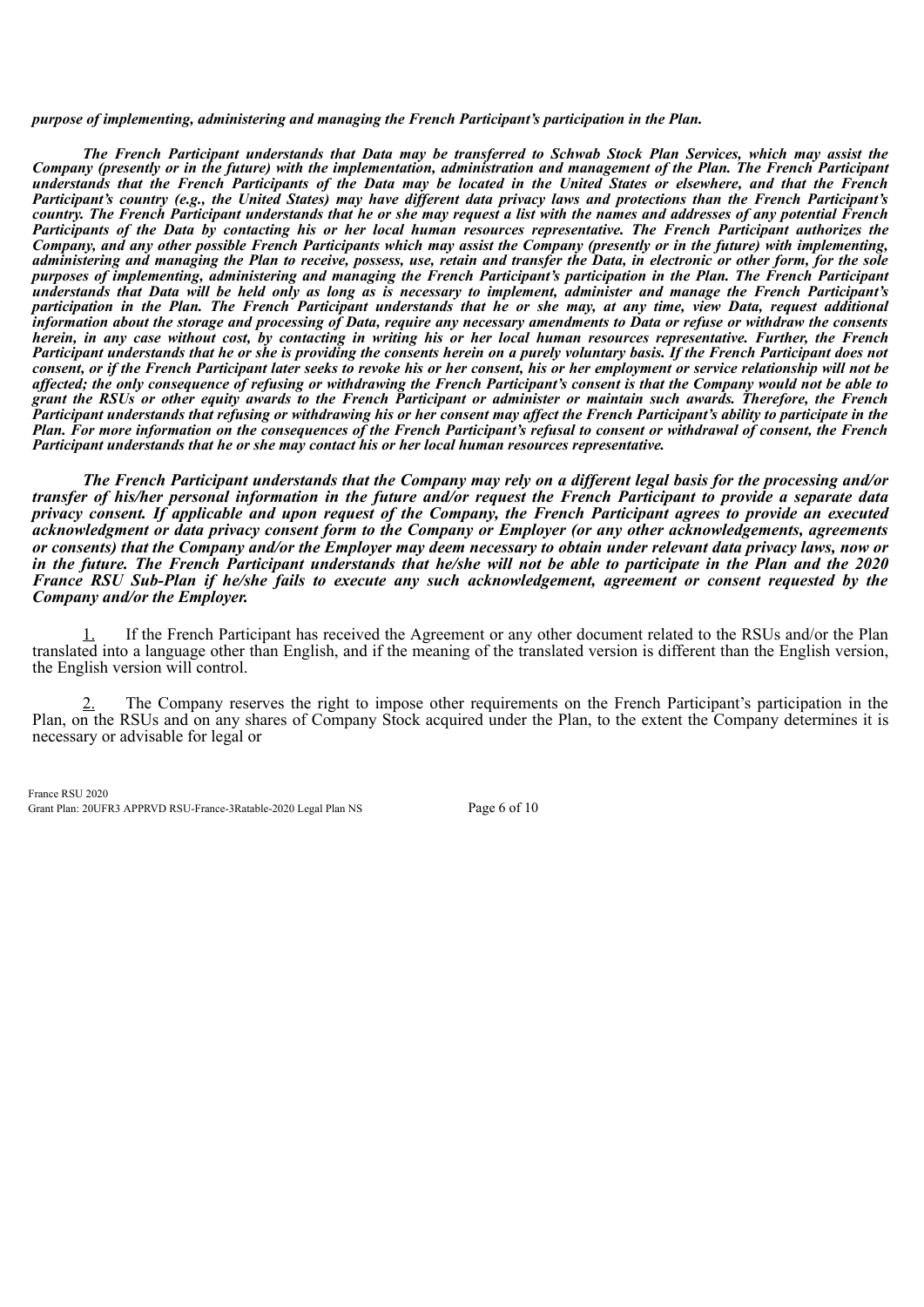administrative reasons, and to require the French Participant to sign any additional agreements or undertakings that may be necessary to accomplish the foregoing.

18. The French Participant recognizes and acknowledges that, by reason of French Participant's employment by and service to the Company or an Affiliate, French Participant has had and will continue to have access to confidential information of the Company and its Affiliates, including, without limitation, information and knowledge pertaining to products and services offered, innovations, designs, ideas, plans, trade secrets, proprietary information, distribution and sales methods and systems, sales and profit figures, customer and client lists, and relationships between the Company and its Affiliates and other distributors, customers, clients, suppliers and others who have business dealings with the Company and its Affiliates ("Confidential Information"). The French Participant acknowledges that such Confidential Information is a valuable and unique asset and covenants that French Participant will not, either during or after French Participant's employment by the Company, use or disclose any such Confidential Information except to authorized representatives of the Company or as required in the performance of French Participant's duties and responsibilities. The French Participant shall not be required to keep confidential any Confidential Information which (i) is or becomes publicly available through no fault of the French Participant, (ii) is already in French Participant's possession (unless obtained from the Company (or an Affiliate) or one of its customers) or (iii) is required to be disclosed by applicable law or regulation, or pursuant to the valid order of a court of competent jurisdiction or an authorized government agency, provided that the French Participant shall provide the Company written notice of any such order prior to such disclosure to the extent practicable under the circumstances and permitted by applicable law. Further, the French Participant shall be free to use and employ French Participant's general skills, know-how and expertise, and to use, disclose and employ any contact information, generalized ideas, concepts, know-how, methods, techniques or skills, including, without limitation, those gained or learned during the course of the performance of French Participant's duties and responsibilities hereunder, so long as French Participant applies such information without disclosure or use of any Confidential Information. Upon the French Participant's termination of employment or service, the French Participant will return (or destroy, if requested by Company) all Confidential Information to the Company to the fullest extent possible.

19. During the French Participant's employment and at any time thereafter, the French Participant agrees not to at any time make statements or representations, orally or in writing, that disparage the commercial reputation, goodwill or interests of the Company (or an Affiliate), or any current or former employee, officer, or director of the Company (or an Affiliate). Nothing in this Agreement shall limit or otherwise prevent (i) any person from providing truthful testimony or information in any proceeding or in response to any request from any governmental agency or any judicial, arbitral or selfregulatory forum or as otherwise required by law; (ii) either party from enforcing the other terms of this Agreement; (iii) the Company (or an Affiliate) from reviewing the French Participant's performance, conducting investigations and otherwise acting in compliance with applicable law, including making statements or reports in connection therewith, or making any public filings or reports that may be required by law; (iv) the French Participant from the performance of French Participant's duties while employed by the Company (or an Affiliate); or (v) the French Participant from making a report to any governmental agency or entity, including but not limited to, the Equal Employment Opportunity Commission, the National Labor Relations Board, the Department of Justice, the Securities and Exchange Commission, the

France RSU 2020 Grant Plan: 20UFR3 APPRVD RSU-France-3Ratable-2020 Legal Plan NS Page 7 of 10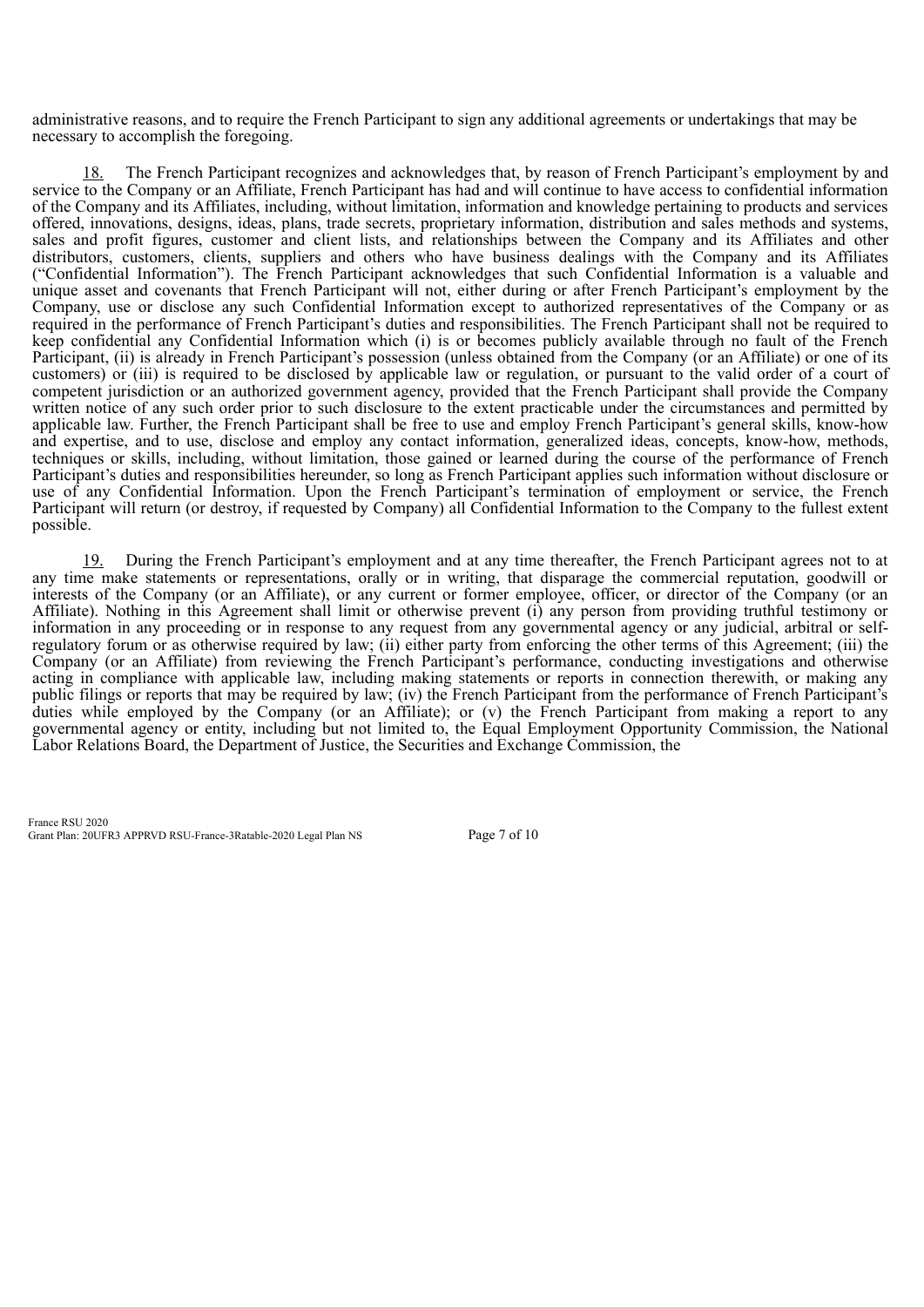Congress and any agency Inspector General, if French Participant has a reasonable belief that there has been a potential violation of federal or state law or regulation or from making other disclosures that are protected under the whistleblower provisions of any applicable federal or state law or regulation. No prior authorization to make any such reports or disclosures is required and the French Participant is not required to notify the Company that French Participant has made such reports or disclosures. The French Participant, however, may not waive the Company's (or an Affiliate's) attorney-client privilege.

20. The French Participant acknowledges that a waiver by the Company of any provision of the Agreement shall not operate or be construed as a waiver of any other provision of the Agreement, or of any subsequent breach by the French Participant or any other participant in the Plan.

21. The Company may, in its sole discretion, decide to deliver any documents related to current or future participation in the Plan by electronic means. The French Participant hereby consents to receive such documents by electronic delivery and agrees to participate in the Plan through an on-line electronic system established and maintained by the Company or a third party designated by the Company.

22. The provisions of this Agreement are severable and if any one or more of the provisions are determined to be illegal or otherwise enforceable, in whole or in part, then such provisions will be enforced to the maximum extent possible and other provisions will remain fully effective and enforceable.

23. Notwithstanding any other provision of the Plan or the Agreement, unless there is an exemption from any registration, qualification or other legal requirement applicable to the Company Stock, the Company shall not be required to deliver any shares of Company Stock upon settlement of the awards prior to the completion of any registration or qualification of the Company Stock under any local, state, federal or foreign securities or exchange control law or under rulings or regulations of the U.S. Securities and Exchange Commission ("SEC") or of any other governmental regulatory body, or prior to obtaining any approval or other clearance from any local, state, federal or foreign governmental agency, which registration, qualification or approval the Company shall, in its absolute discretion, deem necessary or advisable. The French Participant understands that the Company is under no obligations to register or qualify the Company Stock with the SEC or any state or foreign securities commission or to seek approval or clearance from any governmental authority for the issuance or sale of the Company Stock. Further, the French Participant agrees that the Company shall have unilateral authority to amend the Agreement without his or her consent, to the extent necessary to comply with securities or other laws applicable to the issuance of Company Stock.

24. This Agreement shall be subject to and construed in accordance with, the laws of the State of Delaware without giving effect to principles of conflicts of law. For purposes of any action, lawsuit or other proceedings brought to enforce this Agreement, relating to it, or arising from it, the parties hereby submit and consent to the sole and exclusive jurisdiction of the State of Pennsylvania, United States of America and agree that such litigation will be conducted in Chester County, or the federal courts for the United States for the District of Pennsylvania and no other courts.

France RSU 2020 Grant Plan: 20UFR3 APPRVD RSU-France-3Ratable-2020 Legal Plan NS Page 8 of 10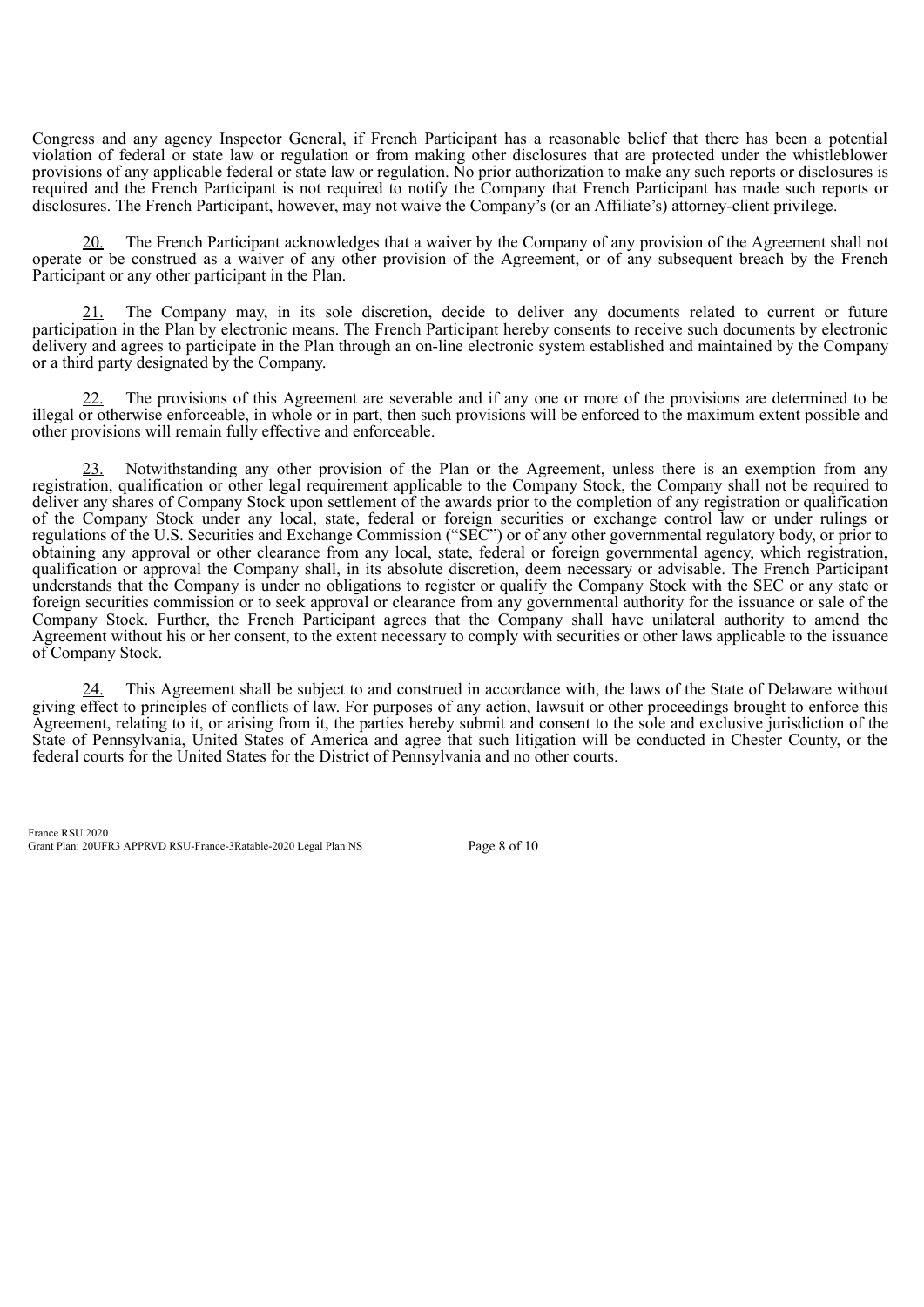25. The French Participant acknowledges that French residents are required to report all foreign accounts (whether open, current or closed) to the French tax authorities on their annual tax returns. Failure to complete this reporting triggers penalties.

26. The French Participant acknowledges that he/she may be subject to insider trading restrictions and/or market abuse laws, which may affect his or her ability to accept, acquire, sell or attempt to sell or otherwise dispose of Company Stock, rights to Company Stock or rights linked to the value of Company Stock, during such times as the French Participant is considered to have "inside information" regarding the Company (as defined by the laws or regulations in the French Participant's country). Local insider trading laws and regulations may prohibit the cancellation or amendment of orders the French Participant places before possessing inside information. Furthermore, the French Participant may be prohibited from (i) disclosing the inside information to any third party (other than on a "need to know" basis) and (ii) "tipping" third parties or causing them to otherwise buy or sell securities (third parties include fellow employees). Any restrictions under these laws or regulations are separate from and in addition to any restrictions that may be imposed under any applicable Company insider trading policy. The French Participant acknowledges that it is his or her responsibility to comply with any applicable restrictions as well as any applicable Company insider trading policy, and the French Participant is advised to speak to his/her personal advisor on this matter.

27. The Company is not providing any tax, legal or financial advice, nor is the Company making any recommendations regarding the French Participant's participation in the Plan, or his or her acquisition of Company Stock. The French Participant should consult with his or her own tax, legal and financial advisors regarding participation in the Plan before taking any action related to the Plan.

The French Participant hereby acknowledges receipt of the RSUs, with the number of RSUs and on the grant date as recorded in AMETEK's stock administrator's system, and that the RSUs has been granted under the terms and conditions of the Plan and of the 2020 France RSU Sub-Plan. The French Participant further agrees to conform to all of the terms and conditions of the RSUs, of the Plan and the 2020 France RSU Sub-Plan , and that all decisions and determinations of the Committee shall be final and binding.

By accepting the grant of the RSUs, the French Participant confirms having read and understood the documents related to the grant (the Agreement, the Plan, and the 2020 France RSU Sub-Plan) which were provided in the English language. The French Participant accepts the terms of those documents accordingly.

30. In exchange for the valuable considerations included in this Award, at all times during the Recipient's employment with the Company, and for a period of 24 months following the Recipient's termination of employment with the Company for any reason, whether voluntary or involuntary, with or without cause, the Recipient shall not, on his or her own behalf or on behalf of any other person, firm, partnership, organization, agency, corporation or other entity, either directly or indirectly, to the fullest extent permitted by applicable law:

France RSU 2020 Grant Plan: 20UFR3 APPRVD RSU-France-3Ratable-2020 Legal Plan NS Page 9 of 10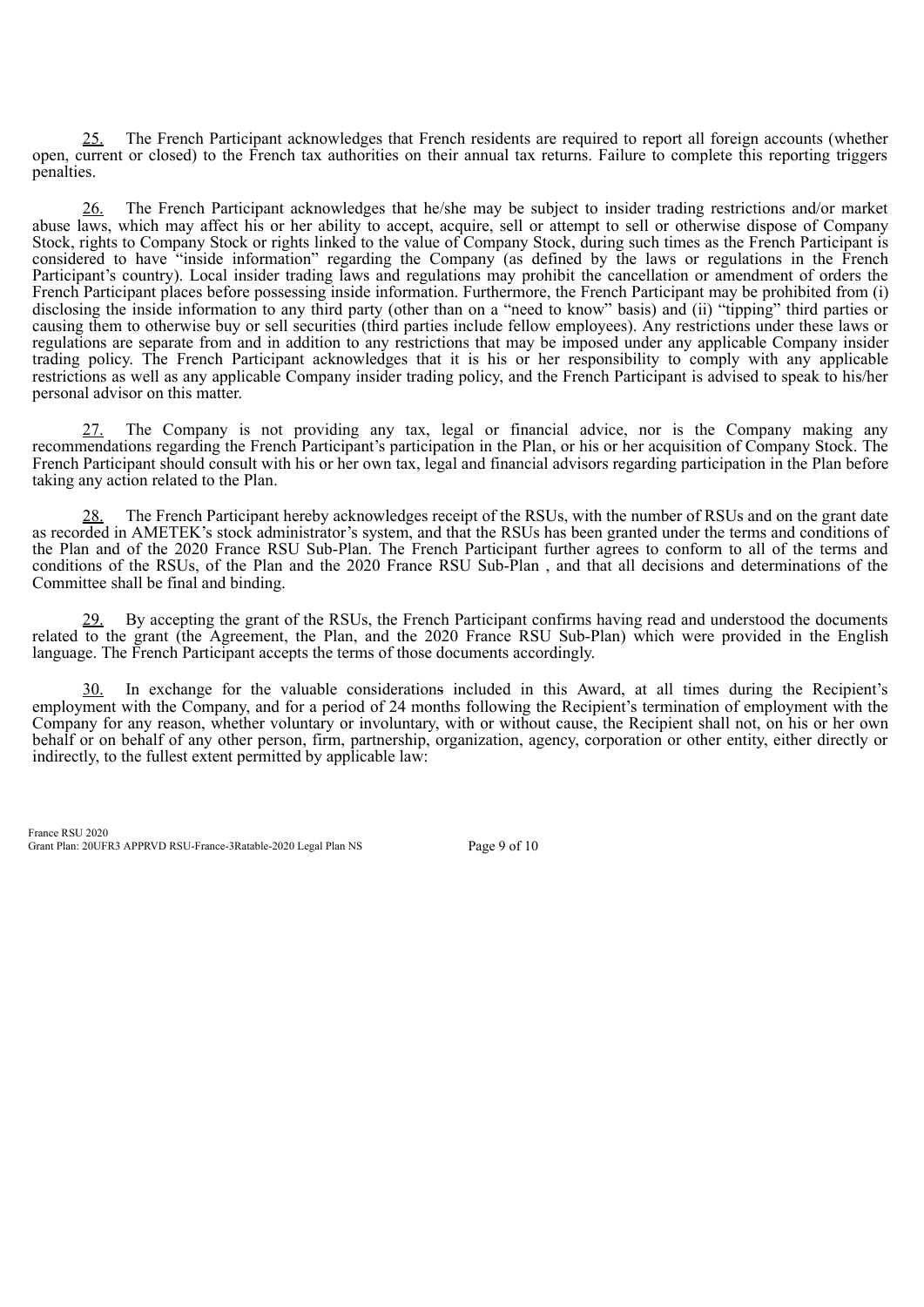- (a) solicit, recruit, hire, or engage in any manner, or facilitate the solicitation, recruitment, hire or engagement of any employee, consultant, or independent contractor of the Company or any of its Affiliates.
- (b) induce, encourage or assist any director, officer, employee, agent, consultant, sales agent, sales agent representative, customer, or supplier of the Company or any of its Affiliates to terminate or alter his/her/its relationship with the Company or any of its Affiliates, or to join another business organization.
- (c) solicit, accept or conduct, other than for the benefit of the Company, any business with any customer or prospective customer of the Company with whom or which the Recipient had contact or about which the Recipient learned Confidential Information during his or her employment with the Company that is competitive with the business of the Company in which the Recipient worked during his or her employment with the Company.

31. If a court determines that the non-solicitation provision, or any part thereof, is unenforceable because of the duration or scope of such provision, then the duration or scope of such provision, as the case may be, shall be reduced so that such provision becomes enforceable and, in its reduced form, such provision shall then be enforceable and shall be enforced. In the case that any one or more of the provisions contained in this Award shall, for any reason, be held to be invalid, illegal or unenforceable, such invalidity, illegality or unenforceability shall not affect the other provisions of this Award and this Award shall be construed as if such invalid, illegal or unenforceable provision had never been contained herein.

#### *En acceptant l'attribution d'actions gratuites, le bénéficiaire desdites actions gratuites (le*

*« French Participant ») confirme avoir lu et compris les différents documents relatifs à cette attribution (le Contrat « Restricted Stock Unit Agreement », le Plan «*2020 Omnibus Incentive Compensation Plan*» et le Sous-Plan pour la France « 2020 France RSU Sub-Plan ») qui ont été fournis en langue anglaise. Le bénéficiaires accepte sans réserve l'ensemble des dispositions comprises dans ces documents et ce, en toute connaissance de cause.*

France RSU 2020 Grant Plan: 20UFR3 APPRVD RSU-France-3Ratable-2020 Legal Plan NS Page 10 of 10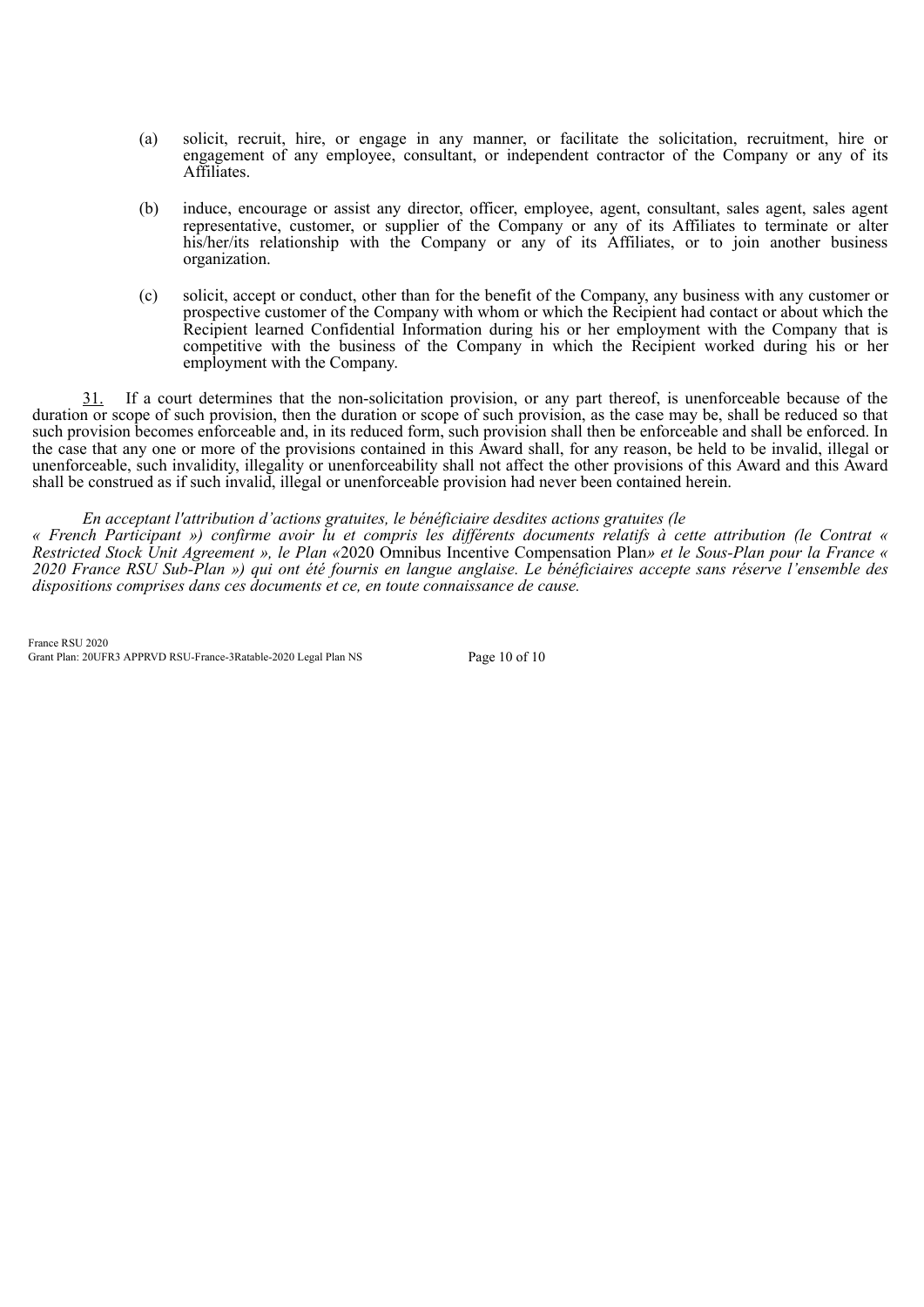Exhibit 10.3

### 2020 OMNIBUS INCENTIVE COMPENSATION PLAN OF AMETEK, INC.

#### PERFORMANCE RESTRICTED STOCK UNIT AWARD FOR NON-U.S. RECIPIENTS

This PERFORMANCE RESTRICTED STOCK UNIT AWARD ("Award") FOR NON-U.S. RECIPIENTS, including any special terms and conditions for the recipient's country as set forth in the addendum ("Addendum") attached hereto (collectively, the "Agreement"), is granted as of the Award Date, by AMETEK, Inc., a Delaware corporation, to the Recipient.

# WITNESSETH:

WHEREAS, the Company has adopted the 2020 Omnibus Incentive Compensation Plan of AMETEK, Inc. (the "Plan"), pursuant to which the Compensation Committee of the Board of Directors of the Company (the "Committee") may, inter alia, award Performance Restricted Stock Units to such employees or non-employee directors of the Company and its Affiliates as the Committee may determine, and subject to such terms, conditions and restrictions as the Committee may deem advisable; and

WHEREAS, pursuant to the Plan, the Committee has awarded to the Recipient a Performance Restricted Stock Unit, subject to the terms, conditions and restrictions set forth in the Plan and in this Award;

NOW, THEREFORE, in consideration of the mutual covenants herein contained and other valuable consideration, the receipt and sufficiency of which are hereby acknowledged, the parties agree as follows:

1. Pursuant to the Plan, the Company hereby grants to the Recipient on the Award Date, a Performance Restricted Stock Unit Award, and such units, the "Performance Restricted Stock Units," are subject to the terms, conditions and restrictions set forth in the Plan and in this Award. Capitalized terms not otherwise defined in this Award shall have the same meanings as defined in the Plan.

2. At such time as the Performance Restricted Stock Units become vested and nonforfeitable pursuant to Paragraph 3, the Company will deliver to the Recipient an unrestricted certificate for a number of shares of Company Stock equal to the number of Performance Restricted Stock Units that became vested ("PRSU Shares") or an equivalent cash amount based on the value of a share of Company Stock, or a combination of the two, as determined by the Committee, in its discretion. The applicable date of delivery of the PRSU Shares or cash shall be no later than sixty (60) days after the date or event on which the Performance Restricted Stock Units become vested and nonforfeitable pursuant to Paragraph 3, except as set forth in Paragraph 18.

nonUS EE Perf RSU NS 2022 Grant Plan: 20UNP3 PRSU-EE-nonUS-2020 Legal Plan NS 3-21-2022 Page 1 of 30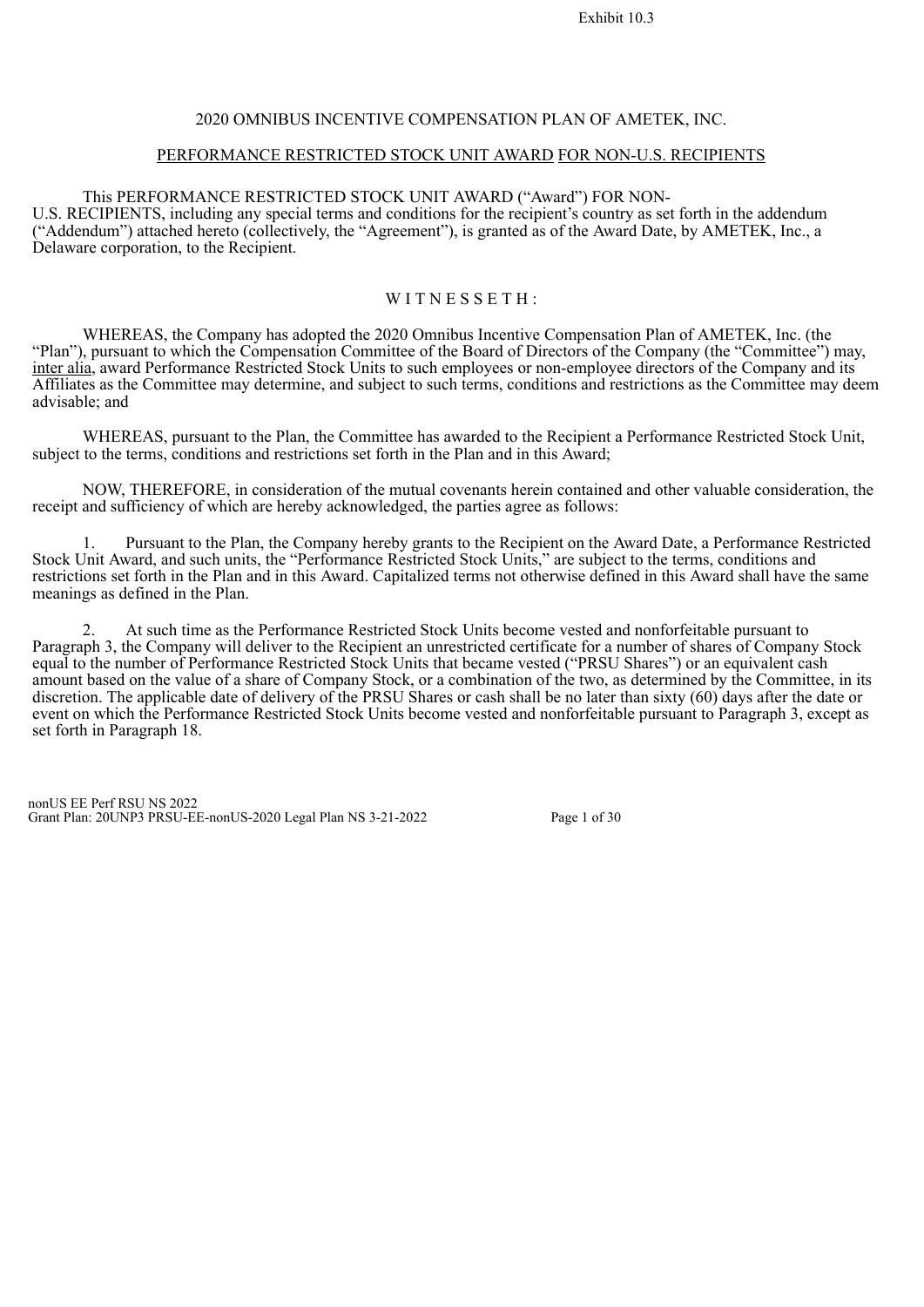3. The Performance Restricted Stock Units (to the extent earned pursuant to Paragraph 4 below) shall become vested and nonforfeitable on the date the results are certified by the Committee which shall in any event occur within three months following the end of the Performance Period (the "Vest Date"). Vesting is contingent on continued employment throughout the Vest Date, except that:

- (a) in the event of death or Disability of the Recipient; or
- (b) the Recipient's Separation from Service with the Company (or any Affiliate of the Company) as a result of and concurrent with a Change of Control (as defined in the Plan),

the Performance Restricted Stock Units shall become vested and nonforfeitable on the Vest Date in an amount equal to the initial Performance Restricted Stock Units granted, as indicated in the "Total Granted" field on the cover page to this Award (the "Target Award").

In addition, in the event of the Recipient's attainment of at least fifty-five (55) years of age and at least ten (10) years of service with the Company (or any Affiliate of the Company) at the Recipient's termination of employment date occurring on or after December 31<sup>st</sup> of the first year of the "Performance Period" (as such term is defined in  $\overline{\text{Exhibit A}}$ ), then the Performance Restricted Stock Units shall become vested and nonforfeitable on the Vest Date, to the extent that the performance goals are achieved. For purposes of grants to Recipients outside the United States, if the Company receives a legal opinion that there has been a legal judgment and/or legal development in an Employer's jurisdiction that likely would result in the favorable treatment that applies to Performance Restricted Stock Units under the Plan being deemed unlawful and/or discriminatory, the Company, in its sole discretion, shall have the power and authority to revise or strike certain provisions of the Agreement, including this paragraph 3, to the minimum extent necessary to make it valid and enforceable to the full extent permitted under the law. st

Except to the extent, if any, that the Performance Restricted Stock Units shall have become nonforfeitable pursuant to the foregoing provisions of this Paragraph 3, if the Recipient otherwise ceases to remain in the employ of the Company and its Affiliates prior to the Vest Date, any unvested Performance Restricted Stock Units (and any dividends, distributions and adjustments retained by the Company with respect thereto) shall be forfeited.

Furthermore, for purposes of the Performance Restricted Stock Units, the Recipient's Separation from Service will be deemed to occur (regardless of the reason for such Separation from Service, and whether or not later found to be invalid or in breach of employment laws in the jurisdiction where the Recipient is employed or rendering services, or the terms of his or her employment or service agreement, if any), and unless otherwise expressly provided in the Agreement or determined by the Company, the Recipient's right to vest in the Performance Restricted Stock Units under the Plan, if any, will terminate as of such date and will not be extended by any notice period (*e.g.*, the Recipient's period of service would not include any contractual notice period or any period of "garden leave" or similar period mandated under employment laws in the jurisdiction where the Recipient is employed or the terms of his or her employment agreement, if any). The Committee shall have exclusive discretion to determine when the Recipient is no longer actively providing services for purposes of his or her

nonUS EE Perf RSU NS 2022 Grant Plan: 20UNP3 PRSU-EE-nonUS-2020 Legal Plan NS 3-21-2022 Page 2 of 30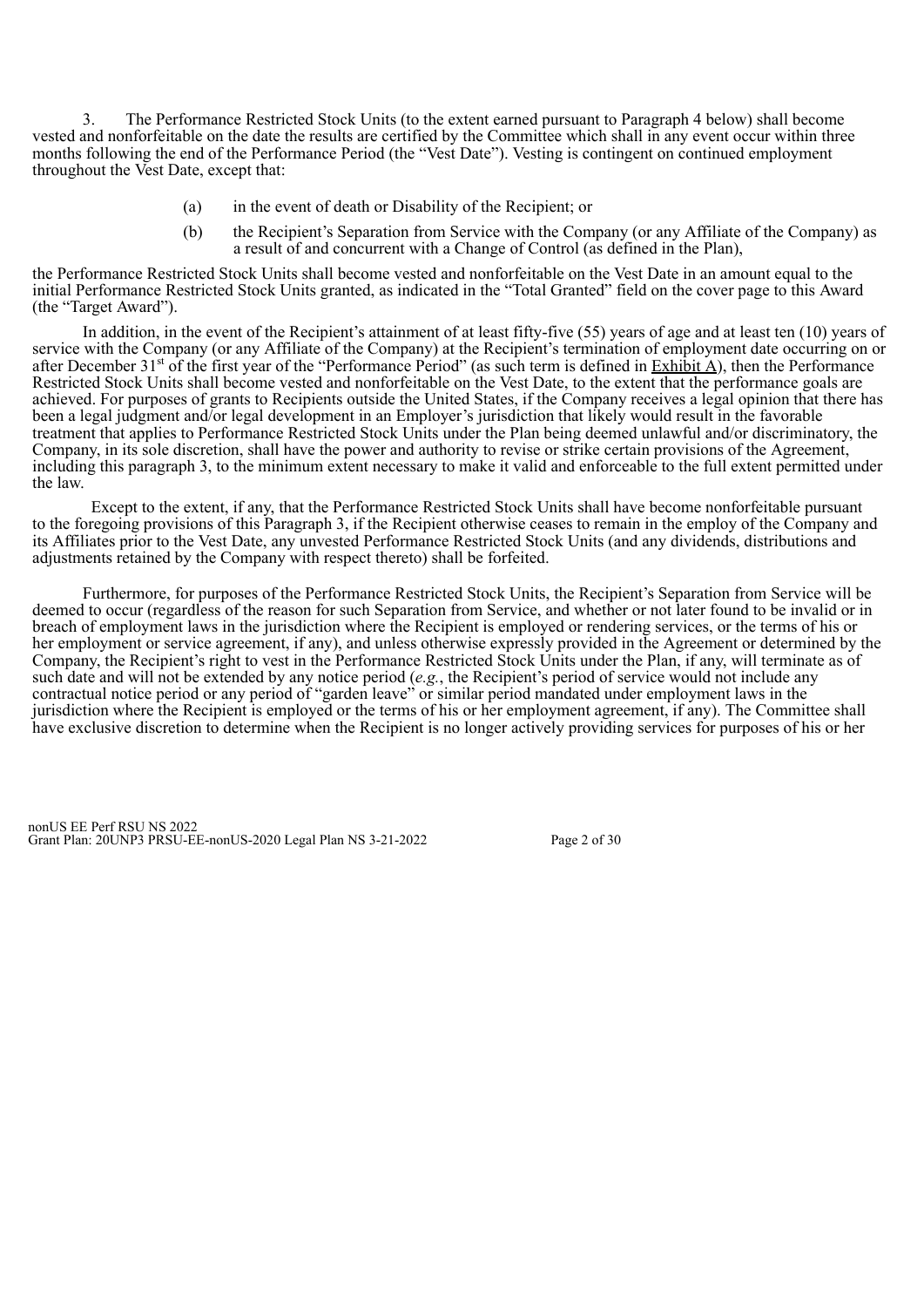Performance Restricted Stock Units (including whether the Recipient may still be considered to be providing services while on a leave of absence).

4. Except as otherwise provided in this Award and subject to adjustments permitted by the Plan, the number of Performance Restricted Stock Units which will vest under this Award, if any, will be determined by multiplying (a) the sum of (i) 0.5 times the vested percentage applicable to Return on Tangible Capital ("ROTC") plus (ii) 0.5 times the vested percentage applicable to Relative Total Shareholder Return ("TSR") by (b) the Target Award. The maximum number of Performance Restricted Stock Units which can vest is 200% of the Target Award and the minimum number of Performance Restricted Stock Units which can vest is 0% of the Target Award. The vested percentage applicable to ROTC and TSR will each be determined over the "Performance Period" (as such term is defined in Exhibit A) as illustrated in the schedules attached to this Award as Exhibit A.

5. The Recipient shall not sell, assign, transfer, pledge, hypothecate or otherwise dispose of, by operation of law or otherwise (collectively, "transfer") any Performance Restricted Stock Units, or any interest therein other than by will or the laws of descent and distribution, unless and until the Performance Restricted Stock Units have been settled as provided in this Award.

6. Prior to the issuance of PRSU Shares, Recipient will have no rights as a shareholder of the Company with respect to this Performance Restricted Stock Unit Award or the Performance Restricted Stock Units.

7. If the number of outstanding shares of Company Stock changes through the declaration of stock dividends or stock splits prior to the vesting date, the Performance Restricted Stock Units subject to this Award automatically will be adjusted, according to the provisions of Section 5(c) of the Plan. In the event of any other change in the capital structure or the Company Stock or other corporate events or transactions involving the Company, the Committee is authorized to make appropriate adjustments to this Award.

8. Recipient shall be credited with Dividend Equivalents with respect to outstanding Performance Restricted Stock Units prior to the applicable vesting date. Such Dividend Equivalents will be credited to the Recipient as a cash value plus interest, which shall be held by the Company subject hereto. For purposes of this Paragraph 8, interest shall be credited from the date a Dividend Equivalent with respect to the Performance Restricted Stock Units is made to the date on which the Company distributes such amounts to the Recipient, at the five-year Treasury Note rate, plus 0.5% as such rate is set forth in the Wall Street Journal as of the first business day of each calendar quarter. Dividend Equivalents shall be subject to the same terms and conditions, and shall vest and be paid, or be forfeited (if applicable), at the same time as the Performance Restricted Stock Units to which they relate.

9. The Recipient acknowledges and agrees that regardless of any action taken by the Company, or if different, the Subsidiary Corporation or Affiliate for which the Recipient

nonUS EE Perf RSU NS 2022 Grant Plan: 20UNP3 PRSU-EE-nonUS-2020 Legal Plan NS 3-21-2022 Page 3 of 30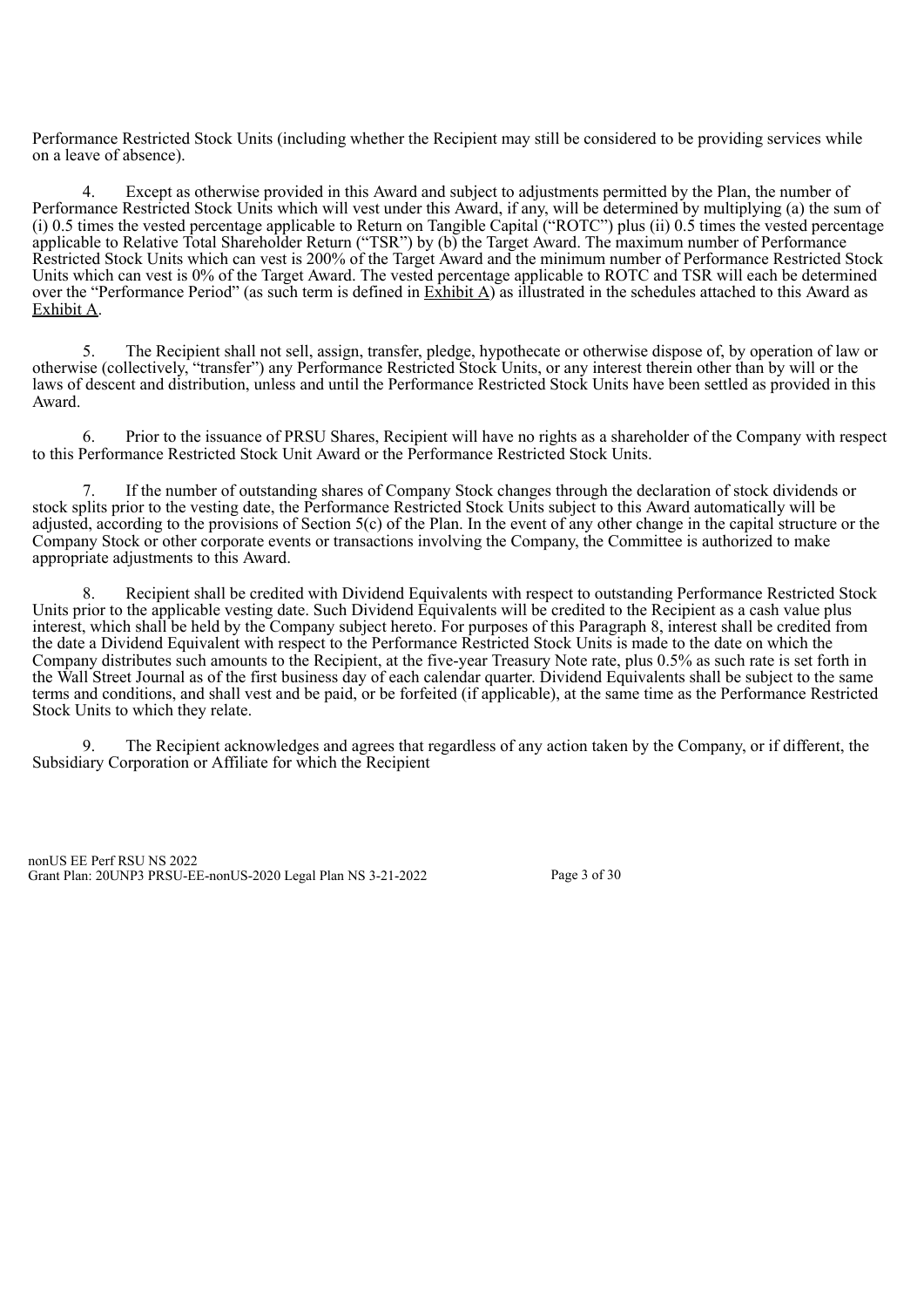provides services (the "Employer") with respect to any or all income tax (including U.S. federal, state and local tax and/or non-U.S. tax), social insurance, payroll tax, fringe benefits tax, payment on account or other tax-related items related to the Recipient's participation in the Plan and legally applicable to the Recipient ("Tax-Related Items"), the ultimate liability for all Tax- Related Items is and remains the Recipient's responsibility and may exceed the amount actually withheld by the Company and/or the Employer. The Recipient further acknowledges that the Company and/or the Employer (i) make no representations or undertakings regarding the treatment of any Tax-Related items in connection with any aspect of the Performance Restricted Stock Units, including but not limited to, the grant, vesting or settlement of the awards, or the subsequent sale of PRSU Shares acquired under the Plan; and (ii) do not commit to and are under no obligation to structure the terms of the grant or any aspect of the award to reduce or eliminate the Recipient's liability for Tax-Related Items or achieve a particular tax result. Further, if the Recipient is subject to Tax-Related Items in more than one jurisdiction, the Recipient acknowledges and agrees that the Company or Employer may be required to withhold or account for Tax-Related Items in more than one jurisdiction.

Prior to any relevant taxable or tax withholding event, as applicable, the Recipient agrees to make adequate arrangements satisfactory to the Company and/or the Employer to satisfy all Tax-Related Items. In this regard, the Recipient authorizes the Company and/or the Employer, or their respective agents, at their discretion, to satisfy any applicable withholding obligations with regard to Tax-Related Items by one or a combination of the following:

- (a) withholding from Participant's wages or other cash compensation paid to Participant by the Company, the Employer or any other subsidiary;
- (b) withholding from the proceeds of the sale of PRSU Shares acquired at vesting of the Performance Restricted Stock Unit either through a voluntary sale or through a mandatory sale arranged by the Company (on the Recipient's behalf pursuant to this authorization) without further consent;
- (c) withhold such number of shares of Company Stock (thus reducing the number of shares to be issued to the Recipient) as shall have a Fair Market Value, valued on the date on which Tax-Related Items are determined, equal to the amount required to be withheld to satisfy the Company (or successor or Affiliate's) withholding obligations; or
- (d) any other method approved by the Committee and permitted by applicable laws.

Depending on the withholding method, the Company may withhold or account for Tax- Related Items by considering applicable minimum statutory withholding amounts or other applicable withholding rates, including maximum applicable rates, in which case the Recipient may receive a refund of any over-withheld amount in cash (with no entitlement to the Company Stock equivalent) or, if not refunded, the Recipient may seek a refund from the local tax authorities. If the obligation for Tax-Related Items is satisfied by withholding shares of Company Stock, for tax purposes, the Recipient is deemed to have been issued the full number of

nonUS EE Perf RSU NS 2022 Grant Plan: 20UNP3 PRSU-EE-nonUS-2020 Legal Plan NS 3-21-2022 Page 4 of 30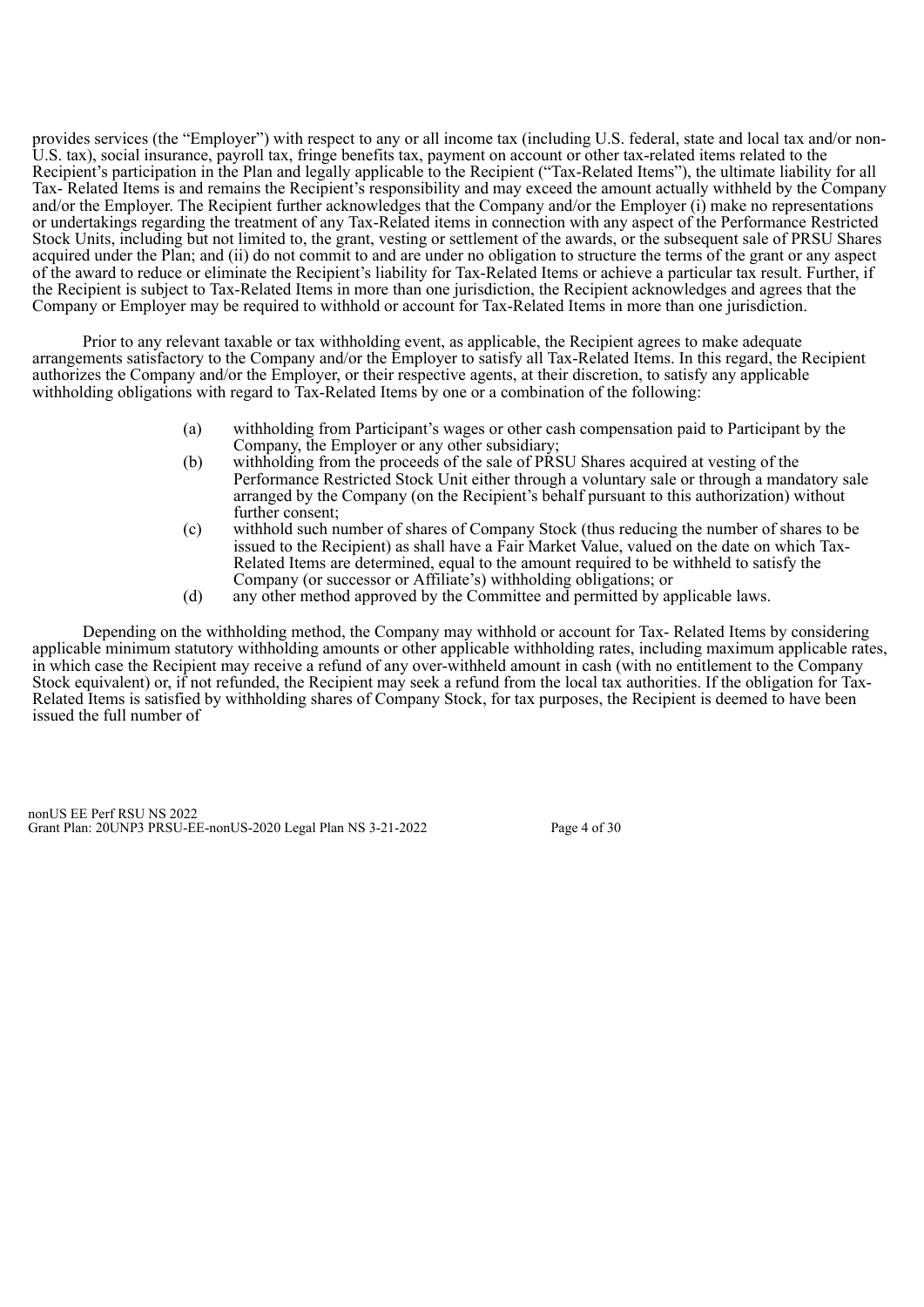PRSU Shares, notwithstanding that Company Stock is held back solely for purposes of paying the Tax-Related Items.

Finally, the Recipient agrees to pay to the Company or the Employer any amount of Tax- Related Items that the Company or the Employer may be required to withhold or account for as a result of Recipient's participation in the Plan that cannot be satisfied by the means previously described. The Company may refuse to issue or deliver the PRSU Shares or the proceeds of the sale of PRSU Shares, if the Recipient fails to comply with his or her obligations in connection with the Tax-Related Items.

Notwithstanding anything in this Paragraph 9 to the contrary, to avoid a prohibited acceleration under Section 409A, if shares of Company Stock underlying the Performance Restricted Stock Units will be withheld to satisfy any Tax-Related Items arising prior to the date of settlement of the Performance Restricted Stock Units for any portion of the Performance Restricted Stock Units that is considered an item of "nonqualified deferred compensation" subject to Section 409A, then the number of shares of Company Stock withheld shall not exceed the number of shares that equals the liability for the Tax-Related Items.

10. The Company and the Recipient each hereby agrees to be bound by the terms and conditions set forth in the Plan.

11. Any notices or other communications given in connection with this Award shall be sent either by registered or certified mail, return receipt requested, or by overnight mail, facsimile, or electronic mail to the Company and Recipient address or number of record or to such changed address or number as to which either party has given notice to the other party in accordance with this Paragraph 11. All notices shall be deemed given when so mailed, or if sent by facsimile or electronic mail, when electronic confirmation of the transmission is received, except that a notice of change of address shall be deemed given when received.

12. This Award and the Plan constitute the whole agreement between the parties hereto with respect to the Performance Restricted Stock Unit Award.

13. This In accepting the Performance Restricted Stock Unit award, the Recipient acknowledges, understands and agrees that: (i) the Plan is established voluntarily by the Company, it is discretionary in nature and it may be modified, amended, suspended or terminated by the Company at any time, to the extent permitted by the Plan; (ii) the grant of Performance Restricted Stock Units is exceptional, voluntary and occasional and does not create any contractual or other right to receive future grants or benefits in lieu of Performance Restricted Stock Units, even if such awards have been granted in the past; (iii) all decisions with respect to future awards, if any, will be at the sole discretion of the Company; (iv) the grant and the Recipient's participation in the Plan shall not be construed as creating any contract of employment between the Company and the Recipient and does not entitle the Recipient to any benefit other than that granted under this Agreement; (v) the Recipient is voluntarily participating in the Plan; (vi) the Performance Restricted Stock Units and the PRSU Shares are not intended to replace any pension rights or compensation; (vii) the Performance Restricted

nonUS EE Perf RSU NS 2022 Grant Plan: 20UNP3 PRSU-EE-nonUS-2020 Legal Plan NS 3-21-2022 Page 5 of 30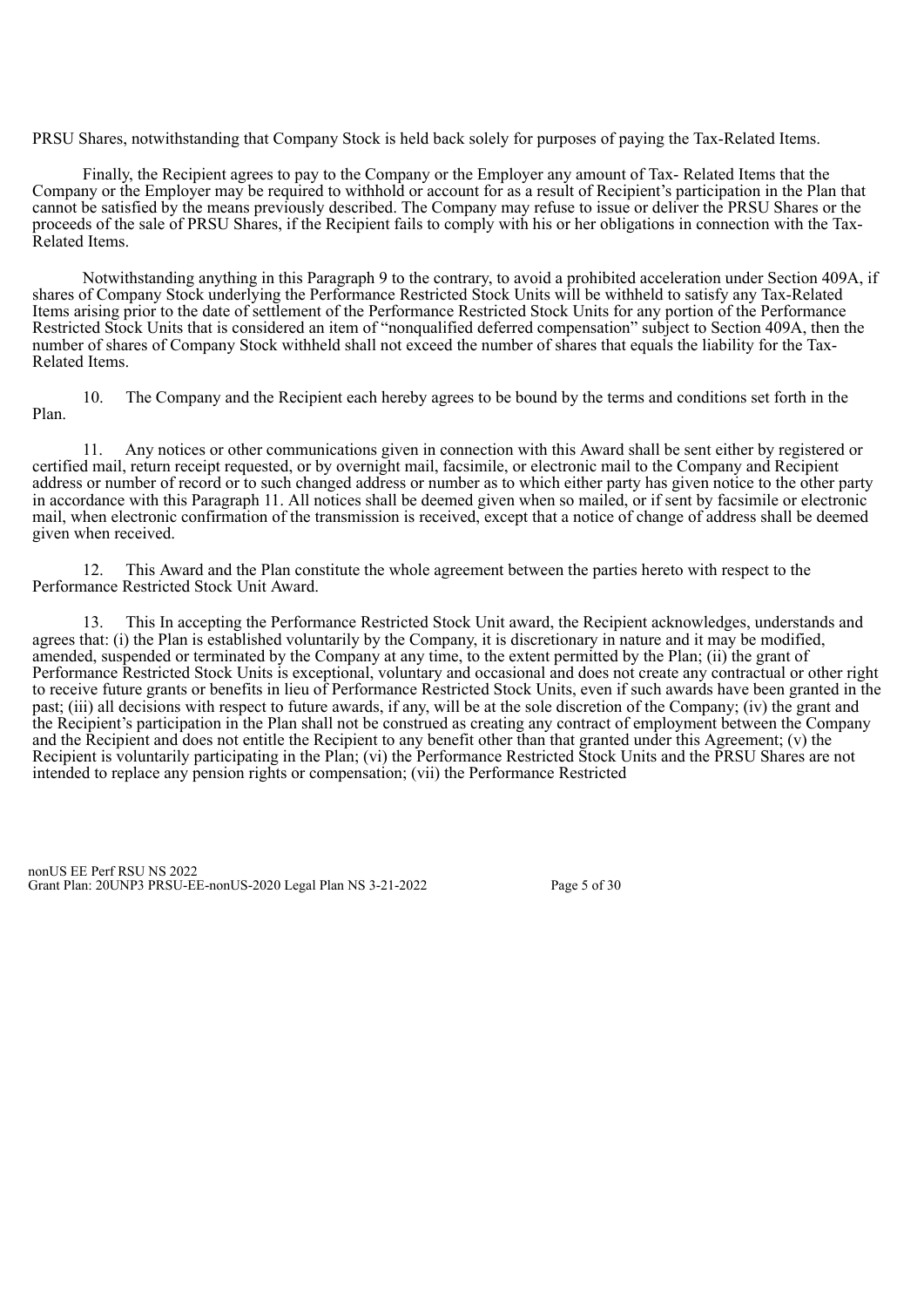Stock Units and the PRSU Shares, and the income from and value of same, are not part of normal or expected compensation for purposes of calculating any severance, resignation, termination, redundancy, dismissal, end-of-service payments, bonuses, long-service awards, pension or retirement or welfare benefits or similar payments; (viii) the future value of the PRSU Shares is unknown, indeterminable and cannot be predicted with certainty; (ix) no claim or entitlement to compensation or damages shall arise from forfeiture of the Performance Restricted Stock Units resulting from a Separation of Service (for any reason whatsoever, whether or not later found to be invalid or in breach of employment or other laws in the jurisdiction where the Recipient is employed or otherwise rendering services or the terms of the Recipient's employment or service agreement, if any), and in consideration of the grant, the Recipient agrees not to institute any claim against the Company, the Employer or any Subsidiary Corporation; (x) unless otherwise agreed with the Company, the Performance Restricted Stock Units and PRSU Shares, and the income from and value of same, are not granted as consideration for, or in connection with the service the Recipient may provide as a director of any Subsidiary Corporation or Affiliate; and (x) neither the Company, the Employer or any Parent Corporation or Subsidiary Corporation shall be liable for any foreign exchange rate fluctuation between the Recipient's local currency and the U.S. Dollar that may affect the value of the Performance Restricted Stock Units or any amounts due to the Recipient pursuant to the settlement of the awards or subsequent sale of PRSU Shares acquired upon settlement.

14. The Recipient agrees that, to the extent applicable, any shares granted hereunder will be subject to the Company's policies with respect to the hedging and pledging of shares of Company Stock, stock ownership requirements, and clawbacks, in each case that the Company may have in effect from time to time.

15. This Award shall inure to the benefit of, and be binding on, the Company and its successors and assigns, and shall inure to the benefit of, and be binding on, the Recipient and his or her heirs, executors, administrators and legal representatives. This Award shall not be assignable by the Recipient.

16. The Recipient understands that in order to perform its obligations under the Plan or for the implementation and administration of the Plan, the Company may collect, transfer, use, process, or hold certain personal or sensitive data about Recipient. Such data includes, but is not limited to Recipient's name, nationality, citizenship, work authorization, date of birth, age, government or tax identification number, passport number, brokerage account information, address, compensation and equity award history, and beneficiaries' contact information. Recipient explicitly consents to the collection, transfer (including to third parties in Recipient's home country or the United States or other countries, such as but not limited to human resources personnel, legal and tax advisors, and brokerage administrators), use, processing, and holding, electronically or otherwise, of his/her personal information in connection with this or any other equity award. At all times, the Company shall maintain the confidentiality of Recipient's personal information, except to the extent the Company is required to provide such information to governmental agencies or other parties and such actions will be undertaken by the Company only in accordance with applicable law.

nonUS EE Perf RSU NS 2022 Grant Plan: 20UNP3 PRSU-EE-nonUS-2020 Legal Plan NS 3-21-2022 Page 6 of 30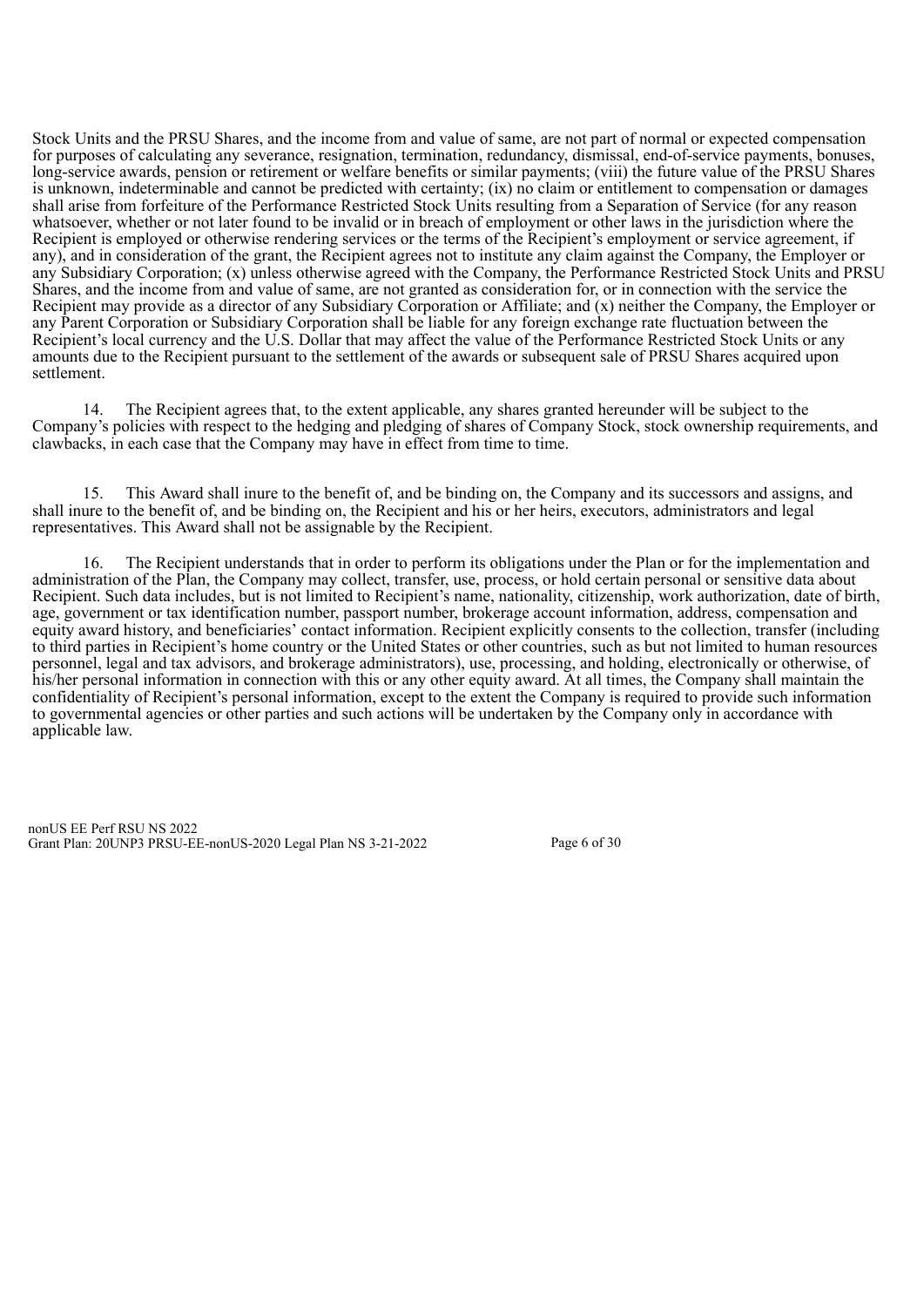17. If the Recipient resides in a country outside the United States, or is otherwise subject to the laws of a country other than the United States, the Performance Restricted Stock Units and the PRSU Shares acquired under the Plan shall be subject to the additional terms and conditions for the Recipient's country set forth in the Addendum. Moreover, if the Recipient relocates to one of the countries included in the Addendum, the special terms and conditions for such country will apply to the Recipient, to the extent the Company determines that the application of such terms and conditions is necessary or advisable for legal or administrative reasons. The Addendum constitutes part of the Agreement.

18. If the Recipient has received the Agreement or any other document related to the Performance Restricted Stock Units and/or the Plan translated into a language other than English, and if the meaning of the translated version is different than the English version, the English version will control.

19. The Company reserves the right to impose other requirements on the Recipient's participation in the Plan, on the Performance Restricted Stock Units and on any PRSU Shares acquired under the Plan, to the extent the Company determines it is necessary or advisable for legal or administrative reasons, and to require the Recipient to sign any additional agreements or undertakings that may be necessary to accomplish the foregoing.

20. The Recipient acknowledges that a waiver by the Company of any provision of the Agreement shall not operate or be construed as a waiver of any other provision of the Agreement, or of any subsequent breach by the Recipient or any other participant in the Plan.

21. The Company may, in its sole discretion, decide to deliver any documents related to current or future participation in the Plan by electronic means. The Recipient hereby consents to receive such documents by electronic delivery and agrees to participate in the Plan through an on-line electronic system established and maintained by the Company or a third party designated by the Company.

22. The provisions of this Agreement are severable and if any one or more of the provisions are determined to be illegal or otherwise enforceable, in whole or in part, then such provisions will be enforced to the maximum extent possible and other provisions will remain fully effective and enforceable.

23. Notwithstanding any other provision of the Plan or the Agreement, unless there is an exemption from any registration, qualification or other legal requirement applicable to the PRSU Shares, the Company shall not be required to deliver any PRSU Shares upon settlement of the awards prior to the completion of any registration or qualification of the Company Stock under any local, state, federal or foreign securities or exchange control law or under rulings or regulations of the U.S. Securities and Exchange Commission ("SEC") or of any other governmental regulatory body, or prior to obtaining any approval or other clearance from any local, state, federal or foreign governmental agency, which registration, qualification or

nonUS EE Perf RSU NS 2022 Grant Plan: 20UNP3 PRSU-EE-nonUS-2020 Legal Plan NS 3-21-2022 Page 7 of 30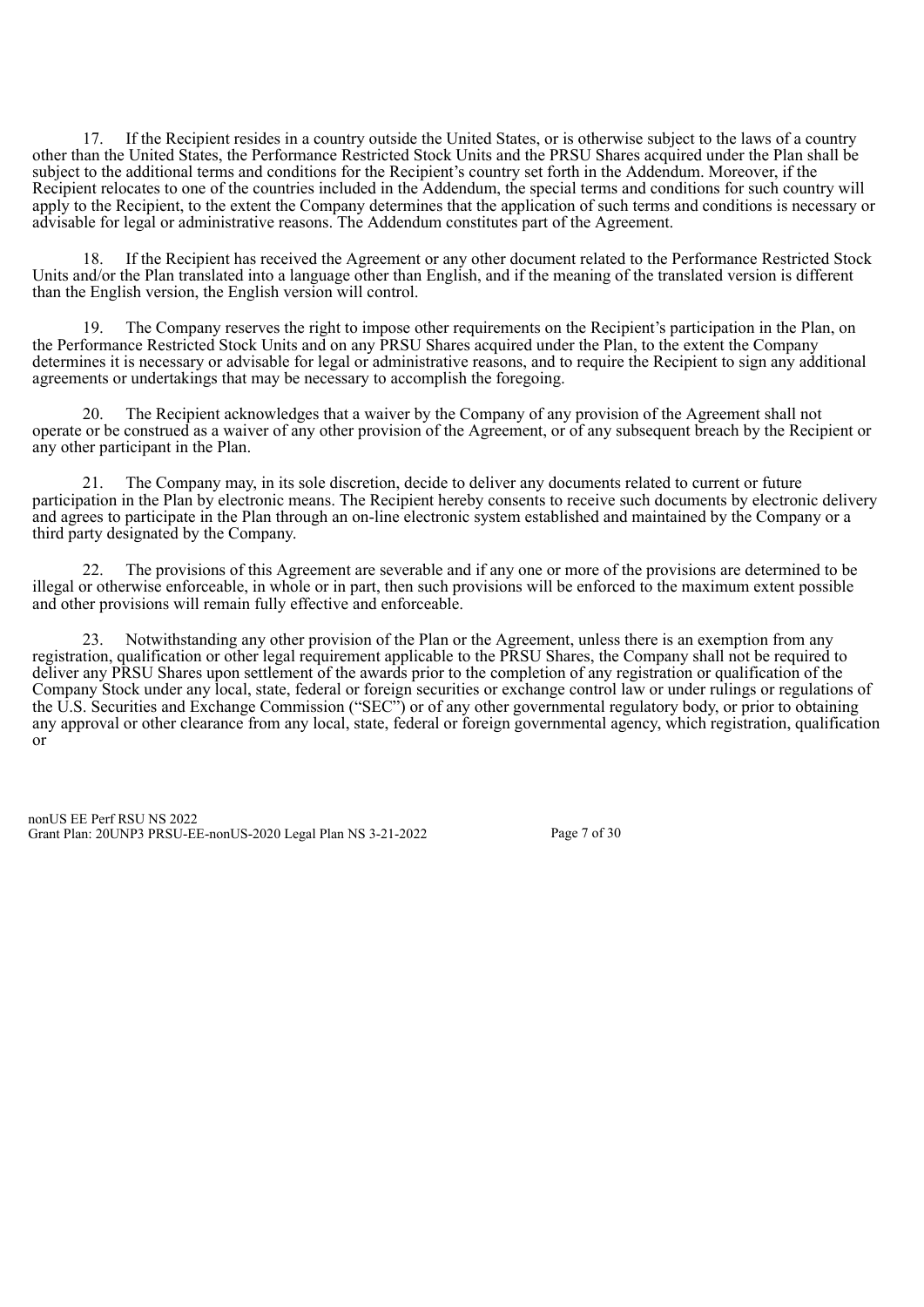approval the Company shall, in its absolute discretion, deem necessary or advisable. The Recipient understands that the Company is under no obligations to register or qualify the Company Stock with the SEC or any state or foreign securities commission or to seek approval or clearance from any governmental authority for the issuance or sale of the Company Stock. Further, the Recipient agrees that the Company shall have unilateral authority to amend the Agreement without his or her consent, to the extent necessary to comply with securities or other laws applicable to the issuance of Company Stock.

1. This Award shall be subject to and construed in accordance with, the laws of the State of Delaware without giving effect to principles of conflicts of law.

The Recipient acknowledges that there may be certain foreign asset and/or account reporting requirements which may affect the Recipient's ability to acquire or hold PRSU Shares acquired under the Plan or cash received from participating in the Plan in a brokerage or bank account outside of the Recipient's country. The Recipient may be required to report such accounts, assets or transactions to the tax or other authorities in his or her country. The Recipient may also be required to repatriate sale proceeds or other funds received as a result of participating in the Plan to the Recipient's country through a designated bank or broker within a certain time after receipt. The Recipient acknowledges that it is his or her responsibility to be compliant with such regulations, and the Recipient should speak to his or her personal advisor on this matter.

3. The Recipient acknowledges that, depending on his or her country of residence, or broker's country of residence, or where the Company Stock is listed, the Recipient may be subject to insider trading restrictions and/or market abuse laws in applicable jurisdictions, which may affect his or her ability to accept, acquire, sell or attempt to sell or otherwise dispose of Company Stock, rights to Company Stock or rights linked to the value of Company Stock, during such times as the Recipient is considered to have "inside information" regarding the Company (as defined by laws or regulations in the applicable jurisdiction of the Recipient's country). Local insider trading laws and regulations may prohibit the cancellation or amendment of orders the Recipient places before possessing inside information. Furthermore, the Recipient may be prohibited from (i) disclosing the inside information to any third party (other than on a "need to know" basis) and (ii) "tipping" third parties or causing them to otherwise buy or sell securities (third parties include fellow employees). Any restrictions under these laws or regulations are separate from and in addition to any restrictions that may be imposed under any applicable Company insider trading policy. The Recipient acknowledges that it is his or her responsibility to comply with any applicable restrictions as well as any applicable Company insider trading policy, and the Recipient is advised to speak to his personal advisor on this matter.

4. The Company is not providing any tax, legal or financial advice, nor is the Company making any recommendations regarding the Recipient's participation in the Plan, or his or her acquisition of PRSU Shares. The Recipient should consult with his or her own tax, legal and financial advisors regarding participation in the Plan before taking any action related to the Plan.

nonUS EE Perf RSU NS 2022 Grant Plan: 20UNP3 PRSU-EE-nonUS-2020 Legal Plan NS 3-21-2022 Page 8 of 30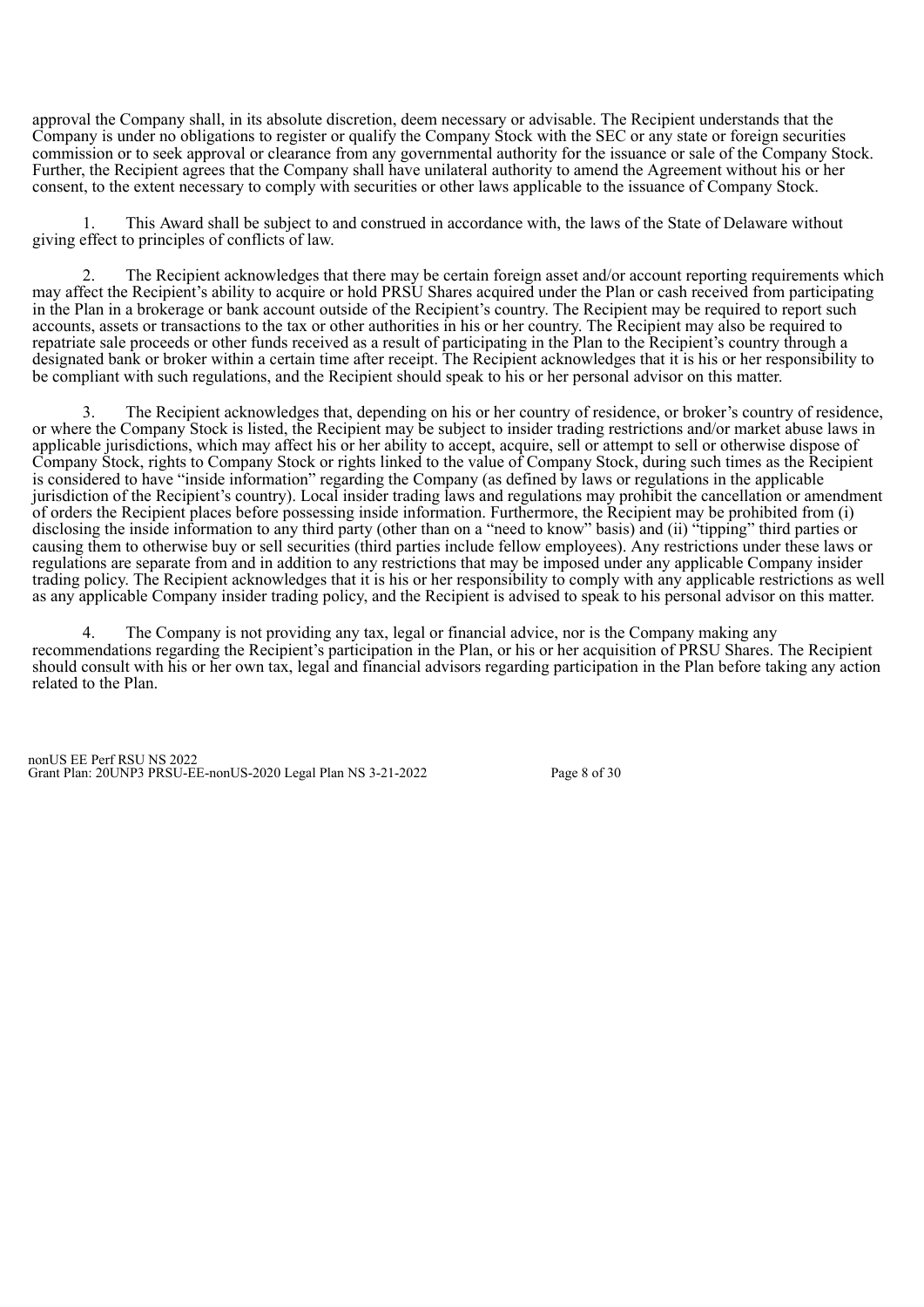28. This Award is intended to be exempt from or comply with Section 409A of the Internal Revenue Code of 1986, as amended, and the regulations and guidance issued thereunder ("Section 409A"), to the extent subject thereto, and shall be interpreted and administered accordingly. Notwithstanding the foregoing, the Company (including its Affiliates) shall not have any liability under the Plan or this Award for any taxes, penalties or interest due on amounts paid or payable pursuant to the Plan or this Award, including any taxes, penalties or interest imposed under Section 409A. To the extent the Award is subject to Section 409A, each amount to be paid under this Award shall be construed as a separately identified payment for purposes of Section 409A. In addition, notwithstanding anything herein to the contrary, if the Recipient is deemed on the date of his or her Separation from Service to be a "specified employee" within the meaning of that term under Section 409A and the Recipient is subject to

U.S. federal taxation, then, to the extent the settlement of the Performance Restricted Stock Units following such Separation from Service is considered the payment of "non-qualified deferred compensation" under Section 409A payable on account of a "separation from service," such settlement shall be delayed until the first business day of the seventh month following the Recipient's Separation from Service, or, if earlier, on the date of the Recipient's death, solely to the extent such delayed payment is required in order to avoid a prohibited distribution under Section 409A.

29. The Recipient recognizes and acknowledges that, by reason of Recipient's employment by and service to the Company or an Affiliate, Recipient has had and will continue to have access to confidential information of the Company and its Affiliates, including, without limitation, information and knowledge pertaining to products and services offered, innovations, designs, ideas, plans, trade secrets, proprietary information, distribution and sales methods and systems, sales and profit figures, customer and client lists, and relationships between the Company and its Affiliates and other distributors, customers, clients, suppliers and others who have business dealings with the Company and its Affiliates ("Confidential Information"). The Recipient acknowledges that such Confidential Information is a valuable and unique asset and covenants that Recipient will not, either during or after Recipient's employment by the Company, use or disclose any such Confidential Information except to authorized representatives of the Company or as required in the performance of Recipient's duties and responsibilities. The Recipient shall not be required to keep confidential any Confidential Information which (i) is or becomes publicly available through no fault of the Recipient, (ii) is already in Recipient's possession (unless obtained from the Company (or an Affiliate) or one of its customers) or (iii) is required to be disclosed by applicable law or regulation, or pursuant to the valid order of a court of competent jurisdiction or an authorized government agency, provided that the Recipient shall provide the Company written notice of any such order prior to such disclosure to the extent practicable under the circumstances and permitted by applicable law. Further, the Recipient shall be free to use and employ Recipient's general skills, know-how and expertise, and to use, disclose and employ any contact information, generalized ideas, concepts, knowhow, methods, techniques or skills, including, without limitation, those gained or learned during the course of the performance of Recipient's duties and responsibilities hereunder, so long as Recipient applies such information without disclosure or use of any Confidential Information. Upon the Recipient's Separation from Service, the Recipient will return (or destroy, if requested by Company) all Confidential Information to the Company to the fullest extent possible.

nonUS EE Perf RSU NS 2022 Grant Plan: 20UNP3 PRSU-EE-nonUS-2020 Legal Plan NS 3-21-2022 Page 9 of 30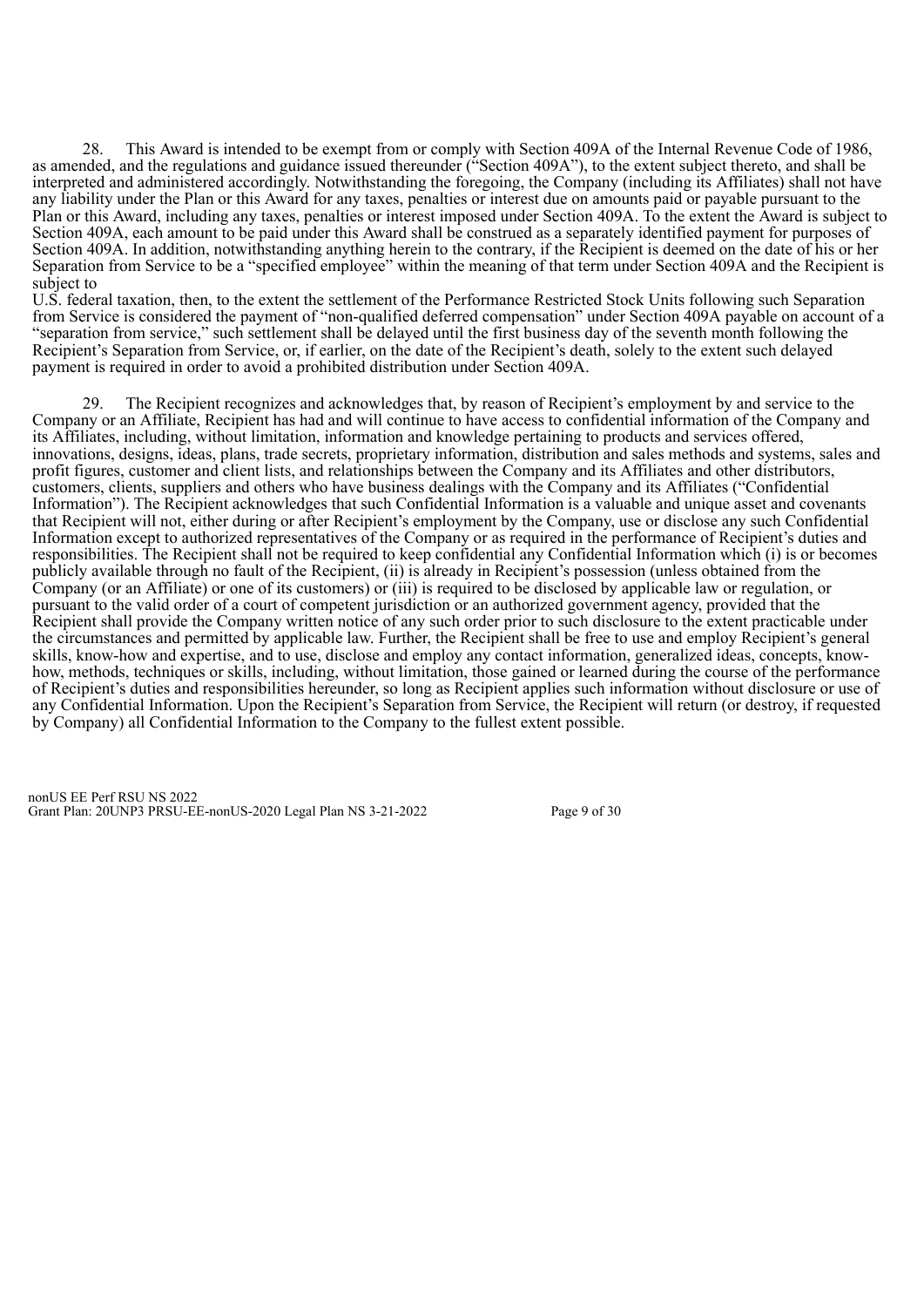30. During the Recipient's employment and at any time thereafter, the Recipient agrees not to at any time make statements or representations, orally or in writing, that disparage the commercial reputation, goodwill or interests of the Company (or an Affiliate), or any current or former employee, officer, or director of the Company (or an Affiliate). Nothing in this Award shall limit or otherwise prevent (i) any person from providing truthful testimony or information in any proceeding or in response to any request from any governmental agency or any judicial, arbitral or self-regulatory forum or as otherwise required by law; (ii) either party from enforcing the other terms of this Award; (iii) the Company (or an Affiliate) from reviewing the Recipient's performance, conducting investigations and otherwise acting in compliance with applicable law, including making statements or reports in connection therewith, or making any public filings or reports that may be required by law; (iv) the Recipient from the performance of Recipient's duties while employed by the Company (or an Affiliate); or (v) the Recipient from making a report to any governmental agency or entity, including but not limited to, the Equal Employment Opportunity Commission, the National Labor Relations Board, the Department of Justice, the Securities and Exchange Commission, the Congress and any agency Inspector General, if Recipient has a reasonable belief that there has been a potential violation of federal or state law or regulation or from making other disclosures that are protected under the whistleblower provisions of any applicable federal or state law or regulation. No prior authorization to make any such reports or disclosures is required and the Recipient is not required to notify the Company that Recipient has made such reports or disclosures. The Recipient, however, may not waive the Company's (or an Affiliate's) attorney-client privilege.

31. Notwithstanding Paragraphs 29 and 30 above, the Recipient shall not be held criminally or civilly liable under any federal or state trade secret law act for the disclosure of a trade secret that is made (i) in confidence to a federal, state or local government official, either directly or indirectly, or to an attorney, in each case, solely for the purpose of reporting or investigating a suspected violation of law or (ii) in a complaint or other document filed in a lawsuit or proceeding, if such filings are made under seal.

32. In exchange for the valuable considerations included in this Award, at all times during the Recipient's employment with the Company, and for a period of 24 months following the Recipient's termination of employment with the Company for any reason, whether voluntary or involuntary, with or without cause, the Recipient shall not, on his or her own behalf or on behalf of any other person, firm, partnership, organization, agency, corporation or other entity, either directly or indirectly, to the fullest extent permitted by applicable law:

- (a) solicit, recruit, hire, or engage in any manner, or facilitate the solicitation, recruitment, hire or engagement of any employee, consultant, or independent contractor of the Company or any of its Affiliates.
- (b) induce, encourage or assist any director, officer, employee, agent, consultant, sales agent, sales agent representative, customer, or supplier of the Company or any of its Affiliates to terminate or

nonUS EE Perf RSU NS 2022 Grant Plan: 20UNP3 PRSU-EE-nonUS-2020 Legal Plan NS 3-21-2022 Page 10 of 30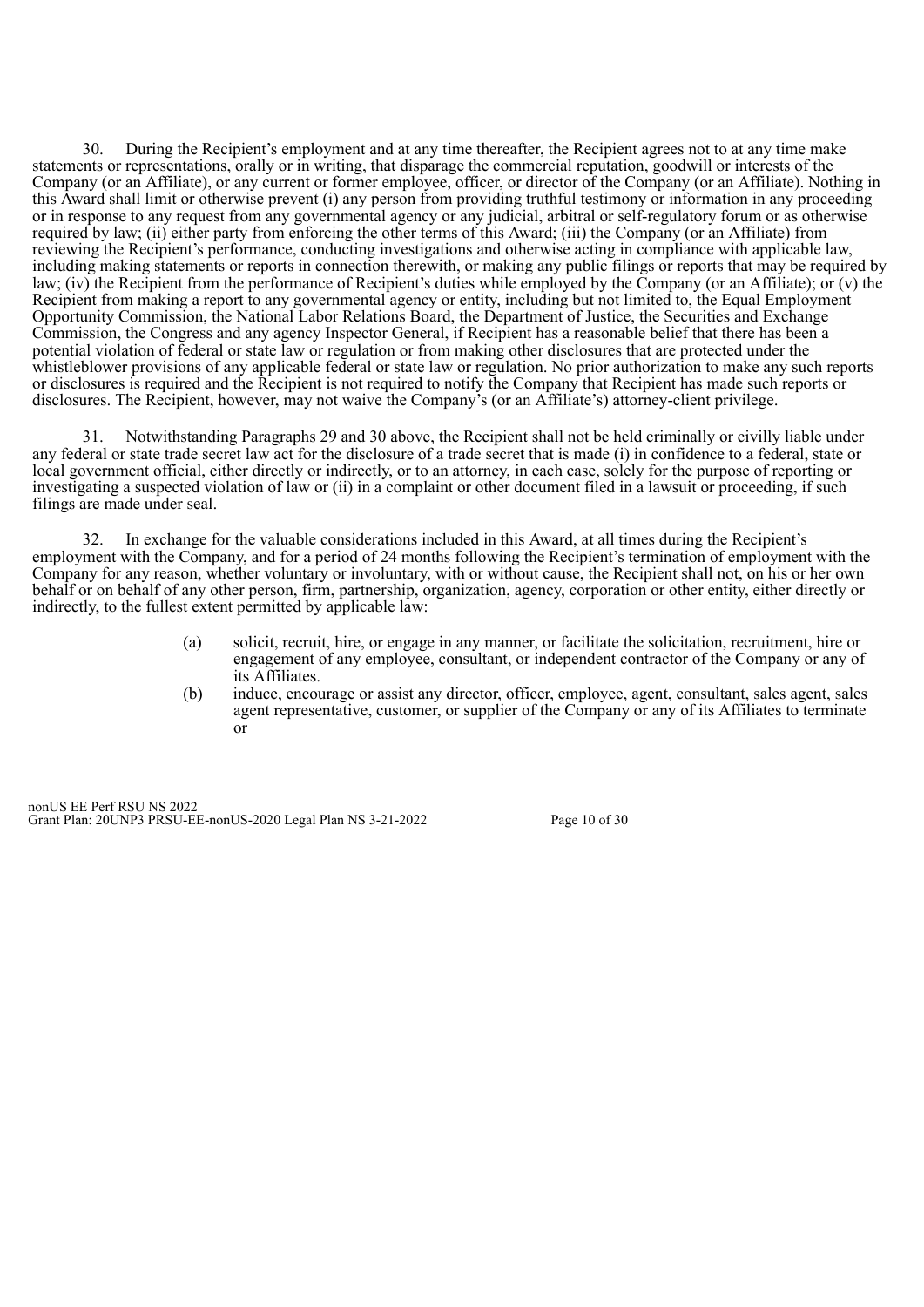alter his/her/its relationship with the Company or any of its Affiliates, or to join another business organization.

(c) solicit, accept or conduct, other than for the benefit of the Company, any business with any customer or prospective customer of the Company with whom or which the Recipient had contact or about which the Recipient learned Confidential Information during his or her employment with the Company that is competitive with the business of the Company in which the Recipient worked during his or her employment with the Company.

33. If a court determines that the non-solicitation provision, or any part thereof, is unenforceable because of the duration or scope of such provision, then the duration or scope of such provision, as the case may be, shall be reduced so that such provision becomes enforceable and, in its reduced form, such provision shall then be enforceable and shall be enforced. In the case that any one or more of the provisions contained in this Award shall, for any reason, be held to be invalid, illegal or unenforceable, such invalidity, illegality or unenforceability shall not affect the other provisions of this Award and this Award shall be construed as if such invalid, illegal or unenforceable provision had never been contained herein.

nonUS EE Perf RSU NS 2022 Grant Plan: 20UNP3 PRSU-EE-nonUS-2020 Legal Plan NS 3-21-2022 Page 11 of 30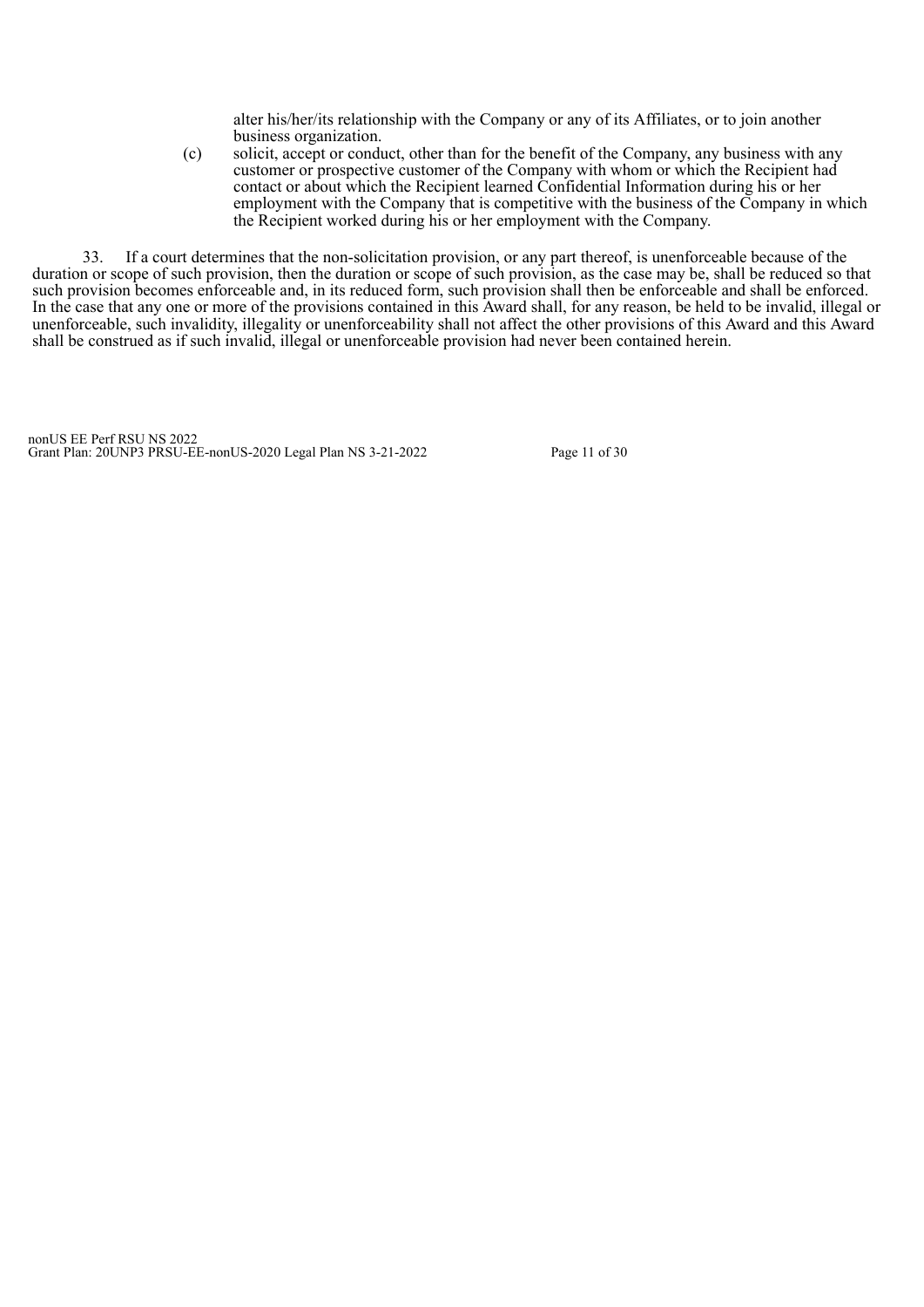# **Exhibit A**

### 2020 OMNIBUS INCENTIVE COMPENSATION PLAN OF AMETEK, INC.

# PERFORMANCE RESTRICTED STOCK UNIT AWARD

Except as otherwise provided in this Agreement and subject to adjustments permitted by the Plan, the number of Performance Restricted Stock Units which will vest under this Agreement, if any, will be determined by multiplying (a) the sum of (i) 0.5 times the vested percentage applicable to Return on Tangible Capital ("ROTC") plus (ii) 0.5 times the vested percentage applicable to Relative Total Shareholder Return ("TSR") by (b) the number of initial Performance Restricted Stock Units granted (the "Target Award"). The maximum number of Performance Restricted Stock Units which can vest is 200% of the Target Award and the minimum number of Performance Restricted Stock Units which can vest is 0% of the Target Award.

The vested percentage applicable to ROTC and TSR will each be determined over the Performance Period as illustrated in the schedules set forth below. For purposes of this Agreement, the "Performance Period" means the period beginning January 1, 2022 and ending December 31, 2024.

Calculating ROTC. Annual ROTC is calculated by dividing EBITDA (earnings before interest, income taxes, depreciation and amortization), and adjusting for certain non-GAAP charges (i.e., realignment costs), charitable donations and trailing EBITDA of acquisitions, by average net tangible capital. Average net tangible capital is the simple average calculation of beginning and ending net tangible assets (total assets less cash, less goodwill, less other intangibles, net and less right of use asset), less net current liabilities (current liabilities, less short-term borrowings, current portion of long-term debt, and shortterm leases).

The Compensation Committee will make adjustments, on a case-by-case basis, to modify the calculation of ROTC to fairly represent changes in U.S. GAAP occurring during the target and/or performance periods in the measurement of ROTC performance against target.

#### Return on Tangible Capital (ROTC)

The vested percentage applicable to ROTC will be determined based on AMETEK, Inc. average annual ROTC ("Average ROTC") as calculated below for the Performance Period in accordance with the following schedule:

| <u>Average ROTC</u> | <b>ROTC Vested Percentage</b> |
|---------------------|-------------------------------|
| $< 65\%$            | $0\%$                         |
| 65%                 | 50%                           |
| 105%                | $100\%$                       |
| >125%               | $200\%$                       |

nonUS EE Perf RSU NS 2022 Grant Plan: 20UNP3 PRSU-EE-nonUS-2020 Legal Plan NS 3-21-2022 Page 12 of 30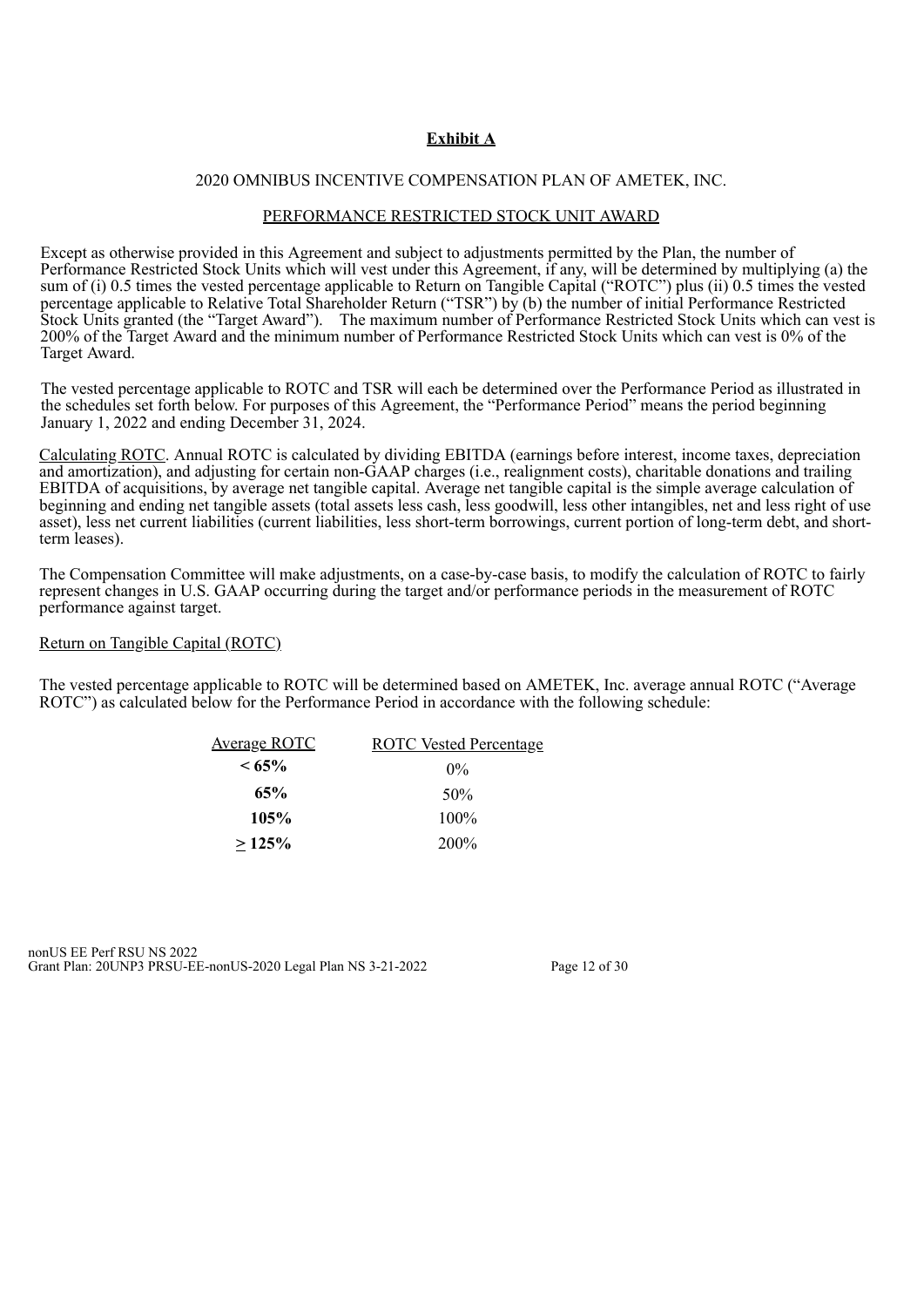Vested percentages between the amounts shown will be calculated by linear interpolation. The vested percentage applicable to ROTC will be 0% if the Average ROTC for the Performance Period is below 65%. In no event will the vested percentage applicable to ROTC be greater than 200%.

Average ROTC will equal the sum of the three annual ROTC calculations during the Performance Period divided by three.

# Total Shareholder Return (TSR)

The vested percentage applicable to TSR will be determined based on AMETEK TSR (as defined below) over the Performance Period relative to the TSR of the S&P 500 Industrials Index during the same period in accordance with the following schedule:

| <b>TSR Ranking Relative to S&amp;P 500 Industrials</b> | <b>TSR Vested Percentage</b> |
|--------------------------------------------------------|------------------------------|
| $\leq 30$ <sup>th</sup> percentile                     | $0\%$                        |
| $30th$ percentile                                      | 50%                          |
| $50th$ percentile                                      | $100\%$                      |
| $>80th$ percentile                                     | 200\%                        |

Vested percentages between the amounts shown will be calculated by linear interpolation. The vested percentage applicable to TSR will be 0% if AMETEK TSR ranks lower than the  $30<sup>th</sup>$  percentile relative to the S&P 500 Industrials. In no event will the vested percentage applicable to TSR be greater than 200%.

For purposes of this Agreement, the term "TSR" means  $[(a) - (b) + (c)] / (b)$ , where (a) is the Stock Price (as defined below) on the last business day of the Performance Period, (b) is the Stock Price on the first business day of the Performance Period and (c) is dividends paid during the Performance Period. The term Stock Price means the average daily closing price of a share of common stock of the Company or the companies comprising the S&P 500 Industrials, as applicable, during the preceding 10 trading days. The Stock Price for the Company shall be adjusted to reflect a stock split, reverse stock split, spin-off or other similar extraordinary event affecting the shares in question without the issuer's receipt of consideration occurring during the Performance Period.

nonUS EE Perf RSU NS 2022 Grant Plan: 20UNP3 PRSU-EE-nonUS-2020 Legal Plan NS 3-21-2022 Page 13 of 30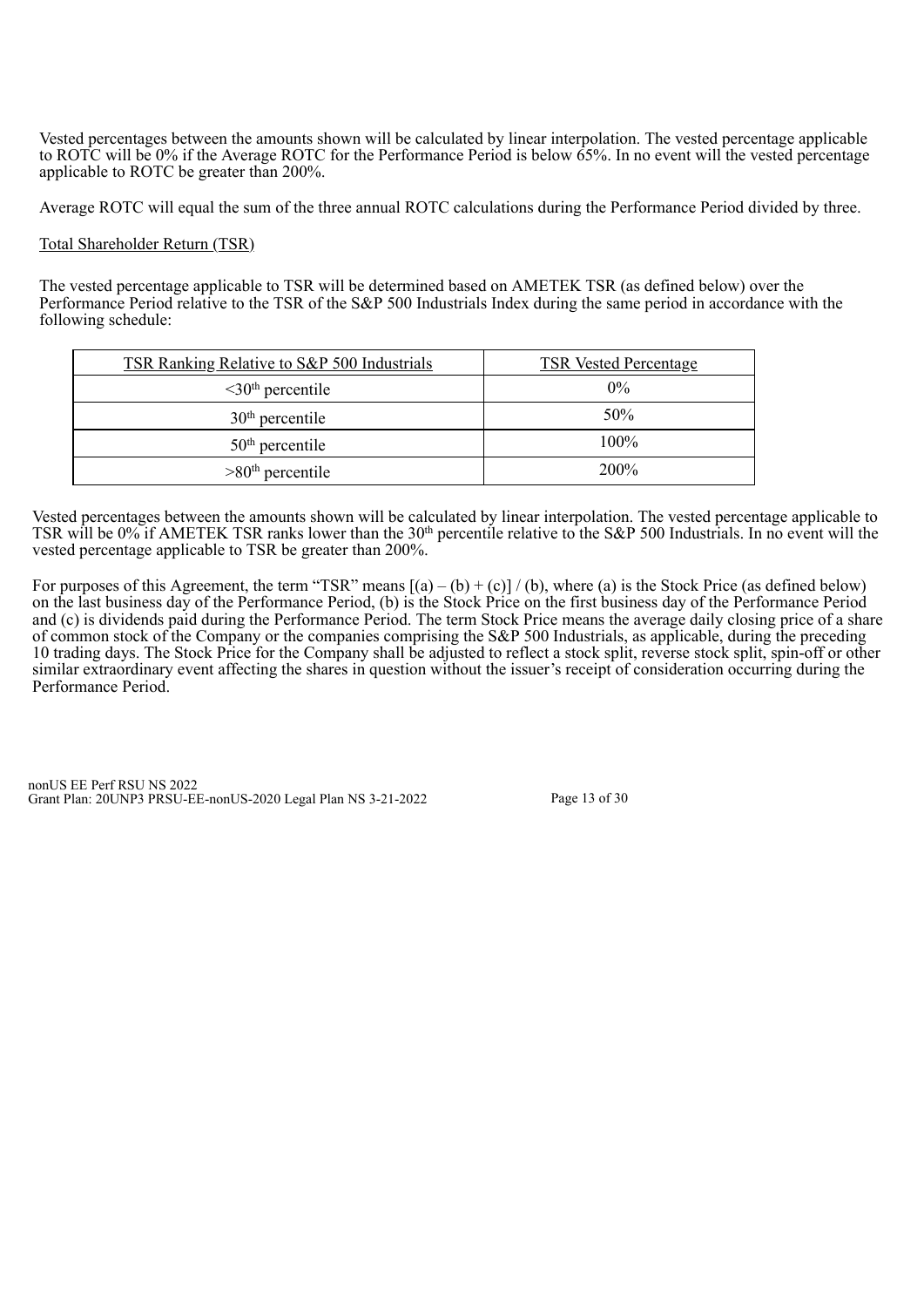### **ADDENDUM**

#### SPECIAL TERMS AND CONDITIONS TO

#### PERFORMANCE RESTRICTED STOCK UNIT AGREEMENT FOR NON-U.S. RECIPIENTS

Capitalized terms used but not otherwise defined herein shall have the meanings given to them in the Performance Restricted Stock Unit Agreement for Non-U.S. Recipients (the "Agreement") or in the 2011 Omnibus Incentive Compensation Plan of AMETEK, Inc. (the "Plan").

#### *Terms and Conditions*

This Addendum includes special terms and conditions that govern the Performance Restricted Stock Units granted to the Recipient under the Plan if he or she resides and/or works in one of the countries listed below. If the Recipient is a citizen (or is considered as such for local law purposes) of a country other than the country in which he or she is currently residing and/or working, or if he or she relocates to another country after the Performance Restricted Stock Units are granted, the Recipient acknowledges and agrees that the Company will, in its discretion, determine the extent to which the terms and conditions contained herein will be applicable to the Recipient.

#### *Notifications*

This Addendum also includes information regarding securities law, exchange controls and certain other issues of which the Recipient should be aware with respect to participation in the Plan. The information is based on the securities, exchange control and other laws in effect in the respective countries as of October 2017. Such laws are often complex and change frequently. As a result, the Company strongly recommends that the Recipient not rely on the information contained herein as the only source of information relating to the consequences of his or her participation in the Plan because the information may be out of date by the time he or she vests in the Performance Restricted Stock Units or sells PRSU Shares acquired under the Plan.

In addition, the information contained herein is general in nature and may not apply to the Recipient's particular situation, and the Company is not in a position to assure the Recipient of a particular result. Accordingly, the Recipient is advised to seek appropriate professional advice as to how the relevant laws in his or her country may apply to the Recipient's particular situation.

Finally, if the Recipient is a citizen or resident (or is considered as such for local law purposes) of a country other than the country in which he or she is currently residing and/or working, or if the Recipient relocated to another country after the grant of Performance Restricted Stock Units, the notifications contained herein may not be applicable to the Recipient in the same manner.

nonUS EE Perf RSU NS 2022 Grant Plan: 20UNP3 PRSU-EE-nonUS-2020 Legal Plan NS 3-21-2022 Page 14 of 30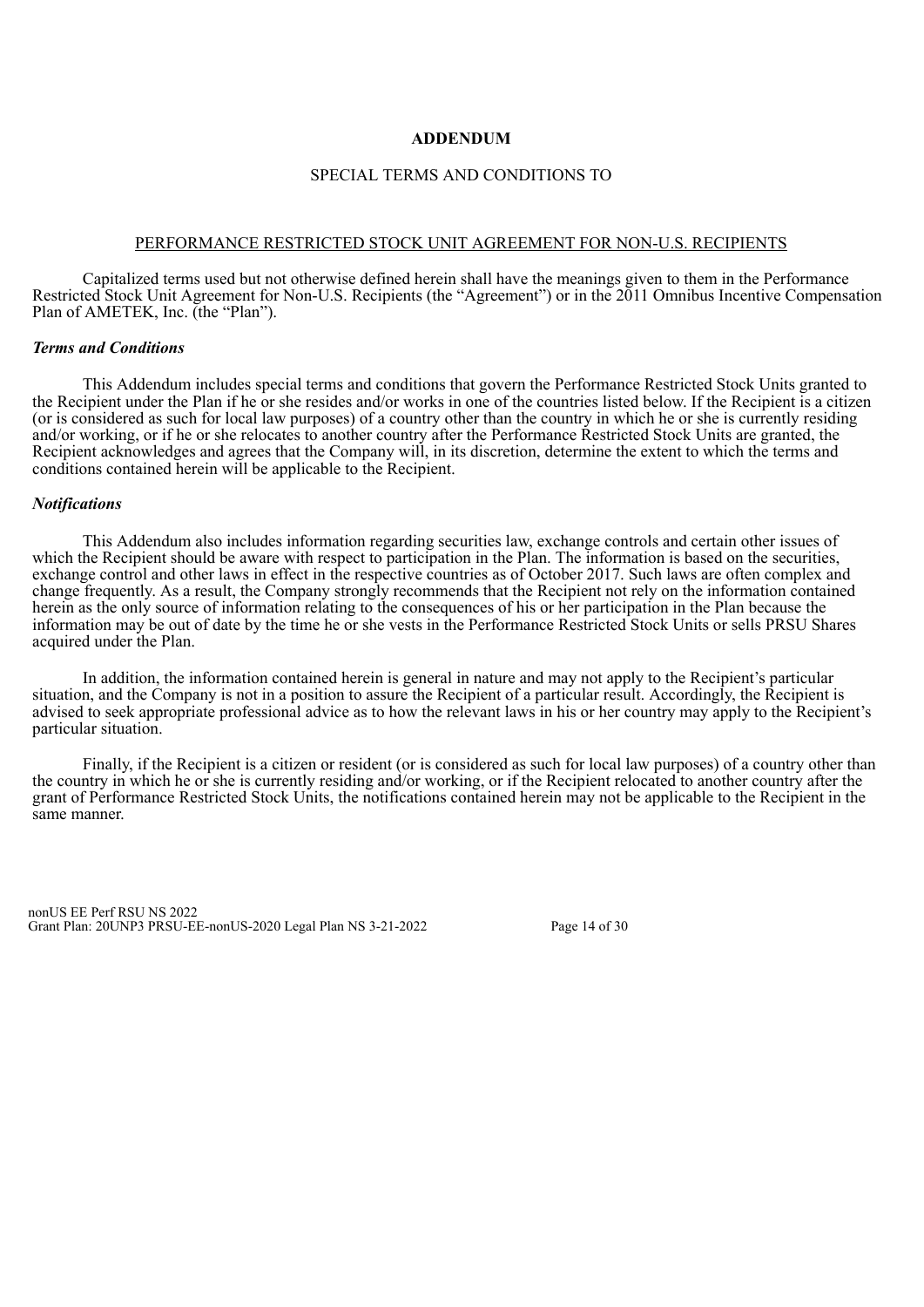# **CANADA**

### *Terms and Conditions*

Nature of Grant. The following provision replaces paragraph 13 of the Agreement:

For purposes of the Performance Restricted Stock Units, the Recipient's Separation from Service shall be deemed to occur (regardless of the reason for such Separation from Service, and whether or not later found to be invalid or in breach of employment laws in the jurisdiction where the Recipient is employed or rendering services, or the terms of his or her employment or service agreement, if any) as of the date that is the earliest of (i) the date of Separation from Service, (ii) the date on which the Recipient receives a notice of Separation from Service, and

(iii) the date on which the Recipient is no longer actively providing services to the Company, Affiliate or Subsidiary Corporation, and shall not be extended by any period following such day during which he or she is in receipt of or eligible to receive any notice of Separation from Service, pay in lieu of notice of Separation from Service, severance pay or any other payments or damages, whether arising under statute, contract or common law. The Committee shall have exclusive discretion to determine when the Recipient is no longer actively providing services for purposes of the Performance Restricted Stock Units (including whether the Recipient may still be considered to be providing services while on a leave of absence).

*The following provisions apply if the Recipient resides in Quebec:*

Consent to Receive Information in English. The parties acknowledge that it is their express wish that the Agreement, as well as any documents, notices and legal proceedings entered into, given or instituted pursuant hereto or relating directly or indirectly hereto, be draw up in English.

*Consentement Pour Recevoir Des Informations en Anglais. Les parties reconnaissent avoir exigé la rédaction en anglais de la convention, ainsi que de tous documents, avis et procédures judiciaires, exécutés, donnés ou intentés en vertu de, ou liés directement ou indirectement, à la présente convention.*

Data Privacy. The following provision supplements paragraph 15 of the Agreement:

The Recipient hereby authorizes the Company and the Company's representatives to discuss and obtain all relevant information from all personnel, professional or non-professional, involved in the administration of the Plan. The Recipient further authorizes the Company, Affiliate and/or Subsidiary Corporation to disclose and discuss such information with their advisors. The Recipient also authorizes the Company, Affiliate and/or Subsidiary Corporation to record such information and to keep such information in the Recipient's employment file.

### *Notifications*

Securities Law Information. The Recipient is permitted to sell the PRSU Shares acquired under the Plan through the designated broker appointed under the Plan, provided the sale of

nonUS EE Perf RSU NS 2022 Grant Plan: 20UNP3 PRSU-EE-nonUS-2020 Legal Plan NS 3-21-2022 Page 15 of 30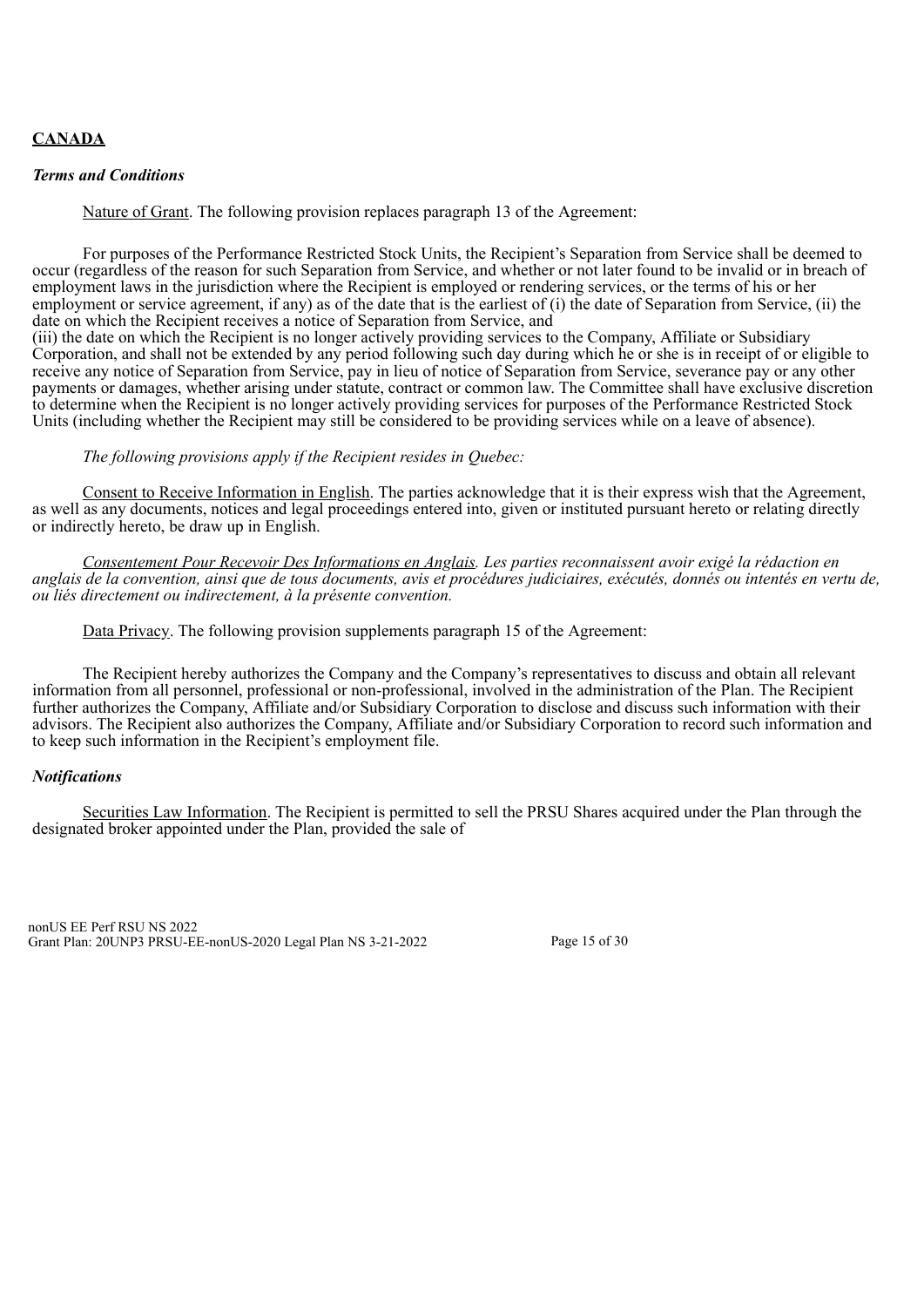shares takes place outside of Canada through the facilities of a stock exchange on which the Company Stock is listed.

Foreign Asset/Account Reporting Information. Canadian residents are required to report to the tax authorities any foreign property held outside of Canada (including Performance Restricted Stock Units and PRSU Shares acquired under the Plan) annually on form Tl 135 (Foreign Income Verification Statement) if the total value of the foreign property exceeds C\$100,000 at any time during the year. Thus, if the C\$100,000 cost threshold is exceeded by other foreign property held by the Recipient, the Performance Restricted Stock Units must be reported (generally at nil cost). For purposes of such reporting, Company Stock acquired under the Plan may be reported at their adjusted cost base. The adjusted costs basis of stock is generally equal to the fair market value of the stock at the time of acquisition; however, if the Recipient owns other stock (*e.g.*, acquired under other circumstances or at another time), the adjusted cost basis may have to be averaged with the adjusted costs basis of the other stock. *The Recipient should consult his or her personal legal advisor to ensure compliance with applicable reporting obligations.*

# **CZECH REPUBLIC**

### *Regulatory*

The Performance Restricted Stock Unit is not transferable and is not deemed to qualify as an offering of securities in the Czech Republic within the meaning of the Prospectus Regulation ((EU) Regulation 2017/1129). To the extent that a supervisory body would qualify the offering of the Performance Restricted Stock Unit or its underlying securities as an offering of securities within the meaning of the Prospectus Regulation, such offering will only be made in reliance of Article 1(4) of the Prospectus Regulation provided that no such offering of securities shall require Ametek, Inc. to publish a prospectus pursuant to Article 3 of the Prospectus Regulation.

### *Data Protection*

The following provision replaces Paragraph 16 of the Award in its entirety:

The Recipient understands that the Company, the Employer and other subsidiary of the Company or Affiliate (the "**Controller**") may process certain personal information about the Recipient, including, but not limited to, the Recipient's name, home address, email address and telephone number, date of birth, social insurance number, government or tax identification number, brokerage account information, passport or other identification number, salary, nationality, citizenship, work authorization, job title, any shares or directorships held in the Company, details of all Restricted Stock Awards or any other entitlement to Company Stock awarded, canceled, exercised, vested, unvested or outstanding in the Recipient's favor and beneficiaries' contact information ("**Data**"), for the exclusive purpose of implementing, administering and managing the Recipient's participation in the Plan.

The legal basis for such processing and/or transfer of the Recipient's Data is that such being necessary for purposes of implementing, administering and managing the Recipient's participation in the Plan. The Recipient also understands that providing the Controller with Data is necessary to

nonUS EE Perf RSU NS 2022 Grant Plan: 20UNP3 PRSU-EE-nonUS-2020 Legal Plan NS 3-21-2022 Page 16 of 30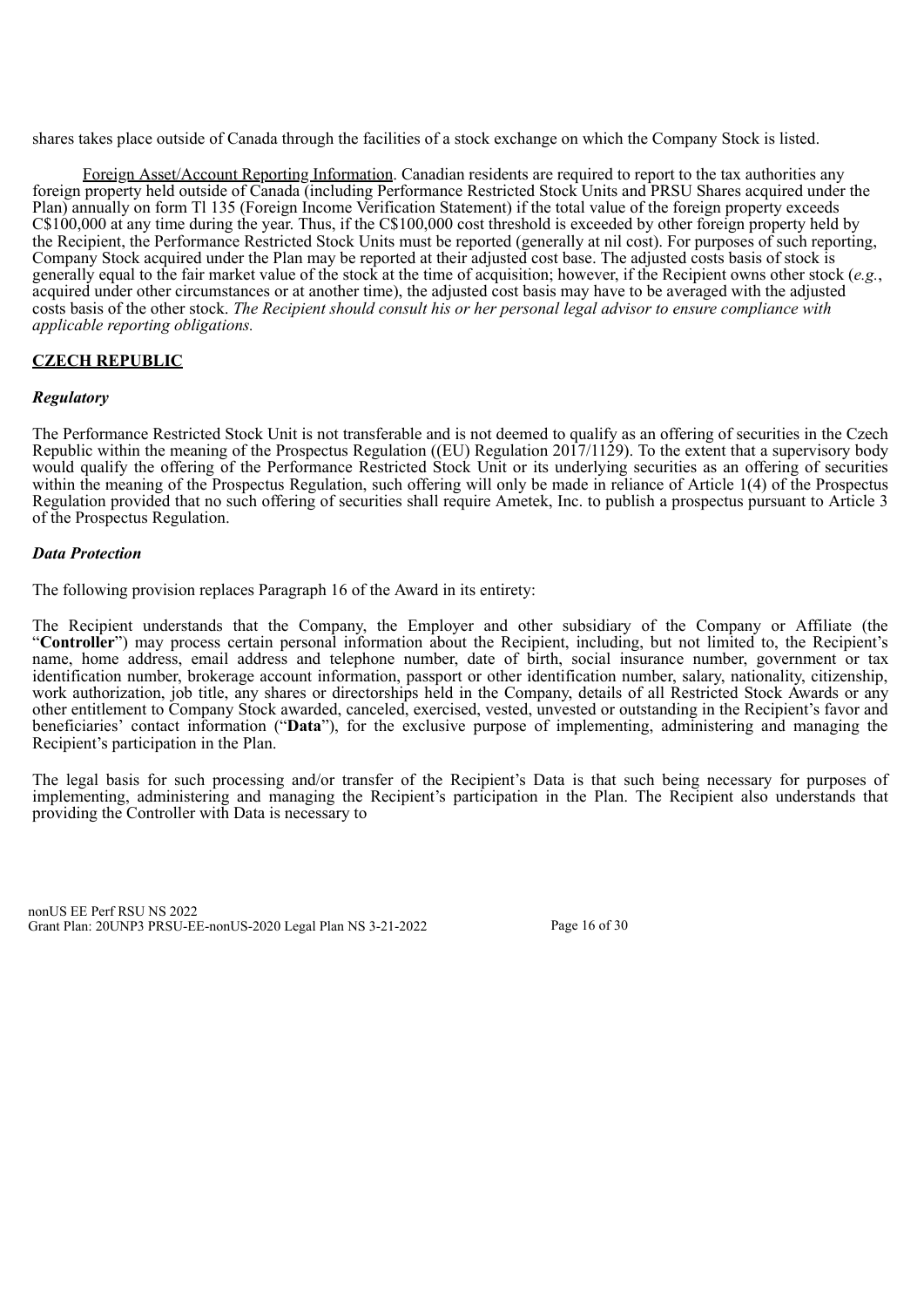effectuate the Recipient's participation in the Plan and that the Recipient's refusal to do so would make it impossible for the Recipient to participate in the Plan.

The Recipient understands that Data may be transferred to the providers administering the Plan, e.g., Schwab Stock Plan Services, or other administrators that may be engaged by the Company in the future. The Recipient further understands that the Company, the Employer and other subsidiary or Affiliate of the Company may transfer Data among themselves as necessary for the purpose of the implementation, administration and management of the Recipient's participation in the Plan. In addition, the Controller may disclose the Recipient's Data to supervisory authorities, judicial bodies and other parties in accordance with applicable law. The Recipient understands that the recipients of the Data may be located in the United States or elsewhere, subject to appropriate safeguards, and that the recipient's country (e.g., the United States) may have different data privacy laws and protections than the Recipient's country. The Recipient understands that he or she may request a list with the names and addresses of any potential recipients of the Data and a copy of the appropriate safeguards used for the transfer of Data by contacting his or her local human resources representative. The Recipient understands that he or she may contact the Controller by contacting the Recipient's local human resources representative.

The Recipient understands that Data will be held only as long as is necessary to implement, administer and manage the Recipient's participation in the Plan or as long as required by applicable law. The Recipient understands that he or she may, at any time, request access to Data, require rectification, erasure, restriction of processing, **object to processing** as well as exercise the right to data portability, as the case may be, by contacting in writing his or her local human resources representative.

The Recipient also has the right to file a complaint with the Czech Data Protection Authority (in Czech: "Úřad pro ochranu osobních údajů"), if the Recipient finds that the Controller processes the Recipient's Data incorrectly.

### **CHINA**

#### *Terms and Conditions*

*The following terms and conditions apply only if the Recipient is subject to, as determined by the Company in its sole discretion, the Circular on Issues concerning Administration of Foreign Exchange Used for Domestic Individuals Participation in Equity Incentive Plan of Companies Listed Overseas ("Circular 7") issued by the State Administration of Foreign Exchange ("SAFE").*

Immediate Sale Restriction. Due to exchange control laws in the People's Republic of China, the Recipient understands and agrees that the Company may require that any PRSU Shares acquired upon the vesting and settlement of the Performance Restricted Stock Units be immediately sold. The Recipient further acknowledges and agrees that shares of Company Stock may be sold to satisfy any tax withholding obligation of the Employer with respect to the Performance Restricted Stock Units. If the Company, in its discretion, does not exercise its right

nonUS EE Perf RSU NS 2022 Grant Plan: 20UNP3 PRSU-EE-nonUS-2020 Legal Plan NS 3-21-2022 Page 17 of 30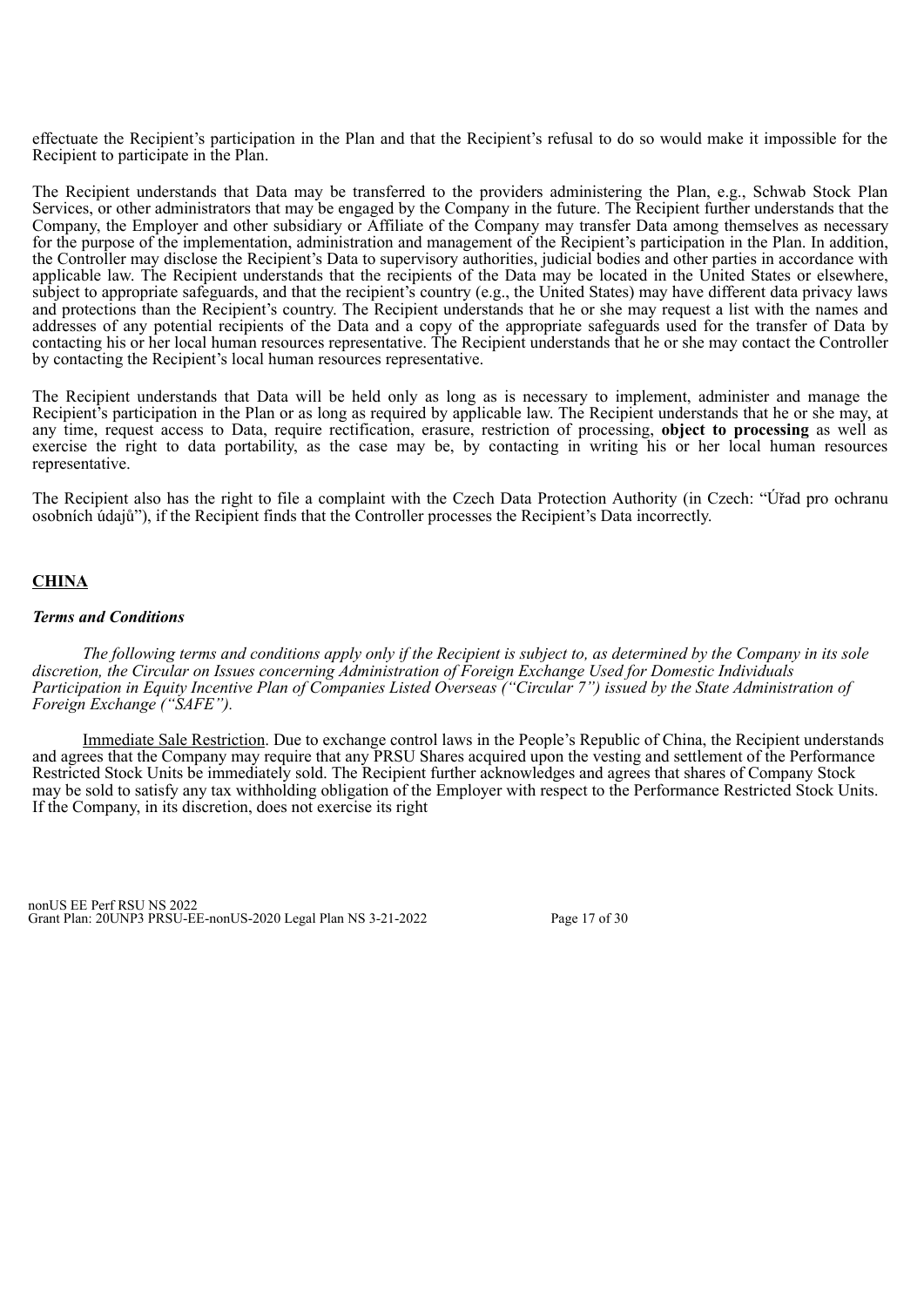to require the automatic sale of PRSU Shares issuable upon vesting, as described herein, the Recipient understands and agrees that any PRSU Shares acquired by the Recipient under the Plan must be sold no later six (6) month after the Recipient's Separation from Service, or within any other such time frame as permitted by the Company or required by the China SAFE. The Recipient understands that any PRSU Shares acquired by the Recipient under the Plan that have not been sold within six (6) months of the Recipient's Separation from Service will be automatically sold by a designated broker at the Company's discretion, pursuant to this authorization.

The Recipient agrees that the Company is authorized to instruct the designated broker to assist with the mandatory sale of such shares (on the Recipient's behalf pursuant to this authorization), and the Recipient expressly authorizes the designated broker to complete such sale of PRSU Shares. The Recipient also agrees to sign any agreements, forms and/or consents that may be reasonably requested by the Company (or the designated broker) to effectuate the sale (including, without limitation, as to the transfers of the proceeds and other exchange control matters noted below) and shall otherwise cooperate with the Company with respect to such matters, provided that the Recipient shall not be permitted to exercise any influence over how, when or whether the sale occurs. The Recipient acknowledges that the designated broker is under no obligation to arrange for the sale of the PRSU Shares at any particular price. Due to fluctuations in the Company Stock price and/or applicable exchange rates between vesting and (if later) the date on which the PRSU Shares are sold, the amount of proceeds ultimately distributed to the Recipient may be more or less than the market value of the PRSU Shares upon vesting (which is the amount relevant to determining the Recipient's liability for Tax-Related Items). The Recipient understands and agrees that the Company is not responsible for the amount of any loss the Recipient may incur and the Company assumes no liability for any fluctuations in Company Stock price and/or any applicable exchange rate.

Upon the sale of the PRSU Shares, the Company agrees to pay the cash proceeds from the sale (less any Tax-Related Items, brokerage fees or commissions) to the Recipient in accordance with the applicable exchange control laws and regulations, including, but not limited to, restrictions set forth in this Addendum for China below under "Exchange Control Requirements."

Exchange Control Requirements. By accepting the Performance Restricted Stock Unit award, the Recipient understands and agrees that, pursuant to local exchange control requirements, the Recipient will be required to immediately repatriate the cash proceeds from the sale of the PRSU Shares to China. The Recipient further understands that, under local law, such repatriation of cash proceeds may need to be effectuated through a special exchange control account established by the Company and/or a Subsidiary Corporation, and the Recipient hereby consents and agrees that any proceeds from the sale of any PRSU Shares the Recipient acquires may be transferred to such special account prior to being delivered to the Recipient. The Recipient further agrees to comply with any other requirements that may be imposed by the Company in the future to facilitate compliance with exchange control requirements in China.

The proceeds may be paid to the Recipient in U.S. dollars or in local currency, at the Company's discretion. If the proceeds are paid in U.S. dollars, the Recipient understands and agrees that he or she will be required to set up a U.S. dollar bank account in China (if the Recipient does not

nonUS EE Perf RSU NS 2022 Grant Plan: 20UNP3 PRSU-EE-nonUS-2020 Legal Plan NS 3-21-2022 Page 18 of 30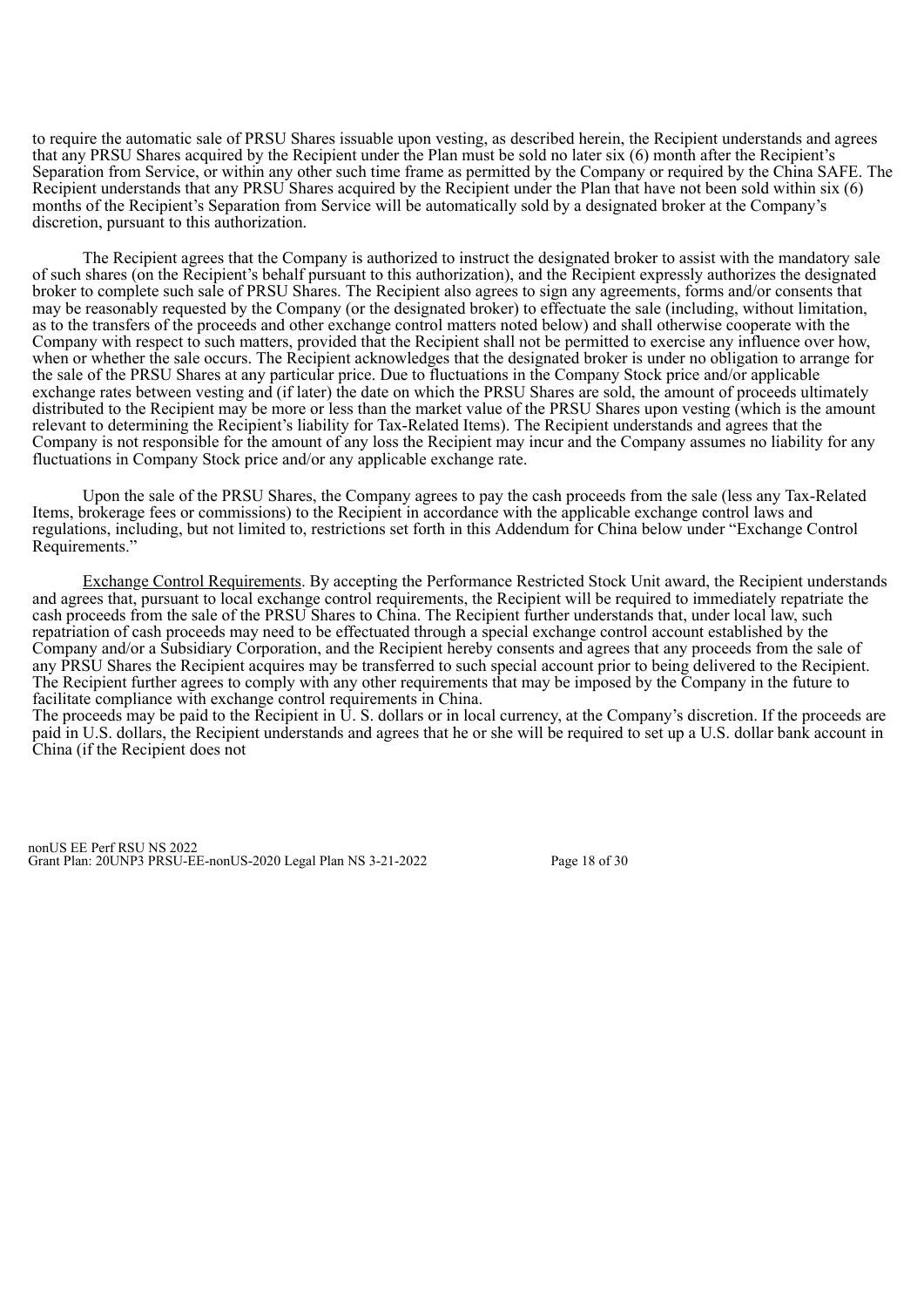already have one) so that the proceeds may be deposited into this account. If the proceeds are paid in local currency, the Recipient further understands and agrees that the Company and/or the Employer is under no obligation to secure any particular exchange conversion rate and there may be delays in converting the cash proceeds to local currency due to exchange control restrictions. The Recipient agrees to bear any currency fluctuation risk between the time the cash proceeds are received and the time the cash proceeds are distributed to the Recipient through the special account described above. The Recipient further agrees to comply with any other requirements that may be imposed by the Company in the future to facilitate compliance with China exchange control requirements.

### **DENMARK**

#### *Terms and Conditions*

Danish Stock Option Act. In accepting the Performance Restrict Stock Units, the Recipient acknowledges that he or she has received an Employer Statement translated into Danish, which is being provided to comply with the Danish Stock Option Act. To the extent more favorable to the Recipient and required to comply with the Stock Option Act, the terms set forth in the Employer Statement will apply to the Recipient's participation in the Plan.

Exclusion from Termination Indemnities and Other Benefits. This provision supplements paragraph 13 of the Agreement:

In accepting the Performance Restricted Stock Units, the Recipient acknowledges that he or she understands and agrees that this grant relates to future services to be performed and is not a bonus or compensation for past services.

#### *Notifications*

Exchange Control and Tax Reporting Information. The Recipient may hold Company Stock acquired under the Plan in a safety-deposit account (*e.g.*, a brokerage account) with either a Danish bank or with an approved foreign broker or bank. If the Company Stock is held with a non-Danish broker or bank, the Recipient is required to inform the Danish Tax Administration about the safety-deposit account. For this purpose, the Recipient must file a Declaration V (*Erklaering V*) with the Danish Tax Administration. Both the Recipient and the bank/broker must sign the Declaration V. By signing the Declaration V, the bank/broker undertakes an obligation, without further request each year not later than on February 1 of the year following the calendar year to which the information relates, to forward certain information to the Danish Tax Administration concerning the content of the safety-deposit account. In the event that the applicable broker or bank with which the safety-deposit account is held does not wish to, or, pursuant to the laws of the country in question, is not allowed to assume such obligation to report, the Recipient acknowledges that he or she is solely responsible for providing certain details regarding the foreign brokerage or bank account and any Company Stock acquired under the Plan and held in such account to the Danish Tax Administration as part of the Recipient's annual income tax return. By signing the Form V, the Recipient at the same time authorizes the Danish Tax Administration to examine the account. A sample of the Declaration V can be found at the following website: www.skat.dk/getFile.aspx?Id=47392.

nonUS EE Perf RSU NS 2022 Grant Plan: 20UNP3 PRSU-EE-nonUS-2020 Legal Plan NS 3-21-2022 Page 19 of 30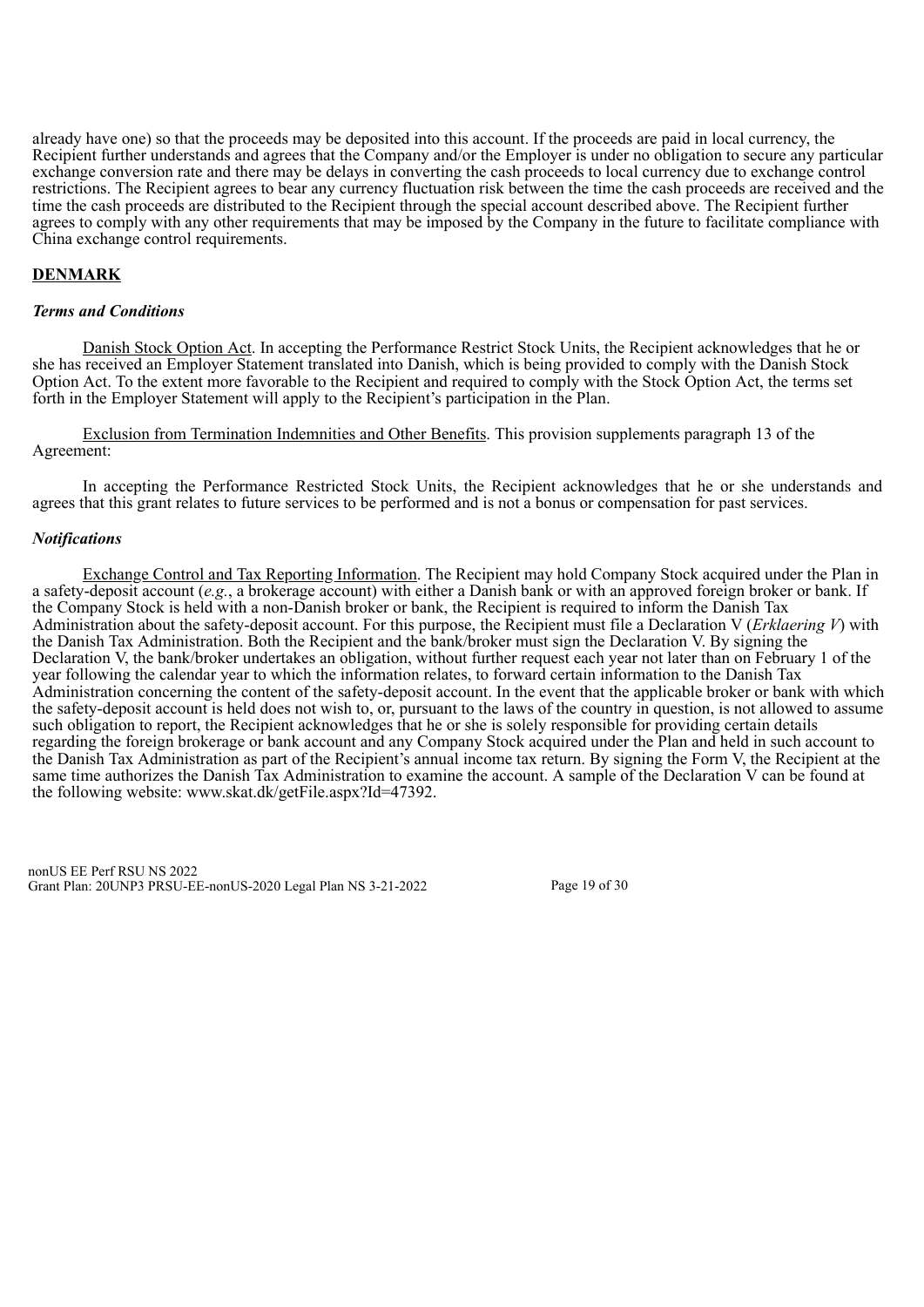In addition, when the Recipient opens a deposit account or a brokerage account for the purpose of holding cash outside Denmark, the bank or brokerage account, as applicable, will be treated as a deposit account because cash can be held in the account. Therefore, the Recipient must also file a Declaration K (*Erklaering K*) with the Danish Tax Administration. Both the Recipient and the bank/broker must sign the Declaration K. By signing the Declaration K, the bank/broker undertakes an obligation, without further request each year, not later than on February 1 of the year following the calendar year to which the information relates, to forward certain information to the Danish Tax Administration concerning the content of the deposit account. In the event that the applicable financial institution (broker or bank) with which the account is held does not wish to, or, pursuant to the laws of the country in question, is not allowed to assume such obligation to report, the Recipient acknowledges that he or she is solely responsible for providing certain details regarding the foreign brokerage or bank account to the Danish Tax Administration as part of the Recipient's annual income tax return. By signing the Declaration K, the Recipient at the same time authorizes the Danish Tax Administration to examine the account. A sample of Declaration K can be found at the following website: www.skat.dk/getFile.aspx?Id=42409&newwindow=true.

Foreign Asset/Account Reporting Information. If the Recipient establishes an account holding Company Stock or cash outside Denmark, the Recipient must report the account to the Danish Tax Administration. The form which should be used in this respect can be obtained from a local bank. Please note that these obligations are separate from and in addition to the obligations described above.

### **FRANCE**

#### *Terms and Conditions*

Non-Tax-Qualified Award. The Performance Restricted Stock Units are not eligible for the specific tax and social regime provided by section L. 225-197-1 to L. 225-197-6 of the French Commercial Code and the relevant sections of the French Tax Code or French Social Security Code.

Language Consent. By accepting the Agreement providing for the terms and conditions of the Recipient's grant, the Recipient confirms having read and understood the documents relating to this grant (the Plan and the Agreement) which were provided in the English language. The Recipient accepts the terms of these documents accordingly.

*Consentement relative à la réception d'informations en langue anglaise. En acceptant le Contrat d'Attribution décrivant les termes et conditions de l'attribution, le Beneficiare confirme ainsi avoir lu et compris les documents relatifs à cette attribution (le Plan et le Contrat*

*d'Attribution) qui ont été communiqués en langue anglaise. Le Beneficiare accepte les termes en connaissance de cause.*

nonUS EE Perf RSU NS 2022 Grant Plan: 20UNP3 PRSU-EE-nonUS-2020 Legal Plan NS 3-21-2022 Page 20 of 30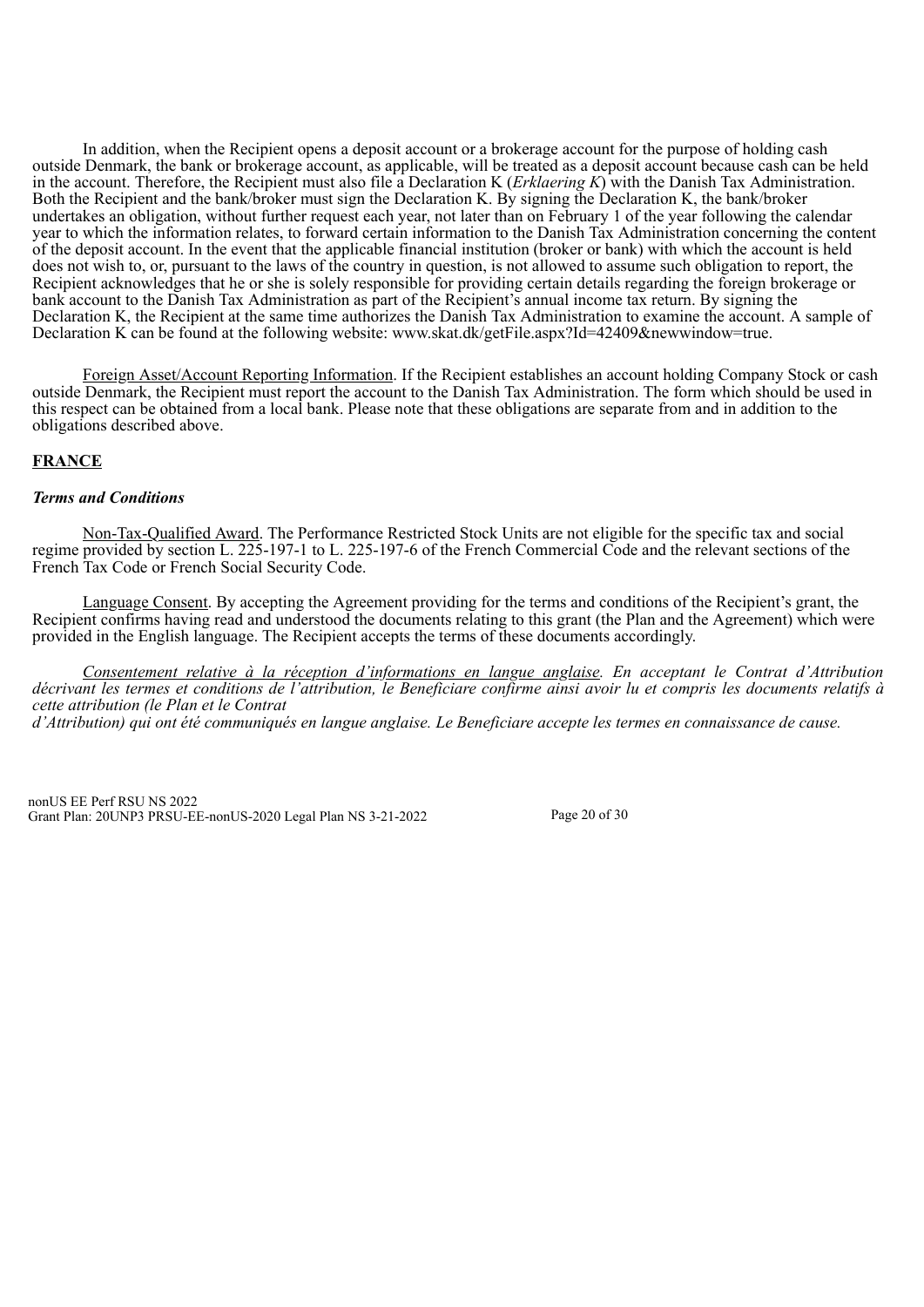### *Notifications*

Foreign Asset/Account Reporting Information. The Recipient may hold Company Stock acquired under the Plan provided the Recipient declares all foreign and bank and brokerage accounts (including accounts opened or closed during the tax year) in the Recipient's tax return. Failure to comply may trigger significant penalties.

### **GERMANY**

#### *Notifications*

Exchange Control Information. Cross-border payments in excess of €12,500 must be reported monthly to the German Federal Bank (*Bundesbank*). In the event that the Recipient makes or receives a payment in excess of this amount, he or she must report the payment to Bundesbank electronically using the "General Statistics Reporting Portal" ("*Allgemeines Meldeportal Statistik*") available via Bundesbank's website (www.bundesbank.de).

Data Protection. The Company and the Employer will at all times, in operating and administering the Plan, adhere to the applicable data protection laws, in particular the GDPR and the German Federal Data Protection Act and, if applicable internal codes or policies applicable to them. The Recipient has received from the Company or, if different, from his Employer, a privacy notice according to Art.13, 14 GDPR describing the details on the processing of his personal data in connection with the Plan. For the avoidance of doubt, the Company and/or Employer is not processing any personal data of the Recipient on the basis of the consent set out in paragraph 15 of this Agreement. If the Recipient will be asked for his consent for specific data processing operations this will be done by a separate declaration of consent.

### **HONG KONG**

#### *Terms and Conditions*

Restrictions on Sale of Company Stock. Any Company Stock received at vesting is accepted as a personal investment. In the event the Performance Restricted Stock Units vest and Company Stock is issued to the Recipient within six (6) months of the award grant, the Recipient agrees that he or she will not sell any Company Stock acquired prior to the six-month anniversary of the grant.

#### *Notifications*

Securities Law Information. *WARNING: Neither the grant of the Performance Restricted Stock Units nor the issuance of PRSU Shares upon vesting constitutes a public offering of securities under Hong Kong law and is available only to employees of the Company or its affiliates. The Agreement, including the Addendum, the Plan and other incidental communication materials distributed in connection with the Performance Restricted Stock Units (i) have not been prepared in accordance with and are not intended to constitute a "prospectus " for a public offering of securities under the applicable securities legislation in Hong Kong, (ii) have not been reviewed by any regulatory authority in Hong Kong, and (iii) are intended only*

nonUS EE Perf RSU NS 2022 Grant Plan: 20UNP3 PRSU-EE-nonUS-2020 Legal Plan NS 3-21-2022 Page 21 of 30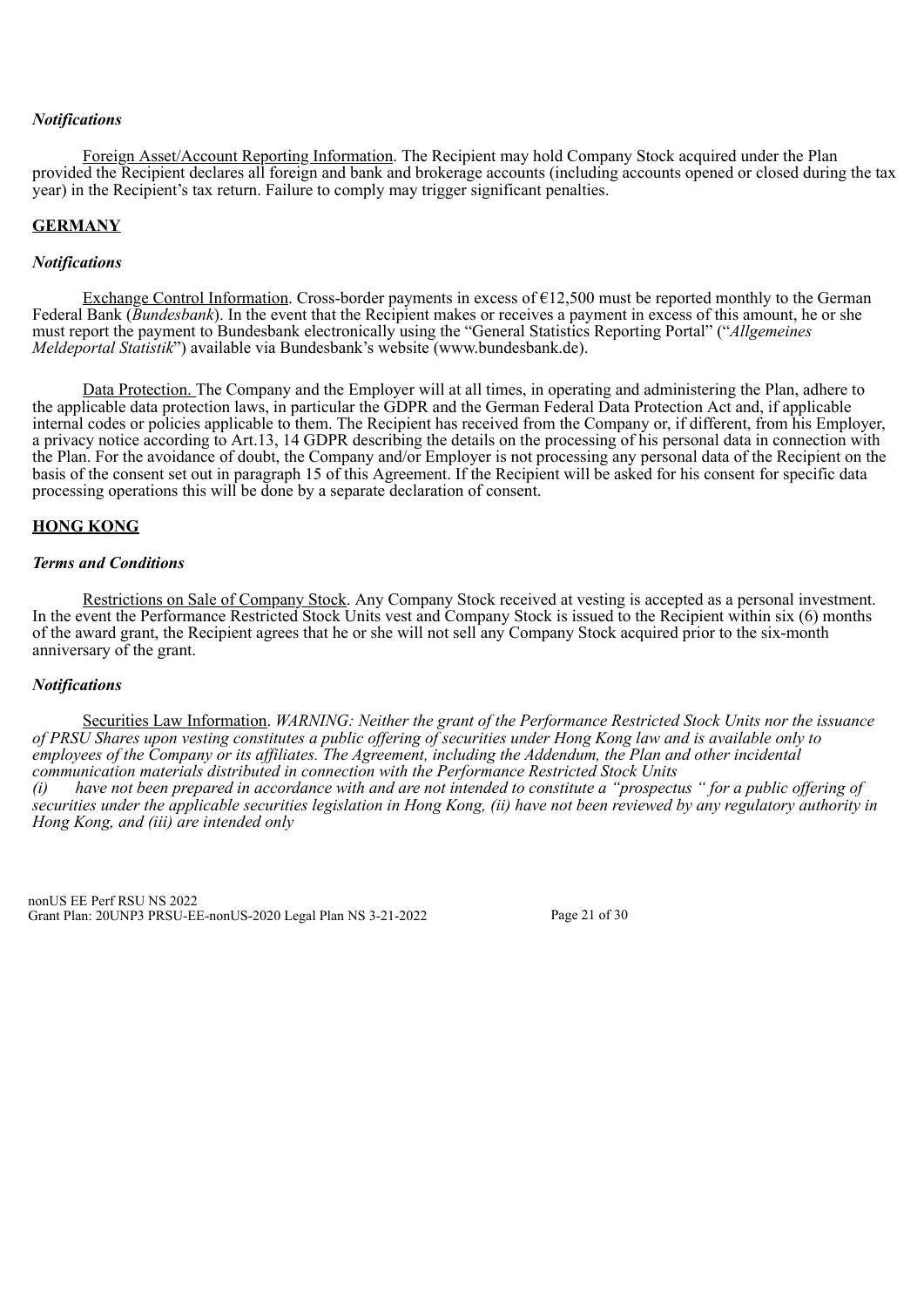*for the personal use of each eligible employee of the Company or its affiliates and may not be distributed to any other person. If the Recipient has any questions regarding the contents of the Agreement, including the Addendum or the Plan, the Recipient should obtain independent professional advice.*

Nature of Scheme. The Company specifically intends that the Plan will not be an occupational retirement scheme for purposes of the Occupational Retirement Schemes Ordinance ("ORSO"). Notwithstanding the foregoing, if the Plan is deemed to constitute an occupational retirement scheme for purposes of ORSO, then the Recipient's grant shall be void.

# **ITALY**

#### *Terms and Conditions*

Data Privacy. The following provision replaces paragraph 15 of the Agreement in its entirety:

*The Recipient understands that the Company and any Subsidiary Corporation may hold certain personal information about the Recipient, including, but not limited to, the*

*Recipient's name, home address, email address and telephone number, date of birth, social insurance, passport or other identification number (to the extent permitted under Italian law), salary, nationality, job title, any shares of stock or directorships held in the Company or any Subsidiary Corporation, details of all Performance Restricted Stock Units or other entitlement to common units or equivalent benefits granted, awarded, canceled, exercised, vested, unvested or outstanding in the Recipient's favor, and that the Company and the Employer will process said data and other data lawfully received from third parties ("Data") for the exclusive purpose of implementing, managing and administering the Recipient's participation in the Plan and complying with applicable laws, including community legislation.*

*The Recipient also understands that providing the Company with Data is necessary to effectuate the Recipient's participation in the Plan and that the Recipient's refusal to do so would make it impossible for the Company to perform its contractual obligations and may affect the Recipient's ability to participate in the Plan. The controllers of Data processing are*

*Ametek, Inc. with registered offices at 1100 Cassatt Road, Berwyn, PA 19312, U.S.A., which is also the Company's representative in Italy for privacy purposes pursuant to GDPR and Legislative Decree no. 196/2003, as amended by Legislative Decree no. 101/2018.*

*The Recipient understands that Data will not be publicized, but it may be accessible by the Employer as the privacy representative of the Company and within the Employer's organization by its internal and external personnel in charge of processing such Data and the data processor ("Processor"). An updated list of Processors and other transferees of Data is available upon request from the Employer.*

*Furthermore, Data may be transferred to banks, other financial institutions, or brokers involved in the management and administration of the Plan. The Recipient understands that Data may also be transferred to the Recipient's stock plan service provider, Schwab Stock Plan Services, or such other administrator that may be engaged by the Company in the future. The Recipient further understands that the Company and/or any Subsidiary Corporation will*

nonUS EE Perf RSU NS 2022 Grant Plan: 20UNP3 PRSU-EE-nonUS-2020 Legal Plan NS 3-21-2022 Page 22 of 30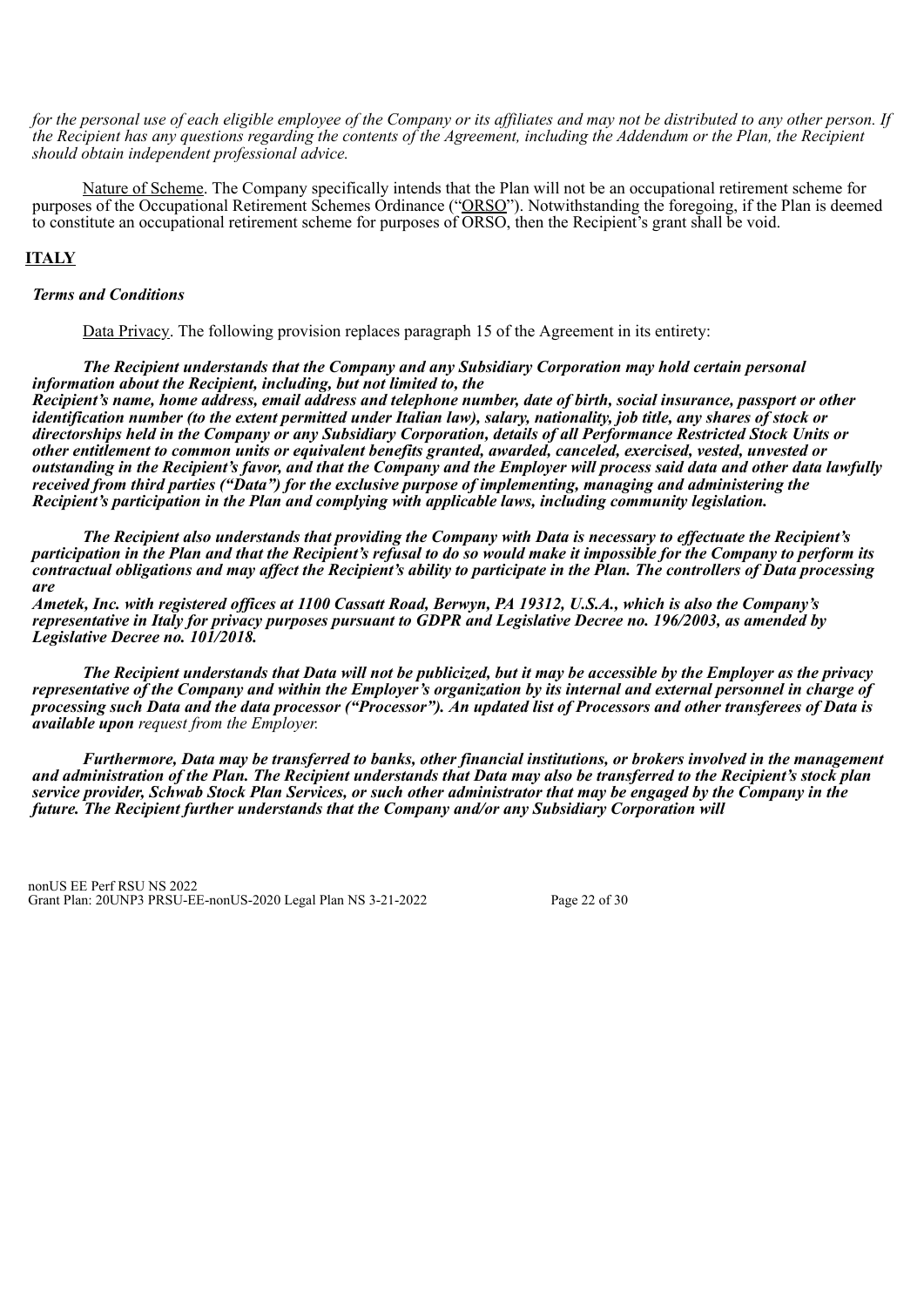*transfer Data among themselves as necessary for the purpose of the implementation, administration and management of the Recipient's participation in the Plan. The Data recipients may receive, possess, use, retain, and transfer Data in electronic or other form, for the purpose of implementing, administering, and managing the Recipient's participation in the Plan. The Recipient understands that these recipients may be acting as controllers,*

*Processors or persons in charge of processing, as the case may be, according to applicable privacy laws, and that they may be located in or outside the European Economic Area, such as in the United States or elsewhere, in countries that do not provide an adequate level of data protection as intended under Italian privacy law. Should the Company exercise its discretion in suspending or terminating the Plan, it will delete Data as soon as it has accomplished all the necessary legal obligations connected with the management and administration of the Plan.*

*The Recipient understands that Data processing for the purposes specified in the Agreement shall take place under automated or non-automated conditions, anonymously when possible, and with confidentiality and security provisions, as set forth by applicable laws, with specific reference to GDPR and Legislative Decree no. 196/2003, as amended by Legislative Decree no. 101/2018. The processing activity, including the transfer of Data abroad, including outside of the European Economic Area, as specified in the Agreement does not require the Recipient's consent thereto as the processing is necessary for the performance of legal and contractual obligations related to implementation, administration and management of the Plan. The Recipient understands that, pursuant to GDPR and Legislative Decree no. 196/2003, as amended by Legislative Decree no. 101/2018, the Recipient has the right at any moment to, without limitation, obtain information on Data held, access and verify its contents, origin and accuracy, delete, update, integrate, correct, block or stop, for legitimate reason, the Data processing by contacting the Recipient's local human resources representative. Finally, the Recipient is aware that Data will not be used for direct marketing purposes.*

Grant Terms Acknowledgement. By accepting the Performance Restricted Stock Units, the Recipient acknowledges having received and reviewed the Plan and the Agreement, in their entirety and fully understands and accepts all provisions of the Plan and the Agreement. The Recipient further acknowledges that he or she has specifically read and expressly approves the following provisions of the Agreement: paragraphs 3, 9, 18 and 24.

#### Reporting requirements and taxes on financial activities held abroad

Individuals fiscally resident in Italy who hold abroad financial activities directly (i.e. without the interposition of an Italian financial intermediary), are required to fill in a specific section of the personal income tax return (so called "RW form"); they are also obliged to pay a flat tax at the rate of 0.2% on the value of such activities.

nonUS EE Perf RSU NS 2022 Grant Plan: 20UNP3 PRSU-EE-nonUS-2020 Legal Plan NS 3-21-2022 Page 23 of 30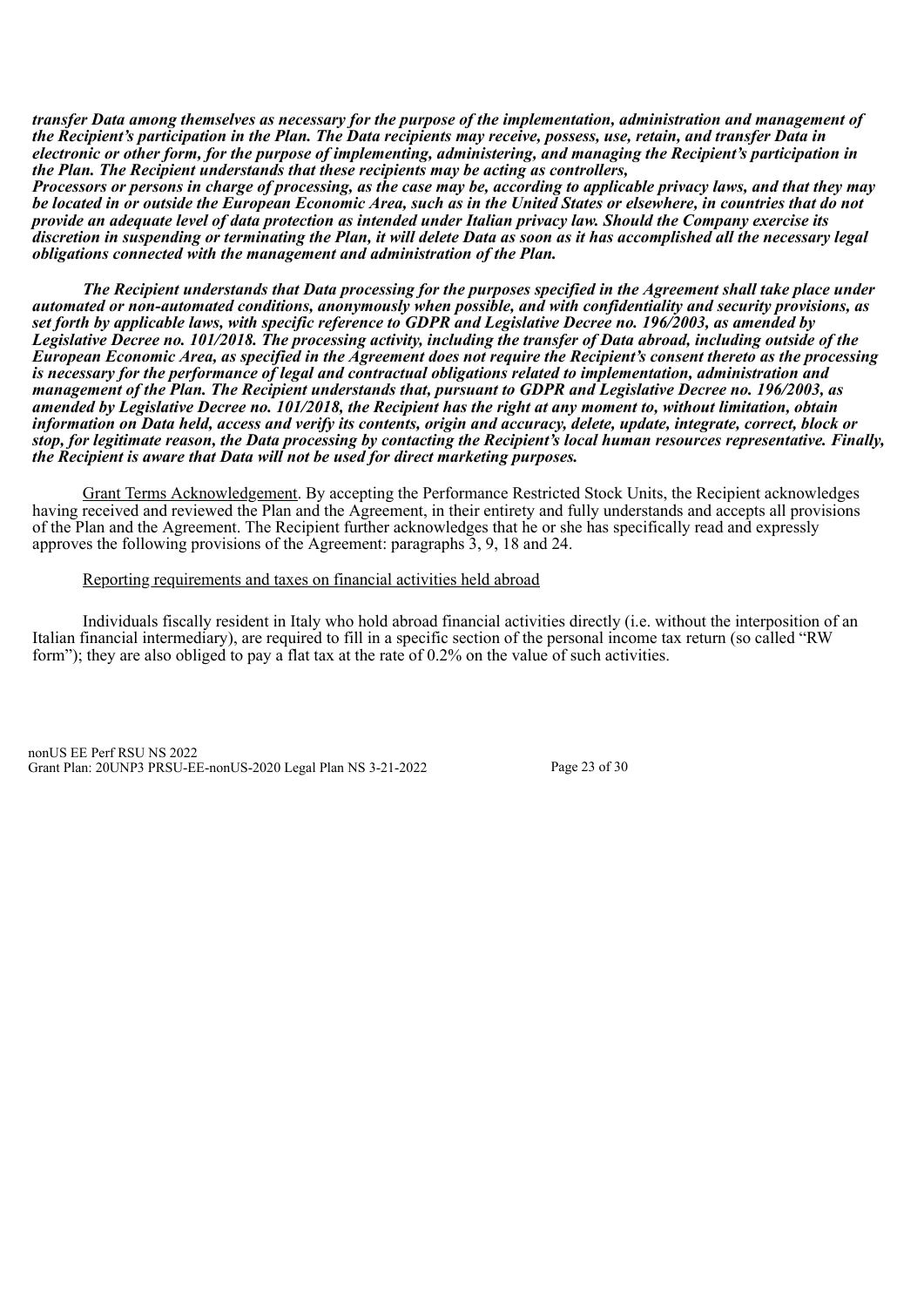# **MEXICO**

### *Terms and Conditions*

Acknowledgement of the Agreement. By accepting the Performance Restricted Stock Units, the Recipient acknowledges that he or she has received a copy of the Plan and the Agreement, including this Addendum, which he or she has reviewed. The Recipient further acknowledges that he or she accepts all the provisions of the Plan and the Agreement, including this Addendum. The Recipient also acknowledges that he or she has read and specifically and expressly approves the terms and conditions set forth in paragraph 13 of the Agreement, which clearly provides as follows:

- (1) The Recipient's participation in the Plan does not constitute an acquired right;
- (2) The Plan and the Recipient's participation in it are offered by the Company on a wholly discretionary basis;
- (3) The Recipient's participation in the Plan is voluntary; and
- (4) The Company and its Subsidiary Corporations are not responsible for any decrease in the value of any PRSU Shares acquired under the Plan.

Labor Law Acknowledgement and Policy Statement. By accepting the Performance Restricted Stock Units, the Recipient acknowledges that the Company, with registered offices at 1100 Cassatt Road, Berwyn, PA 19312, U.S.A., is solely responsible for the administration of the Plan. The Recipient further acknowledges that his or her participation in the Plan, the grant of Performance Restricted Stock Units and any acquisition of PRSU Shares under the Plan do not constitute an employment relationship between the Recipient and the Company because the Recipient is participating in the Plan on a wholly commercial basis. Based on the foregoing, the Recipient expressly acknowledges that the Plan and the benefits that he or she may derive from participation in the Plan do not establish any rights between the Recipient and the Employer and do not form part of the employment conditions and/or benefits provided by the Employer, and any modification of the Plan or its termination shall not constitute a change or impairment of the terms and conditions of the Recipient's employment.

The Recipient further understands that his or her participation in the Plan is the result of a unilateral and discretionary decision of the Company and, therefore, the Company reserves the absolute right to amend and/or discontinue the Recipient's participation in the Plan at any time, without any liability to the Recipient.

Finally, the Recipient hereby declares that he or she does not reserve to him- or herself any action or right to bring any claim against the Company for any compensation or damages regarding any provision of the Plan or the benefits derived under the Plan, and that he or she therefore grants a full and broad release to the Company, its parent, subsidiaries, branches, representation offices, stockholders, officers, agents or legal representatives, with respect to any claim that may arise.

nonUS EE Perf RSU NS 2022 Grant Plan: 20UNP3 PRSU-EE-nonUS-2020 Legal Plan NS 3-21-2022 Page 24 of 30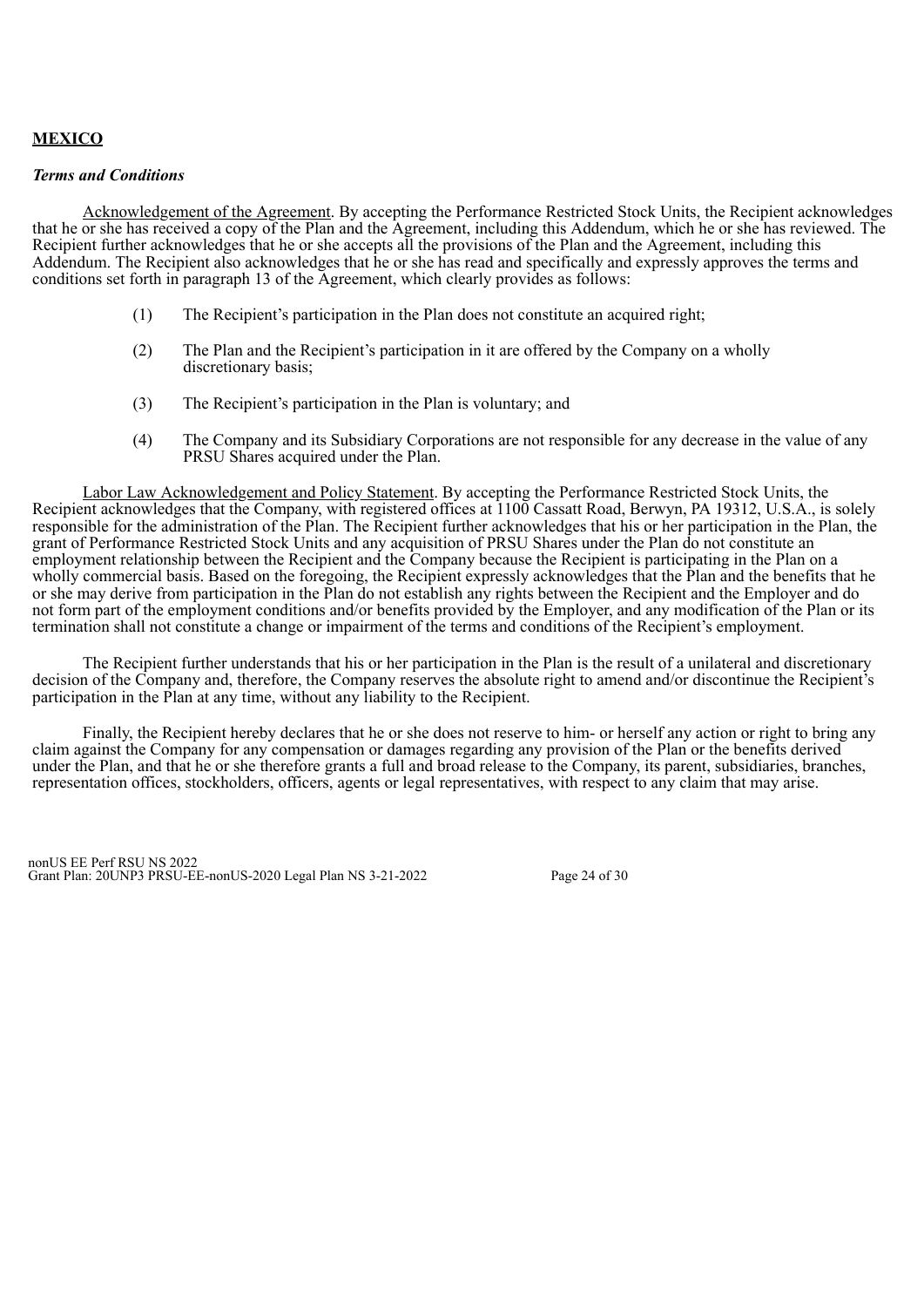### *Spanish Translation*

Reconocimiento del Convenio de Concesión. Al aceptar el Premio,<sup>1</sup> el Recipiente reconoce que ha recibido y revisado *una copia del Plan y del Convenio, incluyendo este Apéndice. Además, el Recipiente reconoce y acepta todas las disposiciones del Plan y del Convenio, incluyendo este Apéndice. El Recipiente también reconoce que ha leído y aprobado de forma expresa los términos y condiciones establecidos en el párrafo 13 del Convenio, que claramente establece lo siguiente:*

- *(1) La participación del Recipiente en el Plan no constituye un derecho adquirido;*
- *(2) El Plan y la participación del Recipiente en lo mismo es ofrecido por la Compañía de manera completamente discrecional;*
- *(3) La participación del Recipiente en el Plan es voluntaria; y*
- *(4) La Compañía y sus Corporaciones Subsidiaras no son responsables por ninguna disminución en el valor de las Acciones de PRSU (en Inglés, "PRSU Shares") adquiridas en virtud del Plan.*

*Reconocimiento del Derecho Laboral y Declaración de la Política. Al aceptar el Premio, el Recipiente reconoce que la Compañía, con domicilio social en 1100 Cassatt Road, Berwyn, PA 19312, E.U.A., es la única responsable de la administración del Plan. Además, el Recipiente reconoce que su participación en el Plan, la concesión del Premio y cualquier adquisición de Acciones de PRSU en virtud del Plan no constituyen una relación laboral entre el Recipiente y la Compañía, en virtud de que el Recipiente está participando en el Plan sobre una base totalmente comercial. Por lo anterior, el Recipiente expresamente reconoce que el Plan y los beneficios que puedan derivarse de su participación no establecen ningún derecho entre el Recipiente y el Empleador y que no forman parte de las condiciones de trabajo y/o beneficios otorgados por el Empleador, y cualquier modificación del Plan o la terminación del mismo no constituirá un cambio o modificación de los términos y condiciones en el empleo del Recipiente.*

*Además, el Recipiente comprende que su participación en el Plan es el resultado de una decisión discrecional y unilateral de la Compañía, por lo que la misma se reserva el derecho absoluto de modificar y/o suspender la participación del Recipiente en el Plan en cualquier momento, sin responsabilidad alguna al Recipiente.*

*Finalmente, el Recipiente manifiesta que no se reserva acción o derecho alguno que origine una demanda en contra de la Compañía, por cualquier indemnización o daño relacionado con las disposiciones del Plan o de los beneficios otorgados en el mismo, y en consecuencia el Recipiente libera de la manera más amplia y total de responsabilidad a la Compañía, su padre y sus subsidiarias, sucursales, oficinas de representación, accionistas,*

*El término "Premio" se refiere al termino "Performance Restricted Stock Units" en Inglés.* 1

nonUS EE Perf RSU NS 2022 Grant Plan: 20UNP3 PRSU-EE-nonUS-2020 Legal Plan NS 3-21-2022 Page 25 of 30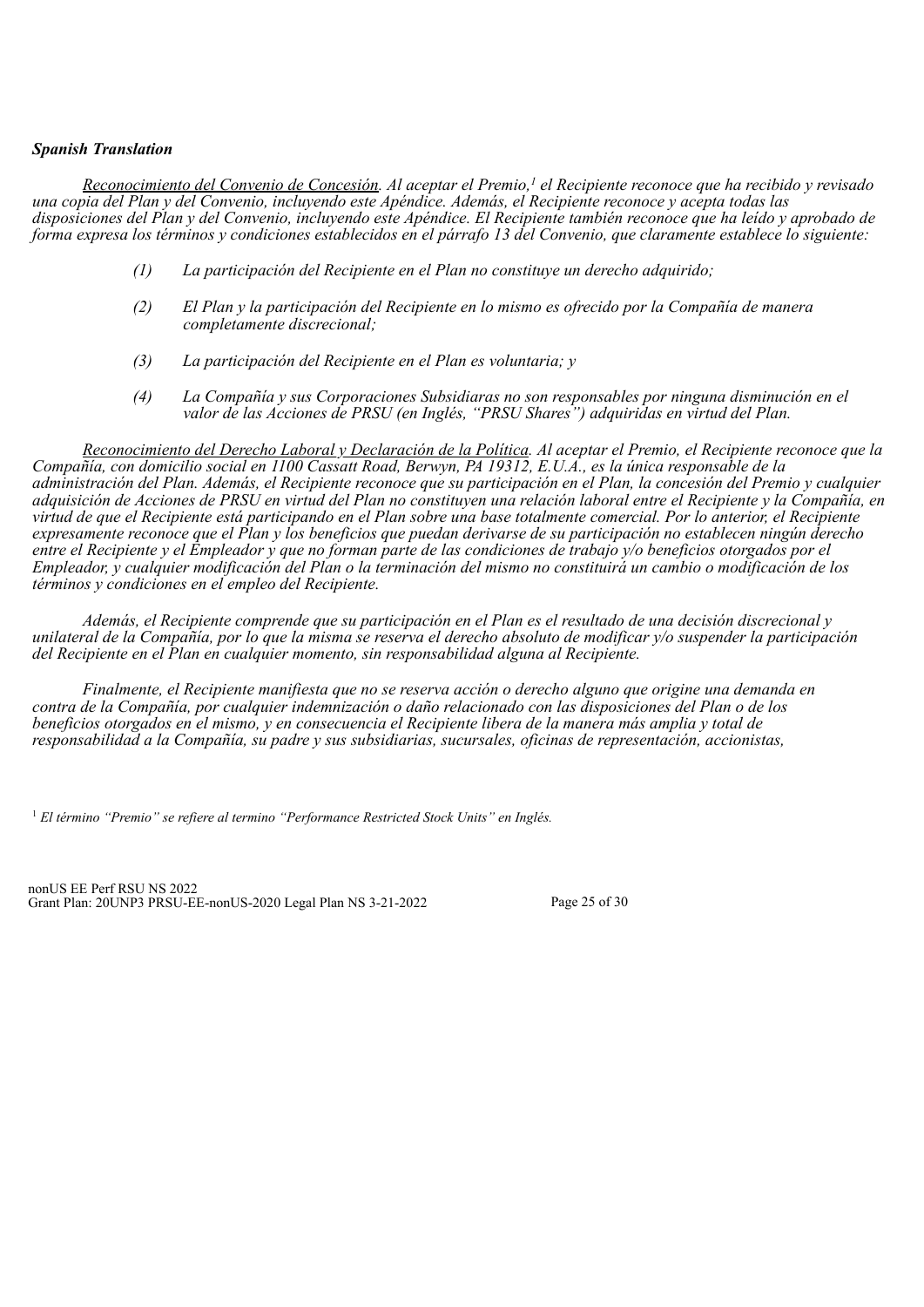*directores, agentes y representantes legales con respecto a cualquier demanda que pudiera surgir.*

# **UNITED KINGDOM**

### *Terms and Conditions*

Form of Settlement. Notwithstanding any discretion in the Plan or anything contrary in the Agreement, the Performance Restricted Stock Units are payable in PRSU Shares only.

Responsibility for Taxes. The following provisions supplement paragraph 9 of the Agreement:

Without limitation to any provision of the Agreement, the Recipient agrees that the Recipient is liable for all Tax-Related Items and hereby covenants to pay all such Tax-Related Items, as and when requested by the Company or the Employer or by Her Majesty's Revenue & Customs ("HRMC") (or any other tax authority or any other relevant authority). The Recipient also agrees to indemnify and keep indemnified the Company and, the Employer against any Tax- Related Items that they are required to pay or withhold or have paid or will pay to HMRC (or any other tax authority or any other relevant authority) on the Recipient's behalf.

Notwithstanding the foregoing, in the event that the Recipient is a director or executive officer of the Company (within the meaning of Section 13(k) of the Exchange Act), the Recipient understands that he or she may not be able to indemnify the Company for the amount of any income tax not collected from or paid by the Recipient, in case the indemnification could be considered to be a loan. In this case, the income tax not collected or paid may constitute a benefit to the Recipient on which additional income tax and National Insurance contributions may be payable. The Recipient understands that he or she will be responsible for reporting and paying any income tax due on this additional benefit directly to HMRC under the self-assessment regime and for reimbursing the Company or the Employer, as applicable, for the value of any National Insurance contributions due on this additional benefit, which may also be recovered from the Recipient at any time by any of the means referred to in paragraph 9 of the Agreement.

Data Protection. The Company and the Employer will at all times, in operating and administering the Plan, be bound by the provisions (as from time to time in force) of the internal code and/or policies that regulate the Company's compliance with applicable data privacy laws and for this purpose, the Recipient has received from the Company or, if different, his Employer, a privacy notice that includes details of how his personal data may be used in connection with the Plan.

For the avoidance of doubt, the Company and/or the Employer is not processing any personal data of a Recipient on the basis of the consent set out in paragraph 15 of the Agreement.

nonUS EE Perf RSU NS 2022 Grant Plan: 20UNP3 PRSU-EE-nonUS-2020 Legal Plan NS 3-21-2022 Page 26 of 30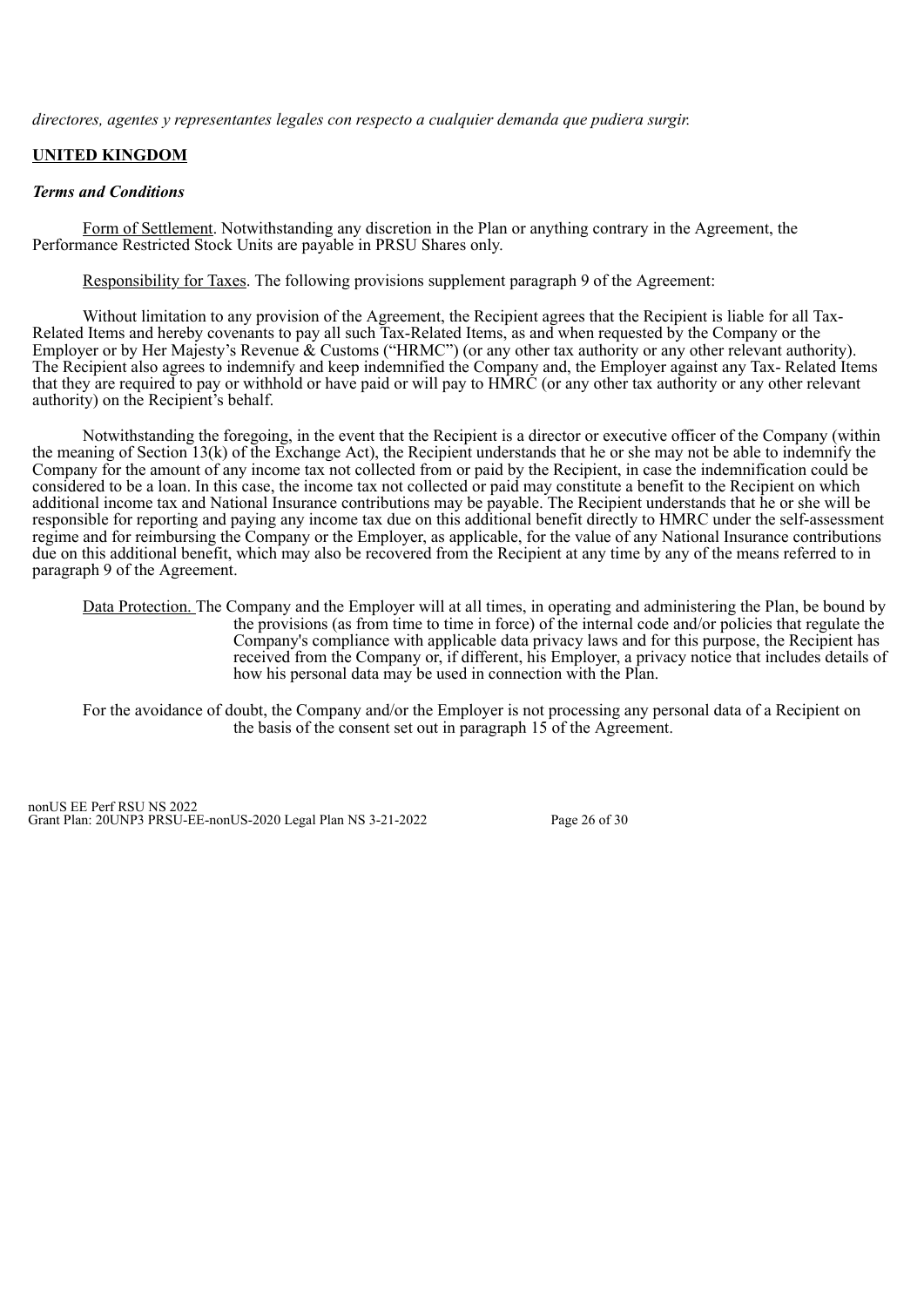# **SINGAPORE**

Securities Law Information. The Performance Restricted Stock Units are being granted to the Recipient pursuant to the "Qualifying Person" exemption under section  $273(1)(i)$  of the Securities and Futures Act of Singapore (Cap. 289). The Plan has not been lodged or registered as a prospectus with the Monetary Authority of Singapore.

Director Notification Obligation. If a Recipient is a director or CEO of a Singaporean Subsidiary Corporation or Affiliate, Recipient is subject to a requirement to notify such entity of the receipt of an interest (i.e. Performance Restricted Stock Units or PRSU Shares) in the Company and on the sale of any such interest. Notifications must be made within two (2) business days of the date of acquiring or disposing of any interest in the Company or the date of becoming a director / CEO.

Insider-Trading Notification. The Recipient should be aware of Singapore's insider-trading rules, which may impact his or her acquisition or disposal of shares or rights to shares under the Plan. Under the Singapore insider-trading rules, the Recipient is prohibited from selling shares (including PRSU Shares) when he or she possesses information, not generally available, which the Recipient knows or should know will have a material effect on the price of the shares once such information is generally available.

Central Provident Fund ("**CPF**") Contributions. Notwithstanding Paragraph 9 of the Agreement, if the Recipient is a citizen or permanent resident of Singapore, the Recipient and the Recipient's employer shall make contributions to the CPF Board in accordance with the Central Provident Fund Act (Cap. 36) of Singapore as amended from time to time (the "**CPF Scheme**"). In relation to such contributions, the Recipient's employer shall deduct from the Recipient's salary the mandatory contributions required to be made by the Recipient under the CPF Scheme.

Leaving Singapore Withholding Tax Notification. Any foreign citizen or Singapore permanent resident leaving Singapore for more than 3 months and ceasing employment shall be taxed on a "deemed exercise" basis in respect of any Performance Restricted Stock Units which have been granted in respect of his/her Singapore employment and are not forfeited at the point of cessation of his/her employment. The deemed gains are based on the market value one month before the Recipient ceases employment in Singapore or the date of grant (whichever is the later). If the actual gain is less than the deemed gain, the Recipient may seek a refund within 4 years from that year of assessment.

# **SWITZERLAND**

Labor Law Acknowledgement (to be signed by Employee).

- The Employee agrees to participate in the Omnibus Incentive Compensation Plan (the "Plan") sponsored by AMETEK, INC.
- The Employee expressly acknowledges that the contractual party to the Plan is AMETEK, Inc. and that participation in the Plan, the grant of Performance Restricted Stock Units and any

nonUS EE Perf RSU NS 2022 Grant Plan: 20UNP3 PRSU-EE-nonUS-2020 Legal Plan NS 3-21-2022 Page 27 of 30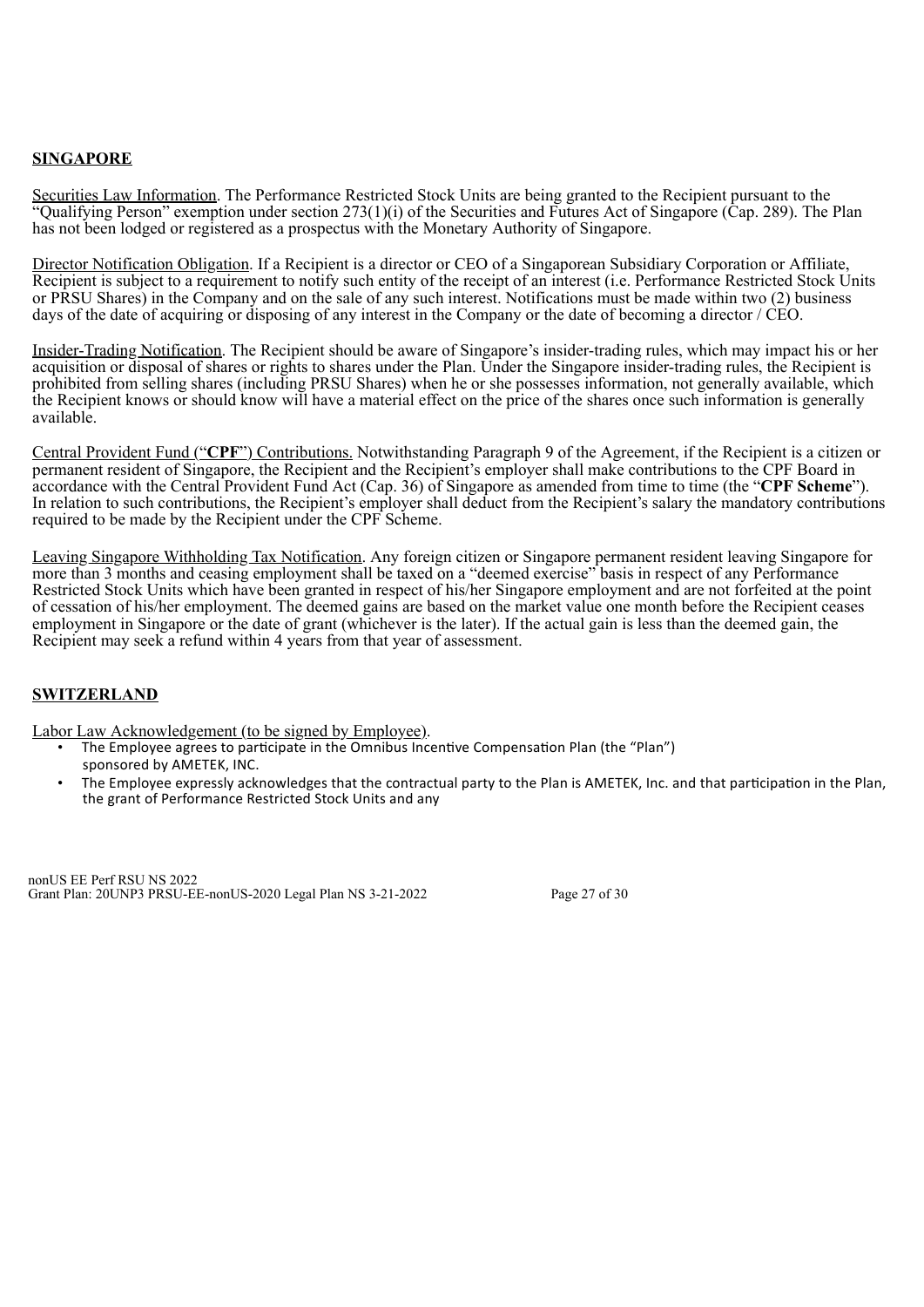acquisition of PRSU Shares under the Plan do not constitute an employment relationship between the Employee and AMETEK, INC.

• The Employee is aware of and accepts Paragraph 23 of the Plan which states that the Plan is governed by the laws of the State of Delaware and that place of jurisdiction is Chester County, or the federal courts for the United States for the District of Pennsylvania.

Place: Date:

Name of Swiss Employee:

nonUS EE Perf RSU NS 2022 Grant Plan: 20UNP3 PRSU-EE-nonUS-2020 Legal Plan NS 3-21-2022 Page 28 of 30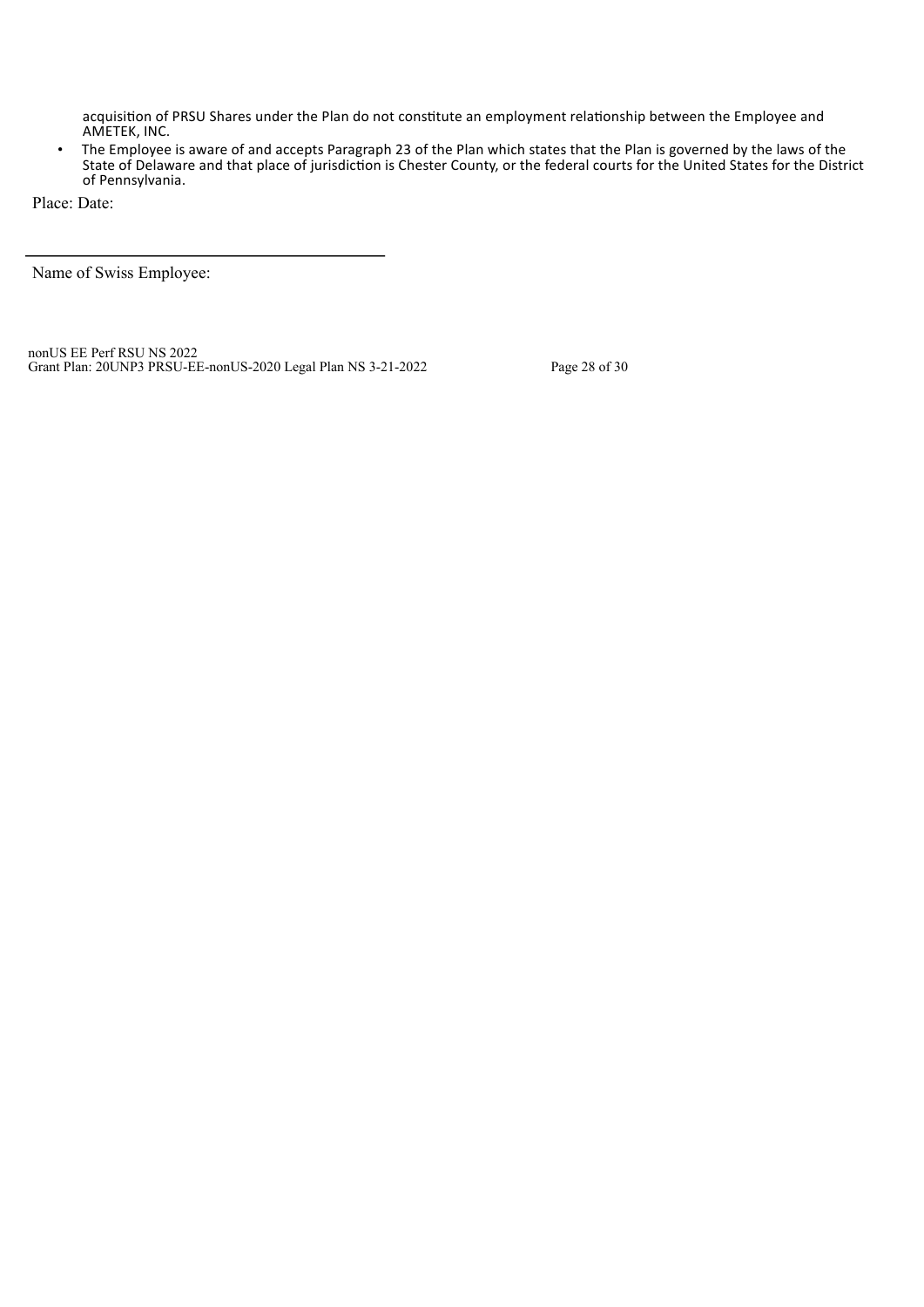# SPECIAL NOTICE FOR EMPLOYEES IN DENMARK EMPLOYER STATEMENT

Pursuant to Section 3(1) of the Act on Stock Options in employment relations (the "Stock Option Act"), you are entitled to receive the following information regarding participation in the Ametek, Inc. 2011 Omnibus Incentive Compensation Plan (the "Plan") in a separate written statement.

This statement contains only the information mentioned in the Stock Option Act, while the other terms and conditions of your performance restricted stock unit ("PRSU") grant are described in detail in the Plan, Performance Restricted Stock Unit Agreement for Global Recipients (the "Agreement") and the applicable country-specific supplement, which have been made available to you.

1. Date of grant of unfunded right to receive stock upon satisfying certain conditions

The grant date of your PRSUs is the date that the Company approved a grant for you, which is set forth in the Agreement.

2. Terms or conditions for grant of a right to future award of stock

Only persons identified in Section 6 of the Plan are eligible to participate in the Plan. The grant of PRSUs under the Plan is offered at the sole discretion of the Company and is intended to achieve the purposes identified in Section 6 of the Plan, including (among other things) encouraging share ownership in the Company by employees of the Company and any parents and subsidiaries that exist now or in the future. The Company may decide, in its sole discretion, not to make any PRSU grants to you in the future. Under the terms of the Plan, the Agreement and the applicable country-specific supplement, you have no entitlement or claim to receive future PRSU grants or awards in lieu of PRSUs.

3. Vesting Date or Period

Generally, your PRSUs will vest over a number of years, and subject to performance criteria, as provided in your Agreement. Your PRSUs shall be converted into an equivalent number of shares of the common stock of the Company upon vesting, assuming the performance criteria is also met.

4. Exercise Price

No exercise price is payable upon the vesting of your PRSUs and the issuance of shares of the Company's common stock to you in accordance with the vesting schedule described above.

nonUS EE Perf RSU NS 2022 Grant Plan: 20UNP3 PRSU-EE-nonUS-2020 Legal Plan NS 3-21-2022 Page 29 of 30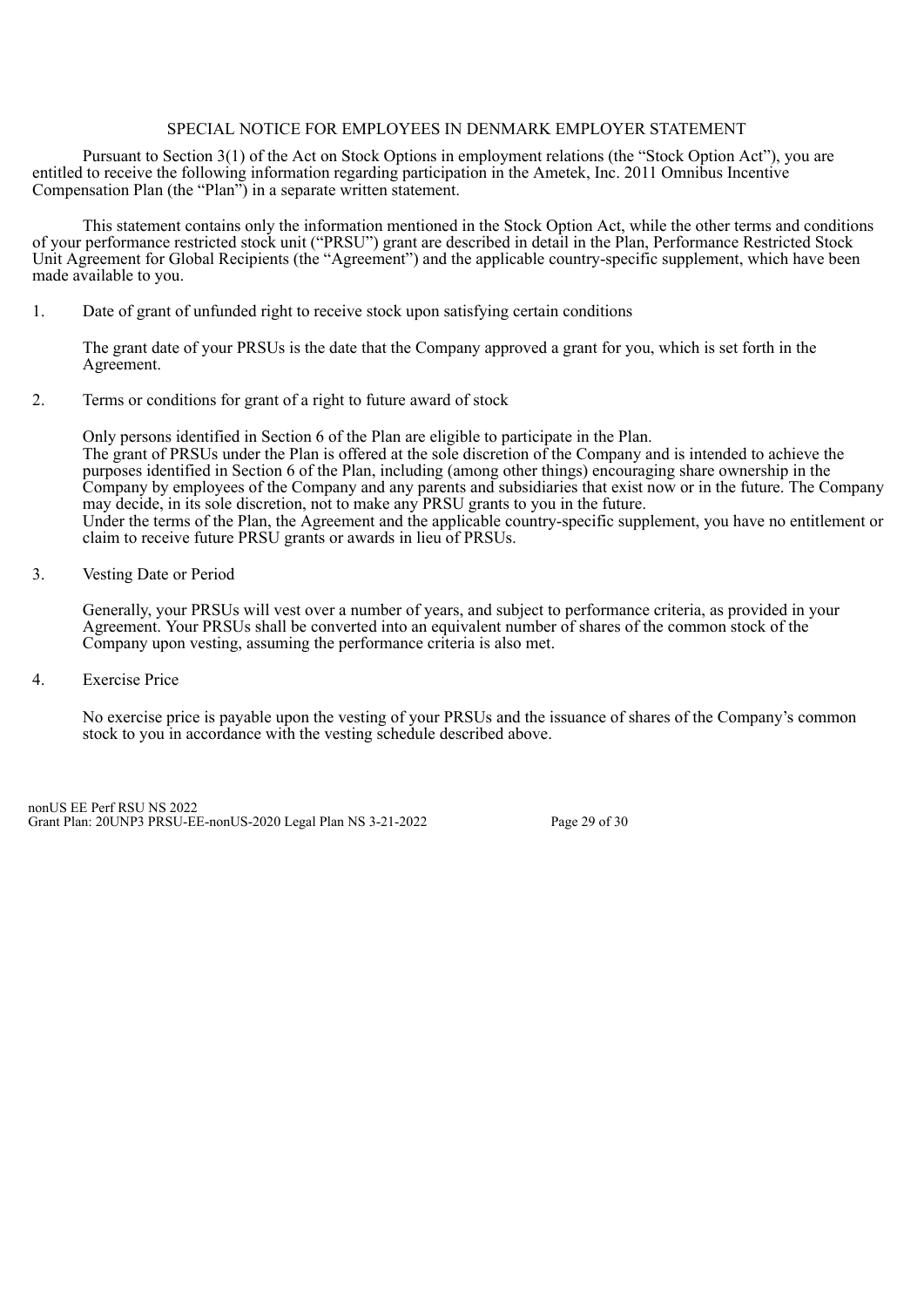# 5. Your rights upon termination of employment

The treatment of your PRSUs upon termination of employment will be determined under Sections 4 and 5 of the Stock Option Act unless the terms contained in the Plan, the Agreement and the applicable country-specific supplement are more favorable to you than Sections 4 and 5 of the Stock Option Act.

6. Financial aspects of participating in the Plan

The grant of PRSUs has no immediate financial consequences for you. The value of the PRSUs is not taken into account when calculating holiday allowances, pension contributions or other statutory consideration calculated on the basis of salary.

Shares of stock are financial instruments and investing in stock will always have financial risk. The future value of Company shares is unknown and cannot be predicted with certainty.

AMETEK, INC. 1100 Cassatt Road Berwyn, PA 19132 U.S.A.

nonUS EE Perf RSU NS 2022 Grant Plan: 20UNP3 PRSU-EE-nonUS-2020 Legal Plan NS 3-21-2022 Page 30 of 30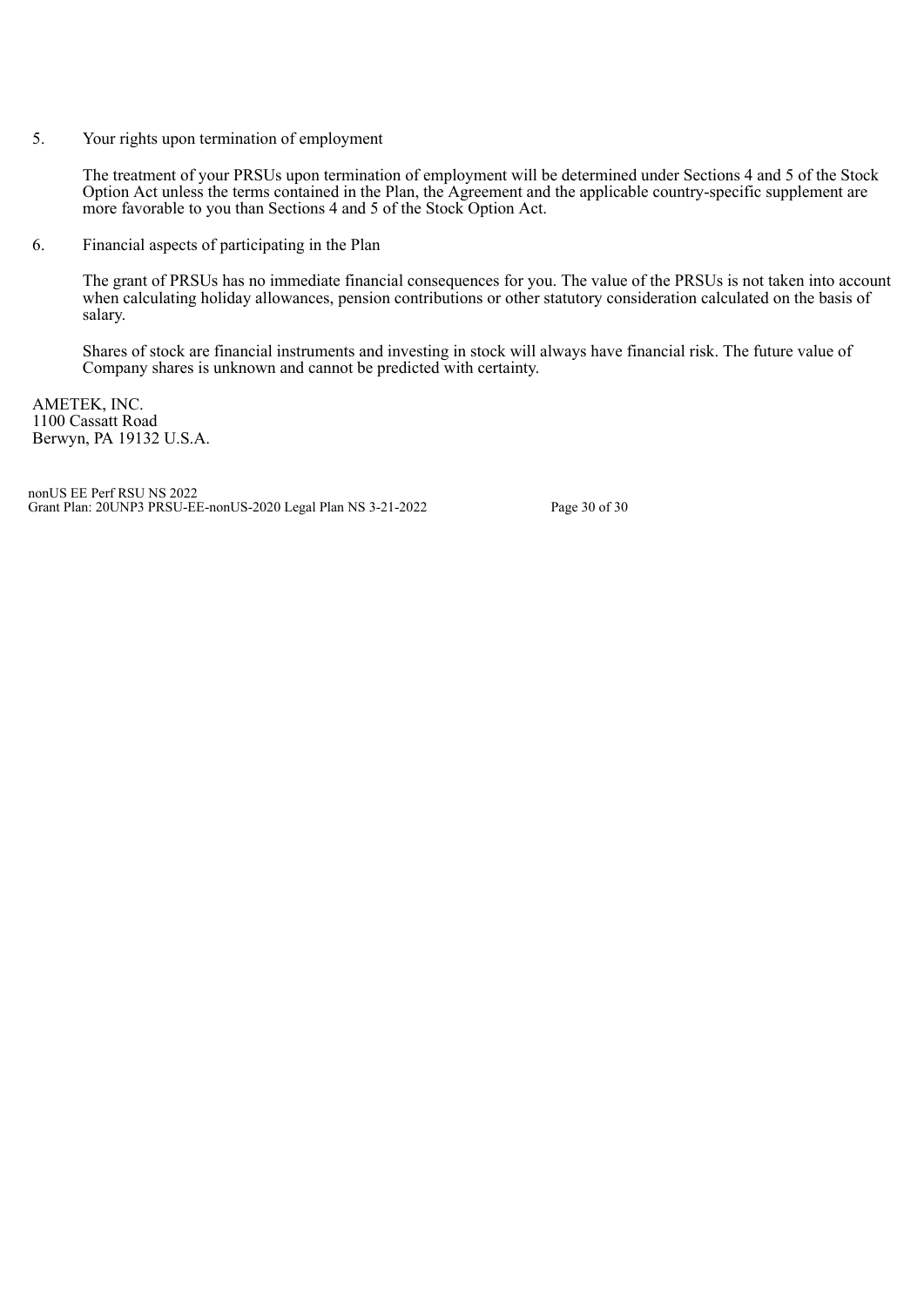# **CERTIFICATIONS**

I, David A. Zapico, certify that:

- 1. I have reviewed this Quarterly Report on Form 10-Q of AMETEK, Inc. (the "registrant");
- 2. Based on my knowledge, this report does not contain any untrue statement of a material fact or omit to state a material fact necessary to make the statements made, in light of the circumstances under which such statements were made, not misleading with respect to the period covered by this report;
- 3. Based on my knowledge, the financial statements, and other financial information included in this report, fairly present in all material respects the financial condition, results of operations and cash flows of the registrant as of, and for, the periods presented in this report;
- 4. The registrant's other certifying officer and I are responsible for establishing and maintaining disclosure controls and procedures (as defined in Exchange Act Rules 13a-15(e) and 15d-15(e)) and internal control over financial reporting (as defined in Exchange Act Rules 13a-15(f) and 15d-15(f)) for the registrant and have:
	- a) Designed such disclosure controls and procedures, or caused such disclosure controls and procedures to be designed under our supervision, to ensure that material information relating to the registrant, including its consolidated subsidiaries, is made known to us by others within those entities, particularly during the period in which this report is being prepared;
	- b) Designed such internal control over financial reporting, or caused such internal control over financial reporting to be designed under our supervision, to provide reasonable assurance regarding the reliability of financial reporting and the preparation of financial statements for external purposes in accordance with generally accepted accounting principles;
	- c) Evaluated the effectiveness of the registrant's disclosure controls and procedures and presented in this report our conclusions about the effectiveness of the disclosure controls and procedures, as of the end of the period covered by this report based on such evaluation; and
	- d) Disclosed in this report any change in the registrant's internal control over financial reporting that occurred during the registrant's most recent fiscal quarter (the registrant's fourth fiscal quarter in the case of an annual report) that has materially affected, or is reasonably likely to materially affect, the registrant's internal control over financial reporting; and
- 5. The registrant's other certifying officer and I have disclosed, based on our most recent evaluation of internal control over financial reporting, to the registrant's auditors and the audit committee of registrant's board of directors (or persons performing the equivalent functions):
	- a) All significant deficiencies and material weaknesses in the design or operation of internal control over financial reporting which are reasonably likely to adversely affect the registrant's ability to record, process, summarize and report financial information; and
	- b) Any fraud, whether or not material, that involves management or other employees who have a significant role in the registrant's internal control over financial reporting.

Date: May 3, 2022

/s/ DAVID A. ZAPICO

David A. Zapico Chairman of the Board and Chief Executive Officer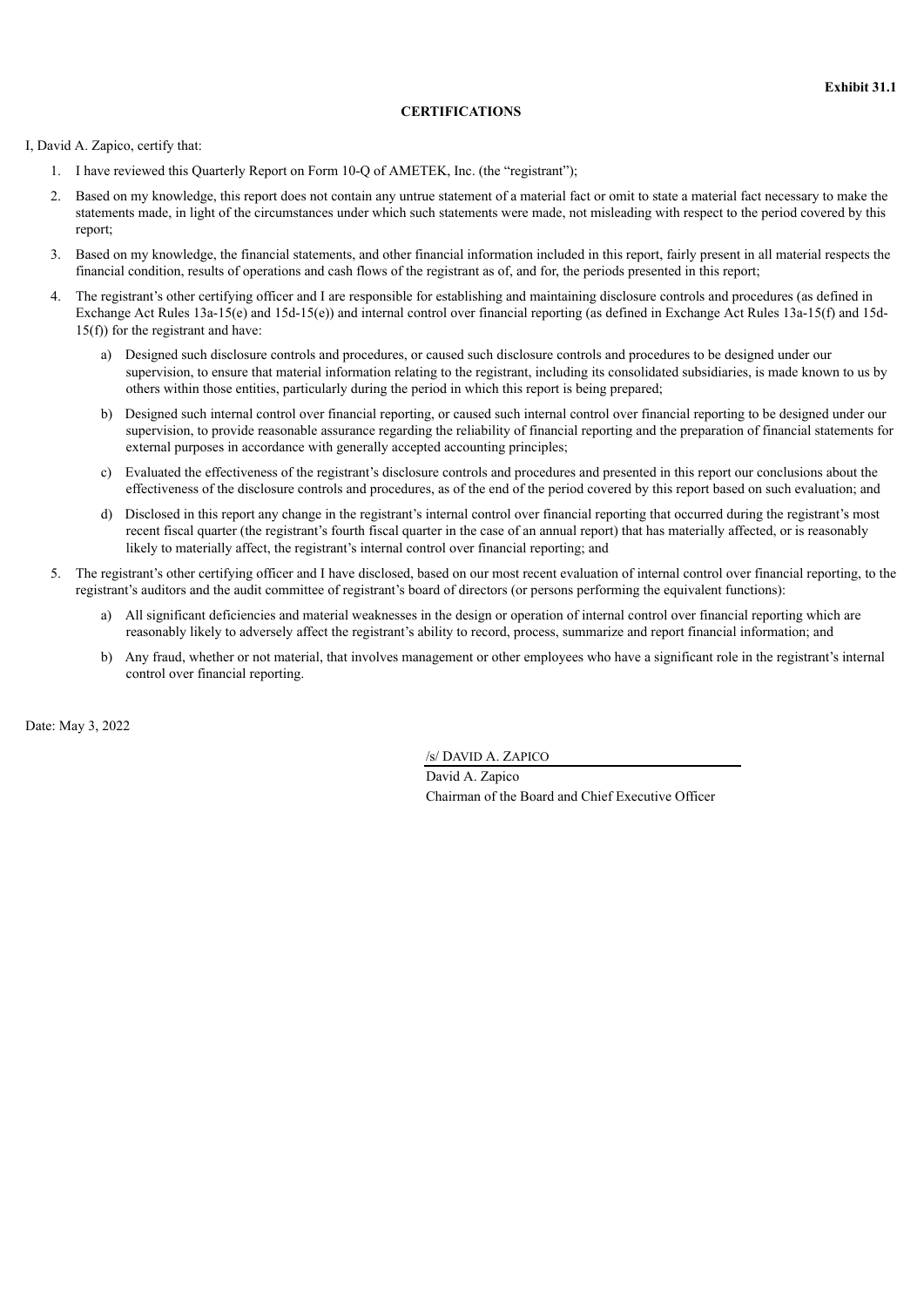### **CERTIFICATIONS**

I, William J. Burke, certify that:

- 1. Based on my knowledge, this report does not contain any untrue statement of a material fact or omit to state a material fact necessary to make the statements made, in light of the circumstances under which such statements were made, not misleading with respect to the period covered by this report;
- 2. Based on my knowledge, the financial statements, and other financial information included in this report, fairly present in all material respects the financial condition, results of operations and cash flows of the registrant as of, and for, the periods presented in this report;
- 3. Designed such disclosure controls and procedures, or caused such disclosure controls and procedures to be designed under our supervision, to ensure that material information relating to the registrant, including its consolidated subsidiaries, is made known to us by others within those entities, particularly during the period in which this report is being prepared;
- 4. The registrant's other certifying officer and I are responsible for establishing and maintaining disclosure controls and procedures (as defined in Exchange Act Rules 13a-15(e) and 15d-15(e)) and internal control over financial reporting (as defined in Exchange Act Rules 13a-15(f) and 15d-15(f)) for the registrant and have:
	- a) Designed such internal control over financial reporting, or caused such internal control over financial reporting to be designed under our supervision, to provide reasonable assurance regarding the reliability of financial reporting and the preparation of financial statements for external purposes in accordance with generally accepted accounting principles;
	- b) Disclosed in this report any change in the registrant's internal control over financial reporting that occurred during the registrant's most recent fiscal quarter (the registrant's fourth fiscal quarter in the case of an annual report) that has materially affected, or is reasonably likely to materially affect, the registrant's internal control over financial reporting; and
	- c) Evaluated the effectiveness of the registrant's disclosure controls and procedures and presented in this report our conclusions about the effectiveness of the disclosure controls and procedures, as of the end of the period covered by this report based on such evaluation; and
- 5. The registrant's other certifying officer and I have disclosed, based on our most recent evaluation of internal control over financial reporting, to the registrant's auditors and the audit committee of registrant's board of directors (or persons performing the equivalent functions):
	- a) All significant deficiencies and material weaknesses in the design or operation of internal control over financial reporting which are reasonably likely to adversely affect the registrant's ability to record, process, summarize and report financial information; and
	- b) Any fraud, whether or not material, that involves management or other employees who have a significant role in the registrant's internal control over financial reporting.

Date: May 3, 2022

/s/ WILLIAM J. BURKE

William J. Burke Executive Vice President – Chief Financial Officer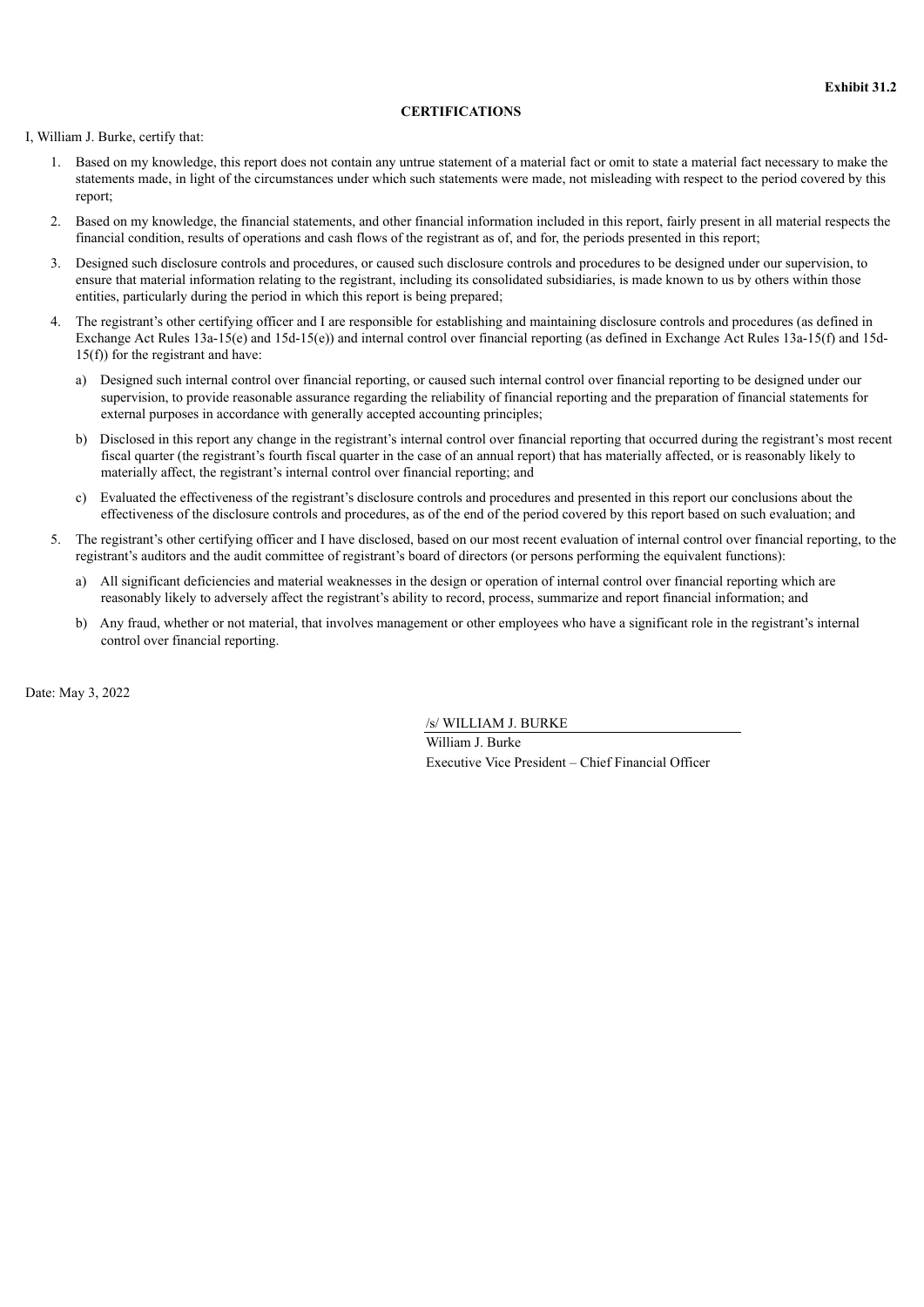#### **AMETEK, Inc.**

# **Certification Pursuant to 18 U.S.C. Section 1350, as Adopted Pursuant to Section 906 of the Sarbanes-Oxley Act of 2002**

In connection with the Quarterly Report of AMETEK, Inc. (the "Company") on Form 10-Q for the quarter ended March 31, 2022 as filed with the Securities and Exchange Commission on the date hereof (the "Report"), I, David A. Zapico, Chairman of the Board and Chief Executive Officer of the Company, certify, pursuant to 18 U.S.C. Section 1350, as adopted pursuant to Section 906 of the Sarbanes-Oxley Act of 2002, that:

(a) The Report fully complies with the requirements of Section 13(a) or 15(d) of the Securities Exchange Act of 1934; and

(b) The information contained in the Report fairly presents, in all material respects, the financial condition and results of operations of the Company.

/s/ DAVID A. ZAPICO David A. Zapico Chairman of the Board and Chief Executive Officer Date: May 3, 2022

A signed original of this written statement required by Section 906 has been provided to AMETEK, Inc. and will be retained by AMETEK, Inc. and furnished to the Securities and Exchange Commission or its staff upon request.